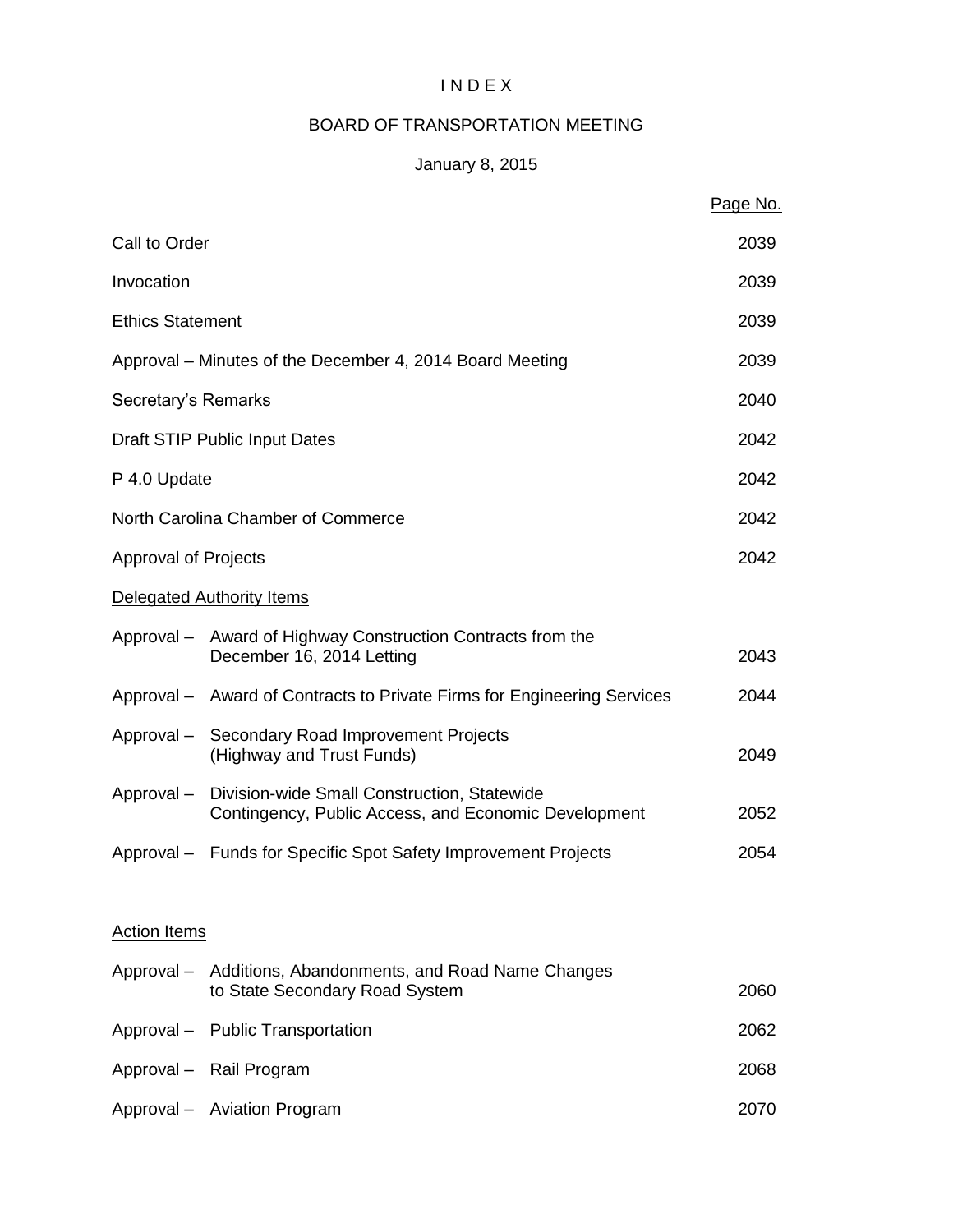|                          | Approval - Strategic Transportation Investments                                                                            | 2070 |
|--------------------------|----------------------------------------------------------------------------------------------------------------------------|------|
|                          | Approval - Specific North Carolina Trust Funds - Strategic Transportation<br>Investments - Intrastate System - Urban Loops | 2071 |
|                          | Approval - Funds for Specific Federal-Aid Projects                                                                         | 2073 |
|                          | Approval - Revisions to the 2012-2020 STIP                                                                                 | 2083 |
|                          | Approval - Municipal and Special Agreements                                                                                | 2090 |
|                          | Approval – Preliminary Right of Way Plans                                                                                  | 2100 |
|                          | Approval - Final Right of Way Plans                                                                                        | 2103 |
|                          | Approval – Revisions of the Final Right of Way Plans                                                                       | 2104 |
|                          | Approval - Advance Acquisition of Highway Right of Way                                                                     | 2105 |
|                          | Approval – Conveyance of Highway Right of Way Residues                                                                     | 2106 |
|                          | Approval - Conveyance of Surplus Highway Right of Way                                                                      | 2107 |
|                          | Approval - Revision in Control of Access                                                                                   | 2107 |
|                          | Approval - Avery County Comprehensive Transportation Plan                                                                  | 2108 |
|                          | Approval - Yadkin County Comprehensive Transportation Plan                                                                 | 2109 |
| <b>Committee Reports</b> |                                                                                                                            | 2109 |
|                          | Approval - Resolution for H. Allen Tate, Jr.                                                                               | 2110 |
| Adjournment              |                                                                                                                            | 2111 |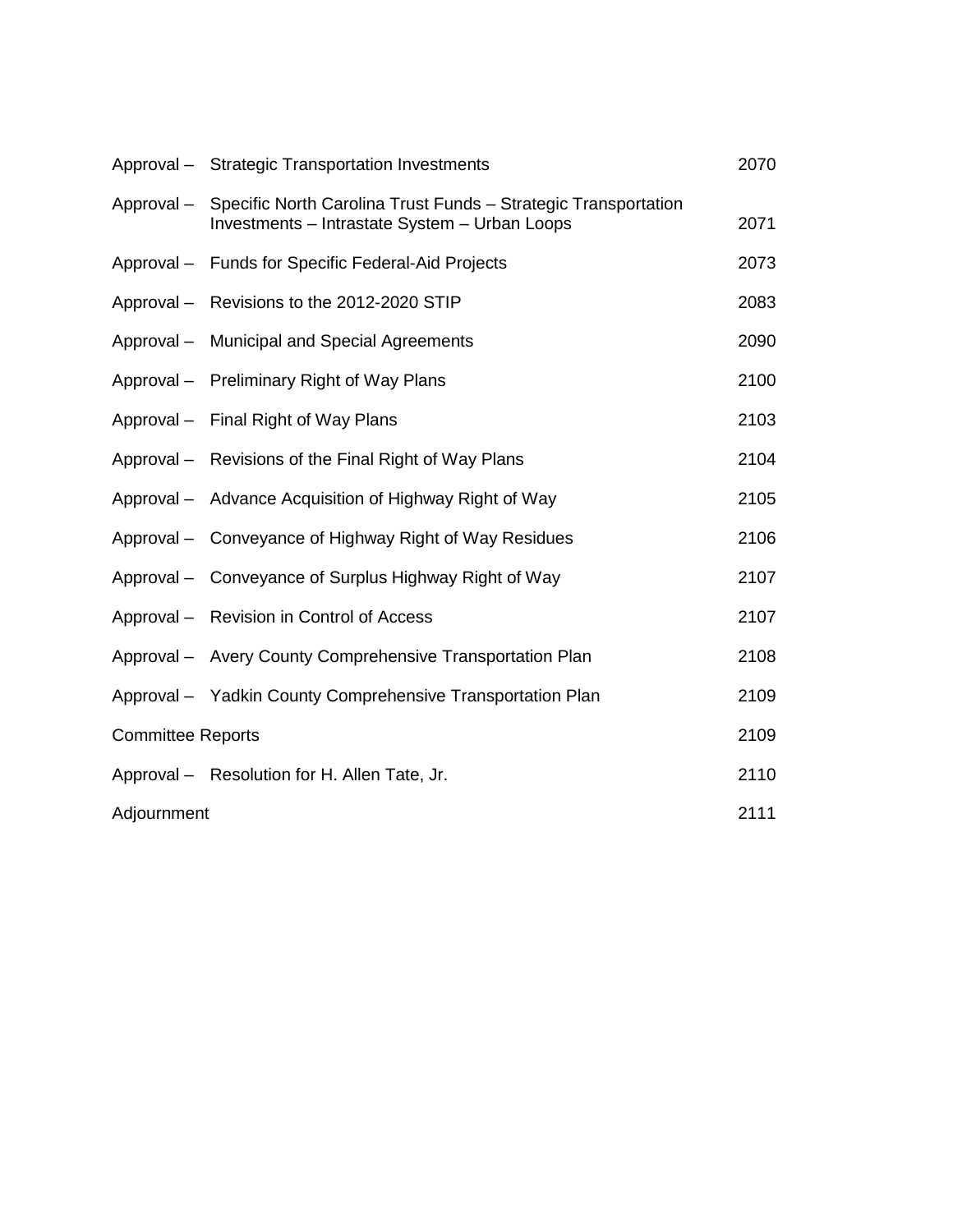## **Board of Transportation Meeting**

#### **January 8, 2015**

#### **Call to Order**

Chairman Curran called the meeting of the Board of Transportation to order at 8:32 a.m. Thursday, January 8, 2015 in Raleigh, North Carolina with the following members present:

Fearing, Overholt, Blount, Lennon, Tulloss, Sheehan, Crawford, Grannis, McQueary, Burns, Alexander, Perkins, Collett, Palermo, Wetmore, Brown and Kernea.

## **Invocation**

The invocation was offered by Board Member Grannis.

#### **Ethics Statement**

Chairman Curran read the Ethics Statement advising any Board Member that may have a conflict of interest or appearance of conflict to abstain from participation in that particular item and to file the proper paper work with the Secretary to the Board.

#### **Approval – Minutes of the December 4, 2014 Board Meeting**

The minutes of the December 4, 2014 Board of Transportation meeting were unanimously approved upon a motion by Board Member Lennon, seconded by Board Member Collett.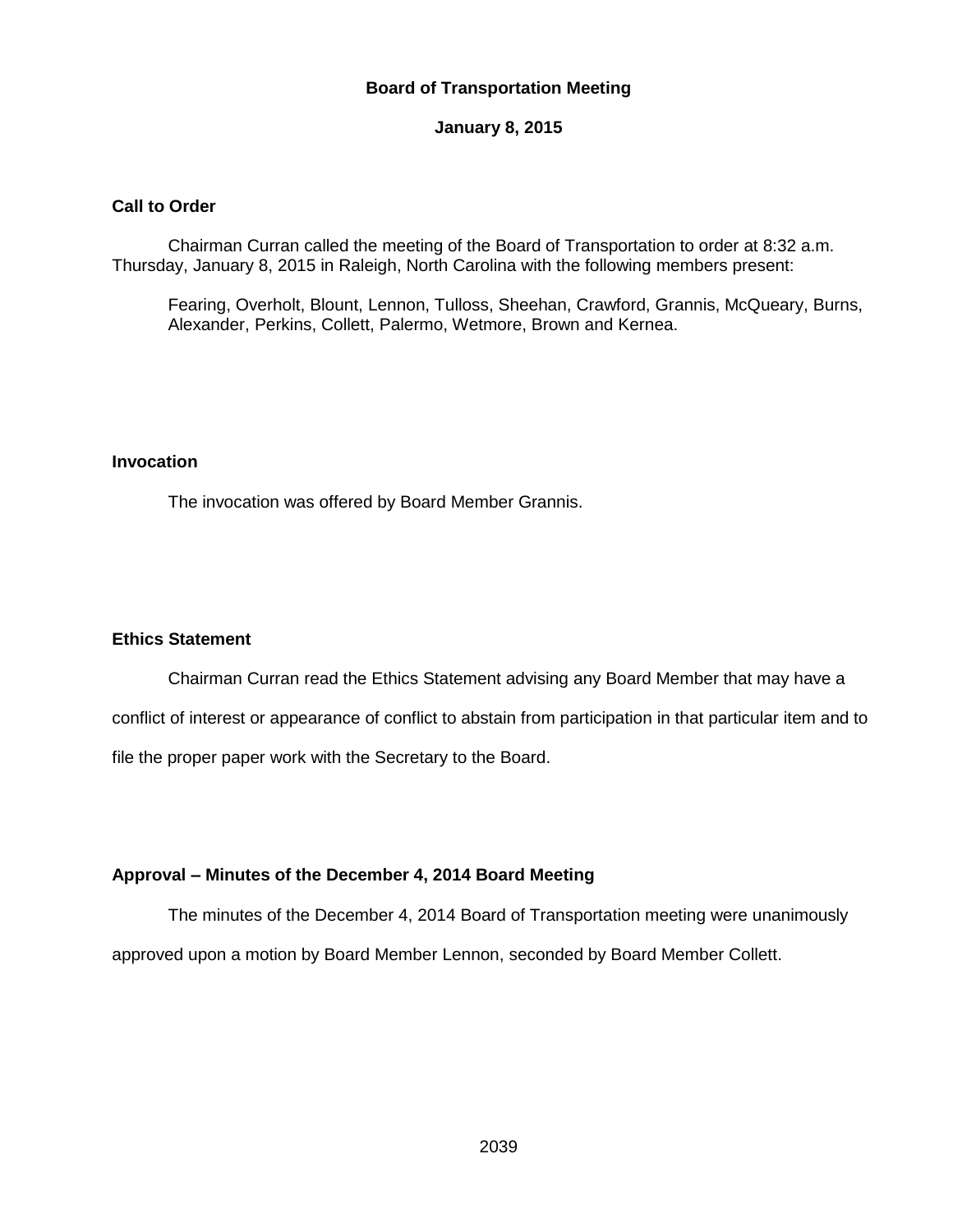#### **Secretary's Remarks**

Secretary Tata welcomed everyone to Raleigh and noted that he is looking forward to another great year.

The Secretary recognized some exceptional employees for their heroic actions to save the lives of others. He asked David Plagemann, Jerry Lee Burcham, Daniel Devoid, Cory Robertson, Andy Reavis, and Elmer Hendren to come forward. These gentlemen are members of a crew from Division 9 who recently helped prevent a potential tragedy when they stopped a wrong-way driver traveling along I-40 in Davie County. They had been working on the side of the interstate and managed to stop the vehicle and warn oncoming traffic of the hazard. Davie County Fire Marshall Jerry Myers witnessed the incident and sent a letter commending these gentlemen for the actions they took to protect others. The Secretary presented each member with the Department's Extra Mile Award and thanked them for representing NCDOT so well.

Secretary Tata also asked Dean Griffin to come forward. Mr. Griffin is an employee in the Madison County Bridge Department in Division 13. In November, Mr. Griffin helped rescue an employee of the French Board Electric Membership Corporation who had suffered electrical burns and was hanging from a power pole. Mr. Griffin was plowing roads when he was flagged down by another French Broad EMC employee to assist with the rescue. Mr. Griffin radioed a fellow state employee to call 911 and then helped lower the worker and stayed with him until EMS arrived. Secretary Tata presented Mr. Griffin with the Department's Extra Mile Award and thanked him for his heroic efforts.

The Secretary shared some good news that the Turnpike Authority received an award from the American Concrete Pavement Association for its outstanding work on the Western Wake Freeway, which is part of the Triangle Expressway. Secretary Tata asked Carolinas Concrete Paving Association Executive Director Greg Dean, along with John Bridge of Archer Western, the contractor on the project, to come forward and provide an overview of the award.

2040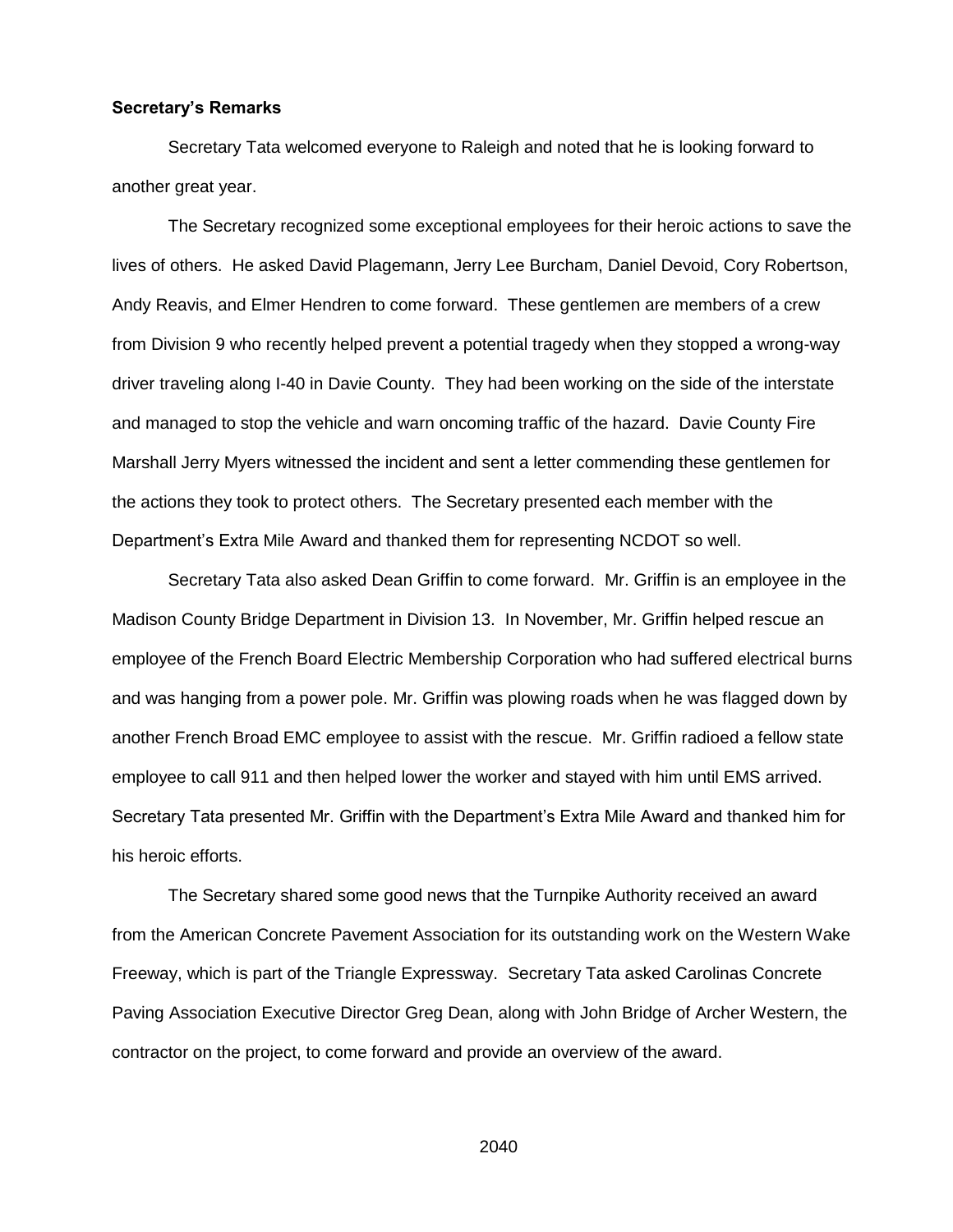Secretary Tata accepted the award and noted that he will present the plaque to the Turnpike Authority Board at its next meeting.

Secretary Tata announced that each Board Member should have a copy of the Annual Performance Report for Fiscal Year 2013-14 at their seat. He thanked Mike Charbonneau and his team who worked hard to compile and produce this report. This report emphasizes that the Department is a performance-based organization and is constantly striving to improve operations and increase efficiency and use of innovation. The report reveals the milestones that the Department, as a team, has achieved from the implementation of the Strategic Transportation Investments law, the Governor's 25-Year Vision, and continued reform of DMV.

The Secretary noted that thanks to everyone's hard work, the Department has a strong foundation in place on which to build in 2015. The Department is currently working to address the instability of our coastal inlets and shipping channels. As you heard during presentations on Wednesday, the economic contribution of our ports filters across the entire state. This is not just an issue that affects the coast, but all of North Carolina. The situation in Morehead City, where the main harbor channel is currently operating at a restricted depth of 36 feet instead of the authorized depth of 45 feet, is an urgent matter that needs to be resolved. This impacts our customers greatly, in particular, PCS Phosphate. If the issue can't be resolved, we risk losing major employers like PCS Phosphate. A dredging solicitation has been issued for Morehead City and bids will be open on January 22.

In closing, Secretary Tata hopes that everyone will review the Performance Report and be proud of the work that has been accomplished over the past two years.

2041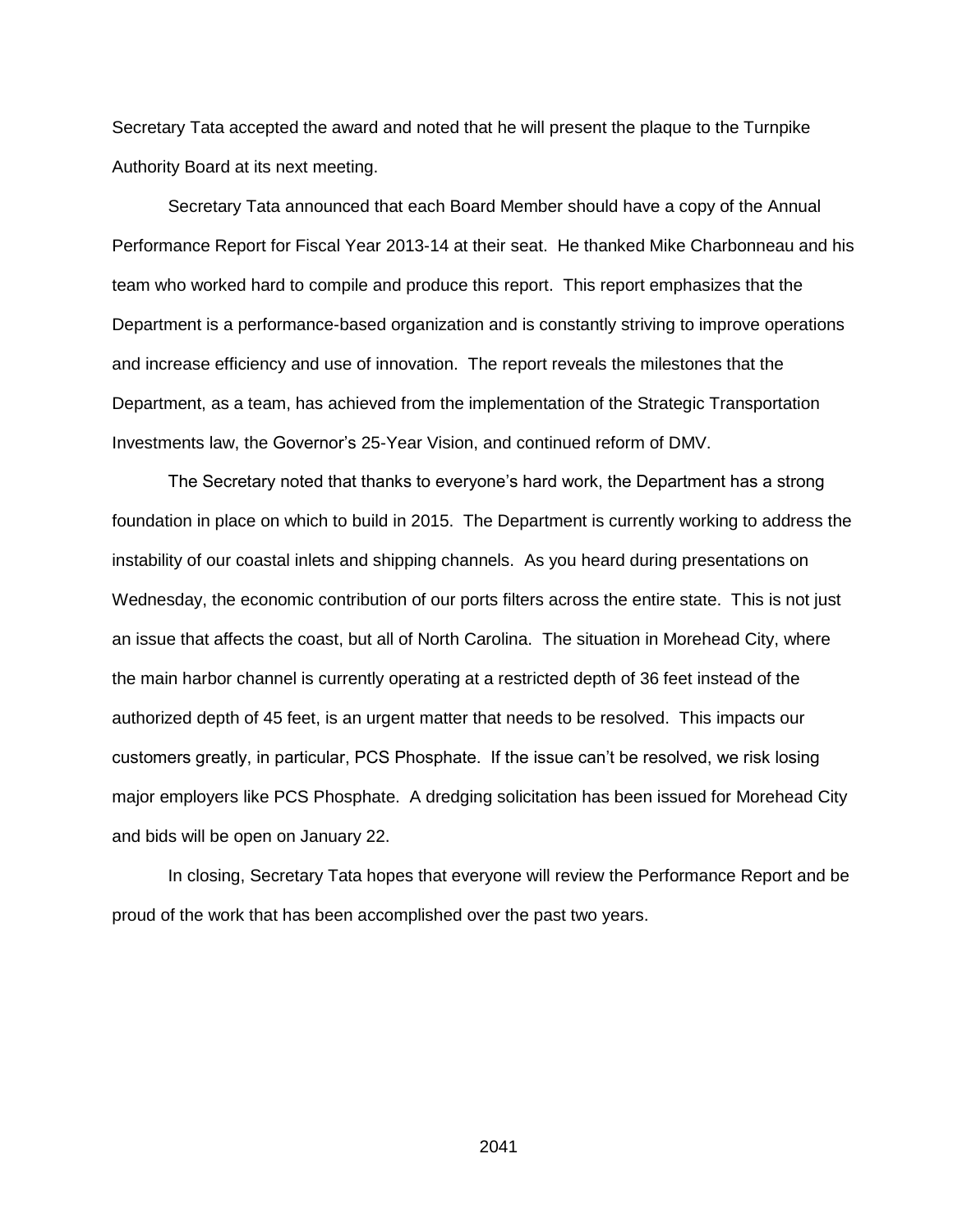## **Draft STIP Public Input Dates**

Susan Pullium, Strategic Planning Director, provided an update on the Draft STIP Public Input Dates.

# **P4.0 Update**

Susan Pullium, Strategic Planning Director, provided at P4.0 Update.

# **North Carolina Chamber of Commerce**

President and CEO of the North Carolina Chamber of Commerce, Lew Ebert, along with Gary Salamido, Vice President of Government Affairs, provided a presentation.

# **Approval of Projects**

A motion was made by Board Member Blount, seconded by Board Member Brown, to approve all the projects, excluding items C, D, E, H and L, as they are delegated authority items and require no Board action.

Board Member Lennon abstained from voting on certain projects. Board Member Collett abstained from voting on all the projects.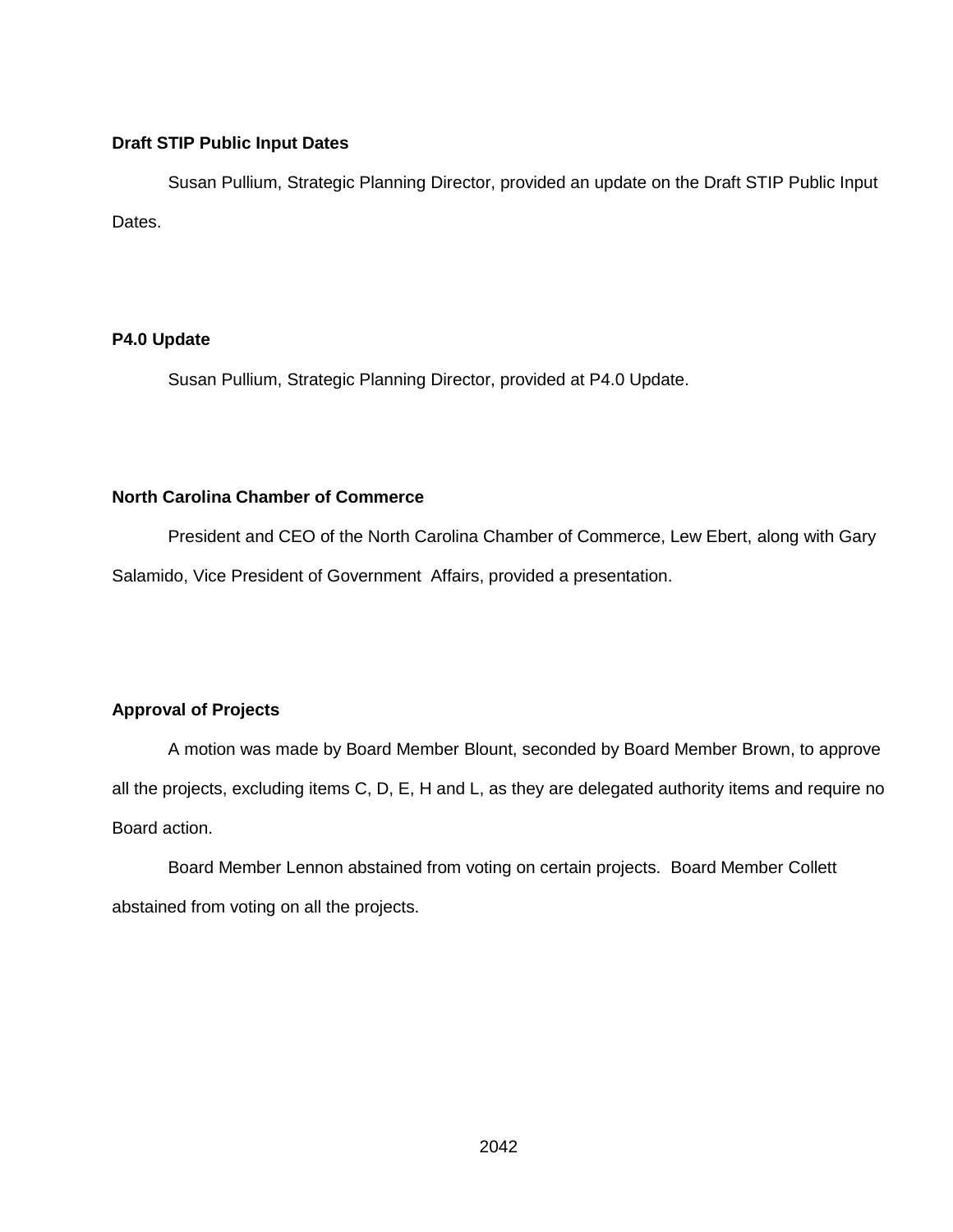# **Delegated Authority Items**

## **Approval – Award of Highway Construction Contracts in the December 16, 2014 Letting**

Projects were awarded by the Secretary to the low bidder on all projects. At the December 2014 Board meeting, action was delayed on project U-0071 in Durham County to allow additional time to evaluate a bid protest received by the Department. Additional information was requested concerning the allegations of the protest. The additional information was evaluated and the protest allegations addressed. The project was subsequently awarded by the Secretary.

| <b>Project</b>                                                  | <b>Contract Awarded To</b>                                                                      | Amount          |
|-----------------------------------------------------------------|-------------------------------------------------------------------------------------------------|-----------------|
| C <sub>203503</sub><br>40226.3.FS1<br><b>BLADEN</b><br>R-4903   | <b>BARNHILL CONTRACTING COMPANY</b><br>ROCKY MOUNT, NC                                          | \$13,265,221.98 |
| C <sub>203499</sub><br>38514.3.FD1<br><b>DAVIDSON</b><br>B-4741 | DANE CONSTRUCTION, INC.<br>MOORESVILLE, NC                                                      | \$2,333,793.90  |
| C203502<br>46267.3.FS1<br><b>BUNCOMBE</b><br>$I-5321$           | <b>HARRISON CONSTRUCTION COMPANY</b><br>DIVISION OF APAC-ATLANTIC, INC.<br><b>KNOXVILLE, TN</b> | \$4,662,807.30  |
| * C203620<br>50136.3.FS1<br><b>HAYWOOD</b>                      | LANFORD BROTHERS CO., INC.<br>ROANOKE, VA                                                       | \$6,948,501.46  |
| $I-5512$                                                        | *RELET FROM OCTOBER 21, 2014                                                                    |                 |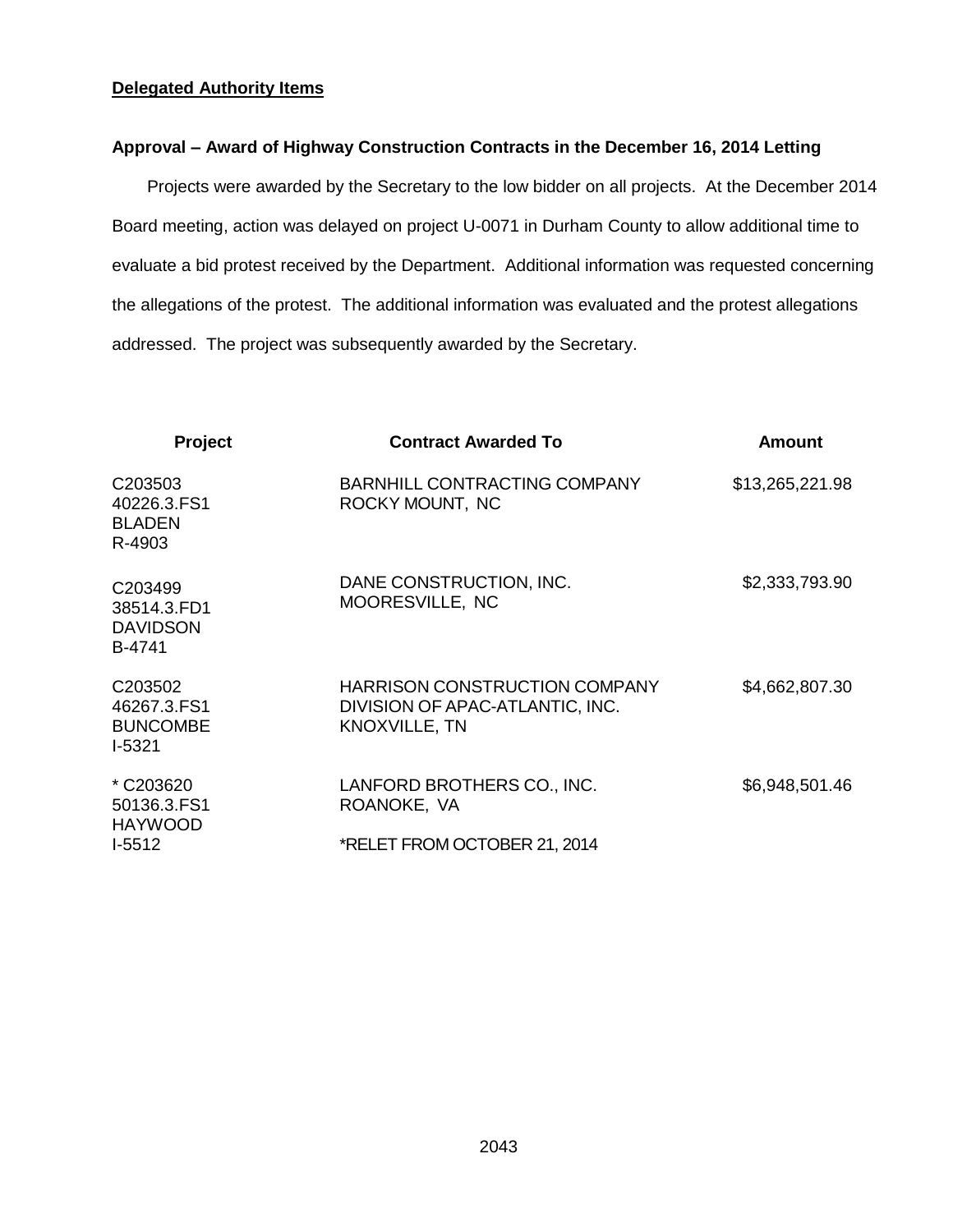## **Approval - Professional Services Management**

The Board concurred with the staff recommendations and delegated authority to the Secretary

to award the following contracts.

#### **Preconstruction**

## **Right of Way**

After careful evaluation of the workload and schedules of the work that can be accomplished by our staff, it was determined necessary to employ private firms to acquire right of way for the projects listed below for our Department to obligate available funds. Our staff was authorized to proceed with the actions required to employ private engineering firms in accordance with the policies and procedures adopted by the Board on May 7, 2009. These are for information only.

#### **DIVISION 5**

Estimated Construction Cost: \$25,500,000.00

Maximum Fee: \$403,929.25 SPSF Utilization: 0%

Estimated Construction Cost: \$25,500,000.00

Maximum Fee: \$338,996.00 SPSF Utilization: 0%

# **DIVISION 11**

Estimated Construction Cost:  $$67,100,00,00$ 

Maximum Fee: \$639,965.00 SPSF Utilization: 0%

Project: 34506.2.FR7 (R-2814C) Wake County US 401 from NC 96 to SR 1103 Scope of Work: The Right of Way acquisition, negotiations and relocation assistance Firm: O.R. Colan Associates of Florida, LLC, Fort Lauderdale, Florida

Project: 34506.2.FR7 (R-2814C) Wake County US 401 from NC 96 to SR 1103 Scope of Work: The Right of Way acquisition, negotiations and relocation assistance Firm: Right of Way Consultants, LLC, Winston-Salem, NC

Project: 34518.2.FR3 (R-2915C) Ashe County US 221 from north of South Fork River to south of NC 194 Scope of Work: Scope of Work: Right of Way acquisition, negotiations and relocation assistance Firm: Vaughn & Melton Consulting Engineers, Inc. Asheville, NC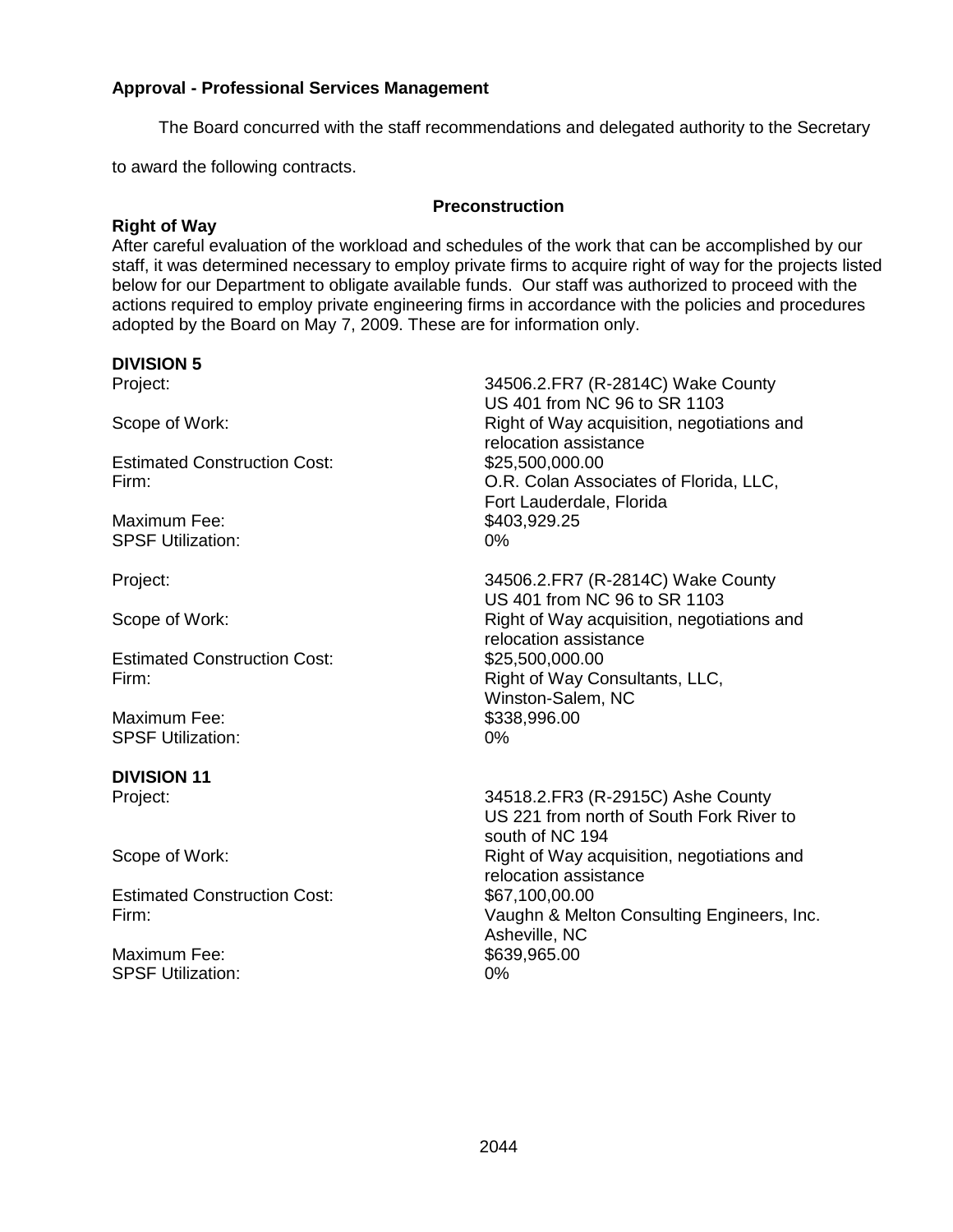# **DIVISION 12**

Estimated Construction Cost: \$24,100,000.00

Maximum Fee: \$363,350.00 SPSF Utilization: 100%

Estimated Construction Cost: \$58,000,000.000.00

Maximum Fee: \$923,648.90 SPSF Utilization: 0%

Estimated Construction Cost: \$12,800,000.00

Maximum Fee: \$528,975.19 SPSF Utilization: 0%

# **Roadway Design**

Project: 34522.2.FR6 (R-3100A) Catawba County NC 16 from SR 1895 (North Tower Road) to SR 1801 (Claremont Road) Scope of Work: The Right of Way acquisition, negotiations and relocation assistance Firm: Carolina Land Acquisitions, Inc., Zebulon, NC

Project: 34497.2.FS9 (R-2707C) Cleveland County US 74 Bypass from west of NC 226 to west of NC 150 Scope of Work: Scope of Work: Scope of Way acquisition, negotiations, appraisal and relocation assistance Firm: Professional Property Services, Inc., Cornelius, NC

Project: 37649.2.FR1 (U-3633) Gaston County Mount Holly - NC 273 (South Main Street) from Tuckaseege Road (at Beatty Drive) to Highland Street Scope of Work:  $\begin{array}{c} \text{Right of Way acquisition, negotiations,} \\ \end{array}$ appraisals and relocation assistance Firm: Gulf Coast Property Acquisition, Inc., Charlotte, NC

The following are supplemental contracts to previous contracts approved by the Board with the same engineering firms. These supplemental contracts were necessary due to approved additional work that was unknown at the inception and is required of the firms to complete the projects. Our staff has completed the actions in accordance with the policies and procedures adopted by the Board on May 7, 2009. These are for information only.

# **DIVISION 3**

Estimated Construction Cost: \$85,000,000.000

Original Engineering Fee: \$808,600.38

Project: 40191.1.2 (U-4751) New Hanover County SR 1409 (Military Cutoff Road Extension) from SR 1409 (Military Cutoff Road) to US 17 in **Wilmington** Scope of Work:  $\qquad \qquad \qquad$  Roadway and Hydraulic Design, and Transportation Management Plan Firm: STV/Ralph Whitehead Associates, Inc., Charlotte, NC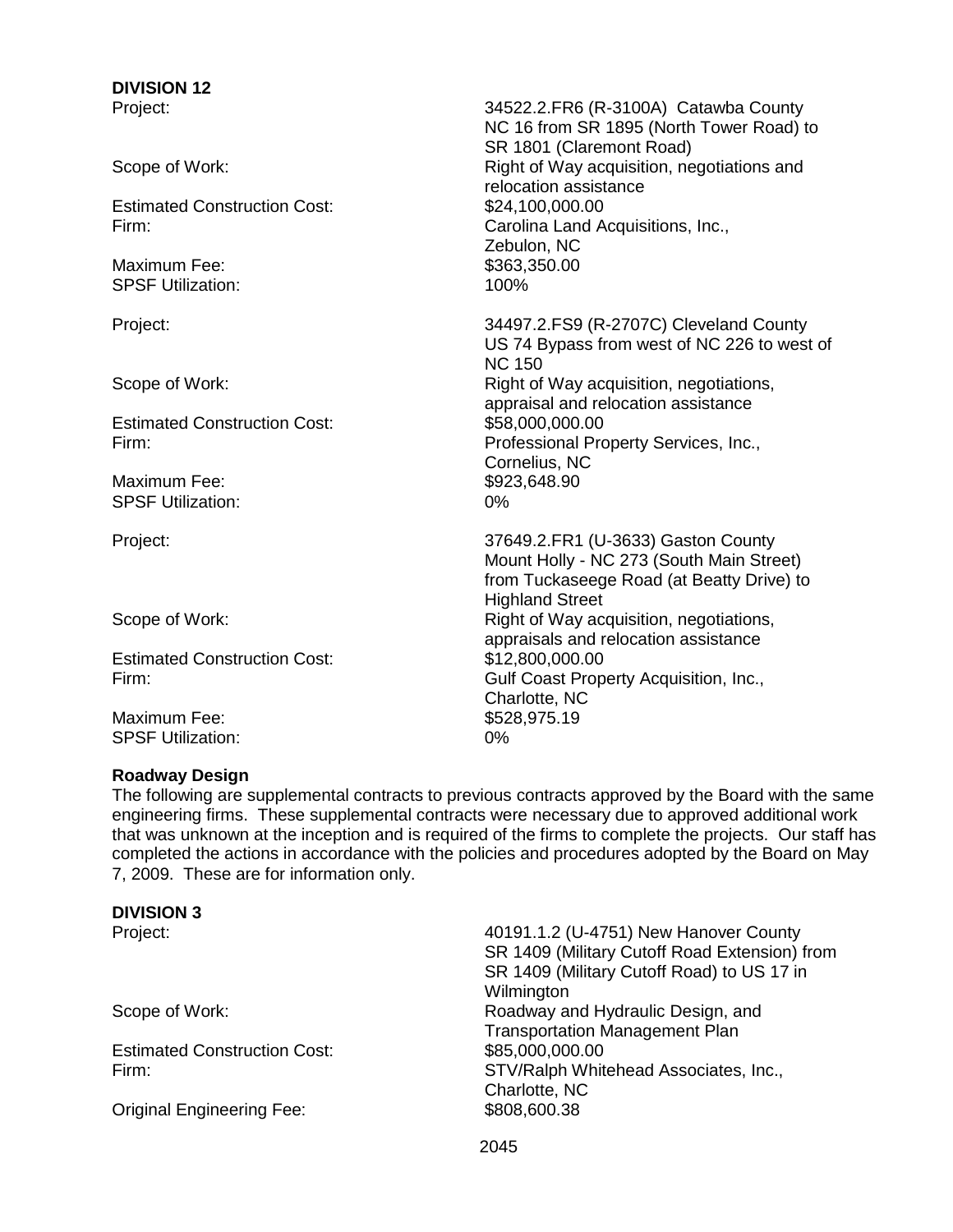Previous Supplemental Fee: \$ 83,310.86 Supplemental Fee:  $$ 27,754.75$ 

#### **DIVISION 5**

Estimated Construction Cost: \$159,400,000.00 Original Engineering Fee: \$616,206.89 Previous Supplemental Fee: \$558,872.91 Supplemental Fee: \$ 20,407.02

DBE/MBE/SPSF Utilization: 100%

**DIVISION 11**

Estimated Construction Cost: \$26,600,000.00

Original Engineering Fee: \$340,250.73 Previous Supplemental Fee:  $$ 47,250.08$ Supplemental Fee:  $$ 1,707.93$ 

SPSF Utilization: 0%

#### **DIVISION 12**

Estimated Construction Cost: \$58,000,000,000.000 Original Engineering Fee: \$107,399.49 Previous Supplemental Fee: \$ 52,881.62 Supplemental Fee: \$ 23,887.65

Supplemental Work: Roadway and Hydraulic Design for the addition of noise walls SPSF Utilization: Sungate Design Group \$7,492.03 27%

Project: 34745.1.1 (U-0071) Durham County Durham East End Connector from north of NC 98 to NC 147 (Buck Dean Freeway) Scope of Work: The Contract of Muslim Roadway and Hydraulic Design Firm: MA Engineering Consultants, Inc., Cary, NC Supplemental Work: Roadway and Hydraulic Design to incorporate revisions for pavement removal and drydetention basins

Project: 34518.1.1 (R-2915D) Ashe County US 221 from south of NC 194 to US 221 Bypass Scope of Work: The Contract of Muslim Roadway and Hydraulic Design, and Utility **Coordination** Firm: KCI Associates of North Carolina, PA, Raleigh, NC Supplemental Work: Roadway Design to incorporate changes to the intersection of US 221 (-L-) and NC 194 / NC 163 (-Y32-)

Project: 24497.1.2 (R-2707C) Cleveland County US 74 Bypass from west of NC 226 to west of NC 150 Scope of Work: Scope of Work: Scope of Work: Roadway and Hydraulic Design Firm: Moffatt & Nichol, Inc., Raleigh, NC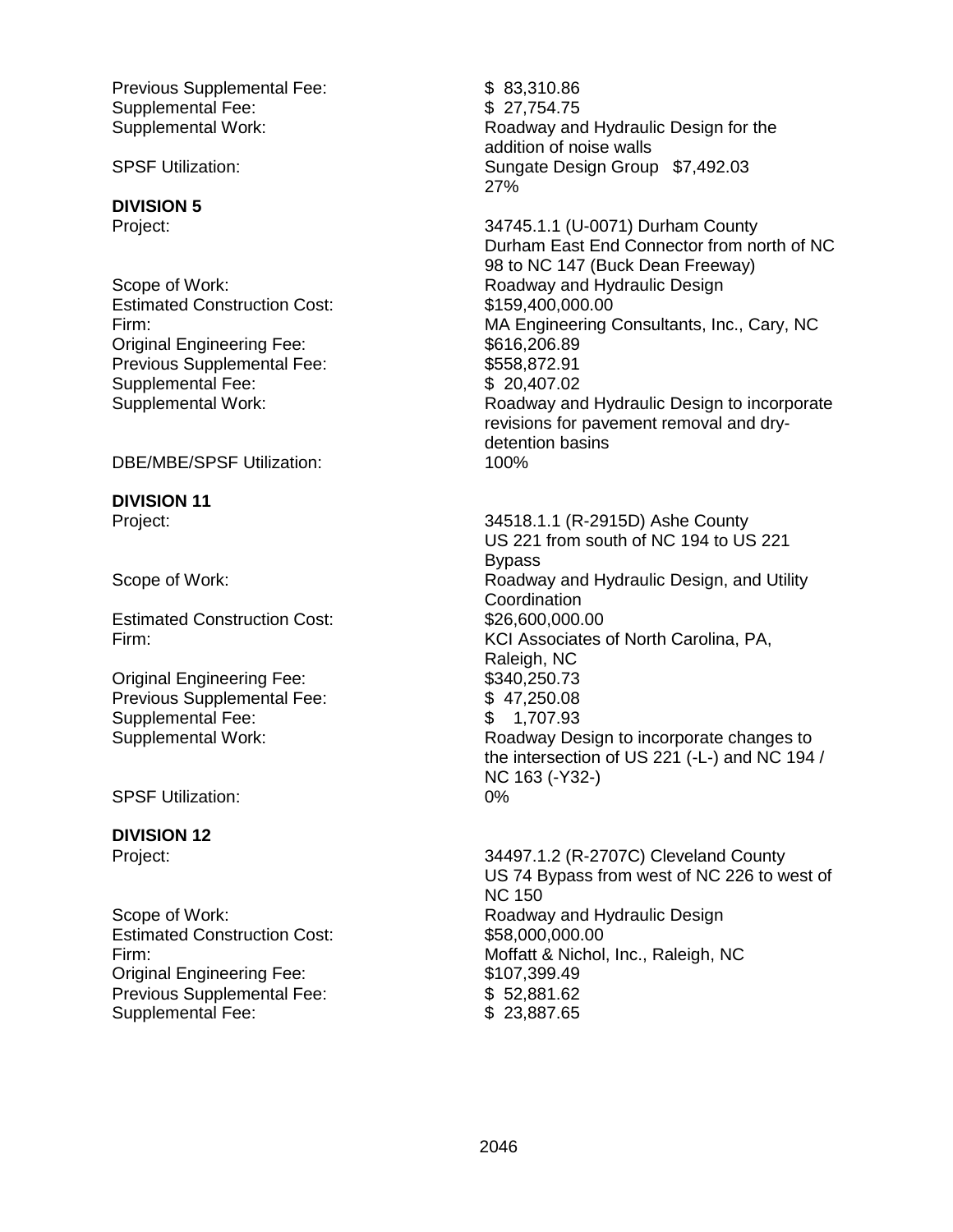| Supplemental Work:       | Hydraulic design to provide revisions due to<br>the modifications to the span arrangement of<br>the dual structure crossing the First Broad<br>River. |             |  |
|--------------------------|-------------------------------------------------------------------------------------------------------------------------------------------------------|-------------|--|
| <b>SPSF Utilization:</b> | Sungate Design Group<br>100%                                                                                                                          | \$23,887.65 |  |

After careful evaluation of the workload and schedules of the work that can be accomplished by our staff, it was determined necessary to employ a private firm to prepare design plans for the project listed below for our Department to obligate available funds. Our staff was authorized to proceed with the actions required to employ private engineering firms in accordance with the policies and procedures adopted by the Board on May 7, 2009. This is for information only.

## **DIVISION 6**

Estimated Construction Cost: \$1,450,000.00 Maximum Engineering Fee: \$185,231.92

Project: 46047.1.1 (B-5333) Robeson County Replace Bridge No. 173 and 174 over Lumber River and Lumber River Overflow on SR1550 (Lowe Road) Scope of Work: Roadway and Hydraulic Design, Traffic Control Plans, and Erosion Control Plans Firm: Dewberry Engineers, Inc., Raleigh, NC SPSF Utilization: SPSF Utilization: Ramey Kemp & Associates \$9,515.44 5%

## **Utilities**

The following are supplemental contracts to previous contracts approved by the Board with the same engineering firms. These supplemental contracts were necessary due to approved additional work that was unknown at the inception and is required of the firms to complete the projects. Our staff has completed the actions in accordance with the policies and procedures adopted by the Board on May 7, 2009. These are for information only.

# **STATEWIDE**

| Description of work:             | <b>Limited Services for Utility Coordination</b>       |
|----------------------------------|--------------------------------------------------------|
| Firm:                            | So-Deep US, PC, Raleigh, NC                            |
| <b>Original Engineering Fee:</b> | \$300,000.00                                           |
| <b>Supplemental Fee:</b>         | \$250,000.00                                           |
| <b>SPSF Utilization:</b>         | 100%                                                   |
| Description of work:             | <b>Limited Services for Utility Coordination</b>       |
| Firm:                            | Utility Coordination Consultants, Inc., Monroe,<br>NC. |
| <b>Original Engineering Fee:</b> | \$300,000.00                                           |
| <b>Supplemental Fee:</b>         | \$15,000.00                                            |
| <b>SPSF Utilization:</b>         | 100%                                                   |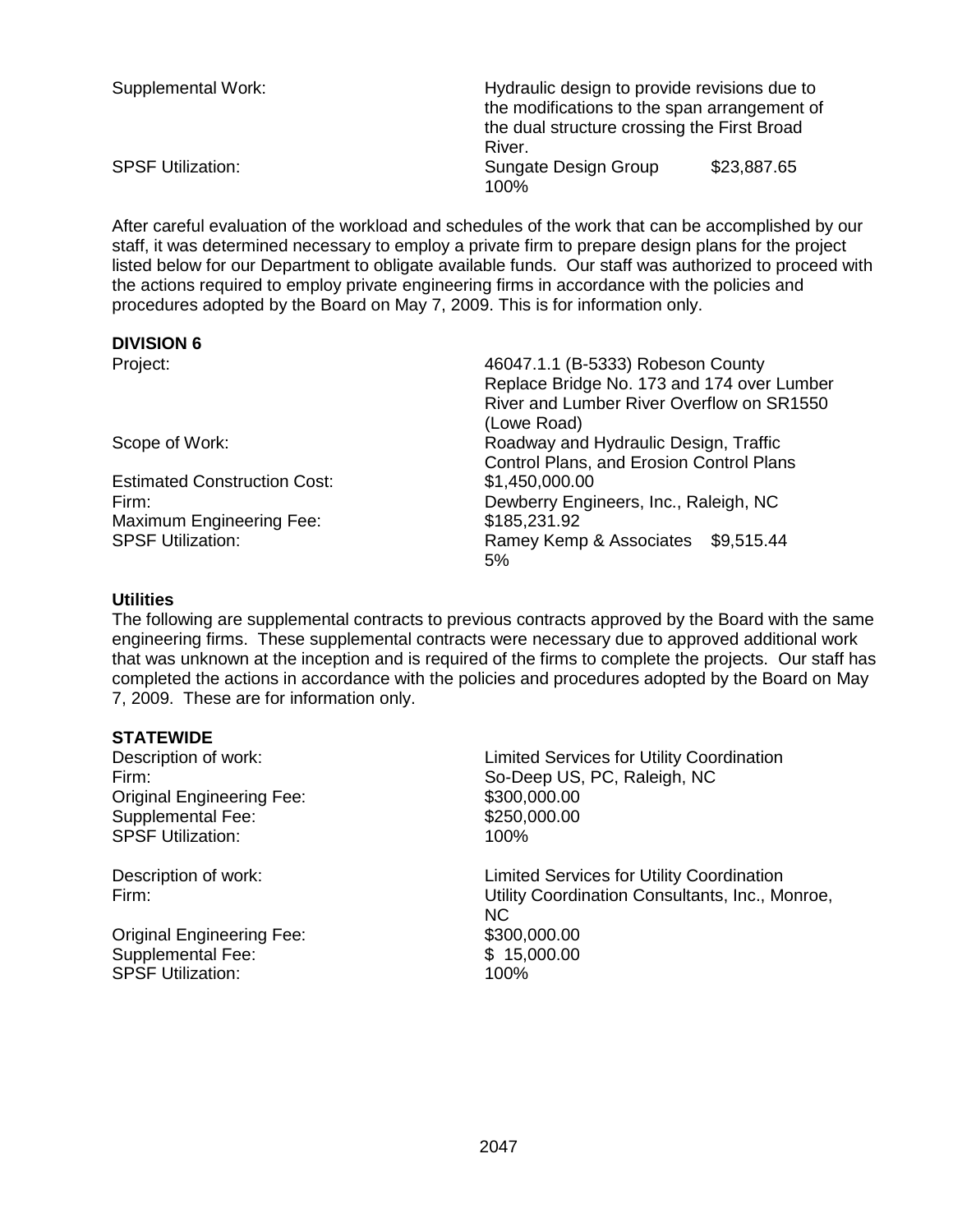# **Chief Engineer**

# **State Asset Management - Pavement Management**

After careful evaluation of the workload and schedules of the work that can be accomplished by our staff, it was determined necessary to employ a private firm to sample, verify, and report on the quality of High Speed Data Collection to support the Pavement Management Unit. Our staff was authorized to proceed with the actions required to employ private engineering firms in accordance with the policies and procedures adopted by the Board on May 7, 2009. This is for information only.

| SIAILWIDE                |                                                 |
|--------------------------|-------------------------------------------------|
| Project:                 | Quality Assurance for High Speed Data           |
|                          | <b>Collection and Processing</b>                |
| Scope of Work:           | Sample, verify, and report on the quality of    |
|                          | pavement distress data collected as part of the |
|                          | High Speed Data Collection and Processing       |
| Firm:                    | Morian Properties, LLC, Conneaut Lake,          |
|                          | Pennsylvania                                    |
| Maximum Engineering Fee: | \$300,000.00                                    |
| <b>SPSF Utilization:</b> | 100%                                            |
|                          |                                                 |

The following is a supplemental contract to a previous contract approved by the Board with the same engineering firm. This supplemental contract was necessary due to approved additional work that was unknown at the inception and is required of the firm to complete the project. Our staff has completed the actions in accordance with the policies and procedures adopted by the Board on May 7, 2009. This is for information only.

#### **STATEWIDE**

**STATEWIDE**

Firm: S&ME, Inc., Raleigh, NC Original Engineering Fee: \$2,500,000.00 Supplemental Fee: \$2,500,000.000

SPSF Utilization: 0%

Project: Statewide Pavement Condition Surveys Scope of Work: Conduct pavement condition surveys on roadways statewide Supplemental Work: Conduct pavement condition surveys on roadways statewide

#### **Transit**

#### **Rail**

The following is a supplemental contract to a previous contract approved by the Board with the same engineering firm. This supplemental contract was necessary due to approved additional work that was unknown at the inception and is required of the firm to complete the project. Our staff has completed the actions in accordance with the policies and procedures adopted by the Board on May 7, 2009. This is for information only.

#### **DIVISION 6**

Project: 41099.1.2 (P-4900) Robeson County Pembroke Northeast Connector Track Scope of Work: The Contract Railroad Track Design, Structure Design, Structure Design, Roadway Design, Hydraulic Design and Permitting Utility Design and Erosion Control Plans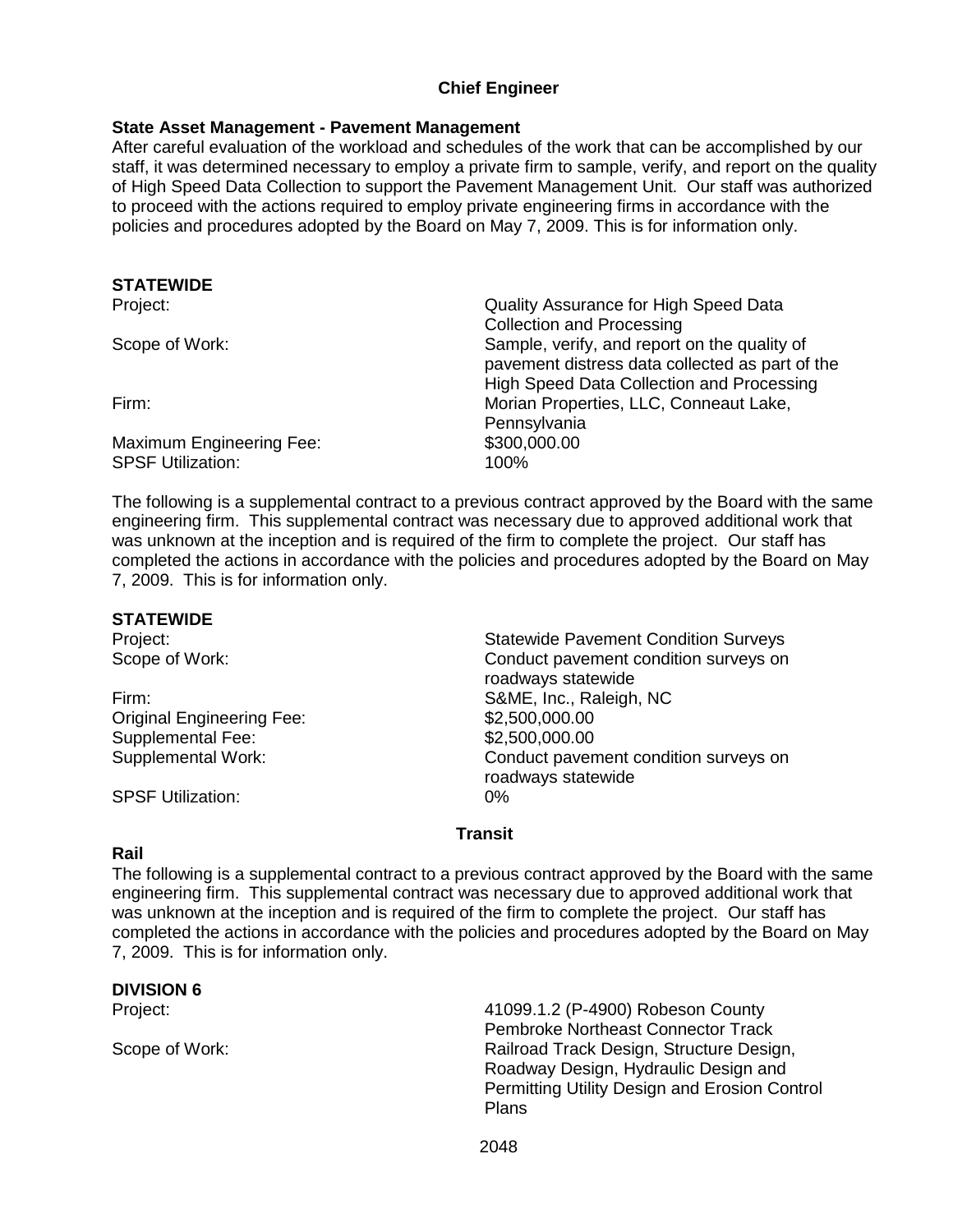Estimated Construction Cost: \$14,350,000.00 Original Engineering Fee: \$204,004.99<br>Previous Supplemental Fee: \$451,475.79 Previous Supplemental Fee: \$451,475.79<br>Supplemental Fee: \$4.968.38 Supplemental Fee:<br>Supplemental Work: SPSF Utilization: 0%

Firm: HNTB of North Carolina, PC, Raleigh, NC Additional Hydraulic Design & Erosion Control

# **Approval – Secondary Road Improvement Projects (Highway and Trust Funds)**

The Board concurred with the staff recommendations and delegated authority to the Secretary

to award the following:

| County                             | SR No.                           | <b>Description</b>                                                                                   |                           | <b>Amount</b> |
|------------------------------------|----------------------------------|------------------------------------------------------------------------------------------------------|---------------------------|---------------|
| Onslow<br>Div. 3                   | Various                          | Countywide Surveys, Plans & Right of<br>Way Signatures.<br>Increase Funds.<br>WBS 3C.067019          |                           | \$13,000.00   |
| Onslow<br>Div. 3                   | SR 1313                          | GDB&P.<br>Mills Field Road Increase Funds.<br>WBS 3C.067068                                          |                           | \$16,573.38   |
| Onslow<br>Div. 3                   | SR 1560                          | GDB&P.<br>Hartsfield Road Increase Funds.<br>WBS 3C.067076                                           |                           | \$45,000.00   |
| Rockingham<br>Div. 7               | SR 1110<br><b>Ellisboro Road</b> | Widen & Resurface.<br>Increase Funds.<br>WBS 7C.079238                                               |                           | \$323,091.05  |
| Rockingham<br>Div. 7               | Various                          | <b>AST Treatment.</b><br>WBS 7C.079240                                                               |                           | \$50.000.00   |
| Ashe<br><b>Div. 11</b>             | Various                          | Maintenance of Volunteer Fire<br>Departments and Rescue Squads.<br>Increase Funds.<br>WBS 11C.005033 |                           | \$15,000.00   |
| <b>Closings</b><br><b>Division</b> | County                           | <b>WBS Element</b>                                                                                   | <b>Road Number / Name</b> | <b>Amount</b> |
| Div. 3                             | Onslow                           | 3C.067073                                                                                            | <b>GDB&amp;P SR 1247</b>  | \$19,577.55   |

Baysden Road. Increase and Close.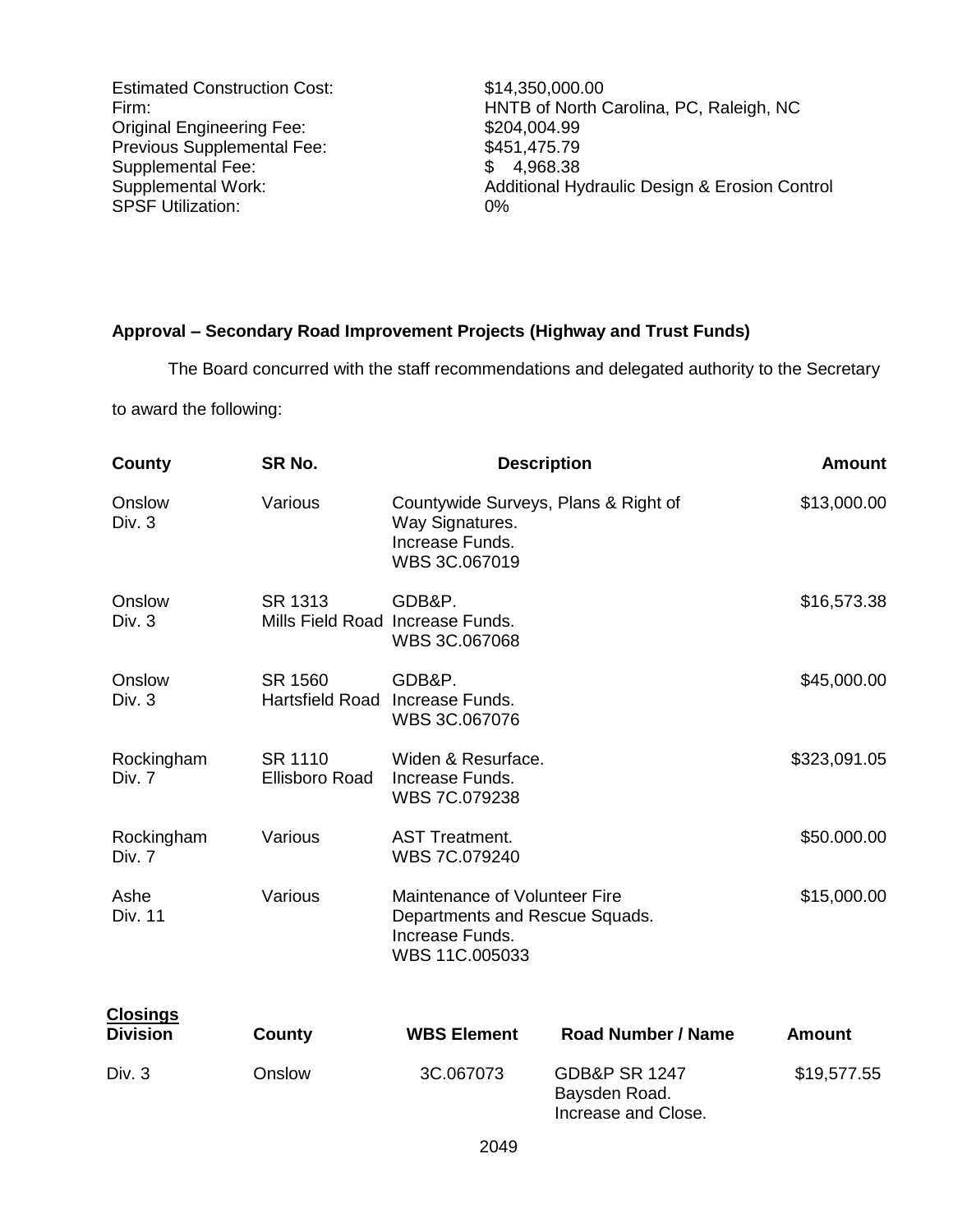| Div. 3         | Onslow          | 3C.067083  | <b>GDB&amp;P SR 1827</b><br>Deer Road Ext.<br>Increase and Close.                 | \$1,306.75   |
|----------------|-----------------|------------|-----------------------------------------------------------------------------------|--------------|
| Div. 5         | Person          | 5C.073063  | <b>GDB&amp;P SR 1199</b><br>Vance Wrenn Road.<br>Increase and Close.              | \$22,072.08  |
| <b>Div. 11</b> | Ashe            | 11C.005131 | <b>GDB&amp;P SR 1324C</b><br>Rock Fence Road.<br>Increase and Close.              | \$115,364.34 |
| Div. 13        | <b>Buncombe</b> | 13C.011025 | Countywide Surveys,<br>Plans & Right of Way<br>Signatures.<br>Increase and Close. | \$124,999.37 |
| Div. 13        | <b>Buncombe</b> | 13C.011171 | <b>GDB&amp;P SR 2144</b><br>McDaris Road.<br>Increase and Close.                  | \$3,759.73   |
| Div. 13        | <b>Buncombe</b> | 13C.011179 | <b>GDB&amp;P SR 2120</b><br>Anderson Cove Road.<br>Increase and Close.            | \$50,136.18  |
| Div. 13        | <b>Buncombe</b> | 13C.011186 | <b>GDB&amp;P SR 2185</b><br>Carter Road.<br>Increase and Close.                   | \$121,723.80 |
| Div. 13        | <b>Buncombe</b> | 13C.011194 | <b>GDB&amp;P SR 2166</b><br>Riddle Road.<br>Increase and Close.                   | \$1,009.30   |
| Div. 13        | <b>Buncombe</b> | 13C.011203 | Widening SR 2806<br>Garren Creek Road.<br>Increase and Close.                     | \$184,592.78 |
| Div. 13        | <b>Burke</b>    | 13C.012016 | Countywide Surveys,<br>Plans & Right of Way<br>Signatures.<br>Increase and Close. | \$1,599.42   |
| Div. 13        | <b>Burke</b>    | 13C.012150 | <b>GDB&amp;P SR 1745</b><br>Old Lowman Road.<br>Increase and Close.               | \$1,191.88   |
| Div. 13        | <b>Burke</b>    | 13C.012152 | Upgrade Lindsay<br>Meadows to Standard.<br>Increase and Close.                    | \$3,047.76   |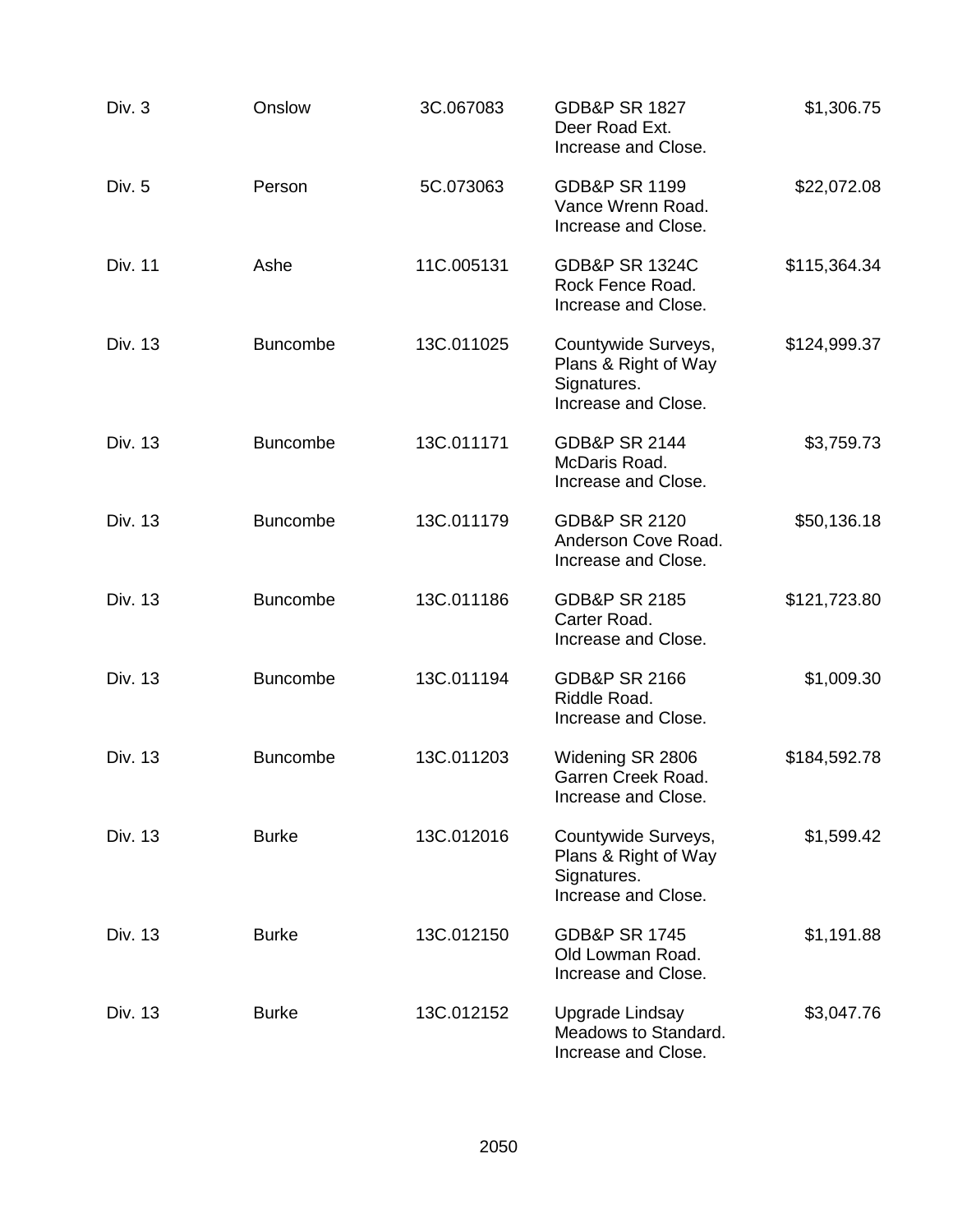| Div. 13                    | <b>Burke</b>                           | 13C.012153                                            | <b>GDB&amp;P SR 2342</b><br>Lindsey Meadows.<br>Increase and Close.               | \$14,896.52   |
|----------------------------|----------------------------------------|-------------------------------------------------------|-----------------------------------------------------------------------------------|---------------|
| Div. 13                    | Madison                                | 13C.057020                                            | Countywide Surveys,<br>Plans & Right of Way<br>Signatures.<br>Increase and Close. | \$670.11      |
| Div. 13                    | Madison                                | 13C.057113                                            | <b>GDB&amp;P SR 1123</b><br>Turnpike Road.<br>Increase and Close.                 | \$106,259.15  |
| Div. 13                    | McDowell                               | 13C.059013                                            | <b>GDB&amp;P SR 1407</b><br>Mill Creek Road.<br>Increase and Close.               | \$35,806.91   |
| Div. 13                    | McDowell                               | 13C.059016                                            | Countywide Surveys,<br>Plans & Right of Way<br>Signatures.<br>Increase and Close. | \$9,764.94    |
| Div. 13                    | Rutherford                             | 13C.081012                                            | Countywide Surveys,<br>Plans & Right of Way<br>Signatures.<br>Increase and Close. | \$10,000.00   |
| Div. 13                    | Rutherford                             | 13C.081104                                            | <b>GDB&amp;P SR 1307</b><br>O. Messersmith Road.<br>Increase and Close.           | \$1,373.84    |
| Div. 14                    | Transylvania                           | 14C.088081                                            | <b>GDB&amp;P SR 1212</b><br>Carrie Lane.<br>Increase and Close.                   | \$14,055.10   |
| <b>Deletions</b><br>County | SR No.                                 | <b>Reason</b>                                         |                                                                                   | <b>Amount</b> |
| Moore<br>Div. 8            | SR 1269<br><b>Winford Road</b>         | GDB&P.<br>Unavailable Right of Way.<br>WBS 8C.063082  |                                                                                   | -\$596,840.83 |
| Caldwell<br><b>Div. 11</b> | <b>SR 1511B</b><br>Zack's Fork<br>Road | GDB&P.<br>Unavailable Right of Way.<br>WBS 11C.014089 |                                                                                   | -\$795,195.87 |
| Wilkes<br>Div. 11          | SR 1311<br>Hamby<br>Mountain Road      | GDB&P.<br>Unavailable Right of Way.<br>WBS 11C.097157 |                                                                                   | -\$797,693.94 |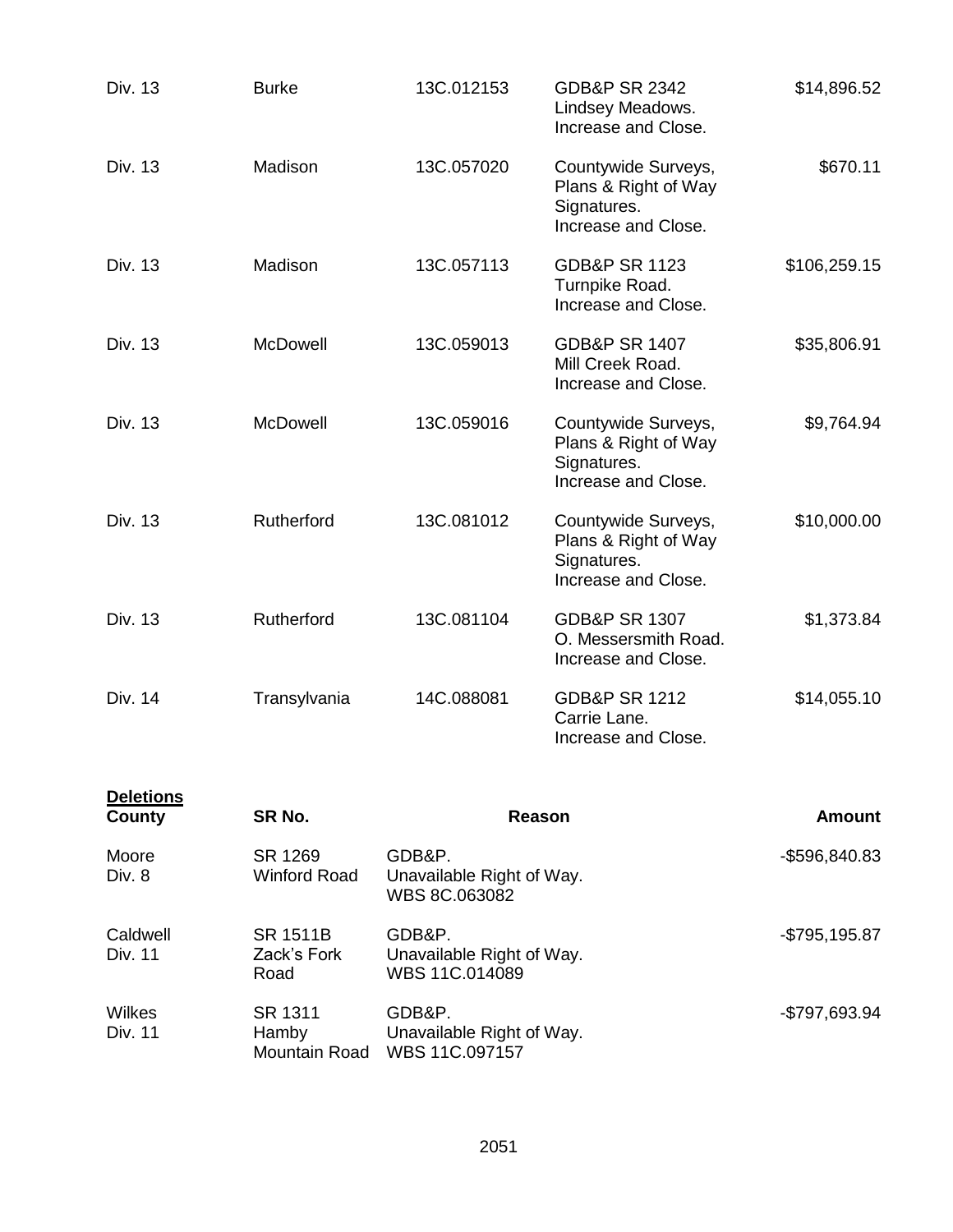## **Corrections:**

Div. 1 – Tyrrell County, WBS 1C.089036 Should not have been listed on the November 2014 BOT Agenda.

Div. 3 – Pender County, WBS 3C.027073 was listed on the December 2014 BOT Agenda. The correct WBS should be 3C.071098.

# **Approval – Division-wide Small Construction, Statewide Contingency, Public Access, and Economic Development**

The Board concurred with the staff recommendations and delegated authority to the Secretary

to award the following:

| County                       | <b>Description</b>                                                                                                                                                                                                                                                                    | Type                                  | <b>Amount</b>              |
|------------------------------|---------------------------------------------------------------------------------------------------------------------------------------------------------------------------------------------------------------------------------------------------------------------------------------|---------------------------------------|----------------------------|
| Div <sub>5</sub><br>Franklin | Construct and pave drive in front of bay doors<br>at Bunn VFD to SR 1609 (Baptist Rd)                                                                                                                                                                                                 | <b>Public Access</b>                  | \$17,000.00                |
|                              | <b>WBS 44345</b>                                                                                                                                                                                                                                                                      | <b>TOTAL</b>                          | \$17,000.00                |
| Div 7<br>Orange              | Signal improvements to accommodate<br>pedestrians on NC-54 at the intersection of<br>West Poplar Ave (non-system)                                                                                                                                                                     | Small<br>Construction                 | \$15,840.00                |
|                              | <b>WBS 44348</b>                                                                                                                                                                                                                                                                      | <b>TOTAL</b>                          | \$15,840.00                |
| Div 9<br>Davidson            | City of Lexington - Brush removal,<br>landscaping, and C/A fence replacement on I-<br>85 north of NC-8 interchange<br><b>WBS 45853</b>                                                                                                                                                | Small<br>Construction<br><b>TOTAL</b> | \$52,000.00<br>\$52,000.00 |
| Div 9<br><b>Stokes</b>       | Town of Walnut Cove - WBS 43675 was<br>established (10/12) for the installation of<br>approximately 4766 ft of sidewalk on US-311<br>(Main St) from 5th St to south of the NC-89<br>intersection and install decorative crosswalks<br>on US-311 (Main St) at 3rd St<br>Increase funds | Small<br>Construction<br><b>TOTAL</b> | \$67,000.00<br>\$67,000.00 |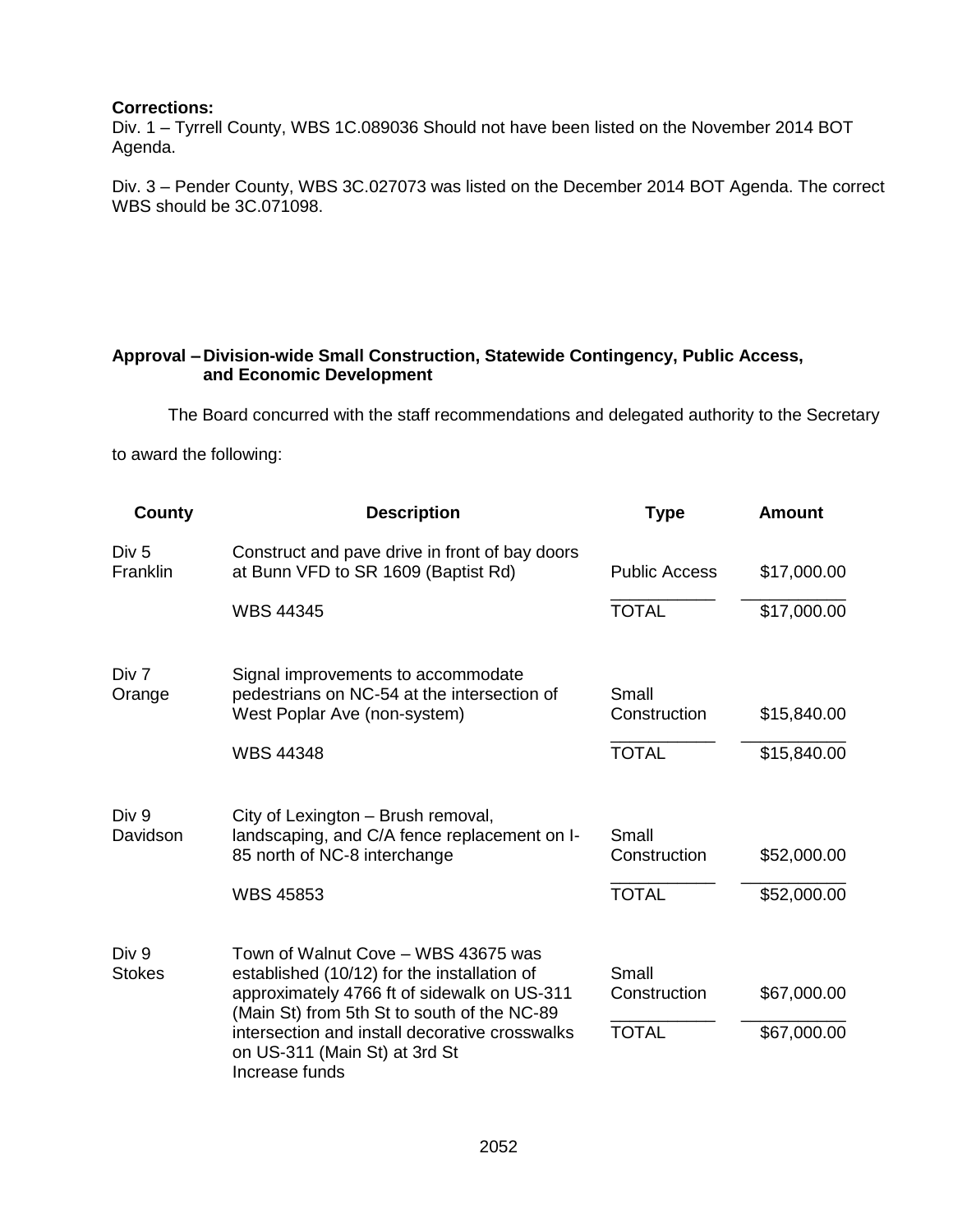| Div 10<br>Cabarrus   | Widen existing radius on SR 1166 (Robinson<br>Church Rd) onto SR 1161 (Stallings Rd) to<br>accommodate large vehicle turning<br>movements; includes grading, asphalt | Small<br>\$70,000.00<br>Construction |             |  |
|----------------------|----------------------------------------------------------------------------------------------------------------------------------------------------------------------|--------------------------------------|-------------|--|
|                      | widening, paving, pavement markings, erosion<br>control, & signing<br>Other funding: \$30,000 (Contract<br>Resurfacing)<br><b>WBS 44308</b>                          | <b>TOTAL</b>                         | \$70,000.00 |  |
| Div 13<br>Rutherford | Town of Ellenboro – Construct driveway from<br>bay doors to US-221A for new EMS base                                                                                 | <b>Public Access</b>                 | \$15,800.00 |  |
|                      | WBS 44349                                                                                                                                                            | TOTAL                                | \$15,800.00 |  |

## **Deletions:**

Div 14, Cherokee County – WBS 44206 was established to improve intersection alignment and geometry at NC-294 & SR 1150 (Candy Mountain Rd); funded by alternate source

# **Corrections:**

Div 9, Forsyth County – WBS 44168 was established (04/14) for the installation of a left turn lane on SR 1525 (Yadkinville Rd) at SR 1310 (Transou Rd). The project was included on the Dec 2014 Agenda as a deletion stating it would be funded by alternate source. Alternate funding is no longer available; request for project and funding to remain

| Summary: | <b>Number of Projects</b>            | 6            |              |
|----------|--------------------------------------|--------------|--------------|
|          | <b>Number of Divisions</b>           | 5            |              |
|          | <b>Small Construction Commitment</b> |              | \$204,840.00 |
|          | <b>Public Access Commitment</b>      |              | \$32,800.00  |
|          | <b>Contingency Commitment</b>        |              | \$0.00       |
|          | <b>Economic Development</b>          |              | \$0.00       |
|          |                                      | <b>TOTAL</b> | \$237,640.00 |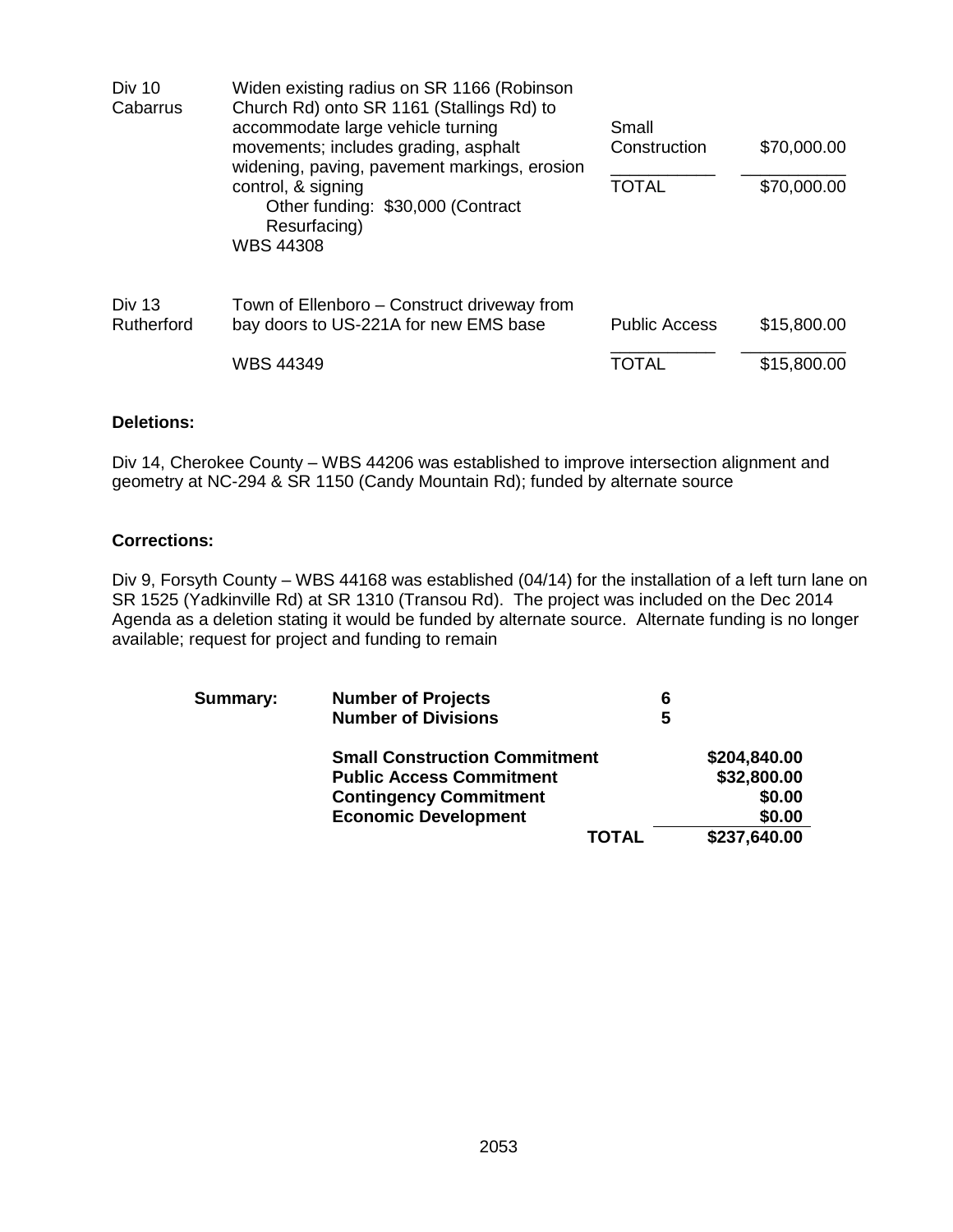# **Approval – Funds for Specific Spot Safety Improvement Projects**

The Board concurred with the staff recommendations and delegated authority to the Secretary

to award the following:

| Town/<br>County<br><b>Division</b><br>PROJ.<br><b>CATEGORY</b>      | <b>Project</b><br><b>Description</b>                                                                                                                                                                                | <b>Estimated</b><br><b>Cost</b> |
|---------------------------------------------------------------------|---------------------------------------------------------------------------------------------------------------------------------------------------------------------------------------------------------------------|---------------------------------|
| Dare Co.<br>Div. 1<br>SS-4901AQ                                     | WBS 44311.3.1<br>NC 345 between US 64 and SR 1135 (Baumtown Road). Initial<br>construction funds are needed for rumble stripes installation.<br>File 01-14-30895C                                                   | \$44,000.00                     |
| Kitty Hawk/<br>Dare Co.<br>Div. 1<br><b>SS-4901AR</b>               | WBS 44310.3.1<br>US 158 (Croatan Highway) at Juniper Trail and Shoreside<br>Shopping Center. Initial construction funds are needed for traffic<br>signal revisions.<br>File 01-14-28345C                            | \$16,000.00                     |
| Greenville/<br>Pitt Co.<br>Div. 2<br>SS-4902BQ                      | WBS 44312.3.1<br>SR 1708 (Firetower Road) at SR 1704 (14th Street). Initial<br>construction funds are needed for traffic signal revisions.<br>File 02-13-25297C                                                     | \$24,000.00                     |
| Ocean Isle<br>Beach/<br>Brunswick Co.<br>Div. 3<br><b>SS-4903BR</b> | WBS 44315.3.1<br>NC 179/NC 904 at NC904 (Causeway Drive)/ SR 1184 (Ocean<br>Isle Beach Road). Initial construction funds are needed for traffic<br>signal removal and roundabout construction.<br>File 03-14-28967C | \$156,000.00                    |
| Duplin Co.<br>Div. 3<br>SS-4903BS                                   | WBS 44314.3.1<br>SR 1300 (Wards Bridge Road) at SR 1301 (Bowdens Road).<br>Initial construction funds are needed for flasher revisions.<br>File 03-14-28663C                                                        | \$54,686.00                     |
| Jacksonville/<br>Onslow Co.<br>Div. 3<br><b>SS-4903BT</b>           | WBS 44316.3.1<br>SR 2360 (Lejeune Boulevard). Initial construction funds are<br>needed for safety improvements.<br>File 03-14-31066C                                                                                | \$14,013.00                     |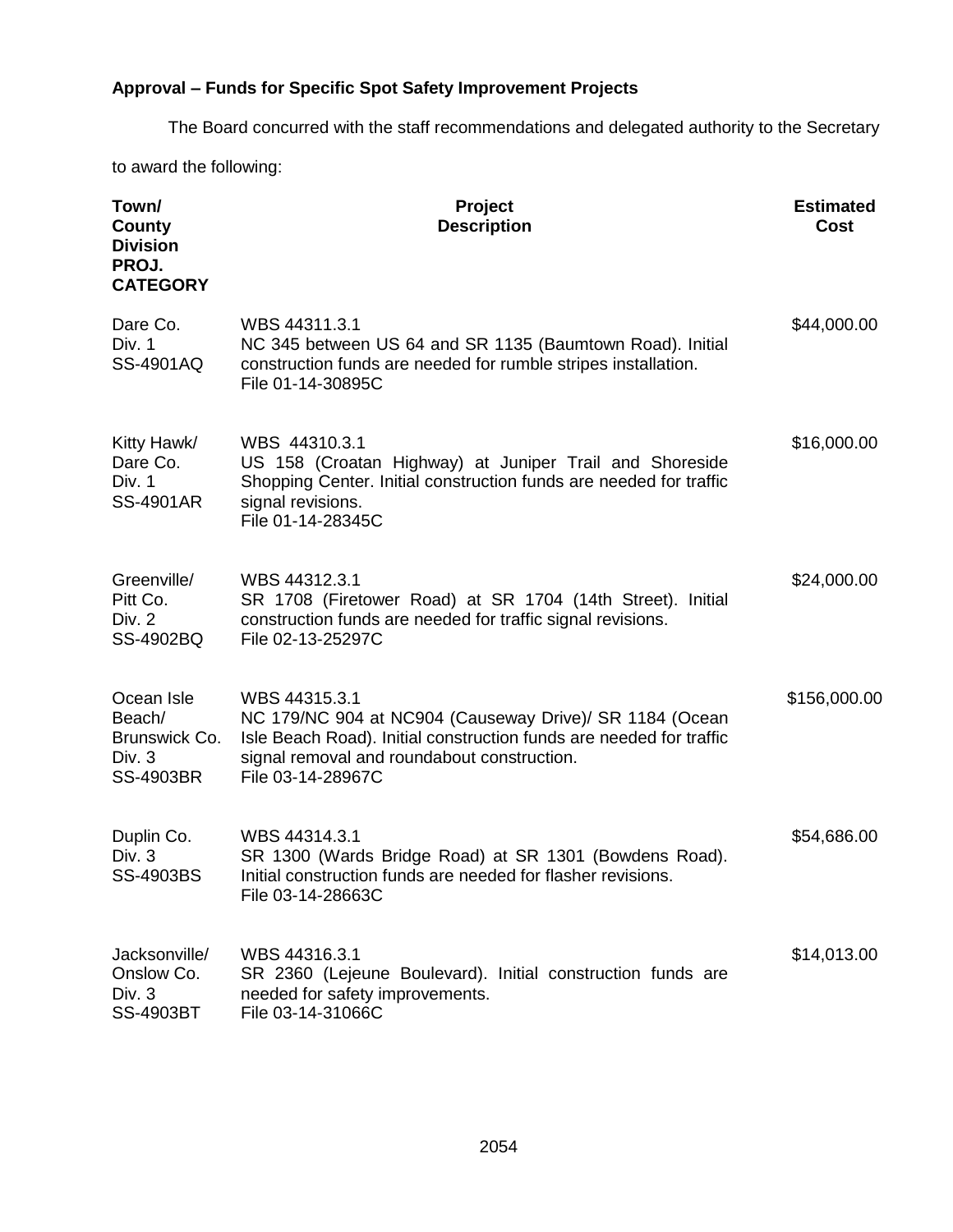| Pender Co.<br>Div. $3$<br>SS-4903BQ                 | WBS 44313.3.1<br>US 421 at NC 11/53. Initial construction funds are needed for<br>flasher revisions.<br>File 03-14-26889C                                                                                                                                                                                            | \$71,692.00  |
|-----------------------------------------------------|----------------------------------------------------------------------------------------------------------------------------------------------------------------------------------------------------------------------------------------------------------------------------------------------------------------------|--------------|
| Johnston Co.<br>Div. 4<br><b>SS-4904DF</b>          | WBS 44318.3.1<br>SR 1007 (Brogdon Road) at Structure P460. NC 42 at Structure<br>NC 27 at Structure C71. Initial construction funds are<br>45.<br>needed for guardrail installation.<br>File 04-14-30509C                                                                                                            | \$117,600.00 |
| Nash Co.<br>Div. 4<br><b>SS-4904DG</b>              | WBS 44317.3.1<br>SR 1714 (Bethlehem Road) near SR 1544 (Halifax Road). Initial<br>construction funds are needed for curve signing and sight<br>distance improvements.<br>File 04-14-30110C                                                                                                                           | \$13,600.00  |
| Wayne Co.<br>Div. $4$<br><b>SS-4904DE</b>           | WBS 44319.3.1<br>US 70 at NC 581. NC 581/SR 2075 (Ashe Street) and NC 581<br>Connector. Initial construction funds are needed for installation<br>of advance signing and flashers on both approaches of US 70,<br>and traffic signal revisions at NC 581/SR 2075 intersection.<br>File 04-14-30511C                  | \$60,000.00  |
| Wayne Co.<br>Div. $4$<br><b>SS-4904DE</b>           | WBS 44319.2.1<br>US 70 at NC 581. NC 581/SR 2075 (Ashe Street) and NC 581<br>Connector. Initial right of way and utilities funds are needed for<br>installation of advance signing and flashers on both approaches<br>of US 70, and traffic signal revisions at NC 581/SR 2075<br>intersection.<br>File 04-14-30511R | \$2,000.00   |
| Durham/<br>Durham Co.<br>Div. 5<br><b>SS-4905CO</b> | WBS 44321.3.1<br>US 15-501 Business (Mangum Street) at SR 1365 (Morehead<br>Avenue). Initial construction funds are needed for traffic signal<br>revisions.<br>File 05-14-1248C                                                                                                                                      | \$28,000.00  |
| Raleigh/<br>Wake Co.<br>Div. 5<br><b>SS-4905CN</b>  | WBS 44320.3.1<br>SR 2036 (New Hope Road) north of SR 2215 (Buffaloe Road).<br>Initial construction funds are needed for curve warning<br>improvements including installation of a linear delineation<br>system on guardrail, curve signing revisions, and snowplowable<br>markers.<br>File 05-14-1023C               | \$9,600.00   |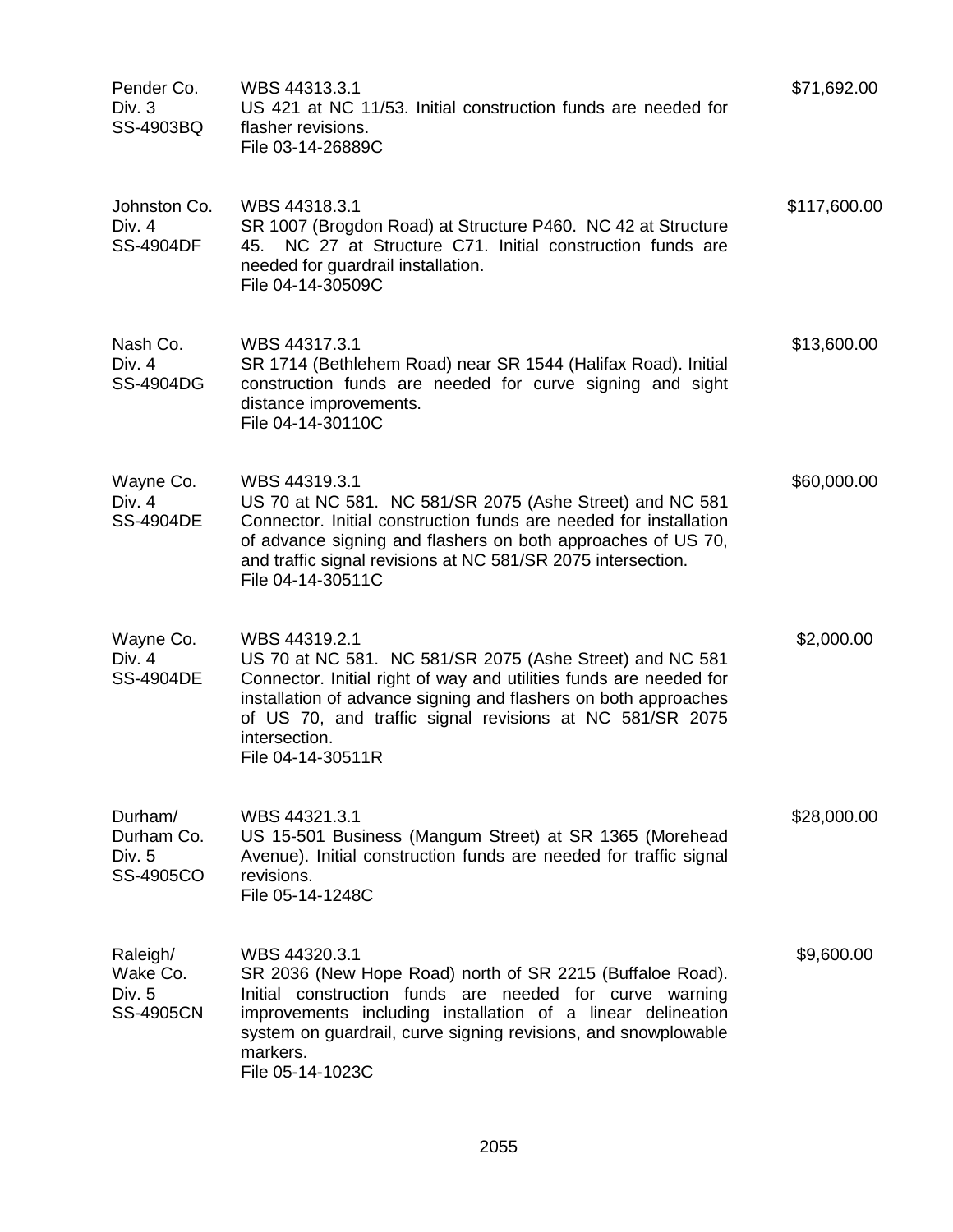| Cary/<br>Wake Co.<br>Div. 5<br><b>SS-4905CP</b>           | WBS 44346.3.1<br>NC 55 at McCrimmon Parkway. Initial construction funds are<br>needed for traffic signal revisions.<br>File 05-14-2528C                                                                                                                                                               | \$6,000.00   |
|-----------------------------------------------------------|-------------------------------------------------------------------------------------------------------------------------------------------------------------------------------------------------------------------------------------------------------------------------------------------------------|--------------|
| Robeson Co.<br>Div. 6<br><b>SS-4906CC</b>                 | WBS 44323.2.1<br>US 501/NC 130 approximately 1.2 miles south of SR 1131.<br>Initial right of way and utilities funds are needed for curve<br>improvements.<br>File 06-14-30637R                                                                                                                       | \$8,000.00   |
| Robeson Co.<br>Div. 6<br><b>SS-4906CC</b>                 | WBS 44323.3.1<br>US 501/NC 130 approximately 1.2 miles south of SR 1131.<br>Initial construction funds are needed for curve improvements.<br>File 06-14-30637C                                                                                                                                        | \$184,000.00 |
| Robeson Co.<br>Div. 6<br><b>SS-4906CD</b>                 | WBS 44322.3.1<br>NC 72 at SR 1515 (Union Chapel Road). Initial construction<br>funds are needed for an all-way stop installation.<br>File 06-14-30492C                                                                                                                                                | \$2,800.00   |
| Robeson Co.<br>Div. 6<br><b>SS-4906CD</b>                 | WBS 44322.2.1<br>NC 72 at SR 1515 (Union Chapel Road). Initial right of way and<br>utilities funds are needed for an all-way stop installation.<br>File 06-14-30492R                                                                                                                                  | \$1,600.00   |
| High Point/<br>Guilford Co.<br>Div. 7<br><b>SS-4907BH</b> | WBS 44325.3.1<br>SR 1113 (Kivett Drive) at Dillon Road/Triangle Lake Road. Initial<br>construction funds are needed for traffic signal revisions.<br>File 07-14-121C                                                                                                                                  | \$8,000.00   |
| Orange Co.<br>Div. 7<br><b>SS-4907BI</b>                  | WBS 44324.3.1<br>SR 1005 (Old Greensboro Road) and SR 1942 (Jones Ferry<br>Road) and approaches. Initial construction funds are needed for<br>snowplowable center line markers and signal ahead warning<br>signs installation, and pavement marking and warning sign<br>revisions.<br>File 07-14-035C | \$30,000.00  |
| Hoke Co.<br>Div. 8<br>SS-4908AQ                           | WBS 44328.3.1<br>NC 211 at SR 1105 (Old Wire Road). Initial construction funds<br>are needed for an all-way stop installation.<br>File 08-14-1251C                                                                                                                                                    | \$32,000.00  |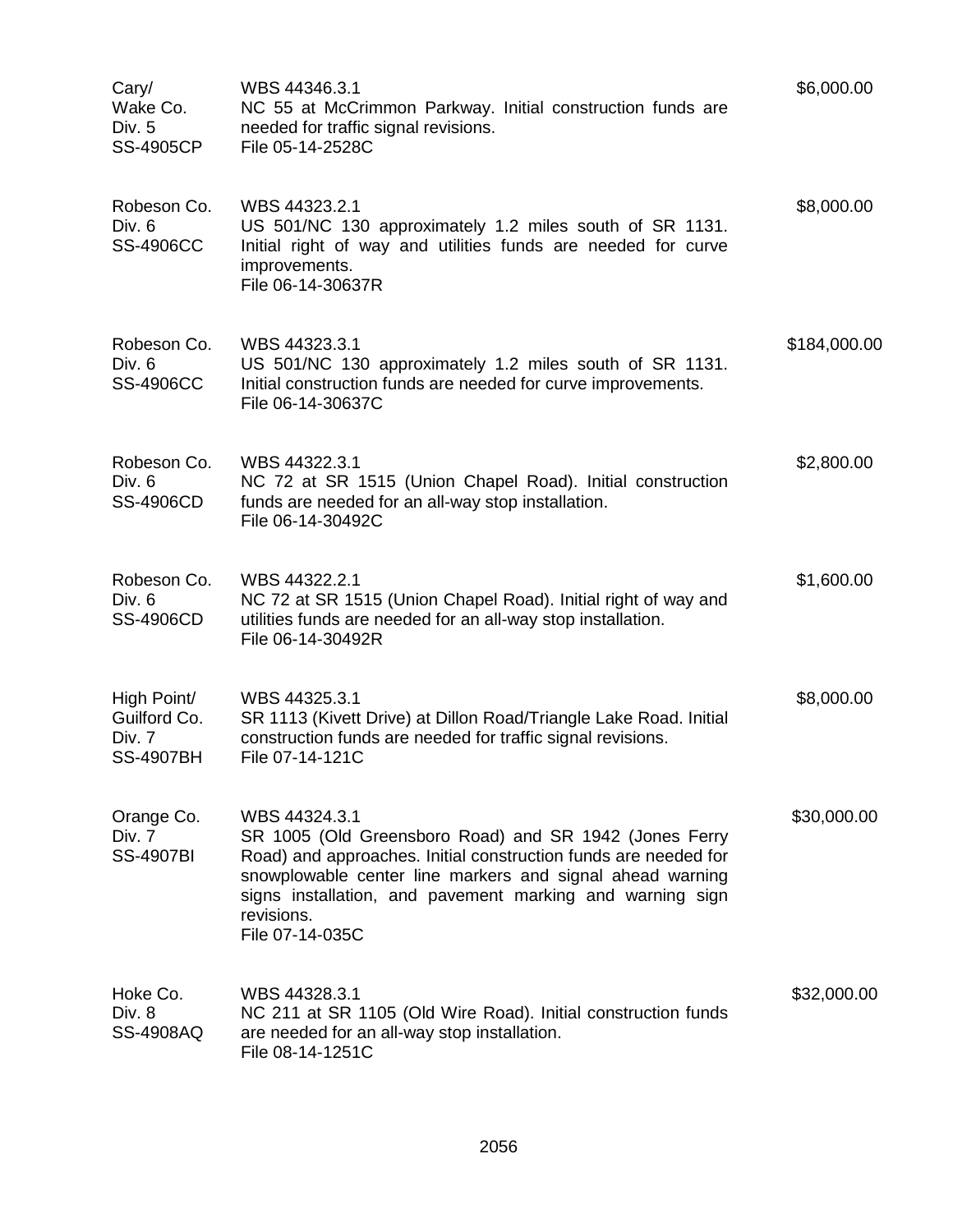| Lee Co.<br>Div. 8<br><b>SS-4908AP</b>                              | WBS 44326.3.1<br>NC 87 from the Harnett County line to the Sanford Bypass.<br>Initial construction funds are needed for installation of rumble<br>strips, pavement markings, and snowplow delineators.<br>File 08-14-1249C                                                                         | \$240,000.00 |
|--------------------------------------------------------------------|----------------------------------------------------------------------------------------------------------------------------------------------------------------------------------------------------------------------------------------------------------------------------------------------------|--------------|
| Moore Co.<br>Div. 8<br><b>SS-4908AS</b>                            | WBS 44329.3.1<br>US 1 from SR 1309 (Morganton Road) to SR 2025 (Causey<br>Road). Initial construction funds are needed for installation of<br>markings and delineation.<br>File 08-14-1252C                                                                                                        | \$20,000.00  |
| Archdale/<br>Randolph Co.<br>Div. 8<br><b>SS-4908AR</b>            | WBS 44327.3.1<br>I-85 at SR 1009 (Main Street). Initial construction funds are<br>needed for traffic signal revisions.<br>File 08-14-1250C                                                                                                                                                         | \$12,000.00  |
| Rockingham/<br>Richmond Co.<br>Div. 8<br><b>SS-4908AT</b>          | WBS 44330.3.1<br>US 74 Business at SR 1641 (Clemmer Road).<br>Initial<br>construction funds are needed for intersection improvements<br>and traffic signal revisions.<br>File 08-14-1253C                                                                                                          | \$21,600.00  |
| Huntersville/<br>Mecklenburg<br>Co.<br>Div. 10<br><b>SS-4910BM</b> | WBS 43932.3.1<br>SR 2138 (McCoy Road) in the vicinity of Julian Clark Avenue.<br>\$320,000 in construction funds has previously been approved<br>for curve improvements and intersection realignment. Additional<br>funds are needed due to an increase in construction costs.<br>File 10-13-231-1 | \$80,000.00  |
| Mint Hill/<br>Mecklenburg<br>Co.<br>Div. 10<br><b>SS-4910BU</b>    | WBS 44331.3.1<br>SR 3135 (Lebanon Road) and SR 3156 (Margaret Wallace<br>Road). Initial construction funds are needed for widening,<br>resurfacing, and pavement marking revisions.<br>File 10-14-207C                                                                                             | \$91,200.00  |
| Mint Hill/<br>Mecklenburg<br>Co.<br>Div. 10<br><b>SS-4910BU</b>    | WBS 44331.2.1<br>SR 3135 (Lebanon Road) and SR 3156 (Margaret Wallace<br>Road). Initial right of way and utilities funds are needed for<br>widening, resurfacing, and pavement marking revisions.<br>File 10-14-207R                                                                               | \$32,000.00  |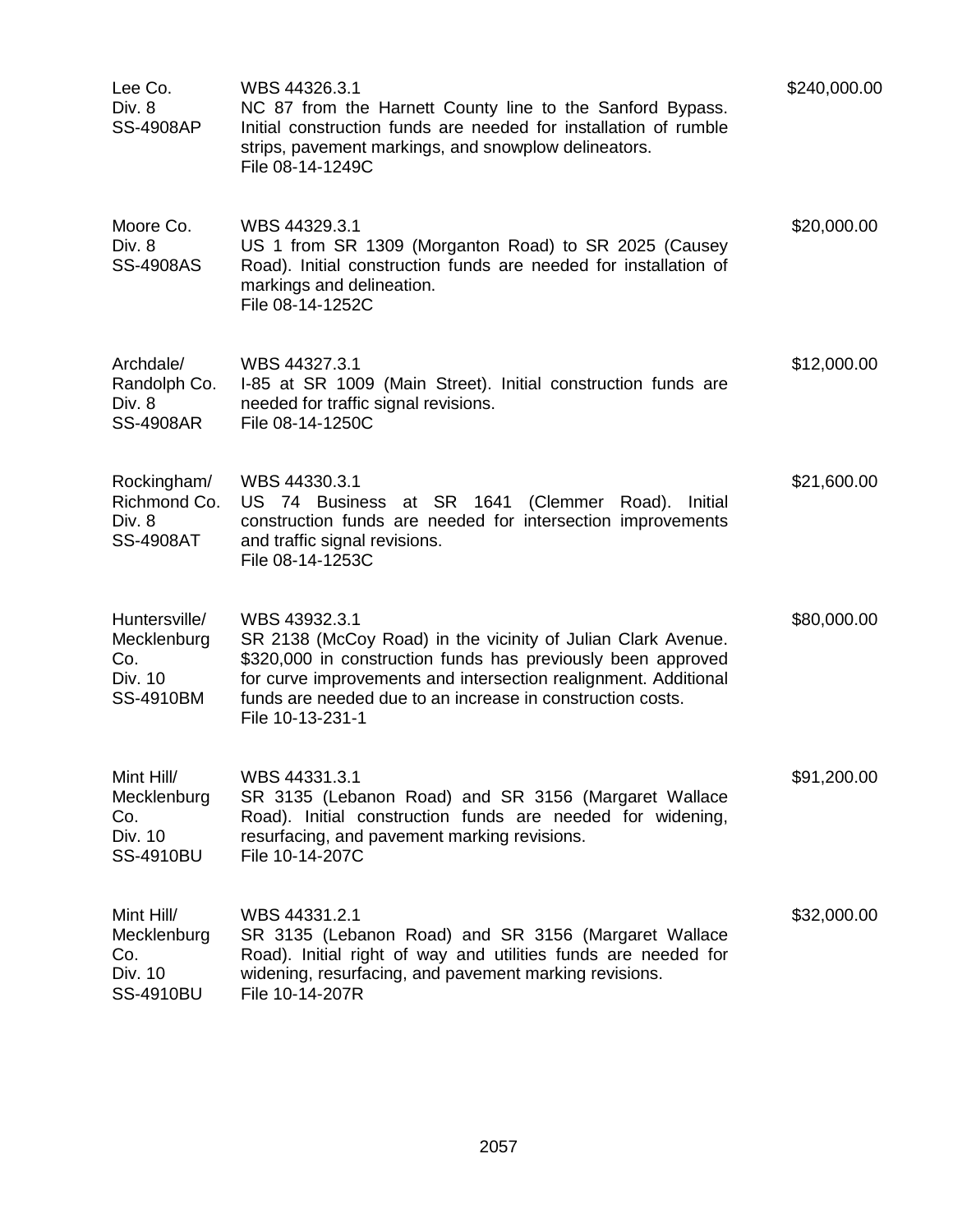| Ashe Co.<br>Div. 11<br><b>SS-4911AF</b>                             | WBS 44332.3.1<br>NC 88/194 from north of SR 1131 (Buffalo Road) to north of<br>SR 1507 (Stanley Road). Initial construction funds are needed<br>for installation of pavement markings and warning signs.<br>File 11-14-204C | \$56,000.00  |
|---------------------------------------------------------------------|-----------------------------------------------------------------------------------------------------------------------------------------------------------------------------------------------------------------------------|--------------|
| Avery Co.<br>Div. 11<br><b>SS-4911AE</b>                            | WBS 44333.3.1<br>NC 184 from SR 1363 (Tumbling Brook Road) to Sunset Strip.<br>Initial construction funds are needed for guardrail installation<br>and revisions.<br>File 11-14-205C                                        | \$36,000.00  |
| Avery Co.<br>Div. 11<br><b>SS-4911AE</b>                            | WBS 44333.2.1<br>NC 184 from SR 1363 (Tumbling Brook Road) to Sunset Strip.<br>Initial right of way and utilities funds are needed for guardrail<br>installation and revisions.<br>File 11-14-205R                          | \$4,000.00   |
| Cleveland Co.<br>Div. 12<br>SS-4912BI                               | WBS 44334.3.1<br>NC 226 (Polkville Road) between Gragg Drive and Lester lane.<br>Initial construction funds are needed for installation of high<br>friction treatment on roadway surface.<br>File 12-14-207C                | \$80,000.00  |
| Cleveland Co.<br>Div. 12<br>SS-4912BJ                               | WBS 44335.3.1<br>US 74 at SR 2245 (Bethlehem Road). Initial construction funds<br>are needed for traffic signal revisions to provide Dynamic Red<br>Extension system on both approaches of US 74.<br>File 12-14-209C        | \$20,000.00  |
| Asheville/<br><b>Buncombe</b><br>Co.<br>Div. 13<br><b>SS-4913BV</b> | WBS 44336.3.1<br>US 25A (Sweeten Creek Road) at SR 3116 (Mills Gap Road).<br>Initial construction funds are needed for turn lane construction.<br>File 13-14-204C                                                           | \$212,000.00 |
| Asheville/<br><b>Buncombe</b><br>Co.<br>Div. 13<br>SS-4913BV        | WBS 44336.2.1<br>US 25A (Sweeten Creek Road) at SR 3116 (Mills Gap Road).<br>Initial right of way and utilities funds are needed for turn lane<br>construction.<br>File 13-14-204R                                          | \$88,000.00  |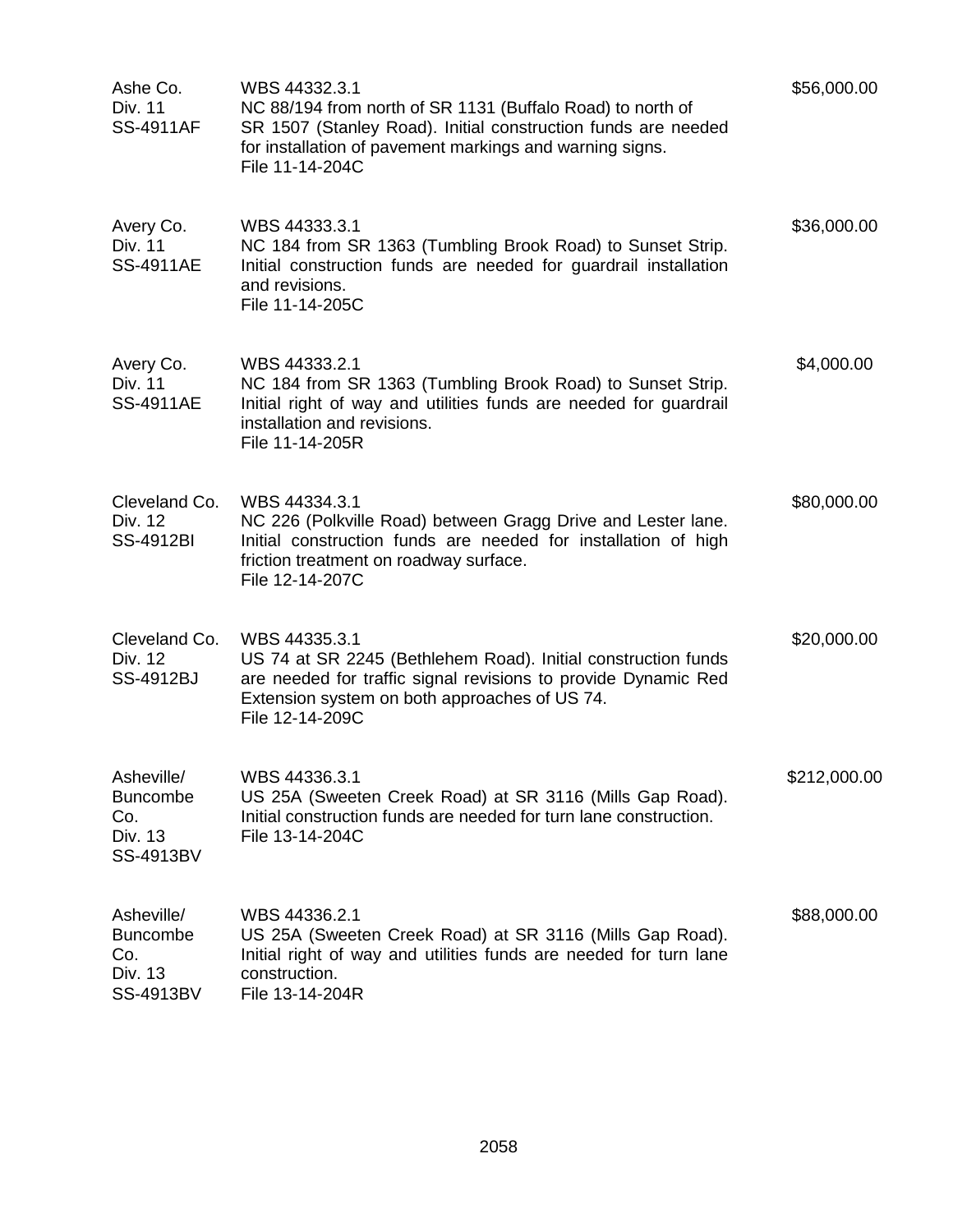| Cherokee Co.<br>Div. 14<br><b>SS-4914BX</b>                       | WBS 44337.3.1<br>SR 1548 (Old US 64) from US 64 to the Clay County line, near<br>Brasstown. Initial construction funds are needed for guardrail<br>installation.<br>File 14-14-206C                                                             | \$72,000.00 |
|-------------------------------------------------------------------|-------------------------------------------------------------------------------------------------------------------------------------------------------------------------------------------------------------------------------------------------|-------------|
| Cherokee Co.<br>Div. 14<br>SS-4914BX                              | WBS 44337.2.1<br>SR 1548 (Old US 64) from US 64 to the Clay County line, near<br>Brasstown. Initial right of way and utilities funds are needed for<br>guardrail installation.<br>File 14-14-206R                                               | \$8,000.00  |
| Transylvania/<br>Henderson<br>Cos.<br>Div. 14<br><b>SS-4914BY</b> | WBS 44338.3.1<br>NC 280 from SR 1510 in Transylvania County to SR 1332 in<br>Henderson County. Initial construction funds are needed for<br>installation of pavement markings and centerline rumble strips.<br>File 14-14-207C                  | \$51,200.00 |
| Transylvania/<br>Henderson<br>Cos.<br>Div. 14<br><b>SS-4914BY</b> | WBS 44338.2.1<br>NC 280 from SR 1510 in Transylvania County to SR 1332 in<br>Henderson County. Initial right of way and utilities funds are<br>needed for installation of pavement markings and centerline<br>rumble strips.<br>File 14-14-207R | \$800.00    |

**ITEM L SUMMARY 42,008,391.00** 39 PROJECTS \$2,008,391.00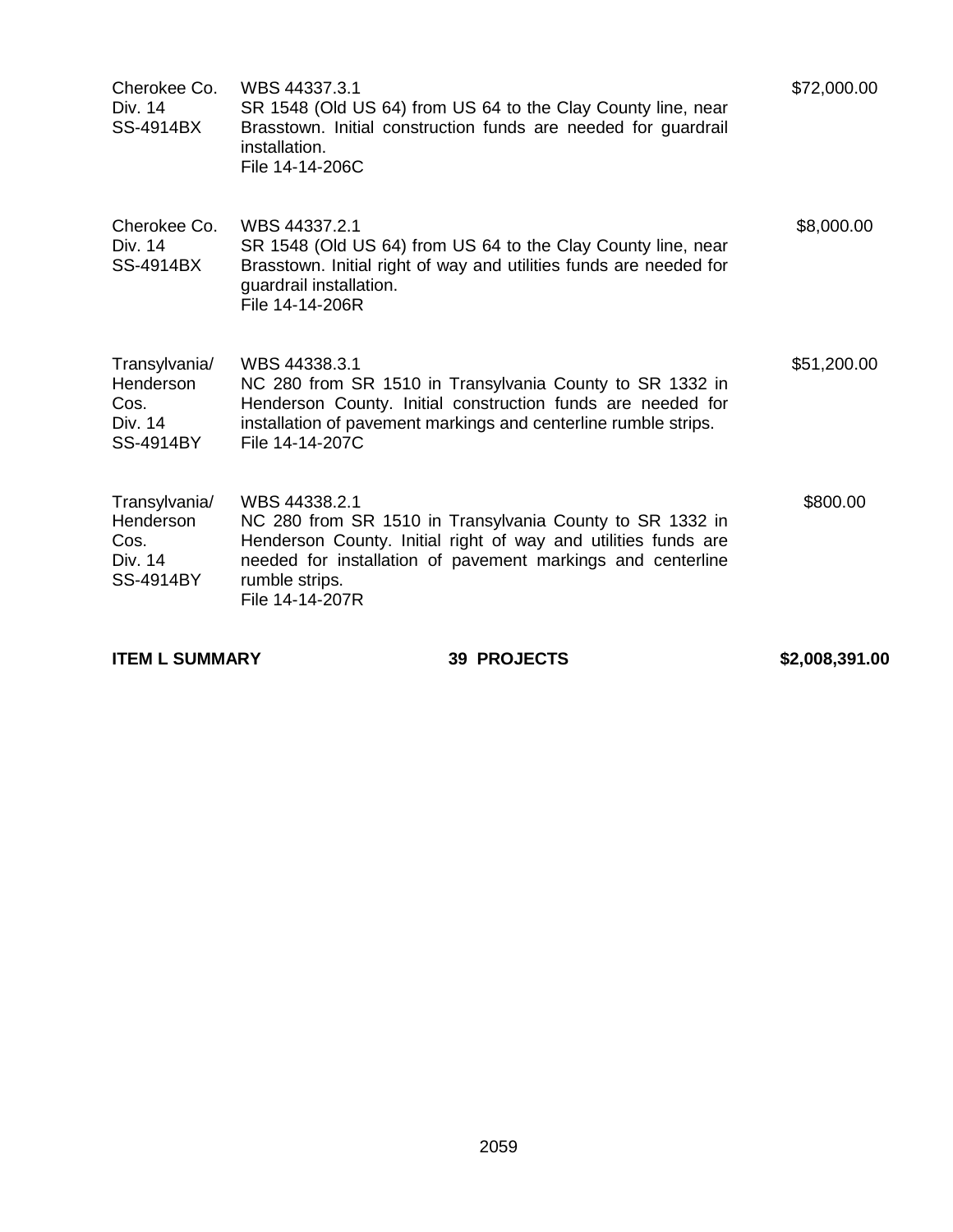# **Action Items**

# **Approval – Additions, Abandonments, and Road Name Changes to State Secondary Road System**

A motion was made by Board Member Blount, seconded by Board Member Brown, to approve

the following proposed additions and abandonments to the State Secondary Road System:

# **Road Additions:**

| County                        | Pet. No. | Length<br>(Miles)    | <b>Description</b>                                                                                                  | Date of<br>Report |
|-------------------------------|----------|----------------------|---------------------------------------------------------------------------------------------------------------------|-------------------|
| <b>Division 1</b>             |          |                      |                                                                                                                     |                   |
| Currituck                     | 50662    | 0.36                 | <b>Indian Ridge Estates Subdivision</b><br>Algonquin Trail                                                          | 10/3/14           |
| <b>Division 2</b>             |          |                      |                                                                                                                     |                   |
| Carteret                      | 50663    | 0.13                 | <b>Country Club East Subdivision</b><br>Two Iron Street                                                             | 10/17/14          |
| Craven                        | 50664    | 0.02                 | <b>Hunters Ridge Subdivision</b><br><b>Brigadoon Court</b>                                                          | 8/20/14           |
|                               |          |                      |                                                                                                                     |                   |
| <b>Division 4</b><br>Johnston | 50665    | 0.21                 | <b>St. Johns Wood Subdivision</b><br>Knights Bridge Drive                                                           | 10/2/14           |
| Wayne                         | 50666    | 0.08<br>0.45         | <b>Crosswinds Subdivision</b><br>Crosswinds Drive, SR 1667 Ext.<br><b>Windyfield Drive</b>                          | 11/3/14           |
| <b>Division 5</b>             |          |                      |                                                                                                                     |                   |
| Wake                          | 50667    | 0.43<br>0.37<br>0.09 | <b>Ethan's Glen Subdivision</b><br><b>Kings Hollow Drive</b><br><b>Grand Prince Lane</b><br><b>Twin Lakes Drive</b> | 6/12/14           |
| <b>Division 7</b>             |          |                      |                                                                                                                     |                   |
| Guilford                      | 50668    | 0.15                 | <b>Coopers Farm Subdivision</b><br><b>Coopers Farm Court</b>                                                        | 11/17/14          |
| Guilford                      | 50669    | 0.10                 | <b>Rymack Subdivision</b><br><b>Rymack Drive</b>                                                                    | 11/17/14          |
| Rockingham                    | 50670    | 0.08                 | <b>Greenfield Subdivision</b><br><b>Picnic Place</b>                                                                | 9/22/14           |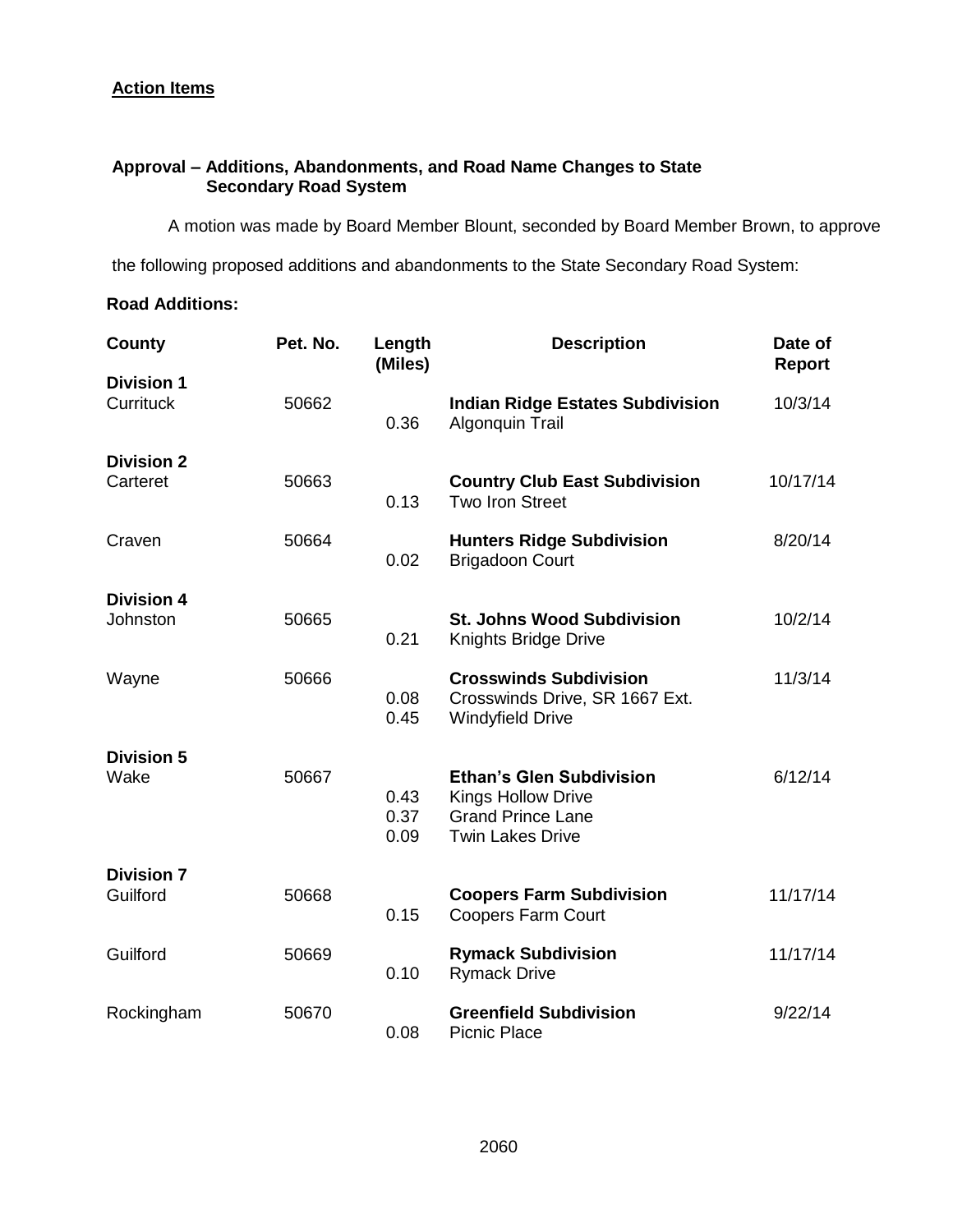| <b>Division 8</b><br>Hoke                      | 50671 | 0.15<br>0.23<br>0.06<br>0.26<br>0.10 | <b>Brookside Subdivision</b><br><b>Little Rock Drive</b><br>Steeple Run Drive<br>Deer Lodge Court<br><b>Triple Crown Drive</b><br>Sidesaddle Court | 11/5/14  |
|------------------------------------------------|-------|--------------------------------------|----------------------------------------------------------------------------------------------------------------------------------------------------|----------|
| Randolph                                       | 50672 | 0.35                                 | <b>Franklin Hills Subdivision</b><br><b>Franklin Hills Court</b>                                                                                   | 11/7/14  |
| Randolph                                       | 50673 | 0.26                                 | <b>River Bluff Estates Subdivision</b><br><b>River Bluff Drive</b>                                                                                 | 11/7/14  |
| <b>Division 9</b><br><b>Stokes</b>             | 50674 | 0.15                                 | <b>Calloway Court Subdivision</b><br><b>Calloway Court</b>                                                                                         | 10/21/14 |
| <b>Stokes</b>                                  | 50675 | 0.17                                 | Danny Lane                                                                                                                                         | 10/21/14 |
| <b>Division 12</b><br>Catawba                  | 50676 | 0.12                                 | <b>Hafer Road</b>                                                                                                                                  | 11/25/14 |
| Catawba                                        | 50677 | 0.36                                 | <b>Howard's Reach at Bakers Mountain</b><br><b>Subdivision</b><br><b>Bakers Point</b>                                                              | 11/14/14 |
| <b>Division 14</b><br>Haywood                  | 50678 | 0.05                                 | Russell Cove Road, SR 1387 Ext.                                                                                                                    | 10/10/14 |
| <b>Road Abandonments:</b><br><b>Division 2</b> |       |                                      |                                                                                                                                                    |          |
| Carteret                                       | 50679 | 0.20                                 | SR 1143<br><b>Albemarle Drive</b>                                                                                                                  | 10/30/14 |
| Craven                                         | 50680 | 0.14                                 | Portion of SR 1171<br><b>Howell Road</b>                                                                                                           | 9/8/14   |
| Greene                                         | 50681 | 0.60                                 | SR 1118<br><b>Jones Deadend Road</b>                                                                                                               | 8/13/14  |
| <b>Division 5</b><br>Durham                    | 50682 | 0.26                                 | SR 1110<br><b>Watkins Road</b>                                                                                                                     | 6/17/13  |
| <b>Division 10</b><br>Cabarrus                 | 50683 | 0.07                                 | SR 1191<br><b>Creek Drive</b>                                                                                                                      | 10/27/14 |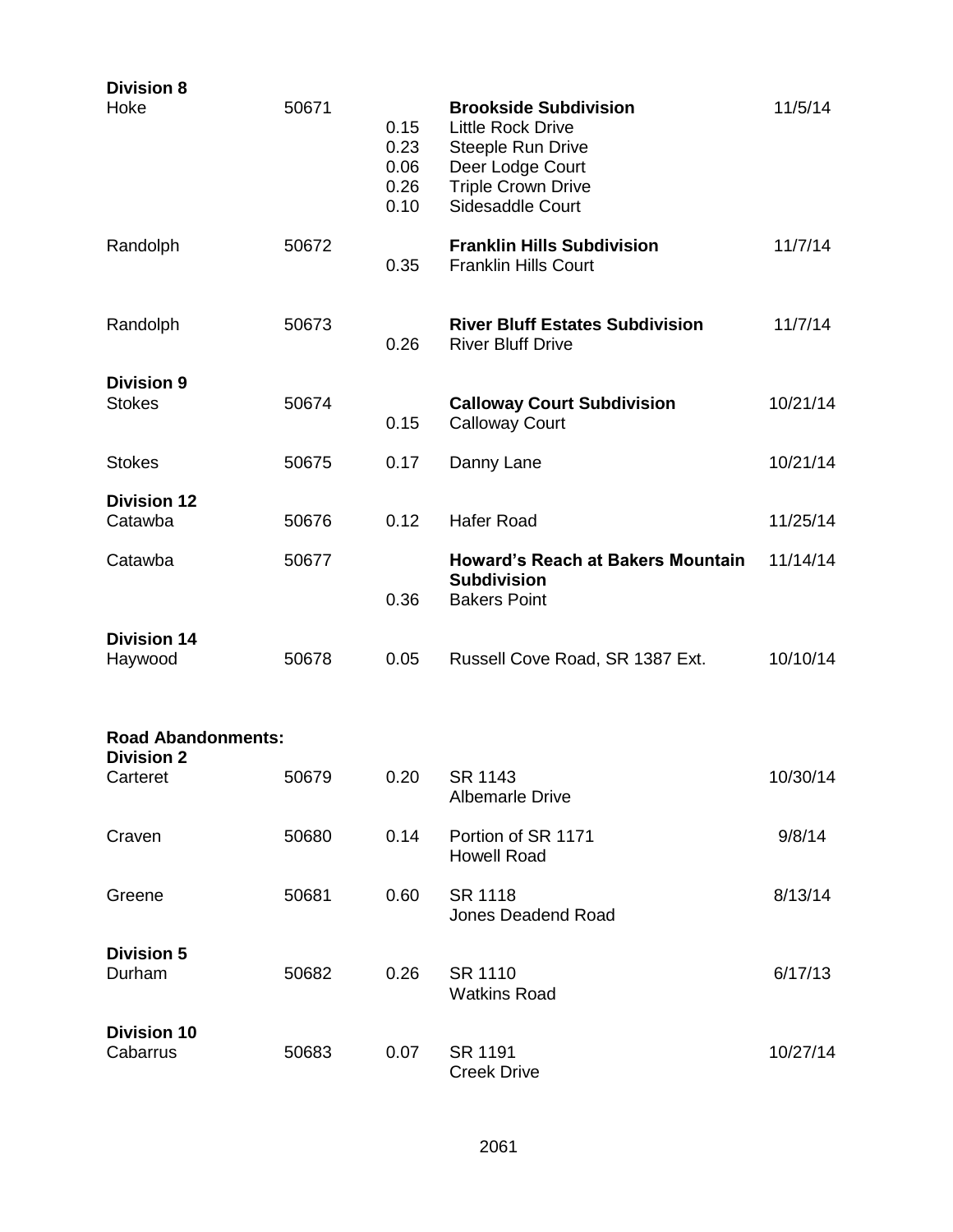## **Corrections:**

Division 9 – Stokes County, Petition Number 50656 should not have listed Waldorf Court for addition.

# **Approval – Public Transportation**

A motion was made by Board Member Blount, seconded by Board Member Brown, to approve

the following:

# **Section 5303 - Metropolitan Planning**

| Div 2            | 16-08-117 The City of New Bern is requesting funds to<br>compile National Transit Database reports, evaluate bus<br>stops, schedules and routing, and develop the transit<br>element of the Metropolitan Transportation Plan (Long<br>Range Plan). Activities also include conducting a transit<br>study to improve operations of the Craven Area Transit<br>System and coordinate transit planning with future<br>roadway, sidewalk, and greenway improvement projects. | \$<br>\$<br>\$<br>\$ | 25,000<br>20,000<br>2,500<br>2,500 | Total<br>Federal<br><b>State</b><br>Local |
|------------------|--------------------------------------------------------------------------------------------------------------------------------------------------------------------------------------------------------------------------------------------------------------------------------------------------------------------------------------------------------------------------------------------------------------------------------------------------------------------------|----------------------|------------------------------------|-------------------------------------------|
| Div 2            | 16-08-011 The City of Greenville is requesting funds to<br>work on the transit element of the Long Range<br>Transportation Plan. Activities also include updates on<br>the Transportation Improvement Plan/Priorities and<br>Safety/Drug Control Planning.                                                                                                                                                                                                               | \$<br>\$<br>\$       | 42,300<br>33,840<br>4,230<br>4,230 | Total<br>Federal<br><b>State</b><br>Local |
| Div 3            | The Waccamaw Regional Council of<br>16-08-118<br>Governments, doing businesses as the Grand Strand<br>Metropolitan Planning Organization, is requesting funds<br>to provide program support and coordinate citizen<br>participation. The funds will also be used to maintain<br>Brunswick County land use and travel forecasting data<br>into the GSATS model data base                                                                                                  | \$\$\$\$             | 10,000<br>8,000<br>1,000<br>1,000  | Total<br>Federal<br><b>State</b><br>Local |
| Div <sub>3</sub> | 16-08-014 - The City of Jacksonville, operating as the<br>Jacksonville Urbanized Area MPO, is requesting funds to<br>conduct planning work to improve operations of the<br>Jacksonville Transit System through development of a<br>Transit Study.                                                                                                                                                                                                                        | \$<br>\$<br>\$<br>\$ | 34,800<br>27,840<br>3,480<br>3,480 | Total<br>Federal<br><b>State</b><br>Local |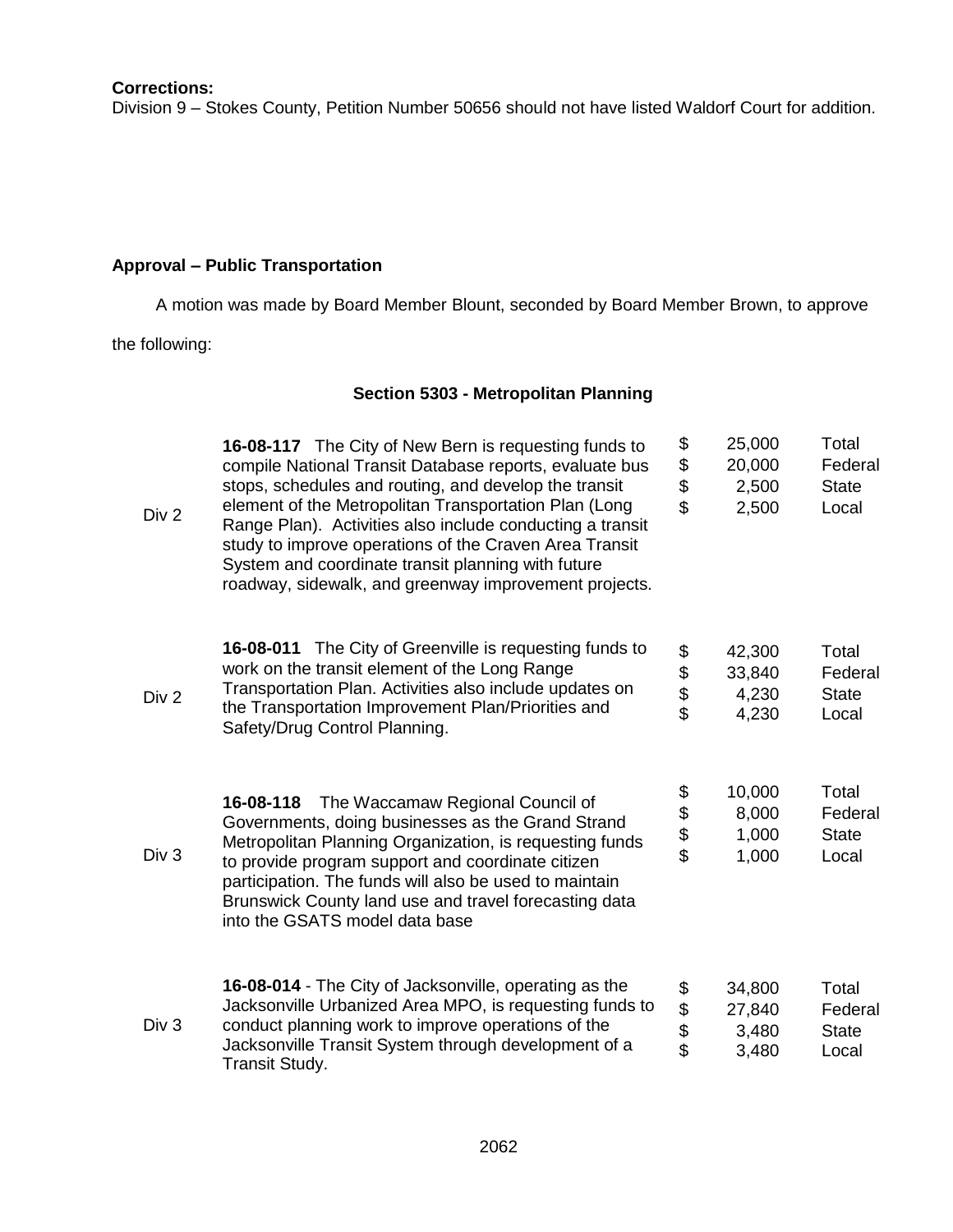| Div 3            | 16-08-016 - The City of Wilmington, operating as the<br>Wilmington Urbanized area MPO, proposes to continue<br>transit operations and administrative planning tasks,<br>including preparing all required reports, attending<br>technical meetings, and continuing oversight of the<br>Transit operation.                                                                                                                                                                                                                         | \$<br>\$<br>\$<br>\$ | 80,200<br>64,160<br>8,020<br>8,020     | Total<br>Federal<br><b>State</b><br>Local |
|------------------|----------------------------------------------------------------------------------------------------------------------------------------------------------------------------------------------------------------------------------------------------------------------------------------------------------------------------------------------------------------------------------------------------------------------------------------------------------------------------------------------------------------------------------|----------------------|----------------------------------------|-------------------------------------------|
| Div <sub>4</sub> | 16-08-110 - The City of Goldsboro, operating as the<br>Goldsboro Urban Area MPO, proposes to conduct a<br>feasibility study for the Old Train Station serving as a<br>multi-modal facility and Five Year<br>operations/administration study for the Gateway Transit<br>System.                                                                                                                                                                                                                                                   | \$<br>\$\$           | 35,500<br>28,400<br>3,550<br>3,550     | Total<br>Federal<br><b>State</b><br>Local |
| Div <sub>4</sub> | 16-08-115 – The City of Rocky Mount, operating as the<br>Rocky Mount Urban Area MPO, plans to use the 5303<br>funds to collect daily operational data in order to develop<br>quarterly and annual reports as well as review existing<br>policies and procedures for Elderly and Disabled<br>transportation.                                                                                                                                                                                                                      | \$<br>\$<br>\$<br>\$ | 35,700<br>28,560<br>3,570<br>3,570     | Total<br>Federal<br><b>State</b><br>Local |
| Div <sub>5</sub> | 16-08-101 - The City of Raleigh, operating as the Capital<br>Area MPO, proposes to implement projects in the Five-<br>year Transit Plan, develop a mid-range MPO transit plan,<br>develop public involvement programs for transit growth,<br>and additional modeling activity such as coding transit<br>routes and ridership estimates.                                                                                                                                                                                          | \$<br>\$<br>\$       | 374,400<br>299,520<br>37,440<br>37,440 | Total<br>Federal<br><b>State</b><br>Local |
| Div 5            | 16-08-103 - The City of Durham, operating as the<br>Durham-Chapel Hill-Carrboro Metropolitan Planning<br>Organization (DCHC), proposes to prepare and monitor<br>transit fiscal programs, conduct ridership surveys, update<br>transit maps, and provide socioeconomic projections and<br>other data for development of the transit portion of the<br>2040 Long-Range Transportation Plan.                                                                                                                                       | \$<br>\$<br>\$<br>\$ | 347,200<br>277,760<br>34,720<br>34,720 | Total<br>Federal<br><b>State</b><br>Local |
| Div <sub>6</sub> | 16-08-104 - The Cumberland County Joint Planning<br>Board, operating as the Fayetteville Area Metropolitan<br>Planning Organization, proposes to evaluate data<br>including travel trends and ridership forecasts to refine<br>the Transit Element of the LRTP. Activities will also<br>include updating base maps and evaluating current ADA<br>and demand response and subscription routes. The MPO<br>will also participate in regional corridor or area studies in<br>relation to major land use and socio-economic changes. | \$<br>\$<br>\$       | 89,800<br>71,840<br>8,980<br>8,980     | Total<br>Federal<br><b>State</b><br>Local |
| Div 7            | 16-08-105 - The City of Greensboro, operating as the<br>Greensboro Urban Area MPO, proposes to conduct an                                                                                                                                                                                                                                                                                                                                                                                                                        | \$<br>\$             | 176,700<br>141,360                     | Total<br>Federal                          |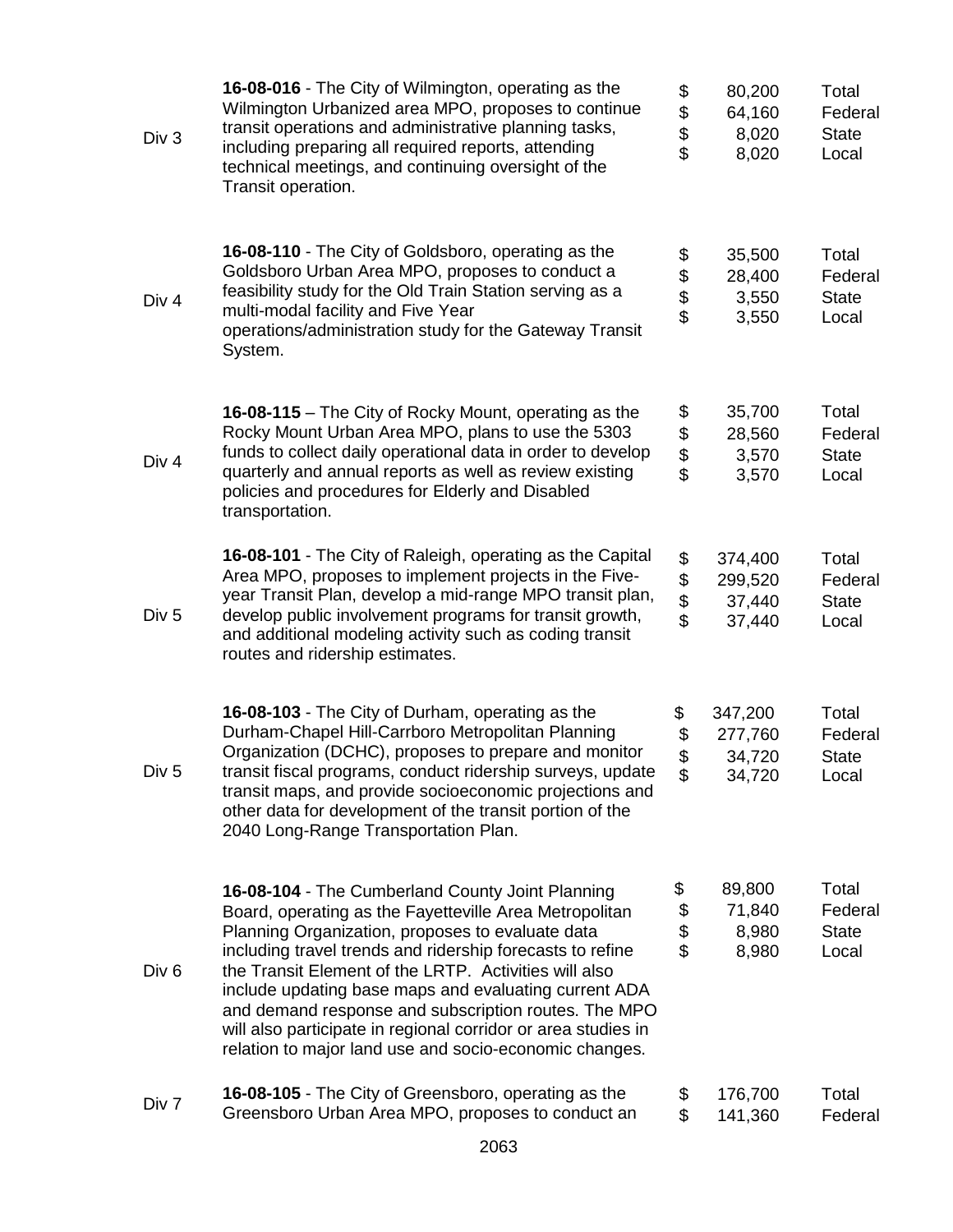|               | annual assessment of the Transportation Services Plan<br>plus additional analysis as needed. GTA will complete<br>and work to implement the Transit Services Plan and<br>conduct additional public transportation studies as<br>needed to assess system data, refine services and<br>increase system efficiency.                                                                                               | \$<br>\$             | 17,670<br>17,670                       | <b>State</b><br>Local                     |
|---------------|----------------------------------------------------------------------------------------------------------------------------------------------------------------------------------------------------------------------------------------------------------------------------------------------------------------------------------------------------------------------------------------------------------------|----------------------|----------------------------------------|-------------------------------------------|
| Div 7         | 16-08-107 - The City of Burlington is requesting funds to<br>continue refining and examining the recommendations of<br>the Transit Feasibility Study to continue support of a<br>public transportation option for the Urban Area. Activities<br>will also include coordinating with the Piedmont Authority<br>for Regional Transportation in planning for park-n-ride<br>locations and future transit services | \$<br>\$\$           | 25,000<br>20,000<br>2,500<br>2,500     | Total<br>Federal<br><b>State</b><br>Local |
| Div 7         | 16-08-113 - The City of High Point, operating as the High<br>Point Urban Area, is seeking funds to collect transit data<br>for route adjustment and to evaluate the Transit Element<br>of the LRTP as well as update civil rights statistics for<br>FTA reports.                                                                                                                                               | \$<br>\$<br>\$<br>\$ | 54,400<br>43,520<br>5,440<br>5,440     | Total<br>Federal<br><b>State</b><br>Local |
| Div 9         | 16-08-106 - The City of Winston-Salem, operating as the<br>Winston-Salem/Forsyth County Urban Area, is<br>requesting funds to conduct data collection and update<br>GIS files for Transit. Activities will also include working<br>on the 2035 Long Range Transportation Plan Update<br>and special studies to inventory, plan, develop and<br>evaluate bus stop locations for pedestrians.                    | \$<br>\$<br>\$<br>\$ | 138,500<br>110,800<br>13,850<br>13,850 | Total<br>Federal<br><b>State</b><br>Local |
| <b>Div 10</b> | 16-08-102 – The City of Charlotte, operating, operating<br>as the Mecklenburg Union MPO, proposes to update the<br>transit travel model and the transit system will continue to<br>monitor and update the Transit Corridor System Plan to<br>provide ridership forecasts and project financial data.                                                                                                           | \$<br>\$<br>\$<br>\$ | 557,200<br>445,760<br>55,720<br>55,720 | Total<br>Federal<br><b>State</b><br>Local |
| Div 10        | 16-08-108 - The City of Concord, operating as the<br>Cabarrus/Rowan Urban Area MPO, will evaluate<br>ridership data on the Rider Transit System, Rowan<br>Express, East Rowan Express, Cabarrus Links, and<br>Concord Express and evaluate the need for any potential<br>expansion of transit services.                                                                                                        | \$<br>\$<br>\$<br>\$ | 51,900<br>41,520<br>5,190<br>5,190     | Total<br>Federal<br><b>State</b><br>Local |
| Div 12        | 16-08-112 - Western Piedmont Council of Governments<br>(WPCOG), operating as the Greater Hickory MPO, will<br>use the funds to provide assistance to the Western                                                                                                                                                                                                                                               | \$<br>\$<br>\$       | 57,900<br>46,320<br>5,790              | Total<br>Federal<br><b>State</b>          |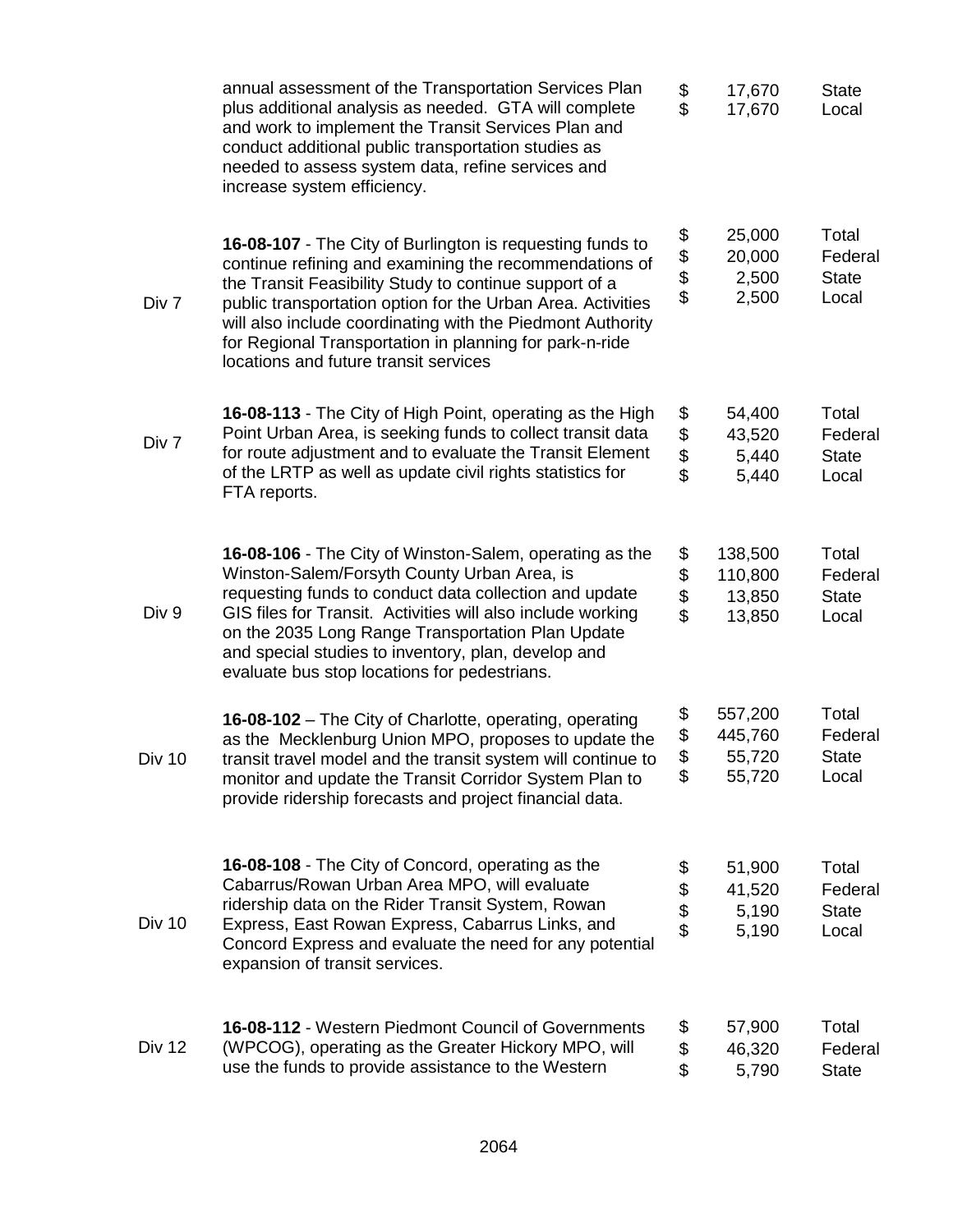|                  | Piedmont Regional Transit Authority known as<br>"Greenway Transit" in the evaluation of existing transit<br>service and unmet needs, and the identification of<br>additional potential markets. Assistance will be provided<br>with mapping and updating transit routes and the<br>implementation of the Western Piedmont Regional<br>Transit Authority's (WPRTA) Community Transit Service<br>Plan                                                                         | \$                   | 5,790                                                | Local                                     |
|------------------|-----------------------------------------------------------------------------------------------------------------------------------------------------------------------------------------------------------------------------------------------------------------------------------------------------------------------------------------------------------------------------------------------------------------------------------------------------------------------------|----------------------|------------------------------------------------------|-------------------------------------------|
| Div 12           | 16-08-109 - The City of Gastonia, operating as the<br>Gaston Urban Area MPO is requesting funding to collect<br>operational data For Gastonia Transit System for efforts<br>recommended in the Transit Services Plan, to monitor<br>the Transit Element of the 2030 LRTP, and to work with<br>Charlotte Area Transit to improve commuter services.                                                                                                                          | \$<br>\$<br>\$       | 38,500<br>30,800<br>3,850<br>3,850                   | Total<br>Federal<br><b>State</b><br>Local |
| <b>Div 13</b>    | 16-08-100 - The City of Asheville, operating as the<br>French Broad River MPO, proposes to conduct route<br>performance and ridership analyses, provide<br>demographic analyses to evaluate and forecast service<br>delivery. Activities will also include implementation of the<br>Transit Element of the Long Range Transportation Plan.                                                                                                                                  | \$<br>\$<br>\$<br>\$ | 75,000<br>60,000<br>7,500<br>7,500                   | Total<br>Federal<br><b>State</b><br>Local |
|                  | <b>Section 5304 - Statewide Planning</b>                                                                                                                                                                                                                                                                                                                                                                                                                                    |                      |                                                      |                                           |
| <b>Statewide</b> | NC-80-0005-002 - Statewide metropolitan planning<br>(Section 5304) program funds will be used to support the<br>division's urban transit technical assistance activities;<br>New Start and regional bus service planning assistance<br>activities; Public Transportation Division-sponsored<br>training workshops for managerial, technical and<br>professional personnel; and the division's programmatic<br>and financial administration of the MPO planning<br>programs. | \$<br>\$<br>\$       | 561,160<br>448,928<br>112,232                        | Total<br>Federal<br><b>State</b><br>Local |
|                  | Section 5307 and 5339 Bus and Bus Facilities Program                                                                                                                                                                                                                                                                                                                                                                                                                        |                      |                                                      |                                           |
| Div <sub>5</sub> | 15-90-X056 - City of Raleigh request for State Funds to<br>replace transit buses                                                                                                                                                                                                                                                                                                                                                                                            |                      | \$3,857,387<br>\$3,085,909<br>\$385,739<br>\$385,739 | Total<br>Federal<br><b>State</b><br>Local |
| Div <sub>5</sub> | 15-90-X065 - City of Raleigh request for State Funds to<br>replace transit buses                                                                                                                                                                                                                                                                                                                                                                                            |                      | \$4,600,000<br>\$3,680,000<br>\$315,746<br>\$604,254 | Total<br>Federal<br><b>State</b><br>Local |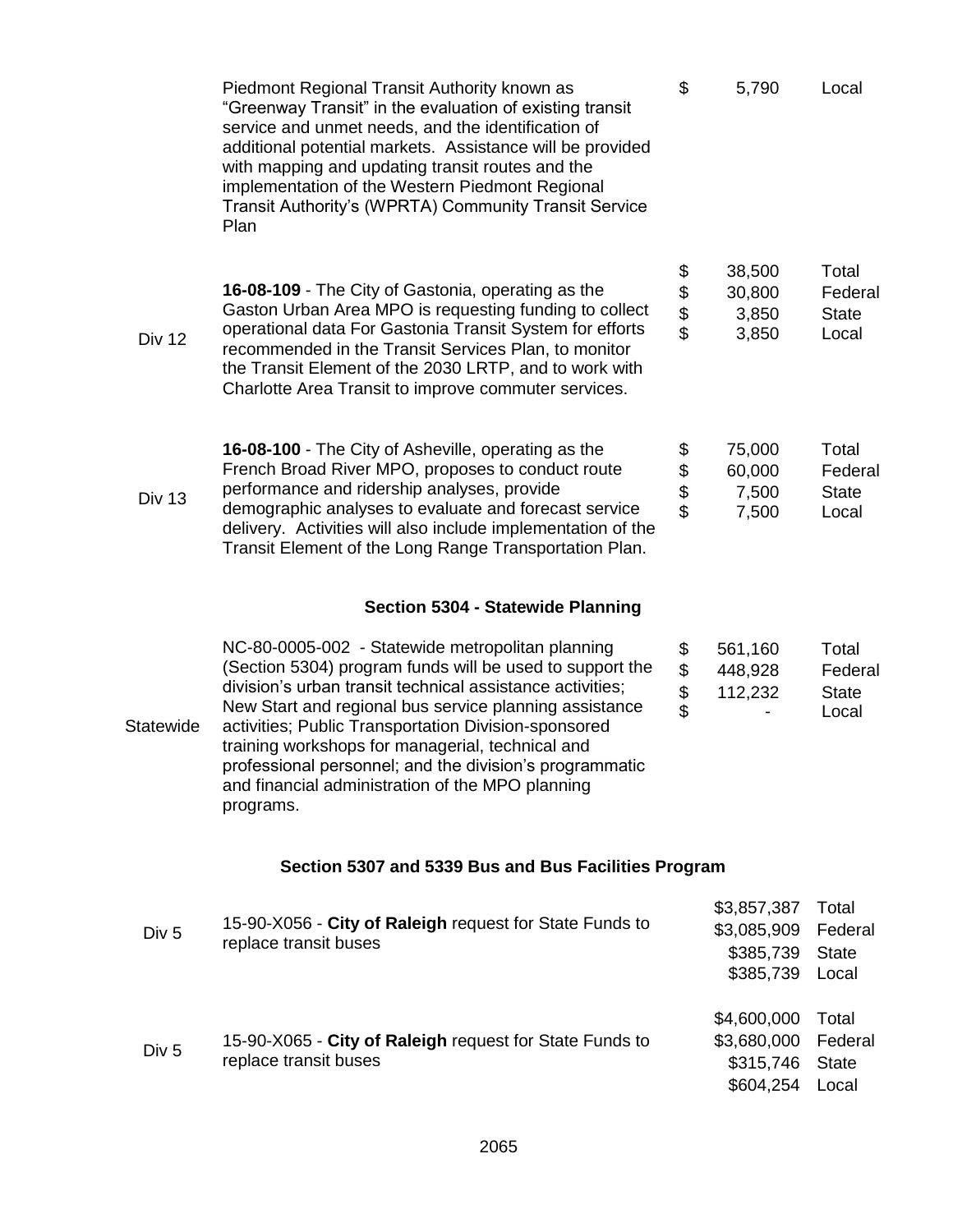|               |                                                                                                                                                   | \$2,660,000         | Total        |  |
|---------------|---------------------------------------------------------------------------------------------------------------------------------------------------|---------------------|--------------|--|
| <b>Div 10</b> | 15-95-X080 - City of Charlotte request for State Funds                                                                                            | \$2,128,000 Federal |              |  |
|               | to purchase four replacement hybrid buses                                                                                                         | \$266,000           | <b>State</b> |  |
|               |                                                                                                                                                   | \$266,000           | Local        |  |
|               | <b>State Match Revision</b>                                                                                                                       |                     |              |  |
|               |                                                                                                                                                   | (\$80,964)          | Total        |  |
| <b>Div 10</b> | 15-95-X052 - City of Charlotte request for State Funds<br>to replace three buses. This is a corrected amount from<br>the December BOT Agenda Item | (\$64,180)          | Federal      |  |
|               |                                                                                                                                                   | (\$6,596)           | <b>State</b> |  |
|               |                                                                                                                                                   | (\$10, 188)         | Local        |  |
|               |                                                                                                                                                   |                     |              |  |

# **5311 - ARRA Capital Revision**

| <b>Div 14</b> | Division 14 Park & Ride Lots. The Division 14 office has<br>identified Eleven (11) Park and Ride Lot sites that need<br>to be expanded, paved and marked. Most are in the right<br>of way locations off of US or NC highways in Cherokee,<br>Graham, Haywood, Jackson, Polk, Swain, and<br>Transylvania Counties. ARRA funds were transferred<br>from earlier projects where cost savings were<br>experienced. These projects will start in early spring and | \$<br>\$ | \$782,861<br>\$782,861 | Total<br>Federal<br><b>State</b><br>Local |
|---------------|--------------------------------------------------------------------------------------------------------------------------------------------------------------------------------------------------------------------------------------------------------------------------------------------------------------------------------------------------------------------------------------------------------------------------------------------------------------|----------|------------------------|-------------------------------------------|
|               | be completed by June 2015.                                                                                                                                                                                                                                                                                                                                                                                                                                   |          |                        |                                           |

# **State Safety Oversight Program - MAP-21**

|           | SSO FY13 Under MAP-21, States may receive Federal          | \$<br>418,875 | Total        |
|-----------|------------------------------------------------------------|---------------|--------------|
|           | funding, for a previously unfunded mandate, to develop     | 335,100       | Federal      |
|           | and implement an enhanced State Safety Oversight           | 83,775        | <b>State</b> |
|           | (SSO) program. Eligible States have a rail fixed           | \$            | Local        |
|           | guideway public transportation system already in           |               |              |
|           | operation, or in engineering or construction, which is not |               |              |
| Statewide | subject to regulation by the Federal Railroad              |               |              |
|           | Administration (FRA). FTA apportioned \$335,100 in FFY     |               |              |
|           | 13 to NCDOT requiring a 20% state match. NCDOT will        |               |              |
|           | use the funding towards developing the SSO initiative for  |               |              |
|           | Charlotte, which currently operates a 9.6 mile light rail  |               |              |
|           | system (Blue Line) and is constructing a 10 mile           |               |              |
|           | extension, set to open in 2017                             |               |              |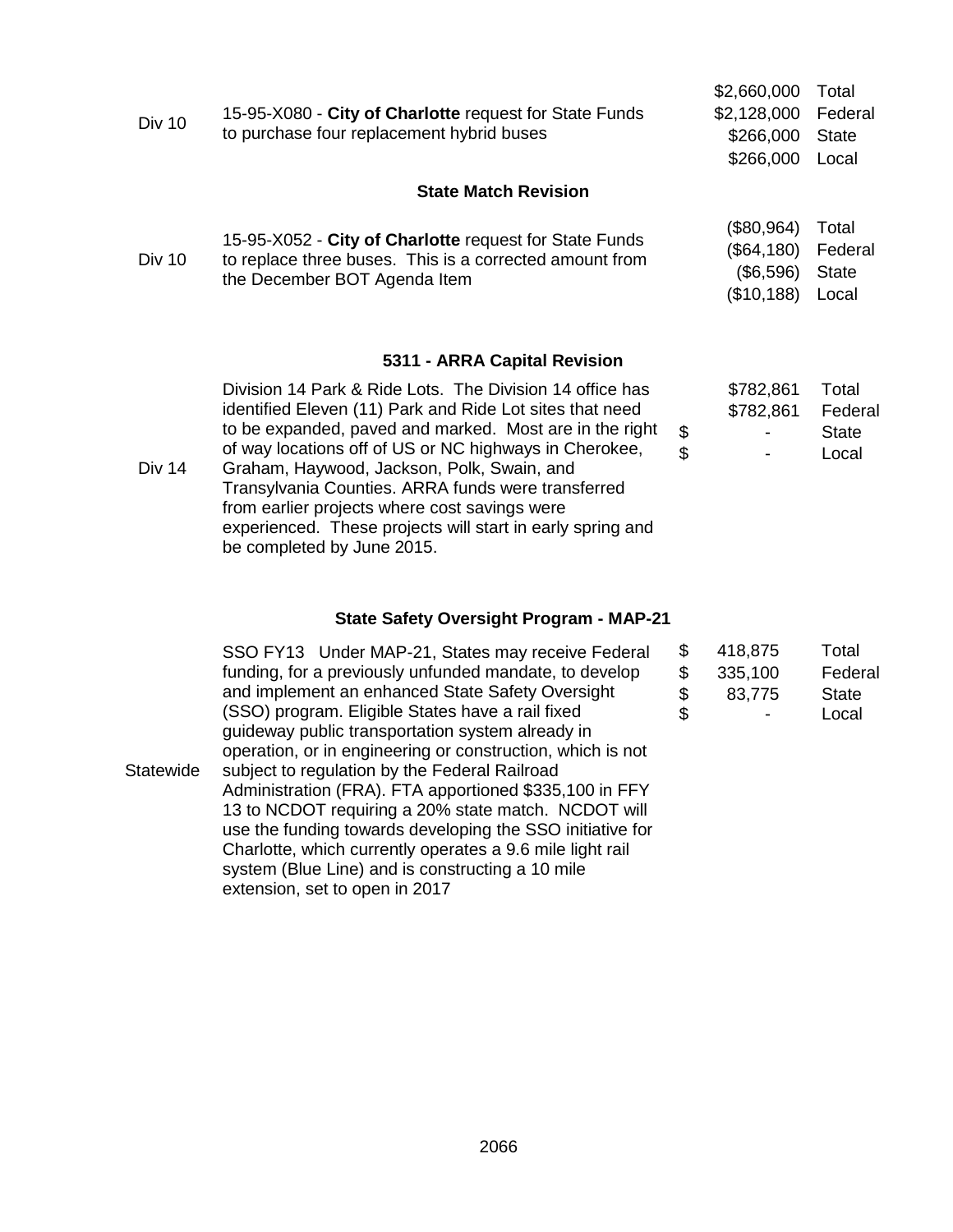|           | SSO FY14 Under MAP-21, States may receive Federal          | \$ | 424,806 | Total        |
|-----------|------------------------------------------------------------|----|---------|--------------|
|           | funding, for a previously unfunded mandate, to develop     | S  | 339,845 | Federal      |
|           | and implement an enhanced State Safety Oversight           | \$ | 84,961  | <b>State</b> |
|           | (SSO) program. Eligible States have a rail fixed           | \$ |         | Local        |
|           | guideway public transportation system already in           |    |         |              |
|           | operation, or in engineering or construction, which is not |    |         |              |
| Statewide | subject to regulation by the Federal Railroad              |    |         |              |
|           | Administration (FRA). FTA apportioned \$339,845 in FFY     |    |         |              |
|           | 14 to NCDOT requiring a 20% state match. NCDOT will        |    |         |              |
|           | use the funding towards developing the SSO initiative for  |    |         |              |
|           | Charlotte, which currently operates a 9.6 mile light rail  |    |         |              |
|           | system (Blue Line) and is constructing a 10 mile           |    |         |              |
|           | extension, set to open in 2017                             |    |         |              |

# **ITEM I - 1 SUMMARY – 37 PROJECTS – TOTAL FEDERAL/STATE/LOCAL \$ 15,474,125.**

|         |                                     |                             |              |              | <b>FY13</b> | <b>FY14</b> | <b>FY15</b> | <b>FY16</b>    | <b>FY17</b>    | <b>FY18</b> | <b>FY19</b> |
|---------|-------------------------------------|-----------------------------|--------------|--------------|-------------|-------------|-------------|----------------|----------------|-------------|-------------|
| STIP#   | <b>Transit Partner</b>              | <b>DESCRIPTION</b>          | match        | <b>FUND</b>  | (000)       | (000)       | (000)       | (000)          | (000)          | (000)       | (000)       |
|         |                                     | <b>Replacement Buses</b>    |              |              |             |             |             |                |                |             |             |
| TA-5164 | Asheville Transit                   |                             | <b>STPDA</b> | <b>STPDA</b> |             |             |             |                | 360            |             |             |
|         |                                     |                             | Local        | L            |             |             |             |                | 90             |             |             |
|         |                                     |                             |              |              |             |             |             |                |                |             |             |
|         | Craven Area<br><b>Rural Transit</b> |                             |              |              |             |             |             |                |                |             |             |
| TG-5256 | System                              | Preventive Maintenance      | <b>FUZ</b>   | 5307         |             |             |             | 36             | 38             |             |             |
|         |                                     |                             | Local        | $\mathsf{L}$ |             |             |             | 9              | 10             |             |             |
|         |                                     |                             |              |              |             |             |             |                |                |             |             |
|         | Craven Area<br><b>Rural Transit</b> |                             |              |              |             |             |             |                |                |             |             |
| TG-5257 | System                              | ADA/Para-Transit            | <b>FUZ</b>   | 5307         |             |             |             | 48             | 79             |             |             |
|         |                                     |                             | Local        | L            |             |             |             | 12             | 20             |             |             |
|         |                                     |                             |              |              |             |             |             |                |                |             |             |
|         | Craven Area<br><b>Rural Transit</b> |                             |              |              |             |             |             |                |                |             |             |
| TA-5165 | System                              | <b>Expansion Vans</b>       | <b>FUZ</b>   | 5307         |             |             |             | 166            | 166            |             |             |
|         |                                     |                             | Local        | $\mathsf L$  |             |             |             | 29             | 29             |             |             |
|         |                                     |                             |              |              |             |             |             |                |                |             |             |
|         | Craven Area<br><b>Rural Transit</b> |                             |              |              |             |             |             |                |                |             |             |
| TC-5100 | System                              | <b>Mobility Management</b>  | <b>FUZ</b>   | 5307         |             |             |             | 24             | 24             |             |             |
|         |                                     |                             | Local        | $\mathsf{L}$ |             |             |             | 6              | 6              |             |             |
|         |                                     |                             |              |              |             |             |             |                |                |             |             |
| TO-5204 | Craven Area<br><b>Rural Transit</b> |                             | <b>FUZ</b>   | 5307         |             |             |             | 172            | 152            |             |             |
|         | System                              | <b>Operating Assistance</b> |              |              |             |             |             |                |                |             |             |
|         |                                     |                             | Local        | $\mathsf{L}$ |             |             |             | 172            | 152            |             |             |
|         |                                     |                             |              |              |             |             |             |                |                |             |             |
|         | Craven Area<br><b>Rural Transit</b> |                             |              |              |             |             |             |                |                |             |             |
| TP-5122 | System                              | Short Range Planning        | <b>FUZ</b>   | 5307         |             |             |             | 8              | 8              |             |             |
|         |                                     |                             | Local        | L            |             |             |             | $\overline{2}$ | $\overline{2}$ |             |             |

#### **ADDITIONS to the Transit 2012-2018 STIP**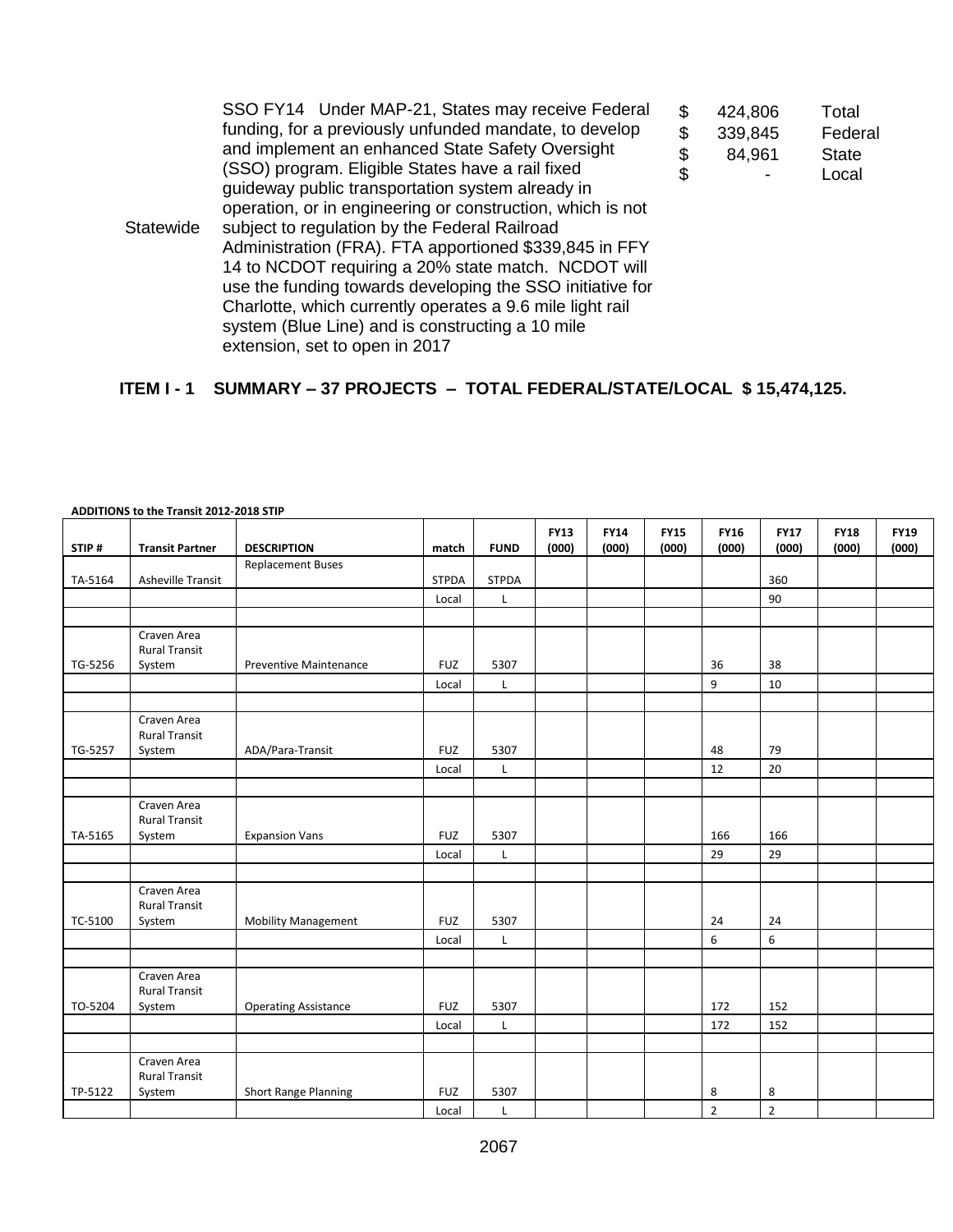#### **MODIFICATIONS to the Transit 2012-2018 STIP**

|         |                        |                             |            |             | <b>FY13</b> | <b>FY14</b> | <b>FY15</b> | <b>FY16</b> | <b>FY17</b> | <b>FY18</b> | <b>FY19</b> |
|---------|------------------------|-----------------------------|------------|-------------|-------------|-------------|-------------|-------------|-------------|-------------|-------------|
| STIP#   | <b>Transit Partner</b> | <b>DESCRIPTION</b>          | match      | <b>FUND</b> | (000)       | (000)       | (000)       | (000)       | (000)       | (000)       | (000)       |
|         | Piedmont               |                             |            |             |             |             |             |             |             |             |             |
|         | Authority for          |                             |            |             |             |             |             |             |             |             |             |
|         | Regional               |                             |            |             |             |             |             |             |             |             |             |
| TO-5134 | Transportation         | <b>Operating Assistance</b> | <b>FUZ</b> | 5307        |             | 100         | 217         | 100         | 100         | 100         | 100         |
|         |                        |                             | Local      |             |             | 100         | 217         | 100         | 100         | 100         | 100         |

#### **ADMINISTRATIVE MODIFICATIONS to the Transit 2012-2018 STIP**

|          |                        |                                |            |             | <b>FY13</b> | <b>FY14</b> | <b>FY15</b> | <b>FY16</b> | <b>FY17</b> | <b>FY18</b> | <b>FY19</b> |
|----------|------------------------|--------------------------------|------------|-------------|-------------|-------------|-------------|-------------|-------------|-------------|-------------|
| STIP#    | <b>Transit Partner</b> | <b>DESCRIPTION</b>             | match      | <b>FUND</b> | (000)       | (000)       | (000)       | (000)       | (000)       | (000)       | (000)       |
|          | Capital Area           |                                |            |             |             |             |             |             |             |             |             |
| TA-4903A | Transit                | Replacement Bus - West Raleigh | <b>FUZ</b> | 5307        |             |             | 90          |             |             |             |             |
|          |                        |                                | <b>FUZ</b> | CMAQ        |             |             | 1750        |             |             |             |             |
|          |                        |                                | State      | ر           |             |             | 229         |             |             |             |             |
|          |                        |                                | Local      |             |             |             | 231         |             |             |             |             |

Item I-1A, 9 Projects, Total Federal/State/Local funds \$ 5,554,000

# **Approval - Rail Program**

A motion was made by Board Member Blount, seconded by Board Member Brown, to approve

the following:

# **Rail Program**

| <b>Town/County</b><br><b>Division</b> | <b>Project Description</b>                                                                                                                                                                                                                                                                                                                                                                               | <b>Estimated</b><br>Cost |
|---------------------------------------|----------------------------------------------------------------------------------------------------------------------------------------------------------------------------------------------------------------------------------------------------------------------------------------------------------------------------------------------------------------------------------------------------------|--------------------------|
| Division 2<br><b>Beaufort County</b>  | The Rail Division requests Board approval of Freight Rail &<br>Rail Crossing Safety Improvement funds for the Carolina<br>Coastal Railway (CLNA) to add a rail scale in Pinetown to<br>allow for the weighing of rail cars transporting grain. The scale<br>will allow CLNA to add 115 carloads per year. The<br>Department shall participate in 50% of actual project costs not<br>to exceed \$100,000. | \$100,000                |
| Division 2<br><b>Carteret County</b>  | The Rail Division requests Board approval of Freight Rail &<br>Rail Crossing Safety Improvement funds for the North<br>Carolina State Ports Authority for improvements to the Port of<br>Morehead City. This is the first phase of the development of a<br>mass-bulk-to-rail transload capability. The new transload will<br>support a new customer that may ship up to 2,000 carloads in                | \$250,000                |
|                                       |                                                                                                                                                                                                                                                                                                                                                                                                          |                          |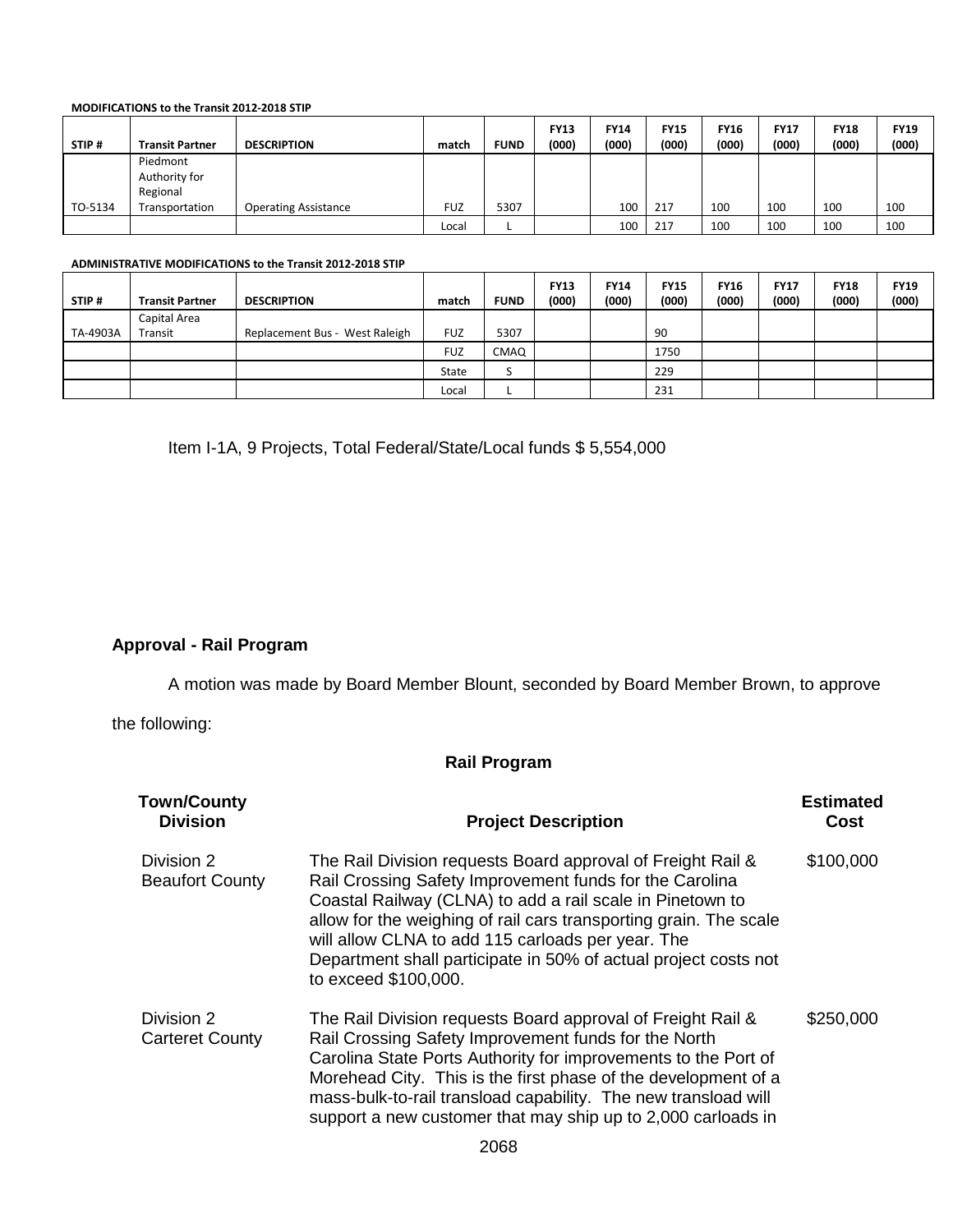|                                                   | the first year of operations. Included in this phase is initial<br>groundwork and track work necessary for the rail-car<br>transload site as well as the purchase of a rail unloading<br>system. The Department shall participate in 50% of actual<br>project costs not to exceed \$250,000.                                                                                                                                                                                                                                                                                                       |           |
|---------------------------------------------------|----------------------------------------------------------------------------------------------------------------------------------------------------------------------------------------------------------------------------------------------------------------------------------------------------------------------------------------------------------------------------------------------------------------------------------------------------------------------------------------------------------------------------------------------------------------------------------------------------|-----------|
| Division 2<br><b>Lenoir County</b>                | The Rail Division requests Board approval of Freight Rail &<br>Rail Crossing Safety Improvement funds for expansion of a<br>siding along the North Carolina Railroad Company corridor,<br>which is operated by the Norfolk Southern Railway Company,<br>to increase the freight handling capacity at the Sanderson<br>Farms facility near Kinston. The expansion will allow the<br>railroad to add 500 carloads per year. The Department shall<br>participate in 50% of actual project costs not to exceed<br>\$250,000.                                                                           | \$250,000 |
| Division 2<br><b>Pitt County</b>                  | The Rail Division requests Board approval of Freight Rail &<br>Rail Crossing Safety Improvement funds for the Carolina<br>Coastal Railway (CLNA) to add a second transload track in<br>Greenville to facilitate movement of freight to and from trucks.<br>The additional track will allow the CLNA to add 120 carloads<br>per year. The Department shall participate in 50% of actual<br>project costs not to exceed \$50,000.                                                                                                                                                                    | \$50,000  |
| Division 4<br><b>Nash County</b>                  | The Rail Division requests Board approval of Freight Rail &<br>Rail Crossing Safety Improvement funds for the Carolina<br>Coastal Railway (CLNA) to add a new siding in the town of<br>Nashville. The additional track will allow the CLNA to add 500<br>carloads per year. The Department shall participate in 50% of<br>actual project costs not to exceed \$175,000.                                                                                                                                                                                                                            | \$175,000 |
| Division 11<br><b>Surry County</b>                | The Rail Division requests Board approval of Freight Rail &<br>Rail Crossing Safety Improvement funds for a project that that<br>will add a siding to the Yadkin Valley Railroad<br>mainline to provide loading and unloading capacity for the<br>North Carolina Granite Corporation near Mount Airy. The new<br>track is needed to provide access for a customer who is<br>switching to rail. The Department shall participate in 50% of<br>actual project costs not to exceed \$250,000.                                                                                                         | \$250,000 |
| Division 14<br>Haywood &<br>Henderson<br>Counties | The Rail Division requests Board approval of Freight Rail &<br>Rail Crossing Safety Improvement funds for improvements to<br>the Blue Ridge Southern Railroad to rehabilitate two crossings<br>on its line. The crossings to be improved are at Old Airport<br>Road/SR 1547 in Fletcher (734 245U, milepost W10.85) and<br>Main Street/US 23 Business in Waynesville (720 301H,<br>milepost T29.49). This will enhance the railroad's<br>infrastructure condition, safety, and operating efficiency. The<br>Department shall participate in 50% of actual project costs not<br>to exceed \$60,000. | \$60,000  |

# **ITEM I-2 SUMMARY – 7 PROJECTS – (TOTAL FEDERAL AND STATE) \$1,135,000**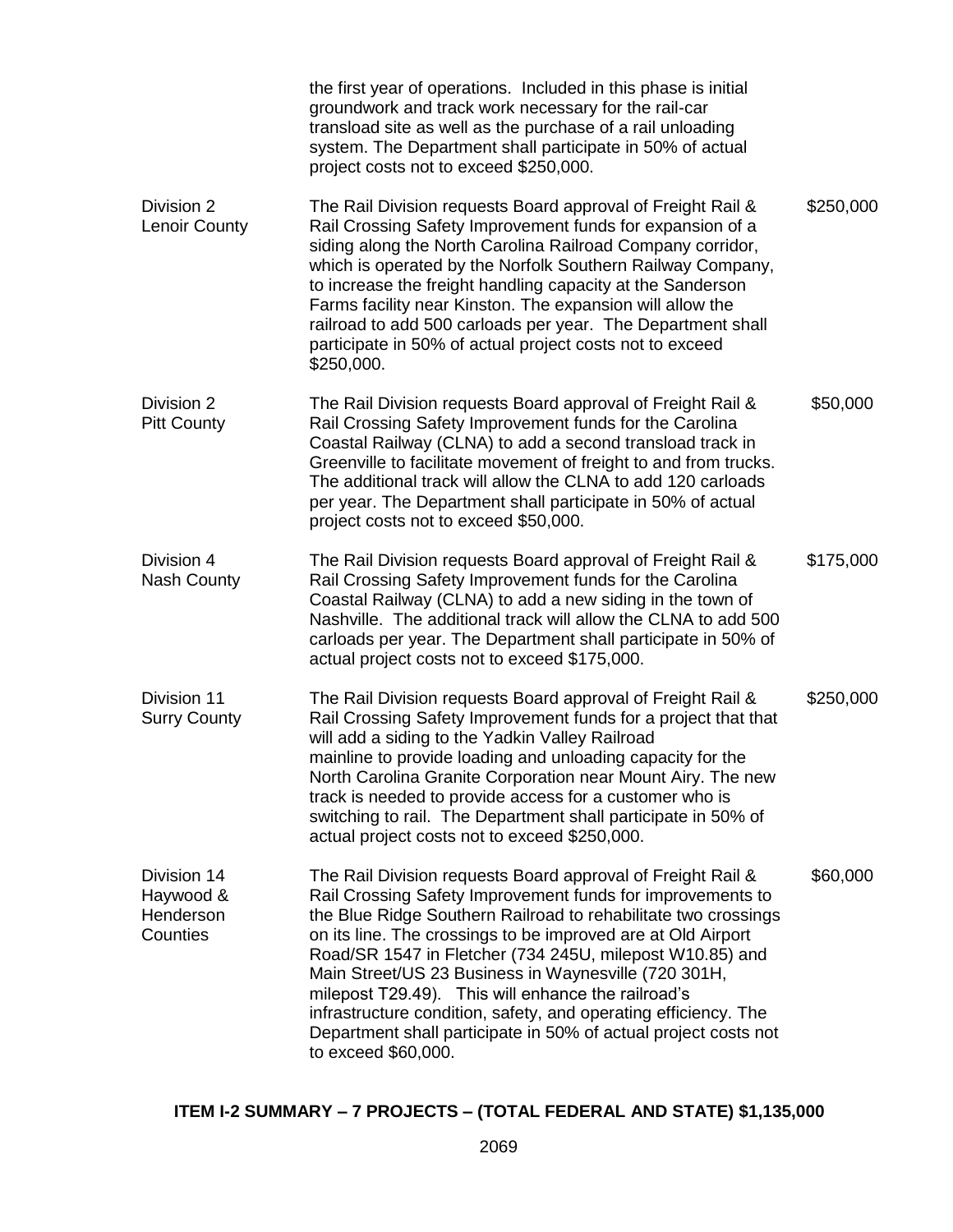# **Approval – Aviation Program**

A motion was made by Board Member Blount, seconded by Board Member Brown, to approve

the following:

| <b>Town/County</b><br><b>Division</b>       | <b>Project Description</b>                  | <b>Estimated</b><br>Cost |                       |
|---------------------------------------------|---------------------------------------------|--------------------------|-----------------------|
| Wilmington, NC<br><b>New Hanover County</b> | Airfield Storm Water Testing Program        | \$65,000                 | Total<br>Fed          |
| Division 3                                  |                                             | \$65,000                 | <b>State</b><br>Local |
| Asheville, NC<br><b>Buncombe County</b>     | Taxiway, Apron, Access Roadway, and Utility | \$1,000,000              | Total<br>Fed          |
| Division 13                                 | Extension                                   | \$900,000<br>\$100,000   | <b>State</b><br>Local |

# **ITEM I-4 SUMMARY – 2 PROJECTS - (TOTAL FEDERAL, STATE AND LOCAL) \$ 1,065,000**

# **Approval – Strategic Transportation Investments**

A motion was made by Board Member Blount, seconded by Board Member Brown, to approve

the following:

| Town/<br>County<br><b>Division</b><br>PROJ.<br><b>CATEGORY</b> | Project<br><b>Description</b>                                                                                                                                                                                                                                                                              | <b>Estimated</b><br><b>Cost</b> |
|----------------------------------------------------------------|------------------------------------------------------------------------------------------------------------------------------------------------------------------------------------------------------------------------------------------------------------------------------------------------------------|---------------------------------|
| Brunswick Co.<br>Div. $3$<br>R-3432<br><b>DIVISION</b>         | WBS 35501.1.1<br>SR 1163 (Old Georgetown Road Extension) from SR 1184<br>(Ocean Isle Beach Road) to NC 179. \$1,785,900.00 has<br>previously been approved for preliminary engineering.<br>Additional funds are needed to cover expenditures that have or<br>will exceed the previously authorized budget. | \$125,000.00                    |
| <b>ITEM J SUMMARY</b>                                          | <b>1 PROJECT</b>                                                                                                                                                                                                                                                                                           | \$125,000.00                    |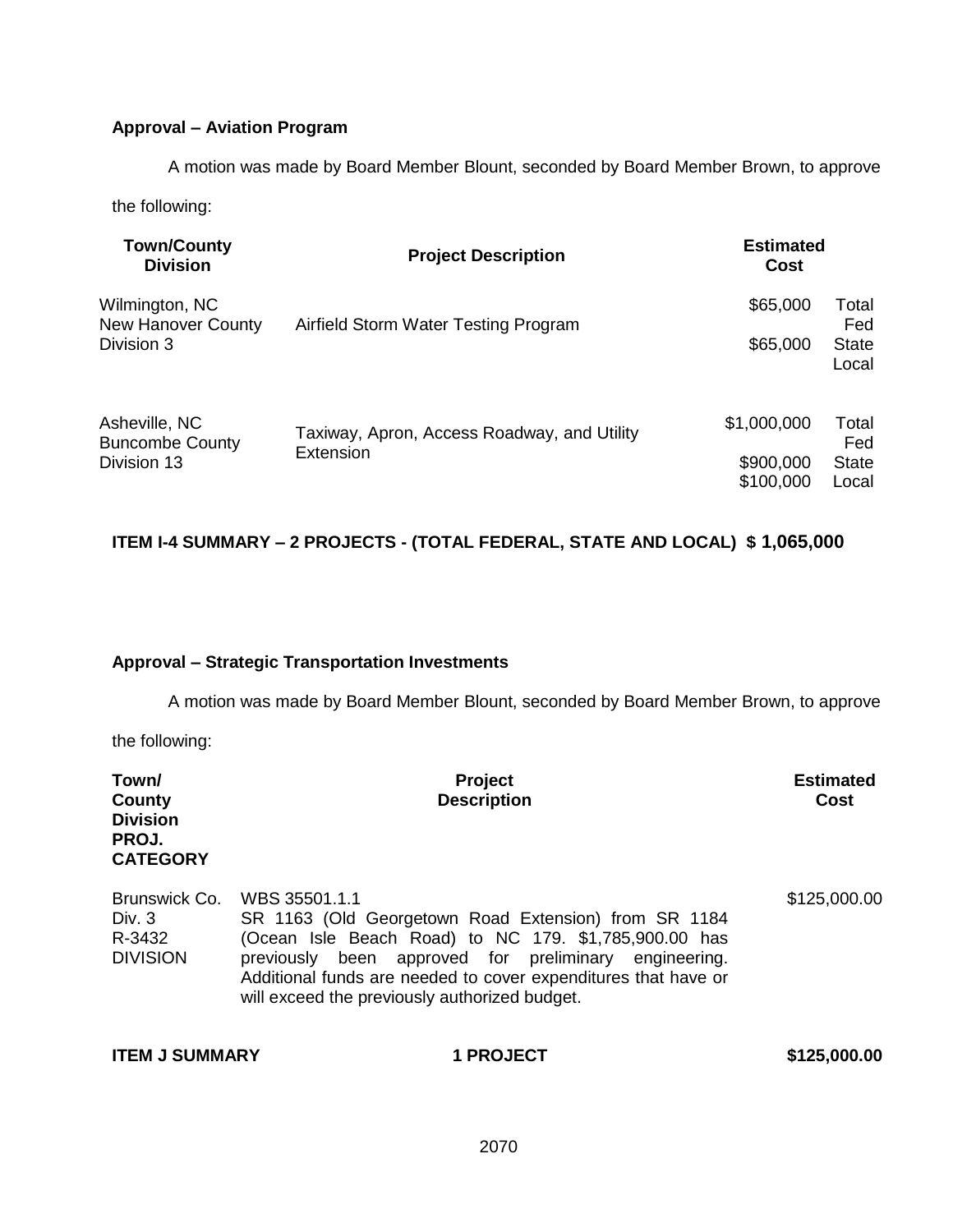# **Approval – Specific North Carolina Trust Funds - Strategic Transportation Investments**

A motion was made by Board Member Blount, seconded by Board Member Brown, to approve

the following:

Board Member Lennon abstained from voting on project U-4751 in New Hanover County.

| Town/<br>County<br><b>Division</b><br>PROJ.<br><b>CATEGORY</b>     | Project<br><b>Description</b>                                                                                                                                                                                                                                                                        | <b>Estimated</b><br>Cost |
|--------------------------------------------------------------------|------------------------------------------------------------------------------------------------------------------------------------------------------------------------------------------------------------------------------------------------------------------------------------------------------|--------------------------|
| Northampton<br>Co.<br>Div. 1<br>R-2582A<br><b>STATEWIDE</b>        | WBS 34472.2.SU1<br>US 158 from I-95 / NC 46 in Roanoke Rapids to SR 1312<br>(St. John Church Road) in Northampton County. Initial funds are<br>needed for utilities.                                                                                                                                 | \$500,000.00             |
| Craven Co.<br>Div. 2<br>R-4463AA<br><b>REGIONAL</b>                | WBS 35601.3.R3<br>NC 43 connector from south of US 70 to US 70. Initial funds are<br>requested for construction based on the estimate from the<br>12-month Tentative Letting List published December 2, 2014.                                                                                        | \$4,000,000.00           |
| Cabarrus Co.<br>Div. 10<br>U-4910A<br><b>DIVISION</b>              | WBS 40373.2.D1<br>SR 1445 (Derita Road), SR 2894 (Concord Mills Boulevard) to<br>Aviation Boulevard. Widen to multi-lanes. Initial funds are<br>requested for full right of way.                                                                                                                     | \$600,000.00             |
| Mitchell/<br>Yancey Cos.<br>Div. 13<br>R-2519B<br><b>STATEWIDE</b> | WBS 35609.3.S2<br>US 19 East from NC 80 in Yancey County to multi-lane section<br>west of Spruce Pine in Mitchell County. \$58,500,000.00 has<br>previously been approved for construction. Funds need to be<br>increased by \$6,319,884.00 to reflect the low bid received on<br>November 18, 2014. | \$6,319,884.00           |
| Graham Co.<br>Div. 14<br>B-3458<br><b>DIVISION</b>                 | WBS 33078.3.D3<br>Replace Bridge 114 over Stecoah Creek on SR 1237 (Everette<br>Jenkins Road). Initial funds are requested for construction.                                                                                                                                                         | \$705,000.00             |
| <b>INVESTMENTS</b>                                                 | <b>STRATEGIC TRANSPORTATION</b><br><b>5 PROJECTS</b>                                                                                                                                                                                                                                                 | \$12,124,884.00          |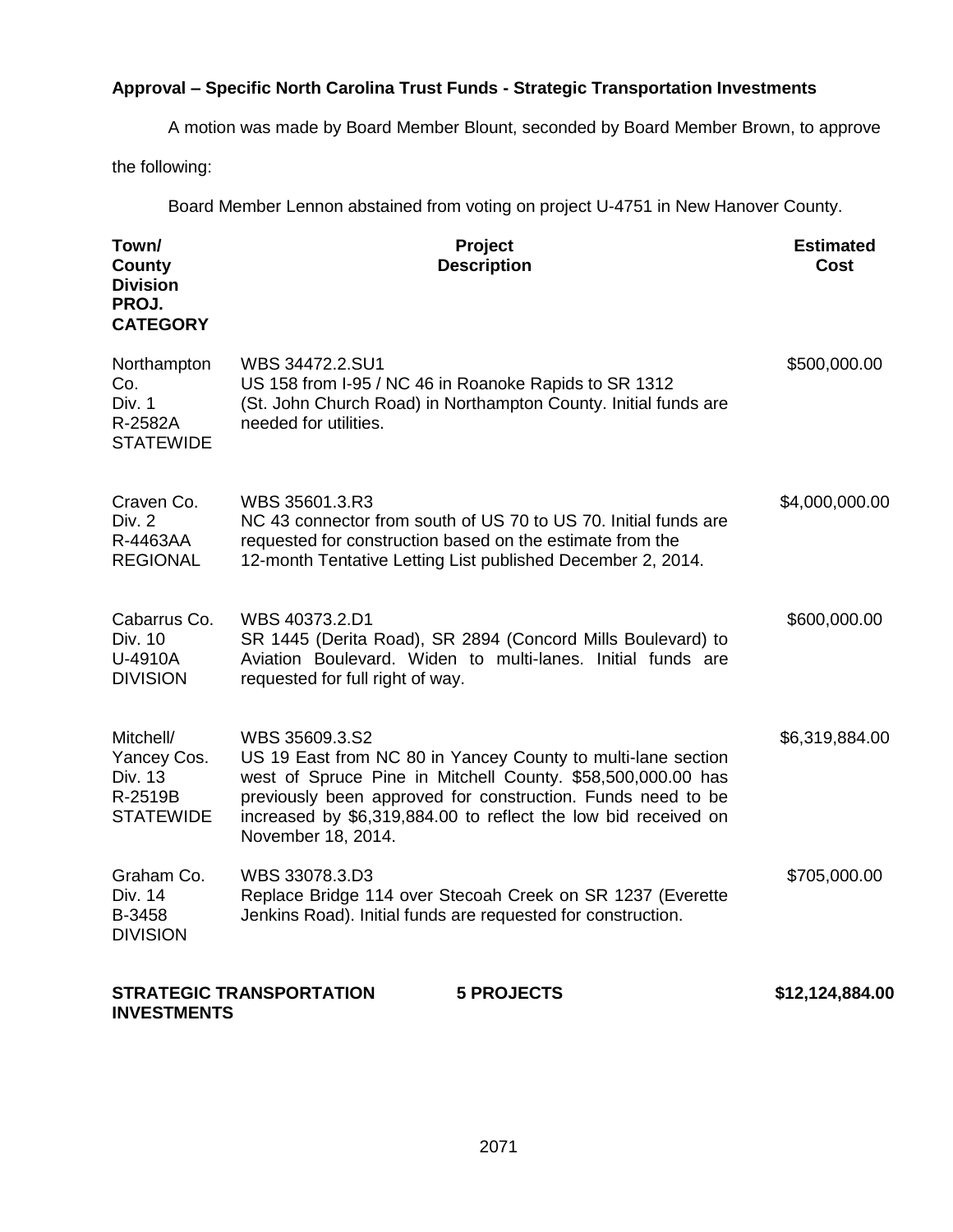## **Specific North Carolina Trust Funds - Intrastate System (For projects previously identified as Intrastate Trust Fund projects)**

| Town/<br>County<br><b>Division</b><br>PROJ.<br><b>CATEGORY</b>            | <b>Project</b><br><b>Description</b>                                                                                                                                                                                                                                                                                                                                                                                                                                                                          |                   | <b>Estimated</b><br><b>Cost</b> |
|---------------------------------------------------------------------------|---------------------------------------------------------------------------------------------------------------------------------------------------------------------------------------------------------------------------------------------------------------------------------------------------------------------------------------------------------------------------------------------------------------------------------------------------------------------------------------------------------------|-------------------|---------------------------------|
| Jones/<br>Onslow Cos.<br>Div. 2/3<br>R-2514<br><b>STATEWIDE</b>           | WBS 34442.1.2<br>US 17 from multi-lanes north of Jacksonville to the New Bern<br>Bypass. \$3,857,618.00 has previously been approved for<br>preliminary engineering. Additional funds are requested.                                                                                                                                                                                                                                                                                                          |                   | \$550,000.00                    |
| Wilmington/<br>New Hanover<br>Co.<br>Div. 3<br>U-4751<br><b>STATEWIDE</b> | WBS 40191.2.1<br>SR 1409 (Military Cutoff Road) to US 17 in Wilmington.<br>\$8,831,917.00 has previously been approved for appraisal and<br>advanced acquisition of specific parcels. Additional funds of<br>\$414,523.50 are requested for advanced acquisition of Specific<br>Parcel 930 (Property of McInnis Family Living Trust) and<br>\$219,076.00 for advanced acquisition of Specific Parcel 918<br>(Property of Nicholas Kefalides) and initial \$25,000.00 for<br>appraisal of Specific Parcel 919. |                   | \$658,599.50                    |
| Mitchell/<br>Yancey Cos.<br>Div. 13<br>R-2519<br><b>STATEWIDE</b>         | WBS 35609.1.1<br>US 19 East from SR 1336 (Jacks Creek Road) in Yancey<br>County to the multi-lane section west of Spruce Pine in Mitchell<br>County. \$11,844,716.00 has previously been approved for<br>preliminary engineering. Additional funds are requested.                                                                                                                                                                                                                                             |                   | \$245,170.00                    |
| Mitchell/<br>Yancey Cos.<br>Div. 13<br>R-2519B<br><b>STATEWIDE</b>        | WBS 35609.2.2<br>US 19 East from NC 80 in Yancey County to multi-lane section<br>west of Spruce Pine in Mitchell County. \$26,697,000.00 has<br>previously been approved for right of way. Additional funds are<br>requested.                                                                                                                                                                                                                                                                                 |                   | \$4,000,000.00                  |
| TRUST FUND INTRASTATE SUMMARY                                             |                                                                                                                                                                                                                                                                                                                                                                                                                                                                                                               | <b>4 PROJECTS</b> | \$5,453,769.50                  |
| <b>STRATEGIC TRANSPORTATION</b><br><b>INVESTMENTS</b>                     |                                                                                                                                                                                                                                                                                                                                                                                                                                                                                                               | <b>5 PROJECTS</b> | \$12,124,884.00                 |
| <b>TRUST FUND INTRASTATE SUMMARY</b>                                      |                                                                                                                                                                                                                                                                                                                                                                                                                                                                                                               | <b>4 PROJECTS</b> | \$5,453,769.50                  |
| <b>SUMMARY OF FUNDS</b>                                                   |                                                                                                                                                                                                                                                                                                                                                                                                                                                                                                               | 9 PROJECTS        | \$17,578,653.50                 |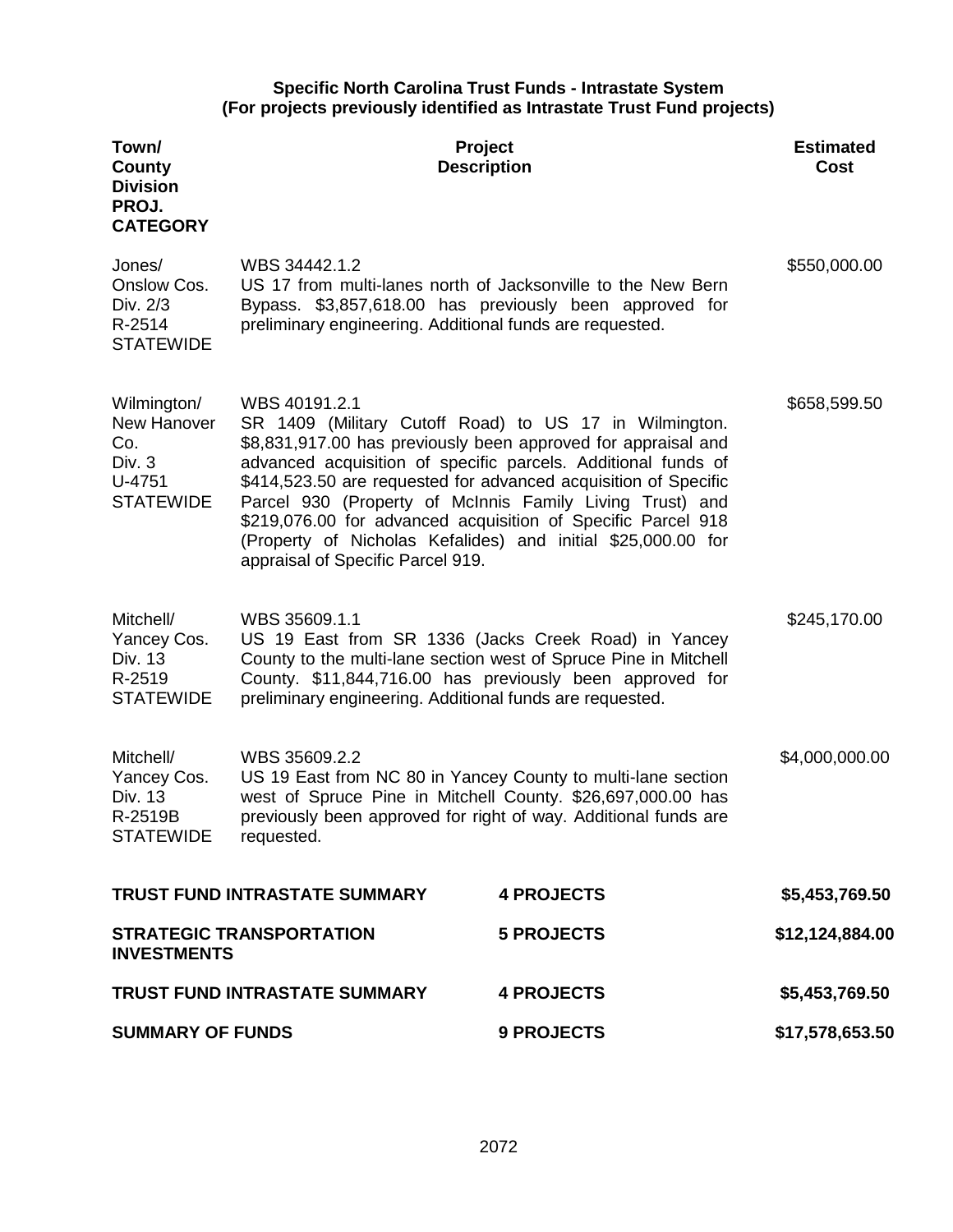# **Approval – Funds for Specific Federal-Aid Projects**

A motion was made by Board Member Blount, seconded by Board Member Brown, to approve

the following:

## **Division 1**

# **National Highway**

| Town/<br>County/PROJ<br><b>CATEGORY</b>                            | <b>Project</b><br><b>Description</b>                                                                                                                                                                                                                                                    | <b>Estimated</b><br>Cost                                            |
|--------------------------------------------------------------------|-----------------------------------------------------------------------------------------------------------------------------------------------------------------------------------------------------------------------------------------------------------------------------------------|---------------------------------------------------------------------|
| Currituck Co.<br>K-4700<br><b>STATEWIDE</b>                        | 36400.3.FS1, NHS-0158(25)<br>US 158 - New Rest Area. Funds are needed for full right of way<br>and utilities.                                                                                                                                                                           | \$2,000,000.00<br>Cost<br>\$1,600,000.00 Fed.<br>\$400,000.00 State |
|                                                                    | <b>High Priority</b>                                                                                                                                                                                                                                                                    |                                                                     |
| Elizabeth City/<br>Pasquotank<br>Co.<br>EB-4991<br><b>DIVISION</b> | 41829.3.F1, HPPSTP-0111(16)<br>US 17 Bypass to Pritchard Street. Funds are needed for<br>construction for 10-foot wide asphalt greenway trail (Halstead<br>Boulevard Greenway Trail) utilizing Section 1702, Demo ID,<br>NC 88 High Priority Federal Funds designated for this project. | \$394,760.00<br>Cost<br>\$315,808.00 Fed.<br>\$78,952.00 Local      |

## **Division 2**

# **Bridge**

| 33773.3. FR2, BRSTP-070B(5)                                    | \$11,667,029.00 Cost                                       |  |
|----------------------------------------------------------------|------------------------------------------------------------|--|
| Replace Bridges #42 and #43 over the Neuse River Overflow      | \$9,333,623.00 Fed.                                        |  |
| on US 70 Business and Bridges #26 and #28 on US 258            | \$2,333,406.00 State                                       |  |
| Business (South Queen Street), 0.445 miles. \$2,132,971.00 has |                                                            |  |
| previously been approved on WBS# 33773.3. FR1 for work in      |                                                            |  |
|                                                                |                                                            |  |
| based on the estimate from the 12-Month Tentative Letting List |                                                            |  |
| published November 6, 2014.                                    |                                                            |  |
|                                                                | advance of construction. Funds are needed for construction |  |

## **Division 3**

## **Bridge**

| Duplin Co.      | 45349.3.FD22, BRZ-1306(24)                                 | \$710,000.00 Cost  |  |
|-----------------|------------------------------------------------------------|--------------------|--|
| <b>BD-5103V</b> | Replace Bridge #111 over Halls Marsh on SR 1306. Funds are | \$568,000.00 Fed.  |  |
| <b>DIVISION</b> | needed for construction.                                   | \$142,000.00 State |  |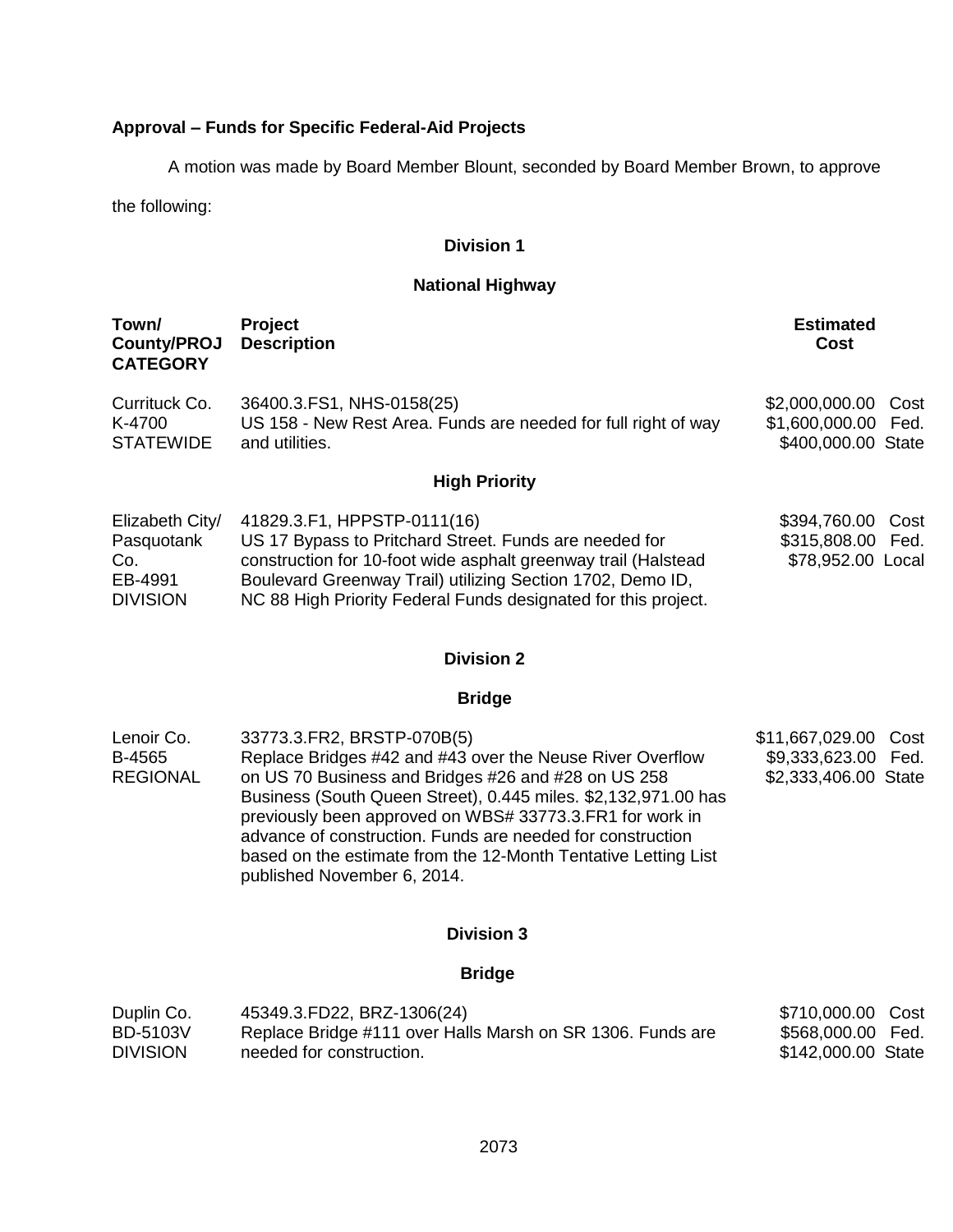# **Safety**

| Onslow Co.      | 45333.3.FD26, HSIP-1425(6)                                        | \$745,000.00 Cost   |
|-----------------|-------------------------------------------------------------------|---------------------|
| W-5203Z         | SR 1425 (Smith Road) between SR 1423 (Old 30 Road) and            | \$670,500.00 Fed.   |
| <b>DIVISION</b> | SR 1434 (Belgrade-Swansboro Road). \$3,396,000.00 has             | \$74,500.00 State   |
|                 | previously been funded on the following projects (combined        |                     |
|                 | for letting with W-5203Z); W-5203K, SR 1311 (Cow Horn Road)       |                     |
|                 | between SR 2009 (Franktown Road) and SR 1308 (Gum Branch          |                     |
|                 | Road); W-5203P, SR 1213 (Blue Creek Road) between SR 1212         |                     |
|                 | (Pony Farm Road) and NC 53 (Burgaw Highway); W-5203R,             |                     |
|                 | SR 1203 (Nine Mile Road) between NC 53 (Burgaw Highway)           |                     |
|                 | and SR 1207 (Hewitt Road)/SR 1203 (Ben Williams Road);            |                     |
|                 | W-5203S, SR 1207 (Hewitt Road) from SR 1201 (Gurganus             |                     |
|                 | Road) to SR 1203 (Ben Williams Road/Nine Mile Road) and           |                     |
|                 | SR 1203 (Ben Williams Road) from SR 1207 (Hewitt Road)/           |                     |
|                 | SR 1203 (Nine Mile Road) to SR 1204 (Davis Road/Murrill           |                     |
|                 | Brown Road); SS-4903AY, SR 1324 (Ramsey Road) between             |                     |
|                 | SR 1308 (Gum Branch Road) and SR 1327 (Kellum Loop Road).         |                     |
|                 | Funds are needed for construction based on the estimate from      |                     |
|                 | the 12-Month Tentative Letting List published November 6, 2014.   |                     |
|                 | <b>Bicycle and Pedestrian</b>                                     |                     |
|                 |                                                                   |                     |
| New Hanover     | 45846.2.F1, HPP-1403(14)                                          | \$29,000.00<br>Cost |
| Co.             | SR 1403 (Middle Sound Loop Road) from Ogden Elementary            | \$23,200.00 Fed.    |
| EB-5543         | School to SR 1986 (Oyster Drive). Funds are needed for full right | \$5,800.00 Local    |
| <b>DIVISION</b> | of way utilizing Transportation, Community and System             |                     |
|                 | Preservation Program Funds designated for this project.           |                     |
|                 |                                                                   |                     |

# **Division 4**

## **Urban**

| Rocky Mount/<br>Nash Co.<br>U-3330<br><b>REGIONAL</b> | 36596.2. FRU1, STP-0301 (28)<br>US 301 Bypass from NC 43/48 (Benvenue Road) to SR 1836<br>(May Drive). Funds are needed for utilities. | \$1,800,000.00 Cost<br>\$1,440,000.00 Fed.<br>\$360,000.00 State |  |
|-------------------------------------------------------|----------------------------------------------------------------------------------------------------------------------------------------|------------------------------------------------------------------|--|
| Rocky Mount/<br>Nash Co.<br>U-3330<br><b>REGIONAL</b> | 36596.2.FR1, STP-0301(28)<br>US 301 Bypass from NC 43/48 (Benvenue Road) to SR 1836<br>(May Drive). Funds are needed for right of way. | \$3,475,000.00 Cost<br>\$2,780,000.00 Fed.<br>\$695,000.00 State |  |

# **Division 5**

# **National Highway**

| Wake Co.         | 42346.1.1, IMNHF-040-4(139)301                              | \$1,000,000.00 Cost |  |
|------------------|-------------------------------------------------------------|---------------------|--|
| 1-5111           | I-40 from I-440/US 64 (Exit 301) to US 70 Clayton Bypass.   | \$800,000,00 Fed.   |  |
| <b>STATEWIDE</b> | \$2,593,750.00 has previously been approved for preliminary | \$200,000.00 State  |  |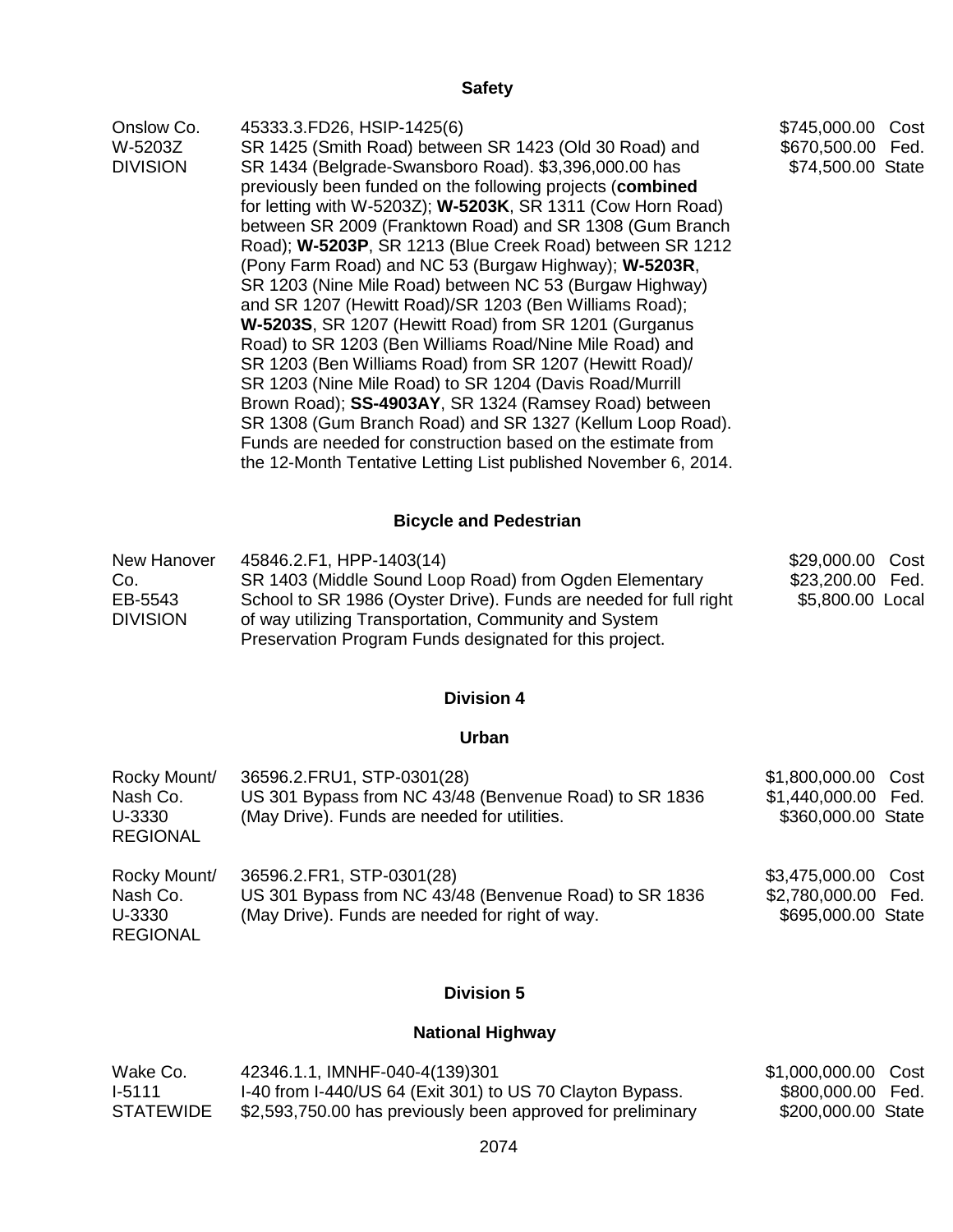engineering. Additional funds are needed to cover expenditures that have or will exceed the previously authorized budget.

# **Congestion Mitigation**

| Raleigh/<br>Wake Co.<br>C-5172<br><b>EXEMPT</b>                      | 46236.2.F1, CMS-0520(36)<br>Coleridge Drive to Wake Forest Road. Funds are needed for<br>utilities.                                                                                                                                                                          | \$51,000.00<br>\$40,800.00<br>\$10,200.00 Local        | Cost<br>Fed. |
|----------------------------------------------------------------------|------------------------------------------------------------------------------------------------------------------------------------------------------------------------------------------------------------------------------------------------------------------------------|--------------------------------------------------------|--------------|
| Wake Co.<br>P-2918<br><b>EXEMPT</b>                                  | 42801.3.F2, CMS-000S(781)<br>Carolinian/Piedmont between Charlotte and Raleigh.<br>\$3,750,000.00 has previously been approved for construction.<br>Funds need to be increased \$3,750,000.00 for FY15 Allocation<br>for continued operation of the 3rd daily frequency run. | \$3,750,000.00<br>\$3,000,000.00<br>\$750,000.00 State | Cost<br>Fed. |
|                                                                      | <b>Enhancement</b>                                                                                                                                                                                                                                                           |                                                        |              |
| Durham/<br>Durham Co.<br>E-5502<br><b>DIVISION</b>                   | 50074.3.F1, STPE-0505(68)<br>Bennett Place Historic Site. Funds are needed for construction<br>for renovation of the visitor center to include new exhibits and<br>climate control system and renovation of gift shop.                                                       | \$90,750.00<br>\$72,600.00<br>\$18,150.00 Local        | Cost<br>Fed. |
| Fuquay<br>Varina/<br>Wake Co.<br>EL-5100HB<br><b>DIVISION</b>        | 41821.3.15, STPDA-0507(4)<br>East Broad Street Sidewalk Project. \$136,341.00 has previously<br>been approved for construction. Additional funds are needed to<br>cover expenditures that have or will exceed the previously<br>authorized budget.                           | \$32,189.00<br>\$25,751.00<br>\$6,438.00 Local         | Cost<br>Fed. |
| Fuquay<br>Varina/<br>Wake Co.<br>EL-5100HB<br><b>DIVISION</b>        | 41821.2.15, STPDA-0507(4)<br>East Broad Street Sidewalk Project. \$50,560.00 has previously<br>been approved for right of way and utilities. Additional funds are<br>needed to cover expenditures that have or will exceed the<br>previously authorized budget.              | \$42,716.00<br>\$34,173.00<br>\$8,543.00 Local         | Cost<br>Fed. |
| Fuquay<br>Varina/<br>Wake Co.<br>EL-5100HB<br><b>DIVISION</b>        | 41821.1.15, STPDA-0507(4)<br>East Broad Street Sidewalk Project. \$22,880.00 has previously<br>been approved for preliminary engineering. Additional funds are<br>needed to cover expenditures that have or will exceed the<br>previously authorized budget.                 | \$4,268.00<br>\$3,414.00<br>\$854.00 Local             | Cost<br>Fed. |
| Fuquay<br>Varina/<br>Wake Co.<br><b>EL-5100HC</b><br><b>DIVISION</b> | 41821.3.16, STPDA-0507(5)<br>South Main Street Sidewalk Project. \$128,210.00 has previously<br>been approved for construction. Additional funds are needed to<br>cover expenditures that have or will exceed the previously<br>authorized budget.                           | \$44,754.00<br>\$35,803.00<br>\$8,951.00 Local         | Cost<br>Fed. |
| Fuquay<br>Varina/<br>Wake Co.<br>EL-5100HC<br><b>DIVISION</b>        | 41821.2.16, STPDA-0507(5)<br>South Main Street Sidewalk Project. \$11,280.00 has previously<br>been approved for right of way and utilities. Additional funds are<br>needed to cover expenditures that have or will exceed the<br>previously authorized budget.              | \$31,250.00<br>\$25,000.00<br>\$6,250.00 Local         | Cost<br>Fed. |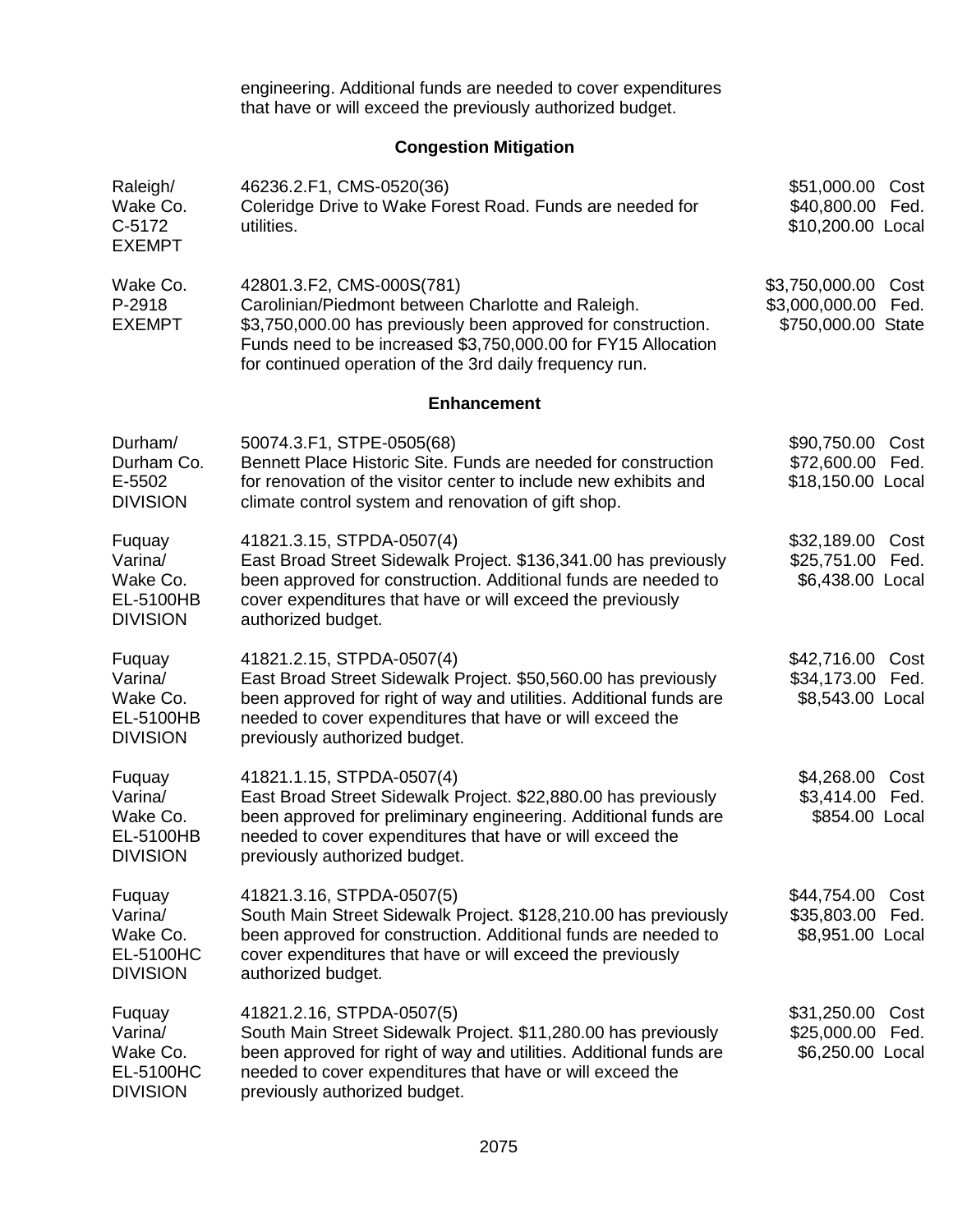| Fuquay<br>Varina/<br>Wake Co.<br><b>EL-5100HC</b><br><b>DIVISION</b> | 41821.1.16, STPDA-0507(5)<br>South Main Street Sidewalk Project. \$29,360.00 has previously<br>been approved for preliminary engineering. Additional funds are<br>needed to cover expenditures that have or will exceed the<br>previously authorized budget. | \$8,750.00 Cost<br>\$7,000.00 Fed.<br>\$1,750.00 Local             |
|----------------------------------------------------------------------|--------------------------------------------------------------------------------------------------------------------------------------------------------------------------------------------------------------------------------------------------------------|--------------------------------------------------------------------|
|                                                                      | <b>Bridge</b>                                                                                                                                                                                                                                                |                                                                    |
| Wake Co.<br>B-5113<br><b>DIVISION</b>                                | 42251.3.FD1, BRZ-1942(1)<br>Replace Bridge #157 over Smiths Creek on SR 1942,<br>0.144 miles. Funds are needed for construction based on the<br>estimate from the 12-Month Tentative Letting List published<br>November 6, 2014.                             | \$700,000.00<br>Cost<br>\$560,000.00<br>Fed.<br>\$140,000.00 State |
|                                                                      | <b>Safety</b>                                                                                                                                                                                                                                                |                                                                    |
| Durham Co.<br>W-5601Y<br><b>STATEWIDE</b>                            | 50138.1.FS26, HSIP-085-4(125)173<br>I-85 Northbound between NC 147 and SR 1401 (Cole Mill<br>Road). Funds are needed for preliminary engineering.                                                                                                            | \$10,000.00<br>Cost<br>\$9,000.00 Fed.<br>\$1,000.00 State         |
| Wake Co.<br>W-5205I<br><b>DIVISION</b>                               | 45335.3.FD9, HSIP-1115(19)<br>SR 1115 (Avent Ferry Road) at Village Walk Drive. Funds are<br>needed for construction for signal installation.                                                                                                                | \$177,000.00<br>Cost<br>\$159,300.00<br>Fed.<br>\$17,700.00 State  |
| Wake Co.<br>W-5601AA<br><b>DIVISION</b>                              | 50138.1.FD28, HSIP-2233(3)<br>SR 2233 (Smithfield Road) at SR 2685 (Sandy Run). Funds are<br>needed for preliminary engineering.                                                                                                                             | \$3,000.00 Cost<br>\$2,700.00 Fed.<br>\$300.00 State               |
| Wake Co.<br>W-5601AB<br><b>REGIONAL</b>                              | 50138.1.FR29, HSIP-0096(19)<br>NC 96 at NC 98. Funds are needed for preliminary engineering.                                                                                                                                                                 | \$3,000.00<br>Cost<br>\$2,700.00 Fed.<br>\$300.00 State            |
| Wake Co.<br>W-5601X<br><b>DIVISION</b>                               | 50138.1.FD25, HSIP-3555(3)<br>SR 3555 (Old Wake Forest Road) at Sumner Boulevard.<br>Funds are needed for preliminary engineering.                                                                                                                           | \$55,000.00<br>Cost<br>\$49,500.00 Fed.<br>\$5,500.00 State        |
| Wake Co.<br>W-5601Z<br><b>REGIONAL</b>                               | 50138.1.FR27, HSIP-0401(265)<br>US 401 at SR 1446 (Manor Ridge Road)/SR 2587 (Brookwood<br>Drive). Funds are needed for preliminary engineering.                                                                                                             | \$77,000.00<br>Cost<br>\$69,300.00<br>Fed.<br>\$7,700.00 State     |
|                                                                      | <b>Rail Program</b>                                                                                                                                                                                                                                          |                                                                    |
| Knightdale/<br>Wake Co.<br>Y-4805F<br><b>DIVISION</b>                | 40325.3.F68, RR-2513(1)<br>Railway-Highway Grade Crossing Safety Project.<br>Funds are needed for construction for proposed crossing<br>closure at SR 2513 (Fayetteville Street) and the Carolina                                                            | \$700,000.00<br>Cost<br>\$700,000.00<br>Fed.                       |

Coastal Railway Tracks; Crossing #465 681P.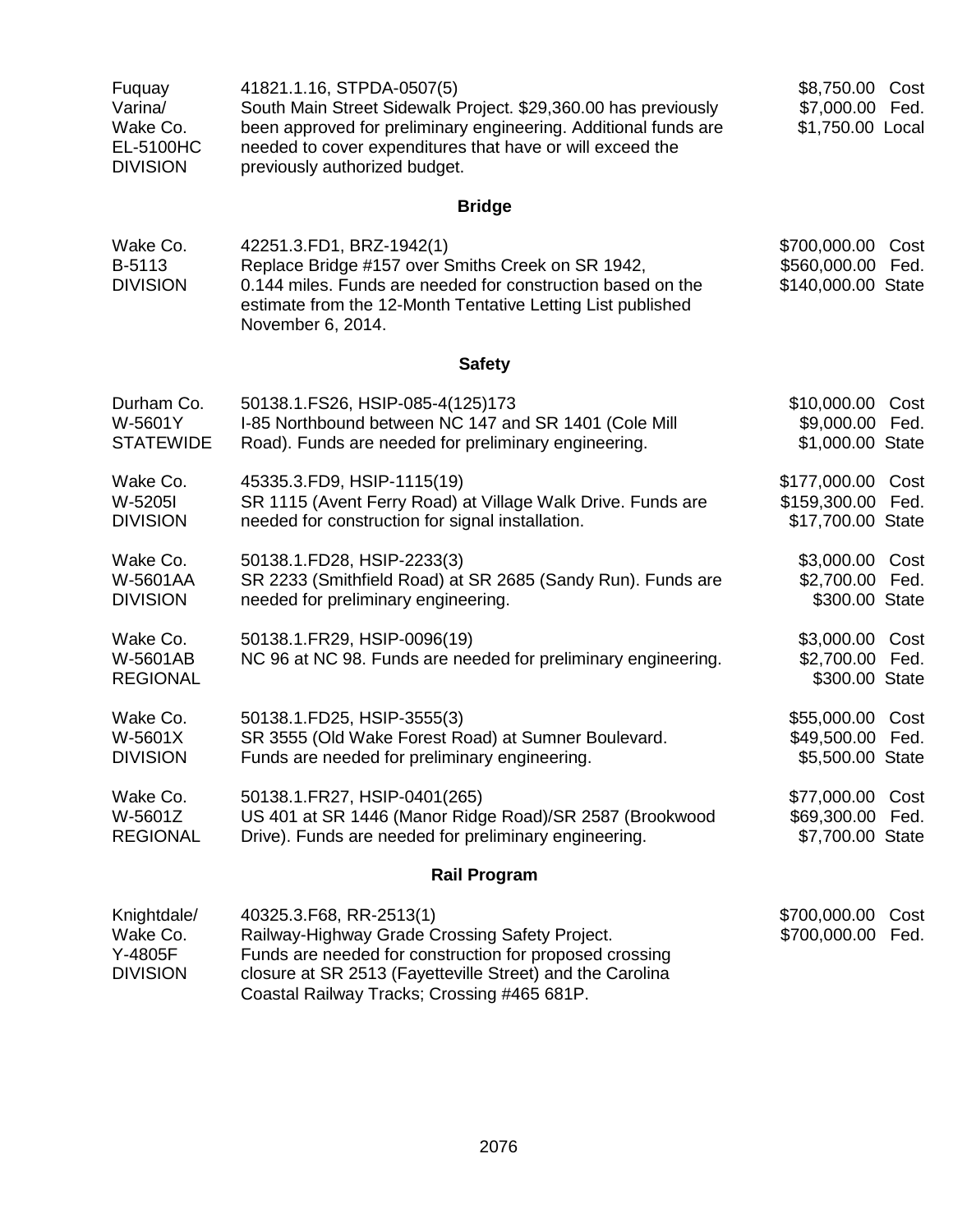# **Division 6**

# **Safety**

| Cumberland<br>Co.<br><b>W-5206AB</b><br><b>DIVISION</b> | 45336.3.FD28, HSIP-1003(129)<br>SR 1003 (Camden Road) at SR 1112 (Rockfish Road) in the<br>vicinity of the Town of Hope Mills and the City of Fayetteville.<br>Funds are needed for construction for adding turn lanes,<br>revising traffic signal and construction of concrete islands. | \$325,000.00 Cost<br>\$292,500.00 Fed.<br>\$32,500.00 State |
|---------------------------------------------------------|------------------------------------------------------------------------------------------------------------------------------------------------------------------------------------------------------------------------------------------------------------------------------------------|-------------------------------------------------------------|
| Cumberland<br>Co.<br>W-5601AG<br><b>REGIONAL</b>        | 50138.1. FR34, HSIP-0053(17)<br>NC 53 (Cedar Creek Road) from west of I-95 to east of I-95.<br>Funds are needed for preliminary engineering.                                                                                                                                             | \$150,000.00 Cost<br>\$135,000.00 Fed.<br>\$15,000.00 State |
| Harnett Co.<br><b>W-5601AF</b><br><b>DIVISION</b>       | 50138.1.FD33, HSIP-1115(21)<br>SR 1115 (Buffalo Lake Road) from north of SR 2530 (Cameron<br>Pines Drive) to south of SR 1114 (Blanchard Road). Funds are<br>needed for preliminary engineering.                                                                                         | \$50,000.00 Cost<br>\$45,000.00 Fed.<br>\$5,000.00 State    |

# **Division 7**

## **Urban**

| High Point/                | 34962.3.FD1, STP-1820(5)                                                                                                                                                                                                                                                                                                        | \$31,800,000.00 Cost |  |
|----------------------------|---------------------------------------------------------------------------------------------------------------------------------------------------------------------------------------------------------------------------------------------------------------------------------------------------------------------------------|----------------------|--|
| Guilford Co.               | SR 1820 (Skeet Club Road) from west of SR 1818 (Johnson                                                                                                                                                                                                                                                                         | \$25,440,000.00 Fed. |  |
| U-3615B<br><b>DIVISION</b> | Street) to NC 68 (Eastchester Drive), 2.924 miles. Funds are<br>needed for construction based on the estimate from the<br>12-Month Tentative Letting List published November 6, 2014.<br>This is a three (3) year cash flow project with \$10,600,000.00 in<br>FFY15, \$10,600,000.00 in FFY16 and \$10,600,000.00 in<br>FFY17. | \$6,360,000.00 State |  |
|                            |                                                                                                                                                                                                                                                                                                                                 |                      |  |

# **Bridge**

| Alamance Co.<br>B-4953<br><b>DIVISION</b>      | 40078.3.FD1, BRZ-1912(2)<br>Replace Bridge #64 over Quaker Creek on SR 1912,<br>0.066 miles. Funds are needed for construction based on the<br>estimate from the 12-Month Tentative Letting List published<br>November 6, 2014.                            | \$575,000.00<br>\$460,000.00 Fed.<br>\$115,000.00 State       | Cost |
|------------------------------------------------|------------------------------------------------------------------------------------------------------------------------------------------------------------------------------------------------------------------------------------------------------------|---------------------------------------------------------------|------|
| Guilford Co.<br>B-5119<br><b>STATEWIDE</b>     | 42261.3.FS1, BRIMS-040-4(138)259<br>Replace Bridge #349 and Bridge #291 over US 29/70/220 on<br>I-40/I-85, 0.440 miles. Funds are needed for construction based<br>on the estimate from the 12-Month Tentative Letting List<br>published November 6, 2014. | \$5,900,000.00<br>\$4,720,000.00 Fed.<br>\$1,180,000.00 State | Cost |
| Rockingham<br>Co.<br>B-4803<br><b>DIVISION</b> | 38573.3.FD1, BRZ-1925(2)<br>Replace Bridge #97 over Wolf Island Creek on SR 1925,<br>0.303 miles. Funds are needed for construction based on the<br>estimate from the 12-Month Tentative Letting List published<br>November 6, 2014.                       | \$1,700,000.00<br>\$1,360,000.00 Fed.<br>\$340,000.00 State   | Cost |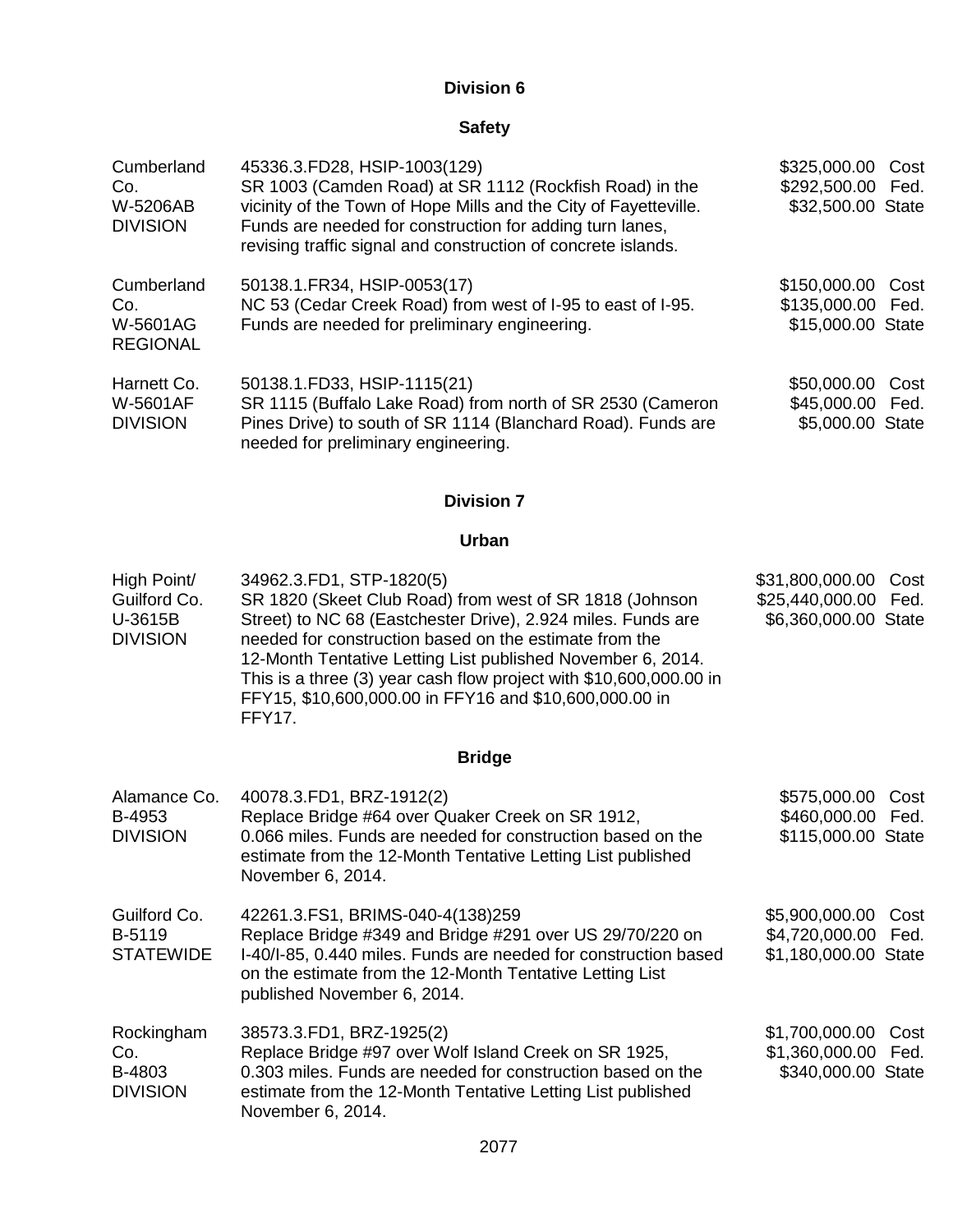| Rockingham<br>Co.<br>B-5341<br><b>DIVISION</b>          | 46055.2.FD1, BRSTP-1767(5)<br>Replace Bridge #110 over Wolf Island Creek on SR 1767.<br>Funds are needed for full right of way and utilities.                                                                                 | \$35,019.00<br>Cost<br>\$28,015.00 Fed.<br>\$7,004.00 State        |
|---------------------------------------------------------|-------------------------------------------------------------------------------------------------------------------------------------------------------------------------------------------------------------------------------|--------------------------------------------------------------------|
| Rockingham<br>Co.<br><b>BD-5107U</b><br><b>DIVISION</b> | 45353.3.FD22, BRZ-1125(6)<br>Replace Bridge #221 over Hogans Creek on SR 1125.<br>Funds are needed for construction.                                                                                                          | \$645,000.00<br>Cost<br>\$516,000.00<br>Fed.<br>\$129,000.00 State |
|                                                         | <b>Safety</b>                                                                                                                                                                                                                 |                                                                    |
| Guilford Co.<br>W-5305<br><b>REGIONAL</b>               | 46129.3.FR1, STP-1129(14)<br>SR 1129 and SR 4019 (Groometown Road) and the intersection<br>of NC 62 and SR 1129. Funds are needed for construction to<br>realign intersection and remove access between SR 4019 and<br>NC 62. | \$490,000.00<br>Cost<br>\$441,000.00 Fed.<br>\$49,000.00 State     |
| Rockingham<br>Co.<br>W-5207G<br><b>DIVISION</b>         | 45337.3.FD7, HSIP-1914(3)<br>SR 1914 (Oregon Hill Road) and SR 2023 (Guerrant Springs<br>Road). Funds are needed for construction for intersection<br>improvements.                                                           | \$575,000.00<br>Cost<br>\$517,500.00 Fed.<br>\$57,500.00 State     |

# **Division 8**

# **Safety**

| Hoke Co.         | 50138.2.FS7, HSIP-0401(263)                                    | \$5,000.00 Cost  |  |
|------------------|----------------------------------------------------------------|------------------|--|
| W-5601I          | US 401 at SR 1405 (North Main Street). Funds are needed for    | \$4,000.00 Fed.  |  |
| <b>STATEWIDE</b> | full right of way and utilities.                               | \$1,000.00 State |  |
| Randolph Co.     | 50138.1. FS37, HSIP-0731(6)                                    | \$2,000.00 Cost  |  |
| W-5601AJ         | I-73/I-74/US 220 from south of SR 2269 to south of SR 1712     | \$1,600.00 Fed.  |  |
| <b>STATEWIDE</b> | (Pineview Road). Funds are needed for preliminary engineering. | \$400.00 State   |  |
| Randolph Co.     | 50138.2.FS4, HSIP-0064(178)                                    | \$25,000.00 Cost |  |
| W-5601C          | US 64 at SR 2469 (Brown's Crossroads)/SR 2468 (Zion Church     | \$22,500.00 Fed. |  |
| <b>STATEWIDE</b> | Road). Funds are needed for full right of way and utilities.   | \$2,500.00 State |  |
| Scotland Co.     | 45269.2.FR1, STP-0501(17)                                      | \$70,000.00 Cost |  |
| W-5145           | Intersection of US 501 and SR 1614 (Old Barnes Bridge Road).   | \$63,000.00 Fed. |  |
| <b>REGIONAL</b>  | Funds are needed for full right of way and utilities.          | \$7,000.00 State |  |

# **Division 9**

# **National Highway**

| Winston-    | 34839.3.GVS4, NHF-0918(93)                                    | \$4,703,093.00 Cost |  |
|-------------|---------------------------------------------------------------|---------------------|--|
| Salem/      | Winston-Salem Northern Beltway (Eastern Section, Future I-74) | \$3,762,474.00 Fed. |  |
| Forsyth Co. | from US 158 to I-40 Business/US 421, 4.059 miles.             | \$940,619.00 State  |  |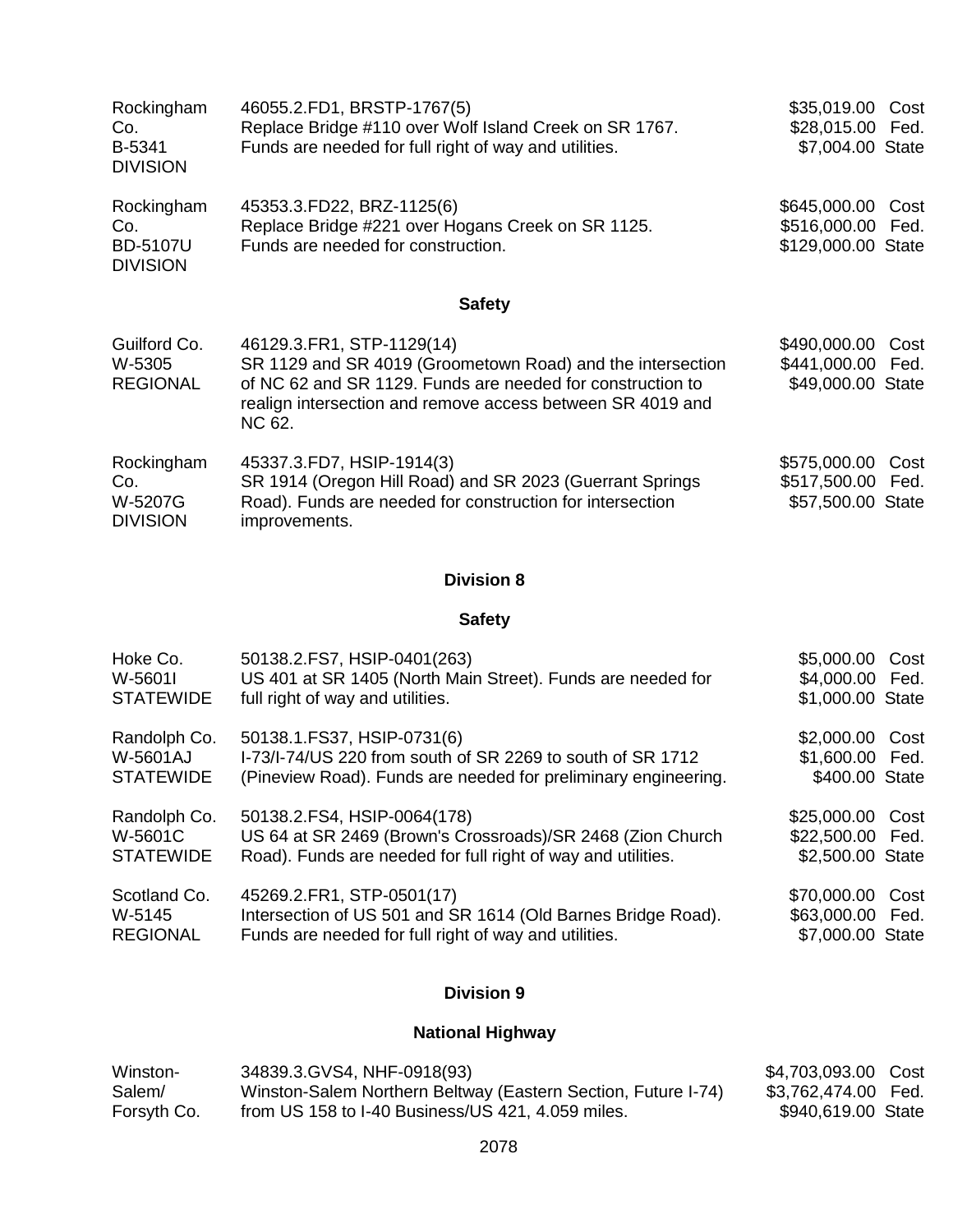| U-2579B   | \$170,900,000.00 has previously been approved for          |
|-----------|------------------------------------------------------------|
| STATEWIDE | construction. Funds need to be increased \$4,703,093.00 to |
|           | reflect the low bid received on November 4, 2014.          |

# **Urban**

| Winston-         | 34871.3.3, NHS-0052(32)                                         | \$35,000.00 Cost |  |
|------------------|-----------------------------------------------------------------|------------------|--|
| Salem/           | US 52 from Greyhound Court to SR 2264 (Akron Drive)             | \$28,000.00 Fed. |  |
| Forsyth Co.      | including Martin Luther King, Jr., Drive. \$16,307,668.00 has   | \$7,000.00 State |  |
| U-2826B          | previously been approved for construction. Additional funds are |                  |  |
| <b>STATEWIDE</b> | needed based on the latest estimate.                            |                  |  |

## **Division 10**

# **Congestion Mitigation**

| Charlotte/<br>Mecklenburg<br>Co.<br>C-5542<br><b>EXEMPT</b> | 51012.2.F1, CMS-1003(124)<br>South Tryon Street from Queen Anne Drive to Nations Ford<br>Road. Funds are needed for full right of way and utilities.                                  | \$570,000.00<br>\$285,000.00<br>\$285,000.00 Local          | Cost<br>Fed. |
|-------------------------------------------------------------|---------------------------------------------------------------------------------------------------------------------------------------------------------------------------------------|-------------------------------------------------------------|--------------|
| Charlotte/<br>Mecklenburg<br>Co.<br>C-5543<br><b>EXEMPT</b> | 51013.2.F1, CMS-1003(133)<br>I-77 Overpass on Sunset Road from I-77 to Statesville Road.<br>Funds are needed for full right of way and utilities.                                     | \$150,000.00 Cost<br>\$112,500.00 Fed.<br>\$37,500.00 Local |              |
|                                                             | <b>Bridge</b>                                                                                                                                                                         |                                                             |              |
| Union Co.<br>B-5243<br><b>DIVISION</b>                      | 42845.2.FD1, BRSTP-1008(23)<br>Replace Bridge #258 over South Fork Crooked Creek on<br>SR 1008. Funds are needed for full right of way and utilities.                                 | \$152,160.00 Cost<br>\$121,728.00 Fed.<br>\$30,432.00 State |              |
|                                                             | <b>Safety</b>                                                                                                                                                                         |                                                             |              |
| Mecklenburg<br>Co.<br>W-5601AD<br><b>DIVISION</b>           | 50138.1.FD31, HSIP-3128(2)<br>SR 3128 (Lawyers Road) at SR 3135 (Lebanon/Wilson Grove<br>Road) in Mint Hill. Funds are needed for preliminary<br>engineering.                         | \$50,000.00<br>\$45,000.00 Fed.<br>\$5,000.00 State         | Cost         |
| Union Co.<br><b>W-5601AC</b><br><b>REGIONAL</b>             | 50138.1.FR30, HSIP-0075(4)<br>NC 75 (Waxhaw Highway) and SR 1007 (Rocky River<br>Road)/SR 1150 (Old Waxhaw Monroe Road) near Monroe.<br>Funds are needed for preliminary engineering. | \$130,000.00<br>\$117,000.00 Fed.<br>\$13,000.00 State      | Cost         |
| Union Co.<br><b>W-5601AE</b><br><b>REGIONAL</b>             | 50138.1.FR32, HSIP-0522(5)<br>NC 522 from the South Carolina State Line northward to<br>SR 2165 (OI' Montgomery Place Road). Funds are needed for<br>preliminary engineering.         | \$25,000.00<br>\$22,500.00 Fed.<br>\$2,500.00 State         | Cost         |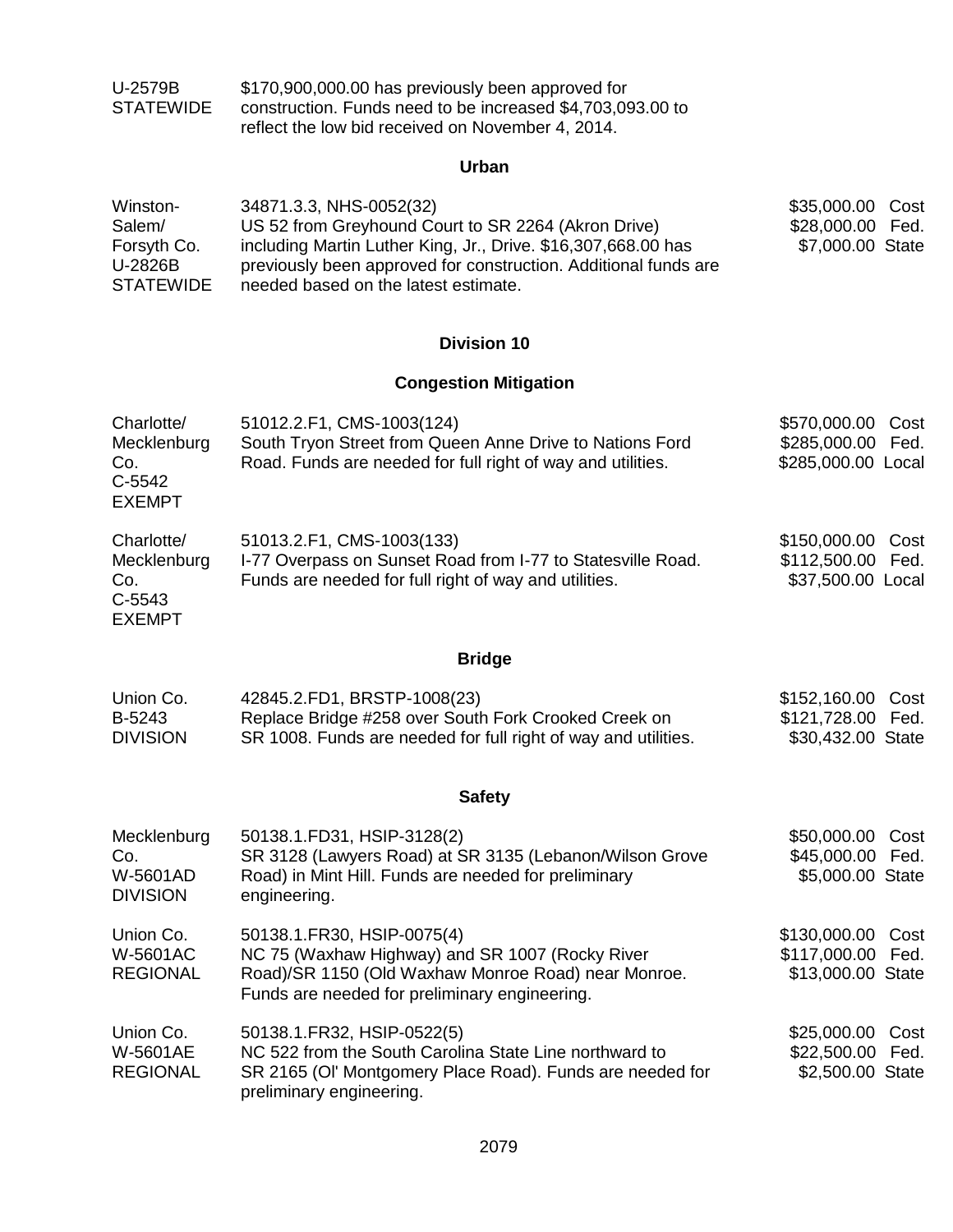# **Division 11**

## **Safety**

| Surry Co.<br>W-5601AH<br><b>REGIONAL</b> | 50138.1. FR35, HSIP-0601(22)<br>US 601 at SR 1476 (Sunrise Avenue) and the entrance to<br>Temple Baptist Church. Funds are needed for preliminary<br>engineering.                                               | \$50,000.00 Cost<br>\$45,000.00 Fed.<br>\$5,000.00 State         |  |
|------------------------------------------|-----------------------------------------------------------------------------------------------------------------------------------------------------------------------------------------------------------------|------------------------------------------------------------------|--|
| Wilkes Co.<br>W-5511<br><b>DIVISION</b>  | 50082.3.FD1, HSIP-2324(2)<br>SR 2324 (Red, White and Blue Road) near SR 2326 (Ruth<br>Linney Road). Funds are needed for construction to improve<br>horizontal and vertical alignments and replace Bridge #193. | \$1,995,000.00 Cost<br>\$1,795,500.00 Fed.<br>\$199,500.00 State |  |

## **Division 12**

# **Congestion Mitigation**

| Lincolnton/   | 45507.1.F1, CMS-1221(17)                            | \$48,000.00 Cost |  |
|---------------|-----------------------------------------------------|------------------|--|
| Lincoln Co.   | General Boulevard-Main Street. Funds are needed for | \$38,400.00 Fed. |  |
| C-5532        | preliminary engineering.                            | \$9,600.00 Local |  |
| <b>EXEMPT</b> |                                                     |                  |  |

# **Bridge**

| Iredell Co.     | 42303.2.FD1, BRZ-1302(41)                                 | \$300,000.00 Cost |  |
|-----------------|-----------------------------------------------------------|-------------------|--|
| B-5142          | Replace Bridge #57 over Cornelius Creek on SR 1302. Funds | \$240,000.00 Fed. |  |
| <b>DIVISION</b> | are needed for full right of way and utilities.           | \$60,000.00 State |  |

## **Division 13**

# **Surface Transportation**

| Rutherford<br>Co.<br>R-3612<br><b>REGIONAL</b> | 34547.2. FRU1, STP-221A(1)<br>US 221A from SR 1920 (Main Street) in Henrietta to SR 1941<br>(Melton Street) in Caroleen. Funds are needed for utilities.  | \$300,000.00 Cost<br>\$240,000.00<br>\$60,000.00 State  | Fed. |
|------------------------------------------------|-----------------------------------------------------------------------------------------------------------------------------------------------------------|---------------------------------------------------------|------|
| Rutherford<br>Co.<br>R-3612<br><b>REGIONAL</b> | 34547.2.FR1, STP-221A(1)<br>US 221A from SR 1920 (Main Street) in Henrietta to SR 1941<br>(Melton Street) in Caroleen. Funds are needed for right of way. | \$900,000.00 Cost<br>\$720,000.00<br>\$180,000.00 State | Fed. |

# **Bridge**

| Rutherford      | 46110.2.FD1, BRSTP-1538(8)                               | \$35,019.00 Cost |  |
|-----------------|----------------------------------------------------------|------------------|--|
| Co.             | Replace Bridge #577 over Hunting Creek on SR 1538. Funds | \$28,015.00 Fed. |  |
| B-5395          | are needed for full right of way and utilities.          | \$7,004.00 State |  |
| <b>DIVISION</b> |                                                          |                  |  |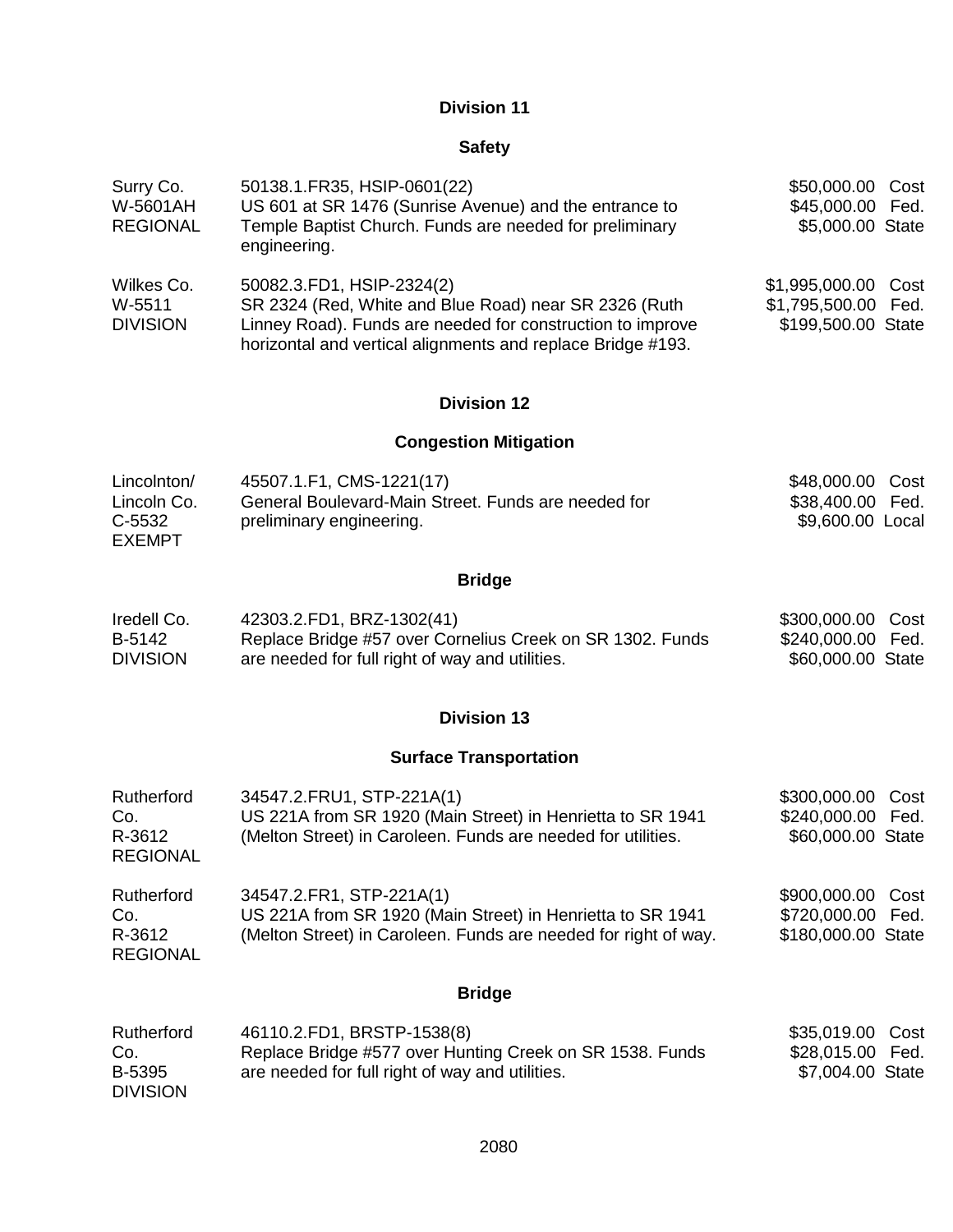# **Rail Program**

| Old Fort/<br>McDowell Co.<br>Y-4813B<br><b>STATEWIDE</b>     | 40325.3.14, STP-1235(4)<br>Railway-Highway Grade Crossing Safety Project. Permanent<br>closure at the intersection SR 1235 (Lackeytown Road) and the<br>Norfolk Southern Railway Tracks; Crossing #729 451W; and<br>relocation of Mauney Avenue Crossing, #729 448N.<br>\$257,500.00 has previously been approved for construction.<br>Funds need to be increased \$725,000.00 for permanent<br>crossing closure. | \$725,000.00 Cost<br>\$725,000.00                                  | Fed.         |
|--------------------------------------------------------------|-------------------------------------------------------------------------------------------------------------------------------------------------------------------------------------------------------------------------------------------------------------------------------------------------------------------------------------------------------------------------------------------------------------------|--------------------------------------------------------------------|--------------|
| Old Fort/<br>McDowell Co.<br>Y-4813B<br><b>STATEWIDE</b>     | 40325.1.14, STP-1235(4)<br>Railway-Highway Grade Crossing Safety Project. Permanent<br>closure at the Intersection of SR 1235 (Lackeytown Road) and<br>the Norfolk Southern Railway Tracks; Crossing #729 451W.<br>\$31,965.00 has previously been approved for preliminary<br>engineering. Funds need to be increased \$25,000.00 based on<br>the latest estimate.                                               | \$25,000.00<br>\$25,000.00                                         | Cost<br>Fed. |
|                                                              | <b>Division 14</b>                                                                                                                                                                                                                                                                                                                                                                                                |                                                                    |              |
|                                                              | <b>National Highway</b>                                                                                                                                                                                                                                                                                                                                                                                           |                                                                    |              |
| Haywood Co.<br>I-5508<br><b>STATEWIDE</b>                    | 55057.3.FS1, IMS-040-1(245)7<br>I-40 near Milepost 7, 0.440 miles. Funds are needed for<br>construction based on the estimate from the 12-Month Tentative<br>Letting List published November 6, 2014.                                                                                                                                                                                                             | \$6,300,000.00<br>\$5,040,000.00 Fed.<br>\$1,260,000.00 State      | Cost         |
| Macon Co.<br>K-5103<br><b>STATEWIDE</b>                      | 42231.3.FS1, NHPP-0023(31)<br>US 23/441 Macon County Rest Area. Funds are needed for<br>construction for ADA-compliant unisex restroom and renovation<br>of building and fixtures.                                                                                                                                                                                                                                | \$268,822.00<br>\$215,058.00<br>\$53,764.00 State                  | Cost<br>Fed. |
|                                                              | <b>Surface Transportation</b>                                                                                                                                                                                                                                                                                                                                                                                     |                                                                    |              |
| Jackson Co.<br>R-4753<br><b>REGIONAL</b>                     | 39999.2. FR2, STP-0107(10)<br>NC 107 from SR 1002 to NC 281. Funds are needed for full<br>right of way and utilities.                                                                                                                                                                                                                                                                                             | \$5,000,000.00 Cost<br>\$4,000,000.00 Fed.<br>\$1,000,000.00 State |              |
|                                                              | <b>Urban</b>                                                                                                                                                                                                                                                                                                                                                                                                      |                                                                    |              |
| Brevard/<br>Transylvania<br>Co.<br>U-5104<br><b>REGIONAL</b> | 41902.1.1, STP-064B(3)<br>US 64 Business from SR 1349 (West Main Street) to US 64.<br>\$421,469.00 has previously been approved for preliminary<br>engineering. Additional funds are needed to cover expenditures<br>that have or will exceed the previously authorized budget.                                                                                                                                   | \$580,000.00<br>\$464,000.00<br>\$116,000.00 State                 | Cost<br>Fed. |
|                                                              | <b>Bridge</b>                                                                                                                                                                                                                                                                                                                                                                                                     |                                                                    |              |
| Macon Co.<br>B-5125<br><b>REGIONAL</b>                       | 42271.2.FR1, BRNHS-0441(8)<br>Replace Bridge #22 over the Little Tennessee River on US 441<br>Business. Funds are needed for full right of way and utilities.                                                                                                                                                                                                                                                     | \$400,000.00<br>\$320,000.00<br>\$80,000.00 State                  | Cost<br>Fed. |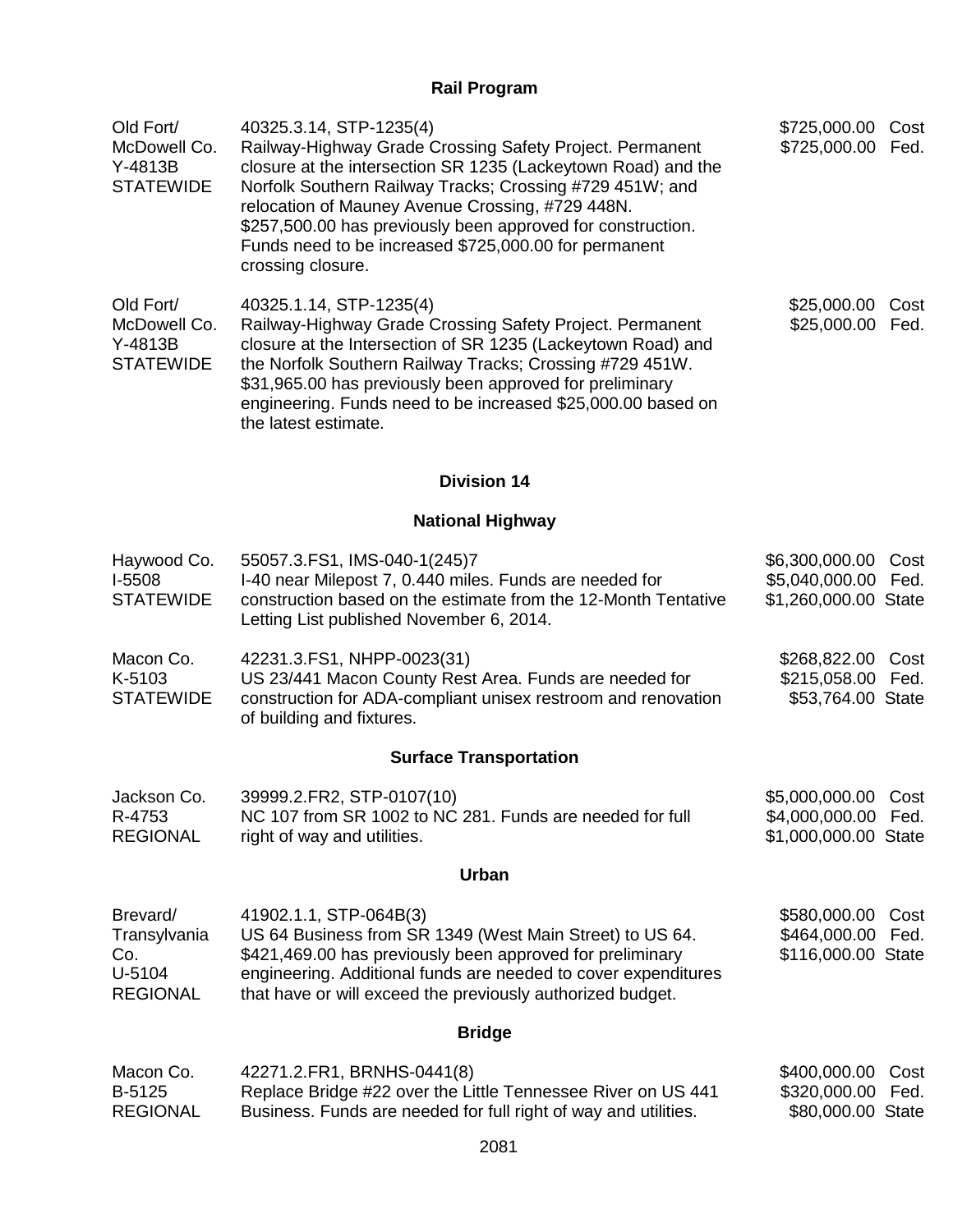# **Safety**

| Macon Co.<br>W-5214H<br><b>STATEWIDE</b>           | 45344.1.8, HSIP-0023(26)<br>US 23/441 from SR 1513 (Cat Creek Road) northward to<br>US 441 Business. \$50,000.00 has previously been approved for<br>preliminary engineering. Additional funds are needed to cover<br>expenditures that have or will exceed the previously authorized<br>budget. | \$215,000.00<br>\$193,500.00 Fed.<br>\$21,500.00 State      | Cost |
|----------------------------------------------------|--------------------------------------------------------------------------------------------------------------------------------------------------------------------------------------------------------------------------------------------------------------------------------------------------|-------------------------------------------------------------|------|
| Macon Co.<br>W-5214H<br><b>STATEWIDE</b>           | 45344.3. FS8, HSIP-0023(26)<br>US 23/441 from SR 1513 (Cat Creek Road) northward to<br>US 441 Business. Funds are needed for construction for a<br>directional crossover, bulb-out construction, widening,<br>elimination of a ramp and a new turn lane.                                         | \$1,200,000.00<br>\$1,080,000.00 Fed.<br>\$120,000.00 State | Cost |
| Transylvania<br>Co.<br>W-5601AI<br><b>DIVISION</b> | 50138.1.FD36, HSIP-1543(7)<br>SR 1543 (Elm Bend Road) from US 276 to SR 1540 (Wilson<br>Road) near Brevard. Funds are needed for preliminary<br>engineering.                                                                                                                                     | \$10,000.00 Cost<br>\$9,000.00 Fed.<br>\$1,000.00 State     |      |

## **Statewide**

# **Planning and Research**

| Statewide        | 50149.1.F1, SHRP-000S(789)                               | \$100,000.00 Cost |  |
|------------------|----------------------------------------------------------|-------------------|--|
| M-0484           | Strategic Highway Research Program (SHRP) 2. Funds are   | \$100,000.00 Fed. |  |
| <b>STATEWIDE</b> | needed for preliminary engineering for round four of the |                   |  |
|                  | Implementation Assistance Program (IAP).                 |                   |  |

# **ITEM M SUMMARY - 67 PROJECTS - (TOTAL FEDERAL AND STATE) \$93,737,591.00**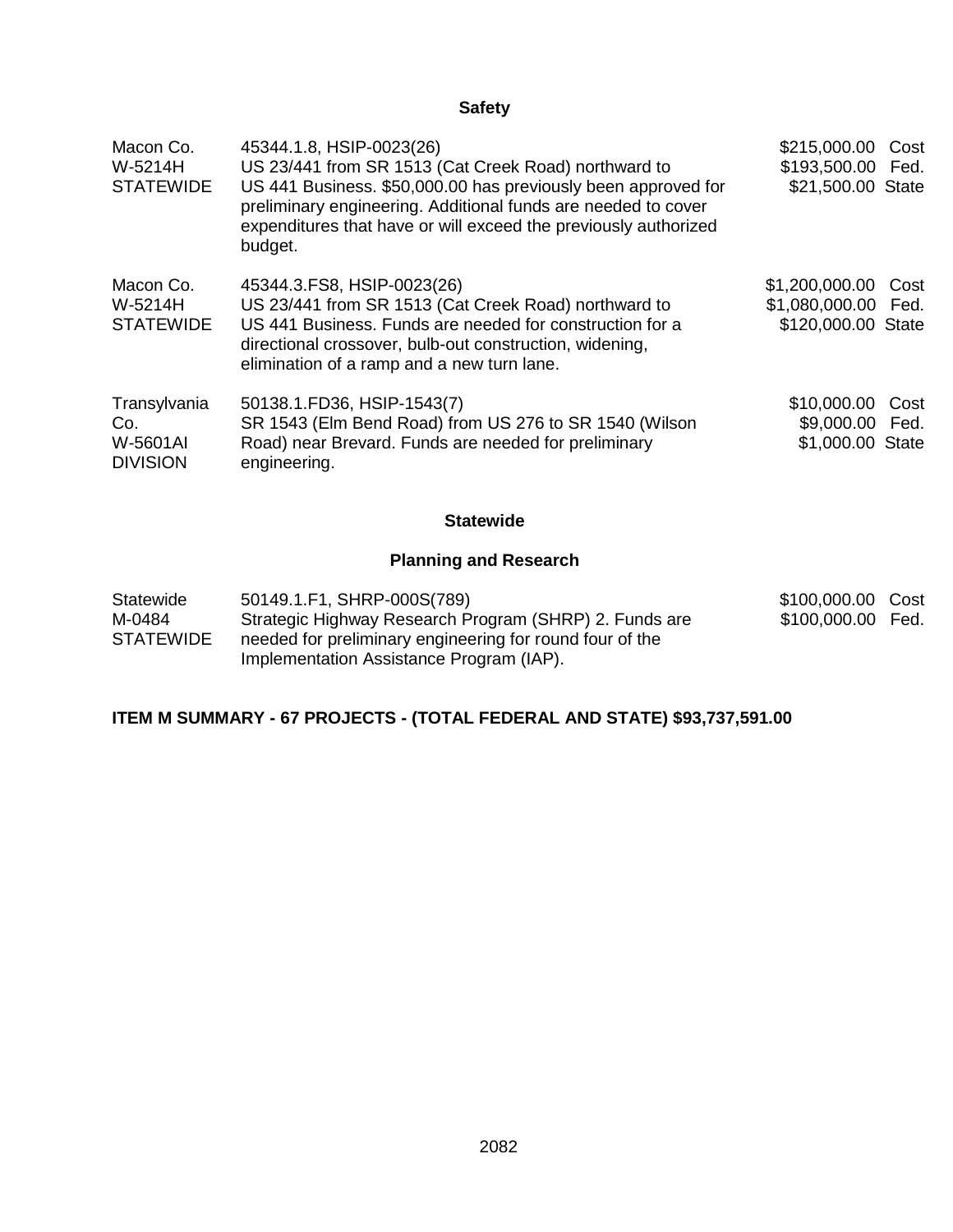## **Approval – Revisions to the 2012 – 2020 STIP**

A motion was made by Board Member Blount, seconded by Board Member Brown, to approve

the following additions, modifications and deletions to the 2012-2020 State Transportation

Improvement Plan.

## **HIGHWAY PROGRAM**

## **STIP ADDITIONS**

| <b>DIVISION 12</b> |                             |           |             |                  |
|--------------------|-----------------------------|-----------|-------------|------------------|
| C-5566             | Gastonia, GPS Authomatic    | Implement | <b>FY15</b> | \$128,000 (CMAQ) |
| <b>GASTON</b>      | Vehicle Locator Program for |           | <b>FY15</b> | $$32,000$ (L)    |
| Proj. Category     | fleet vehicles.             |           | <b>FY16</b> | \$64,000 (CMAQ)  |
| <b>EXEMPT</b>      | Add project which was       |           | <b>FY16</b> | $$16,000$ (L)    |
|                    | inadvertently deleted from  |           |             | \$240,000        |
|                    | the STIP in November 2014.  |           |             |                  |
|                    |                             |           |             |                  |

## **STIP MODIFICATIONS**

## **DIVISION 2**

| EB-5500           | US 70 (Arendell Street), 35th             | Right-of-Way FY15        |             |                                      | \$5,000 (STPEB) |
|-------------------|-------------------------------------------|--------------------------|-------------|--------------------------------------|-----------------|
| <b>CARTERET</b>   | Street to 25th Street. Install            | <b>Construction FY15</b> |             | \$210,000 (STPEB)                    |                 |
| Proj. Category    | sidewalks on the north side.              |                          |             | \$215,000                            |                 |
| <b>TRANSITION</b> | <b>Delay Right-of-Way from FY 14</b>      |                          |             |                                      |                 |
|                   | to FY 15 to allow additional time         |                          |             |                                      |                 |
|                   | for Planning by Municipality.             |                          |             |                                      |                 |
| R-1015            | US 70 (Havelock Bypass),                  |                          |             | Right-of-Way FY16 \$11,425,000 (NHP) |                 |
| <b>CRAVEN</b>     | North of Pine Grove to north of Utilities |                          | FY16        | \$845,000 (NHP)                      |                 |
| Proj. Category    | Carteret County line.                     |                          |             | Garvee Con. FY18 \$12,300,000 (NHP)  |                 |
| <b>DIVISION</b>   | Construct multi-lane facility             |                          |             | FY18 \$10,000,000 (S(M))             |                 |
|                   | on new location.                          |                          |             | FY19 \$12,300,000 (NHP)              |                 |
|                   | <b>Delay Right-of-Way from FY 15</b>      |                          |             | FY19 \$10,000,000 (S(M))             |                 |
|                   | to FY 16 and construction from            |                          |             | FY20 \$12,300,000 (NHP)              |                 |
|                   | FY 17 to FY 18 to allow additional        |                          |             | FY20 \$10,000,000 (S(M))             |                 |
|                   | time for Planning. This project           |                          | FY21        | \$12,300,000 (NHP)                   |                 |
|                   | will now be a Garvee project.             |                          | <b>FY21</b> | $$10,000,000$ (S(M))                 |                 |
|                   |                                           |                          |             | FY22 \$12,300,000 (NHP)              |                 |
|                   |                                           |                          |             | FY23 \$12,300,000 (NHP)              |                 |
|                   |                                           |                          |             | FY24 \$12,300,000 (NHP)              |                 |
|                   |                                           |                          | FY25        | \$12,300,000 (NHP)                   |                 |
|                   |                                           |                          | PY.         | \$49,200,000 (NHP)                   |                 |
|                   |                                           |                          |             | \$199,870,000                        |                 |
| <b>DIVISION 4</b> |                                           |                          |             |                                      |                 |
| U-3330            | US 301 Bypass, NC 43/NC 48                | Right-of-Way FY15        |             | \$3,563,000 (NHP)                    |                 |
| <b>NASH</b>       | (Benvenue Road) to SR 1836                |                          | <b>FY16</b> | \$3,562,000 (NHP)                    |                 |
| Proj. Category    | (May Drive) in Rocky Mount.               | <b>Utilities</b>         | <b>FY15</b> | \$3,625,000 (NHP)                    |                 |

REGIONAL Add an additional lane in each Mitigation FY17 \$23,000 (NHP)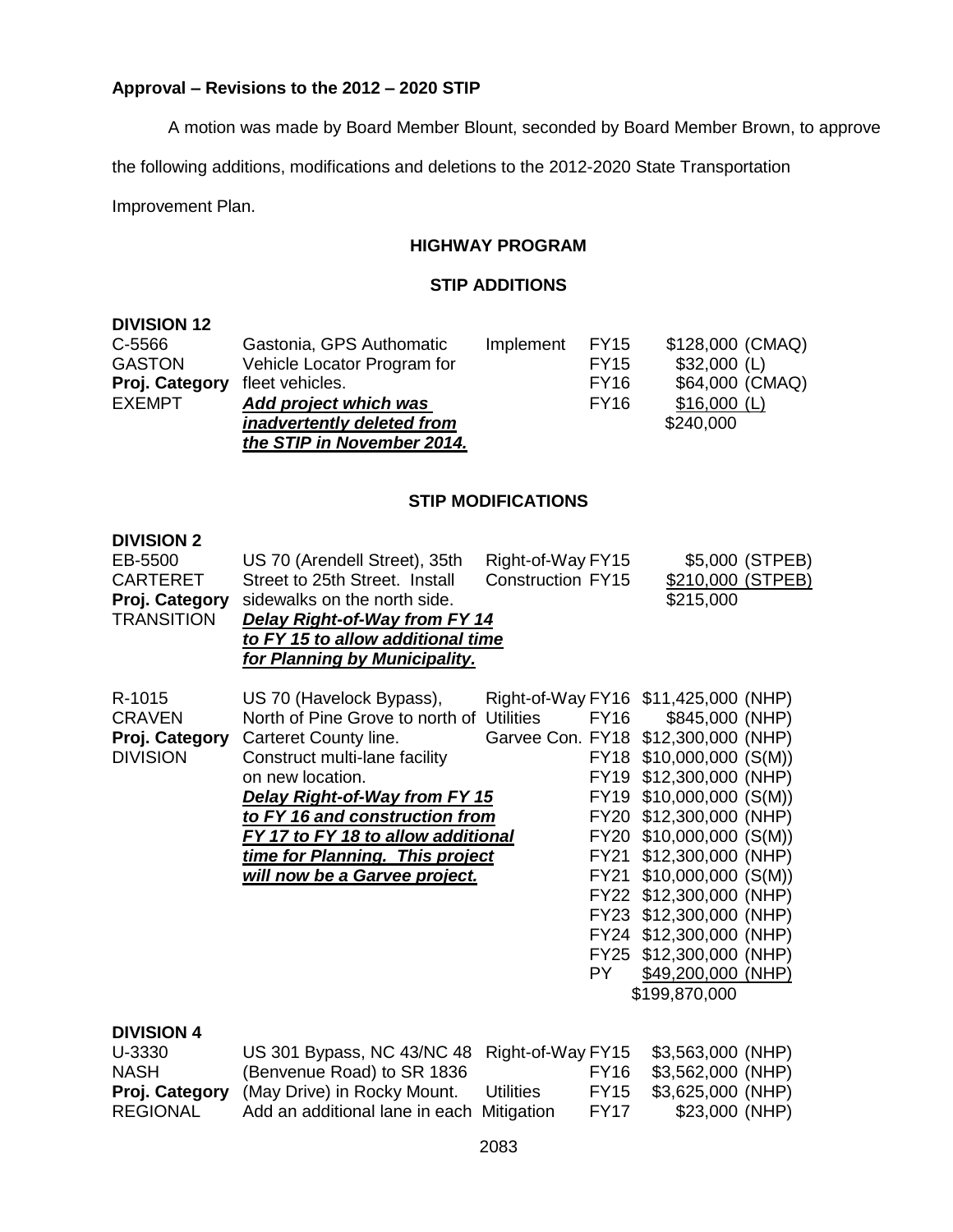|                                                                               | direction.<br><u>Accelerate Right-of-Way</u><br>from FY 17 to FY 15 to match<br>proposed Draft 2016 - 2025<br><u>STIP.</u>                                                                                                                                                                                      | <b>Construction FY19</b>                      | <b>FY20</b><br><b>FY21</b> | \$7,300,000 (NHP)<br>\$7,300,000 (NHP)<br>\$7,300,000 (NHP)<br>\$32,673,000               |  |
|-------------------------------------------------------------------------------|-----------------------------------------------------------------------------------------------------------------------------------------------------------------------------------------------------------------------------------------------------------------------------------------------------------------|-----------------------------------------------|----------------------------|-------------------------------------------------------------------------------------------|--|
| <b>DIVISION 5</b><br>C-5163<br><b>WAKE</b><br>Proj. Category<br><b>EXEMPT</b> | Crabtree Creek Greenway,<br>Construct a connector<br>between capital area<br>Greenway system, Cary<br>Greenway system and the<br>Morrisville Greenway system<br>and the Research Triangle Park.<br>Delete right of way in FY 15 and<br>apply funds to Engineering and<br><b>Construction at request of MPO.</b> | Engineering FY15<br>Construction FY15         | <b>FY15</b><br><b>FY15</b> | \$467,000 (CMAQ)<br>$$117,000$ (L)<br>\$2,492,000 (CMAQ)<br>$$623,000$ (L)<br>\$3,699,000 |  |
| $C-5165$<br><b>WAKE</b><br>Proj. Category<br><b>EXEMPT</b>                    | SR 1615 (High House Road),<br>SR 3112 (Cary Parkway) in Cary.<br>Intersection improvements.<br><b>Delay Right-of-Way from FY 14</b><br>to FY 15 and Construction<br><u>from FY 15 to FY 16 to allow</u><br>town additional time for<br><b>Planning and Design.</b>                                              | Right-of-Way FY15<br>Construction FY16        | <b>FY15</b><br><b>FY16</b> | \$960,000 (CMAQ)<br>\$240,000 (L)<br>\$1,728,000 (CMAQ)<br>$$432,000$ (L)<br>\$3,360,000  |  |
| C-5169<br><b>WAKE</b><br>Proj. Category<br><b>EXEMPT</b>                      | Park-and-ride lot, North<br>Carolina State University.<br>Construct a one acre<br>170 space lot near NC State<br>University Centennial Campus.<br><b>Delay Construction from FY 14</b><br>to FY 15 to allow university<br>additional time for Planning<br><u>and Design.</u>                                    | <b>Construction FY15</b>                      | <b>FY15</b>                | \$277,000 (CMAQ)<br>$$69,000$ (O)<br>\$346,000                                            |  |
| C-5170<br><b>WAKE</b><br>Proj. Category<br><b>EXEMPT</b>                      | Various, Bicycle lane striping<br>and restripe various lanes<br>within City of Raleigh.<br><b>Delay Construction from FY 14</b><br>to FY 15 pending processing of<br>funding authorization.                                                                                                                     | Construction FY15                             | <b>FY15</b>                | \$894,000 (CMAQ)<br>$$224,000$ (L)<br>\$1,118,000                                         |  |
| C-5172<br><b>WAKE</b><br>Proj. Category<br><b>EXEMPT</b>                      | SR 1005 (Six Forks Road),<br>Construct a five foot sidewalk<br>from Coleridge Drive to<br>SR 2000 (Wake Forest Road).<br>in Raleigh<br><b>Delay Right of Way and</b><br><b>Construction from FY 14 to</b><br><b>FY 15 pending processing of</b><br>funding authorization.                                       | Right-of-Way FY15<br><b>Construction FY15</b> | <b>FY15</b><br><b>FY15</b> | \$174,000 (CMAQ)<br>$$43,000$ (L)<br>\$186,000 (CMAQ)<br>$$47,000$ (L)<br>\$450,000       |  |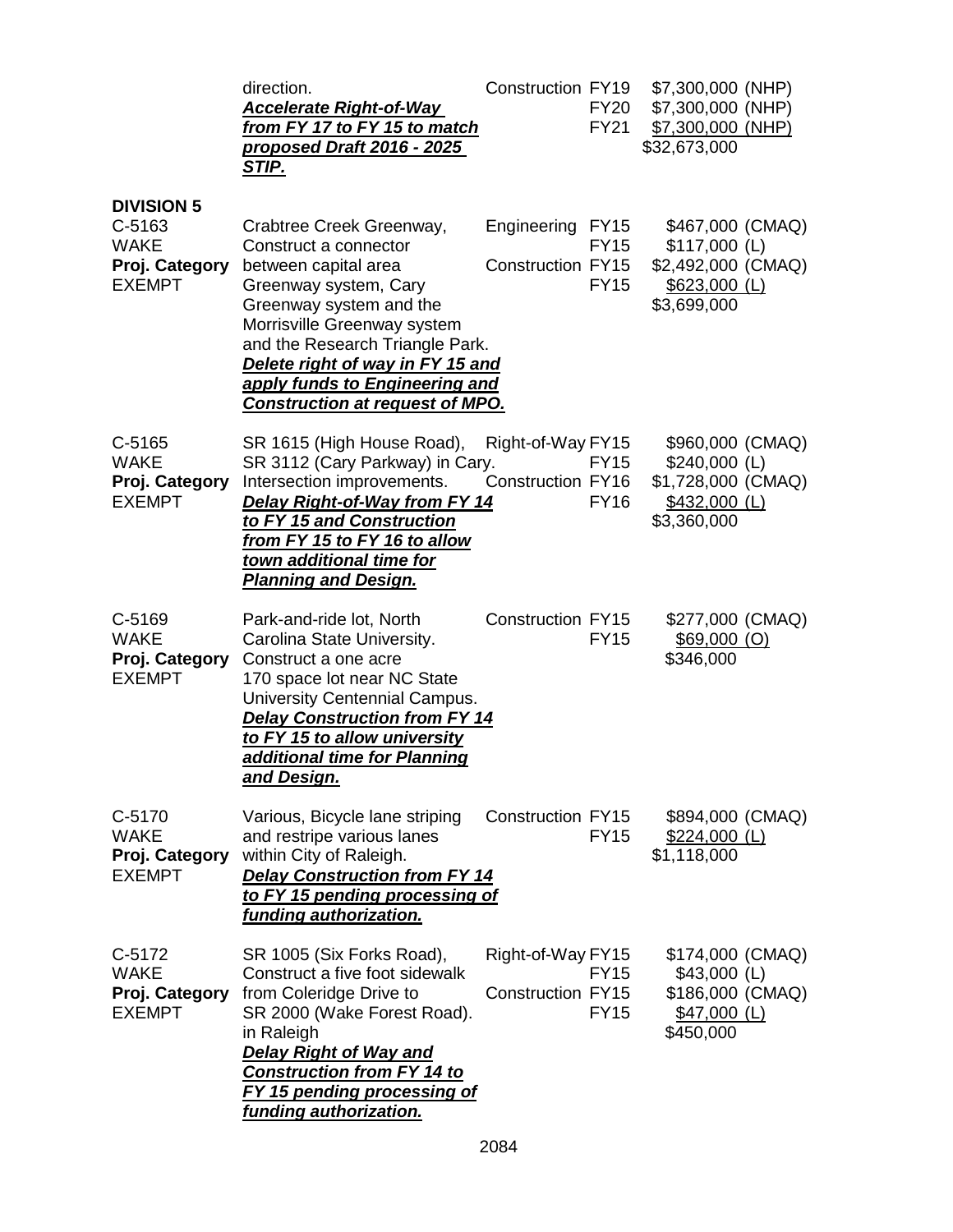| C-5178<br><b>DURHAM</b><br>Proj. Category<br><b>EXEMPT</b>    | Various, Campus Walk Avenue, Construction FY15<br>Morreene Road to Lasalle<br>Street and Lasalle Street,<br>Kangaroo Drive to Erwin Road<br>in Durham. Construct sidewalks<br><b>Delay Construction from FY 14</b><br>to FY 15 to allow City additional<br>time for right of way and Utilities.                                                  | <b>FY15</b>                                                                                             | \$269,000 (CMAQ)<br>$$67,000$ (L)<br>\$336,000                                                                       |
|---------------------------------------------------------------|--------------------------------------------------------------------------------------------------------------------------------------------------------------------------------------------------------------------------------------------------------------------------------------------------------------------------------------------------|---------------------------------------------------------------------------------------------------------|----------------------------------------------------------------------------------------------------------------------|
| C-5182<br><b>DURHAM</b><br>Proj. Category<br><b>EXEMPT</b>    | NC 751 (Hope Valley Road),<br>Construct sidewalks and bike<br>lanes between MLK, Jr.<br>Parkway and US 15-501<br>Business in Durham.<br>Delay Right-of-Way from FY 14<br>to FY 15 and Construction from<br>FY 15 to FY 16 pending execution<br>of municipal agreement.                                                                           | Right-of-Way FY15<br>FY15<br><b>Construction FY16</b><br><b>FY16</b>                                    | \$107,000 (CMAQ)<br>$$27,000$ (L)<br>\$1,002,000 (CMAQ)<br>\$250,000 (L)<br>\$1,386,000                              |
| C-5504<br><b>WAKE</b><br>Proj. Category<br><b>EXEMPT</b>      | Buck Jones Road SR 1321<br>(Avent Ferry Road) SR 2542<br>(Rock Quarry Road), I-40<br>pedestrian improvement project<br>in Raleigh. Construct pedestrian<br>improvements at Buck Jones Road,<br>SR 1321 (Avent Ferry Road),<br>and SR 2542 (Rock Quarry Road)<br>overpasses of I-40.<br><b>Change route and description</b><br>at request of MPO. | <b>Construction FY15</b><br><b>FY15</b>                                                                 | \$1,640,000 (CMAQ)<br>$$410,000$ (L)<br>\$2,050,000                                                                  |
| C-5567<br><b>GRANVILLE</b><br>Proj. Category<br><b>EXEMPT</b> | East Lyon Station Greenway,<br>town of Butner Greenway<br>extension. Construct multi-<br>use path.<br><b>Delay Engineering from</b><br>FY 14 to FY 15 and<br><b>Construction from FY 15 to</b><br>FY 16 to allow town additional<br>time for Planning and Design.                                                                                | Engineering FY15<br><b>FY15</b><br>Right-of-Way FY15<br><b>FY15</b><br>Construction FY16<br><b>FY16</b> | \$28,000 (CMAQ)<br>$$7,000$ (L)<br>\$28,000 (CMAQ)<br>$$7,000$ (L)<br>\$144,000 (CMAQ)<br>$$36,000$ (L)<br>\$250,000 |
| C-5568<br><b>FRANKLIN</b><br>Proj. Category<br><b>EXEMPT</b>  | Various, town of Louisburg.<br>Construct sidewalks at<br>various locations.<br><b>Delay engineering from FY 14</b><br>to FY 15 and Construction from<br>FY 15 to FY 16 to allow town<br>additional time for<br><b>Planning and Design.</b>                                                                                                       | Engineering<br><b>FY15</b><br><b>FY15</b><br><b>Construction FY16</b><br><b>FY16</b>                    | \$56,000 (CMAQ)<br>$$14,000$ (L)<br>\$148,000 (CMAQ)<br>$$37,000$ (L)<br>\$255,000                                   |
| EB-4707A<br><b>DURHAM</b>                                     | SR 1838 / SR 2220,<br>US 15-501 in Orange County                                                                                                                                                                                                                                                                                                 | Right-of-Way FY15<br><b>Construction FY16</b>                                                           | $$2,650,000$ (L)<br>$$3,100,000$ (L)                                                                                 |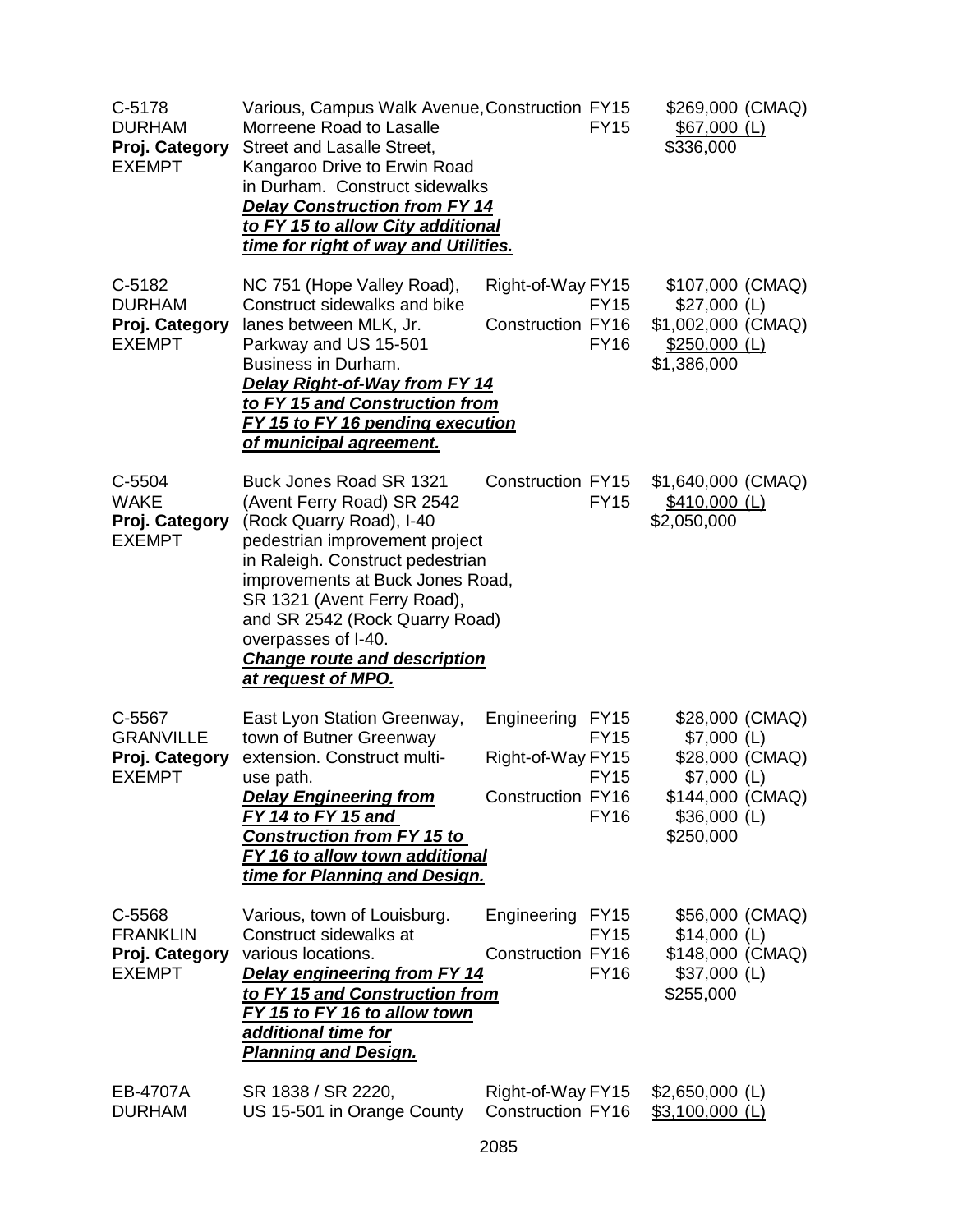| <b>ORANGE</b><br>Proj. Category<br><b>TRANSITION</b>          | to SR 1113 (Pope Road)<br>in Durham County<br>Delay Right-of-Way from FY 14<br>to FY 15 and Construction from<br>FY 15 to FY 16 to allow additional<br>time for Planning and Design.                                                                                                                                                                  |             | \$5,750,000                                                                |  |
|---------------------------------------------------------------|-------------------------------------------------------------------------------------------------------------------------------------------------------------------------------------------------------------------------------------------------------------------------------------------------------------------------------------------------------|-------------|----------------------------------------------------------------------------|--|
| U-4916<br><b>VANCE</b><br>Proj. Category<br><b>TRANSITION</b> | SR 1165 (Beckford Drive), Construction FY15<br>Harrison Street to North Park Drive<br>in Henderson. Widen to three lanes<br>with curb and gutter, storm drainage,<br>and sidewalks.<br><b>Delay Construction from FY 14</b><br>to FY 15 to allow City additional<br>time for Right of Way and Utilities.                                              |             | \$679,000 (HP)                                                             |  |
| U-5315<br><b>WAKE</b><br>Proj. Category<br><b>DIVISION</b>    | Morrisville Parkway extension,<br>SR 1600 / SR 1625 (Green Level<br>Church Road) to east of NC 55 in Cary<br>Multi-lane facility on new location, including<br>interchange at NC 540(Triangle Expressway<br>/ Western Wake Freeway).<br><b>Modify project description and</b><br>create project breaks as shown<br>below, at request of town and MPO. |             |                                                                            |  |
| U-5315A<br><b>WAKE</b><br>Proj. Category<br><b>DIVISION</b>   | Morrisville Parkway extension, Right-of-Way FY15<br>west of Highcroft Drive to east Construction FY16<br>of Mills Park Drive in Cary<br>Construct 2-lane facility on 4- lane<br>Right-of-Way.<br><b>Create project break with Right of Way</b><br>in FY 15 and Construction in FY 16 at<br>request of town and MPO.                                   | <b>FY16</b> | $$2,050,000$ (L)<br>\$3,000,000 (STPDA)<br>$$3,000,000$ (L)<br>\$8,050,000 |  |
| U-5315B<br><b>WAKE</b><br>Proj. Category<br><b>DIVISION</b>   | Morrisville Parkway extension, Right-of-Way FY15 \$4,000,000 (BOND R)<br>NC 540 (Triangle Expressway Construction FY16 \$10,302,000 (L)<br>/ Western Wake Freeway).<br>Construct interchange.<br><b>Create project break with Right of Way</b><br>in FY 15 and Construction in FY 16<br>at request of town and MPO.                                   | <b>FY16</b> | \$8,500,000 (BOND R)<br>\$22,802,000                                       |  |
| U-5315C<br><b>WAKE</b><br>Proj. Category<br><b>DIVISION</b>   | Morrisville Parkway extension, Construction PY<br>SR 1600 / SR 1625 (Green Level<br>Church Road) to east of NC 55 in<br>Cary. Widen to 4 lanes with landscaped<br>median.<br><b>Create project break with Construction</b><br>in Post Years at request of town and MPO                                                                                |             | \$7,900,000 (L)                                                            |  |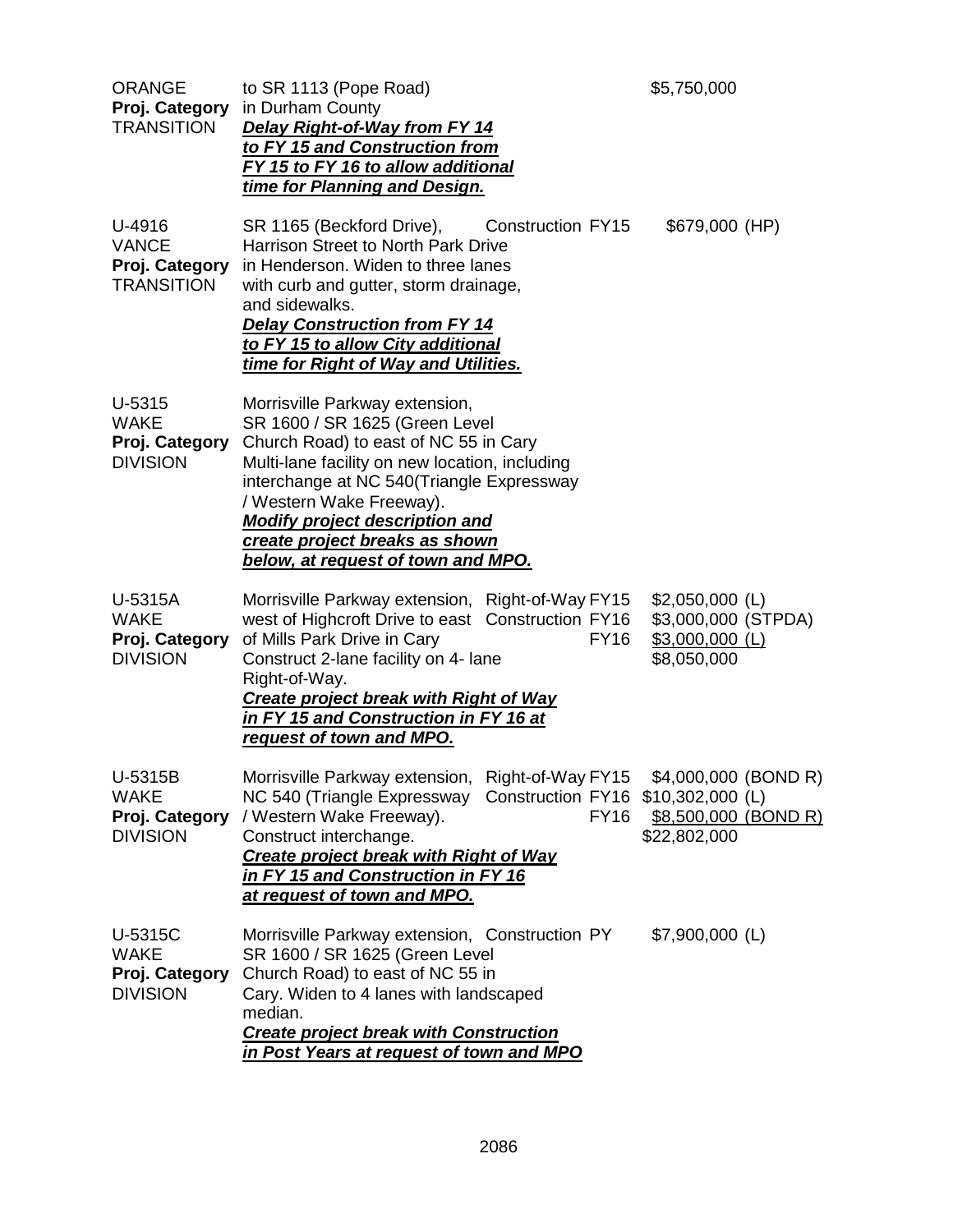| $U-5514$<br><b>WAKE</b><br>Proj. Category<br><b>STATEWIDE</b>                   | US 1 (Capital Boulevard),<br>SR 2041 (Spring Forest Road)<br>to SR 3555 (Old Wake Forest Road)<br>in Raleigh. Improvements to<br>include: sidewalks, lighting,<br>landscaping, and transit amenities.<br><b>Modify description and add Construction</b><br><u>in FY 15 not previously programmed,</u><br>at request of MPO.                                                                                                                                                                                                                                                                                                                                                                    | <b>Construction FY15</b>               | <b>FY15</b>                | \$413,000 (STPDA)<br>$$103,000$ (L)<br>\$516,000                                         |
|---------------------------------------------------------------------------------|------------------------------------------------------------------------------------------------------------------------------------------------------------------------------------------------------------------------------------------------------------------------------------------------------------------------------------------------------------------------------------------------------------------------------------------------------------------------------------------------------------------------------------------------------------------------------------------------------------------------------------------------------------------------------------------------|----------------------------------------|----------------------------|------------------------------------------------------------------------------------------|
| $U-5515$<br><b>WAKE</b><br>Proj. Category<br><b>DIVISION</b>                    | SR 1930 (Stadium Drive) Right-of-Way FY16<br>SR 1933 (West North Avenue), Construction FY16<br>SR 1930 (Stadium Drive),<br>US 1 to SR 1954 (North Wingate<br>Street) in Wake Forest. Complete<br>Streets improvements to include: widen<br>to three-lane curb and gutter section,<br>Construct sidewalk, multiuse path,<br>bicycle lanes, and pedestrian / transit amenities.<br>SR 1933 (West North Avenue),<br>SR 1954 (North Wingate Street) to US 1a<br>(North Main Street) in Wake Forest.<br>Resurfacing and sidewalk improvements.<br><b>Modify route and description, and</b><br>add Right-of-Way and Construction in<br><b>FY 16 not previously programmed,</b><br>at request of MPO. |                                        |                            | $$300,000$ (L)<br>$$3,000,000$ (L)<br>\$3,300,000                                        |
| U-5537<br><b>WAKE</b><br>Proj. Category<br><b>DIVISION</b>                      | SR 1521 (Lake Pine Drive),<br>Widen to 3 lanes - north of<br>Macgregor Pines Road to<br>north of Versailles Drive. incl. 10 ft.<br>multiuse path east side; 5 ft.<br>sidewalk west side.<br><b>Delay Right-of-Way from FY 14</b><br>to FY 15 and add construction<br>in FY 15 at request of MPO.                                                                                                                                                                                                                                                                                                                                                                                               | Right-of-Way FY15<br>Construction FY15 | <b>FY15</b><br><b>FY15</b> | \$56,000 (STPDA)<br>$$24,000$ (L)<br>\$668,000 (STPDA)<br>$$167,000$ (L)<br>\$915,000    |
| <b>DIVISION 7</b><br>C-5179<br><b>ORANGE</b><br>Proj. Category<br><b>EXEMPT</b> | SR 1750 (North Estes Drive),<br>NC 86 (Martin Luther King, Jr.<br>Boulevard) to Caswell Drive in Construction FY17<br>Chapel Hill. Construct five foot<br>sidewalks and five foot bike lanes.<br>NC 86 (Martin Luther King, Jr.<br>Boulevard) to Elliott Road in<br>Chapel Hill. Construct ten foot<br>multiuse path.<br><b>Delay Right-of-Way from FY 15</b><br>to FY 16 and Construction from<br>FY 16 to FY 17 to reflect town's<br>current delivery schedule.                                                                                                                                                                                                                              | Right-of-Way FY16                      | <b>FY16</b><br><b>FY17</b> | \$240,000 (CMAQ)<br>$$60,000$ (L)<br>\$1,630,000 (CMAQ)<br>$$408,000$ (L)<br>\$2,338,000 |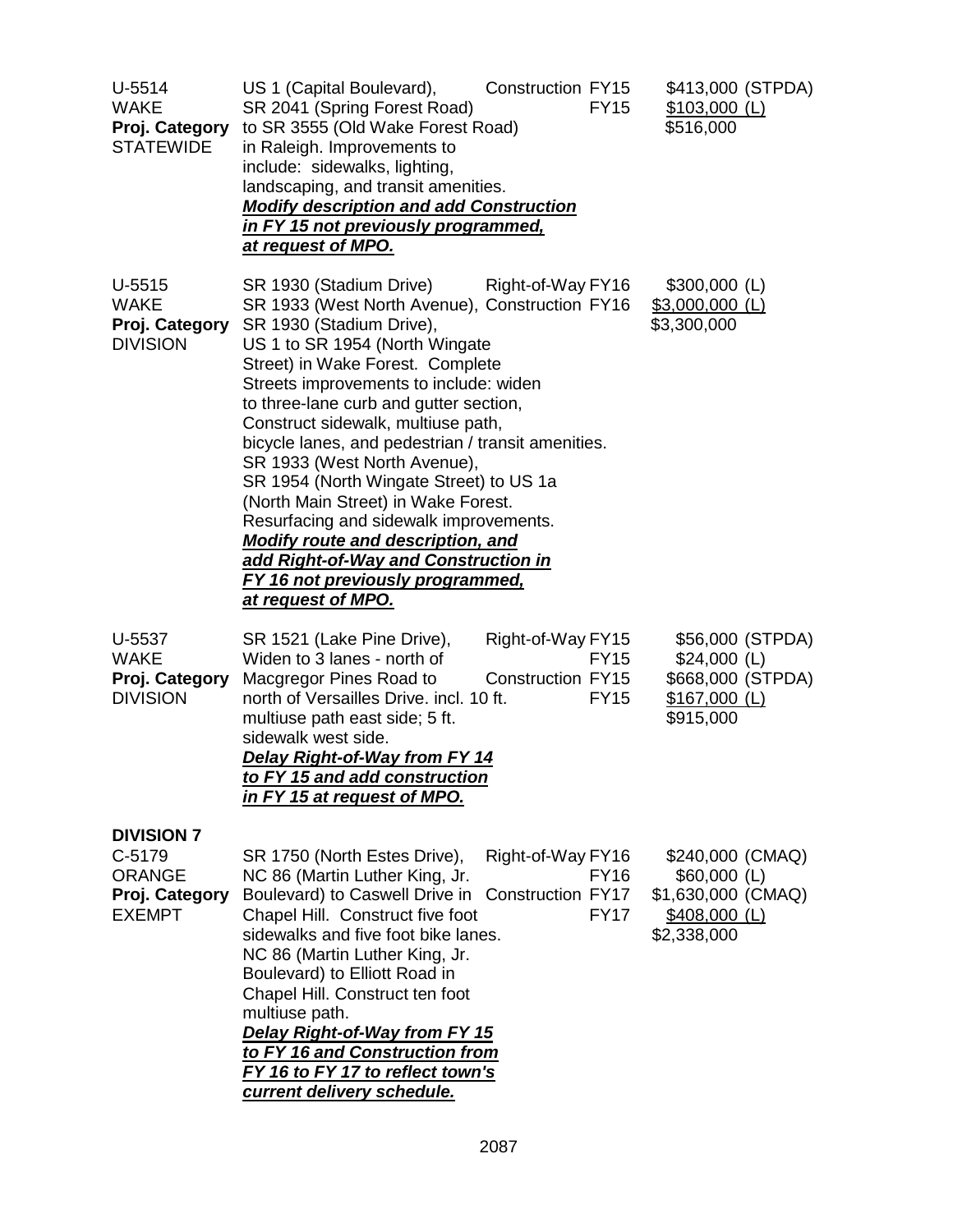| C-5184<br><b>ORANGE</b><br>Proj. Category<br><b>EXEMPT</b>                              | Riverwalk Trail, Riverwalk trail, Right-of-Way FY15<br>Phase III in Hillsborough.<br>Construct a paved off-Road<br>Trail along Eno river connecting<br>River Park, Gold Park and the<br>Occoneechee Mountain State<br>Natural area, and construct sidewalk<br>to provide pedestrian and bicycle<br>connections to the Greenway.<br><b>Delay Right-of-Way from FY 14</b><br>to FY 15 and Construction from<br><b>FY 15 to FY 16 to allow town additional</b><br>time for Planning and Design. | <b>Construction FY16</b>                                          | <b>FY15</b><br><b>FY16</b>                               | $$20,000$ (L)<br>\$360,000 (CMAQ)<br>$$90,000$ (L)<br>\$550,000                                                                   | \$80,000 (CMAQ)                         |
|-----------------------------------------------------------------------------------------|----------------------------------------------------------------------------------------------------------------------------------------------------------------------------------------------------------------------------------------------------------------------------------------------------------------------------------------------------------------------------------------------------------------------------------------------------------------------------------------------|-------------------------------------------------------------------|----------------------------------------------------------|-----------------------------------------------------------------------------------------------------------------------------------|-----------------------------------------|
| <b>DIVISION 8</b><br>W-5145<br><b>SCOTLAND</b><br>Proj. Category<br><b>TRANSITION</b>   | US 501, SR 1614 (Barnes<br>Bridge Road) Intersection.<br>construct turn lanes on US 501.<br><b>Delay Construction from FY15</b><br>to FY 16 to allow additional time<br>for Planning and Design.                                                                                                                                                                                                                                                                                             | Right-of-Way FY15<br><b>Construction FY16</b>                     |                                                          | \$100,000 (HSIP)<br>\$675,000 (HSIP)<br>\$775,000                                                                                 |                                         |
| <b>DIVISION 9</b><br>C-5160<br><b>ROWAN</b><br>Proj. Category<br><b>EXEMPT</b>          | Newsome Road, City of<br>Salisbury - Construct bike<br>lanes.<br><b>Delay engineering from</b><br>FY 14 to FY 15 pending<br>execution of municipal<br><u>agreement.</u>                                                                                                                                                                                                                                                                                                                      | Engineering FY15<br>Right-of-Way FY15<br><b>Construction FY15</b> | <b>FY15</b><br><b>FY15</b><br><b>FY15</b>                | \$11,000 (CMAQ)<br>$$3,000$ (L)<br>\$101,000 (CMAQ)<br>$$25,000$ (L)<br>\$1,005,000 (CMAQ)<br><u>\$251,000 (L)</u><br>\$1,396,000 |                                         |
| <b>DIVISION 10</b><br>B-5378<br><b>MECKLENBURG</b><br>Proj. Category<br><b>DIVISION</b> | Michael Baker Road, Replace<br>Bridge No. 210 over Briar<br>Creek in Charlotte.<br>Increase Right-of-Way and<br>Utility funding based on.<br>latest estimates.                                                                                                                                                                                                                                                                                                                               | Right-of-Way FY15<br><b>Utilities</b><br><b>Construction FY16</b> | <b>FY15</b><br><b>FY15</b><br><b>FY15</b><br><b>FY16</b> | $$20,000$ (L)<br>$$40,000$ (L)<br>\$1,360,000 (STPOFF)<br>\$340,000 (L)<br>\$2,000,000                                            | \$80,000 (STPOFF)<br>\$160,000 (STPOFF) |
| EB-5011<br><b>UNION</b><br>Proj. Category<br><b>TRANSITION</b>                          | Monroe, Bearskin Creek<br>Greenway, Dickenson Park to<br>Creft Park in Monroe.<br><b>Delay Construction from FY 15</b><br>to FY 16 at the request of the MPO.                                                                                                                                                                                                                                                                                                                                | Construction FY16                                                 |                                                          | \$1,400,000 (STPEB)                                                                                                               |                                         |
| R-2632AC<br><b>MECKLENBURG</b><br>Proj. Category<br><b>TRANSITION</b>                   | NC 73 at NC 115. Convert<br>right turn lane on NC 115<br>southbound to a through lane<br>and widen for merging taper.<br><b>Add Right-of-Way and</b><br><b>Construction in FY 15 not</b>                                                                                                                                                                                                                                                                                                     | Right-of-Way FY15<br><b>Construction FY15</b>                     |                                                          | \$50,000(T)<br>\$190,000(T)<br>\$240,000                                                                                          |                                         |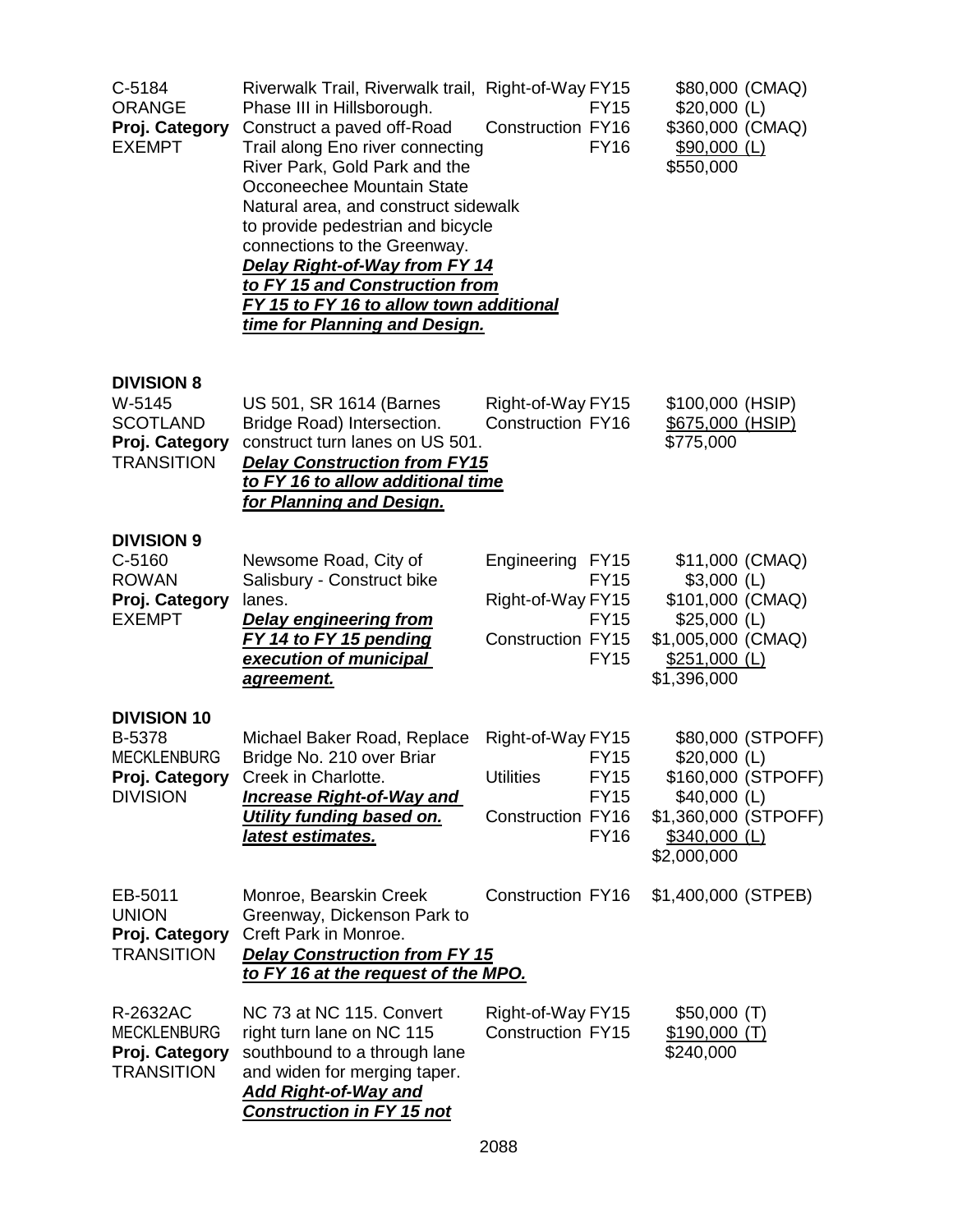|                                                                                          | previously programmed.<br>this project completes work that<br>was not accomplished by<br>R-2632AA Due to a 6f issue that has<br>since been remediated.                                                                                                                                                                                                                                                                                                                                         |                                                                                              |                                                                                                                                   |  |
|------------------------------------------------------------------------------------------|------------------------------------------------------------------------------------------------------------------------------------------------------------------------------------------------------------------------------------------------------------------------------------------------------------------------------------------------------------------------------------------------------------------------------------------------------------------------------------------------|----------------------------------------------------------------------------------------------|-----------------------------------------------------------------------------------------------------------------------------------|--|
| U-4910A<br><b>CABARRUS</b><br>Proj. Category<br><b>TRANSITION</b>                        | SR 1445 (Derita Road),<br>SR 2894 (Concord Mills<br>Boulevard) to Aviation<br>Boulevard. Widen to multi-lanes.<br><b>Accelerate Right-of-Way</b><br>from Post Years to FY 15.                                                                                                                                                                                                                                                                                                                  | Right-of-Way FY15<br>Construction PY                                                         | \$600,000(T)<br>$$11,750,000$ (T)<br>\$12,350,000                                                                                 |  |
| <b>DIVISION 13</b><br>U-5547<br><b>BUNCOMBE</b><br>Proj. Category<br><b>DIVISION</b>     | Lyman Street and portions of<br>Riverside Drive, Hill Street/I-240<br>interchange to Amboy Road<br>with portions of the road to be<br>re-located. Construct on-street<br>parking, intersection and signal<br>upgrades, railroad crossing<br>improvements, bridge re-construction,<br>sidewalks, streetscape elements,<br>transit amenities, and parallel<br>Greenway facilities.<br><b>Modify project funding amounts</b><br>and schedule in accordance<br><u>with a request from the MPO.</u> | Right-of-Way FY15<br><b>FY15</b><br><b>FY16</b><br><b>FY16</b><br><b>FY17</b><br><b>FY17</b> | \$563,000 (TAP)<br>$$188,000$ (L)<br>\$2,440,000 (STPDA)<br>\$610,000 (L)<br>\$2,440,000 (STPDA)<br>$$610,000$ (L)<br>\$6,851,000 |  |
| <b>DIVISION 14</b><br>R-3622BA<br><b>CHEROKEE</b><br>Proj. Category<br><b>TRANSITION</b> | NC 294, SR 1130 (Sunny<br>Point Road) to SR 1312<br>(Bear Paw Road).<br><b>Add Construction in FY 15</b><br>not previously programmed.<br>division has requested advance<br>funding for clearing and grubbing<br>so that work can be completed<br>prior to main contract to avoid to<br>avoid delays from a bat moratorium.                                                                                                                                                                    | <b>Construction FY15</b>                                                                     | \$115,000(T)                                                                                                                      |  |
| R-5206A<br><b>JACKSON</b><br>Proj. Category<br><b>TRANSITION</b>                         | SR 1449 (Cope Creek Road),<br>SR 1710 to US 23/US 74.<br><b>Add Construction in FY 15</b><br>not previously programmed.<br><b>Division has requested advance</b><br><u>funding for clearing and grubbing</u><br>so that work can be completed<br>prior to main contract to avoid<br>delays from a bat moratorium.                                                                                                                                                                              | <b>Construction FY15</b>                                                                     | \$10,000(T)                                                                                                                       |  |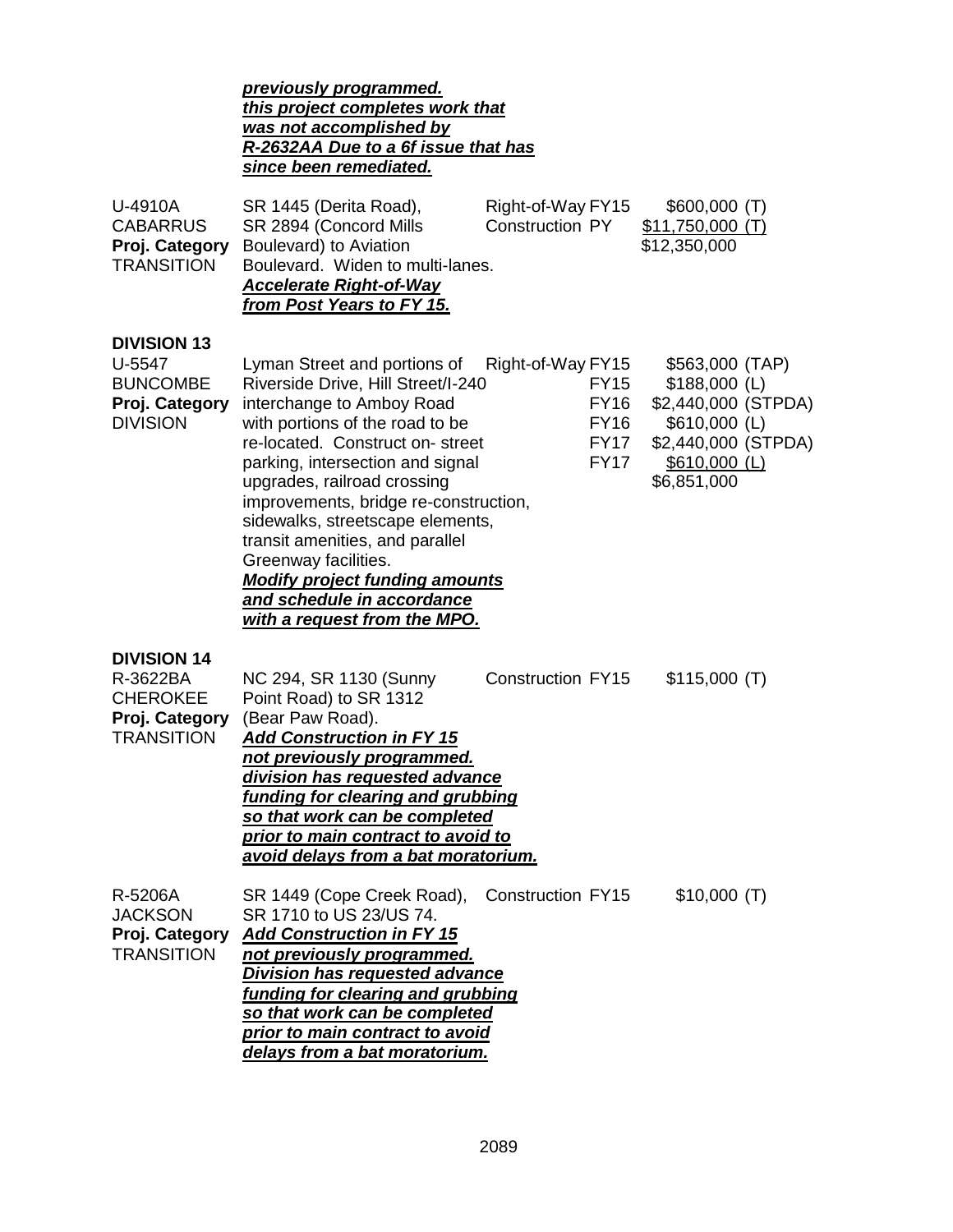## **STIP DELETIONS**

| <b>DIVISION 6</b><br>B-5552<br>CUMBERLAND No. 211 over Beaver Creek.<br>Proj. Category<br><b>DIVISION</b> | Delete, scheduled for<br>reprioritization. |     | Louise Street, Replace Bridge | Right-of-Way FY16<br><b>Construction FY17</b> | \$70,000 (STPOFF)<br>\$685,000 (STPOFF)<br>\$755,000 |
|-----------------------------------------------------------------------------------------------------------|--------------------------------------------|-----|-------------------------------|-----------------------------------------------|------------------------------------------------------|
| <b>ITEM N SUMMARY</b>                                                                                     |                                            |     |                               |                                               |                                                      |
|                                                                                                           | <b>ADDITIONS</b>                           |     | <b>PROJECTS</b>               |                                               | \$240,000                                            |
| <b>MODIFICATIONS</b>                                                                                      |                                            |     | 33 PROJECTS                   |                                               |                                                      |
|                                                                                                           | <b>DELETIONS</b>                           |     | <b>PROJECTS</b>               |                                               | \$755,000                                            |
|                                                                                                           |                                            | 35. | <b>PROJECTS</b>               |                                               | (\$515,000)                                          |

### **Approval – Municipal and Special Agreements**

A motion was made by Board Member Blount, seconded by Board Member Brown, to approve

the following agreements:

SUMMARY: There are a total of 28 Agreements for approval by the Board of Transportation.

Division 1

North Carolina & Virginia Railroad Company, LLC (NCVA) Hertford & Bertie Counties 80000.1.4.10

This Rail Agreement consists of approval of the State's Freight Rail & Rail Crossing Safety Improvement (FRRCSI) fund for NCVA to improve infrastructure, health, safety, and operating efficiency of the rail corridor. The specific Projects funded by the grant include upgrades and improvements to the condition of the crossties and surfacing between mileposts 170-185. The Department shall participate in the Project to the extent of 50% of the total Project costs or up to \$250,000, whichever is less. As a condition of the award, NCVA and the Department shall enter into a Contingent Interest Agreement and Instrument for Indebtedness to secure a lien on the Project assets for five years.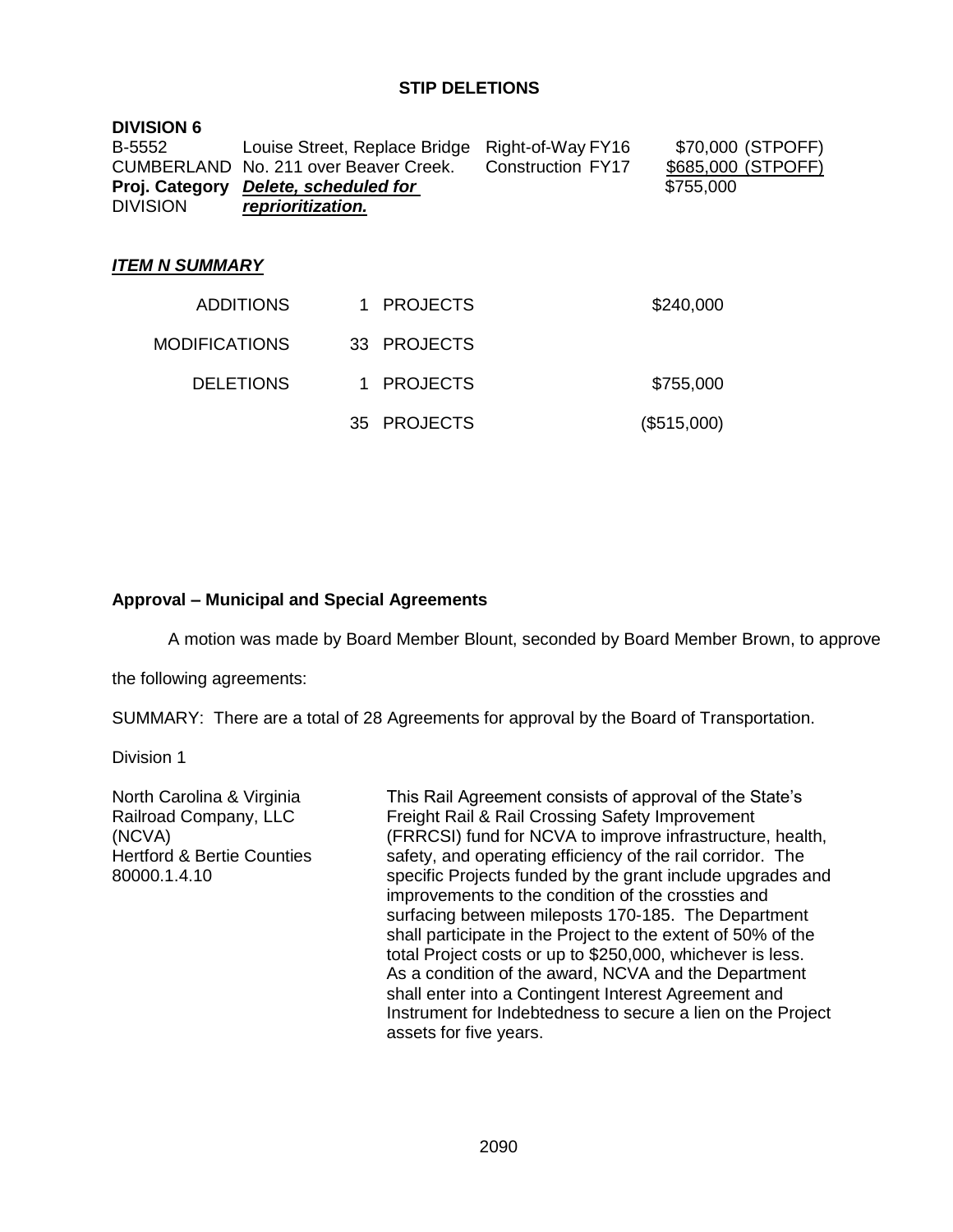North Carolina & Virginia Railroad Company, LLC (NCVA) Hertford, Bertie, & Northampton **Counties** P-5600 44089.3.1

Chesapeake & Albemarle Railroad (CA) Norfolk Southern Railway Company (NS) Currituck, Camden, Pasquotank, Perquimans, & Chowan Counties

Divisions 1, 2, 4, & 5

Carolina Coastal Railway, Inc. (CLNA) Norfolk Southern Railway Company (NS) Washington, Beaufort, Pitt, Greene, Wilson, Nash, Johnston, Wake, & Carteret **Counties** 

This Rail Agreement consists of approval of the State's Freight Rail & Rail Crossing Safety Improvement (FRRCSI) fund for NCVA to improve infrastructure, health, safety, and operating efficiency of the rail corridor. The specific Projects funded by the grant include upgrades to bridges. The Department shall participate in the Project to the extent of 50% of the total Project costs or up to \$600,000, whichever is less. As a condition of the award, NCVA and the Department shall enter into a Contingent Interest Agreement and Instrument for Indebtedness to secure a lien on the Project assets for five years.

This Rail Agreement consists of approval of the State's Freight Rail & Rail Crossing Safety Improvement (FRRCSI) fund for CA to improve infrastructure, health, safety, and operating efficiency of the rail corridor. The specific Projects funded by the grant include repairing six bridges and replacing crossties, among other improvements. The Department shall participate in the Project to the extent of 50% of the total Project costs or up to \$228,437, whichever is less. As a condition of the award, NS and the Department shall enter into a Contingent Interest Agreement and Instrument for Indebtedness to secure a lien on the Project assets for five years.

This Rail Agreement consists of approval of the State's Freight Rail & Rail Crossing Safety Improvement (FRRCSI) fund for CLNA to improve infrastructure, health, safety, and operating efficiency of the rail corridor. The specific Projects funded by the grant include replacement of ties and rail at multiple locations and conducting of an ultrasonic survey of CLNA's mainline rail. The Department shall participate in the Project to the extent of 50% of the total Project costs or up to \$377,385, whichever is less. As a condition of the award, the Department shall enter into a Contingent Interest Agreement and Instrument for Indebtedness with both CLNA and NS to secure liens on the Project assets for five years.

#### Division 3

North Carolina State Port Authority (NCSPA) Wilmington Terminal Railroad, Limited Partnership (WTRY) New Hanover County

This Rail Agreement consists of approval of the State's Freight Rail & Rail Crossing Safety Improvement (FRRCSI) fund for the NCSPA and the WTRY to improve infrastructure, health, safety, and operating efficiency of the yard. The specific Projects funded by the grant include replacement of 700 feet of track, construction of 1,725 feet of new track, and rehabilitation of a bridge in WTRY's yard. The Department shall participate in the Project to the extent of 50% of the total Project costs or up to \$401,125, whichever is less.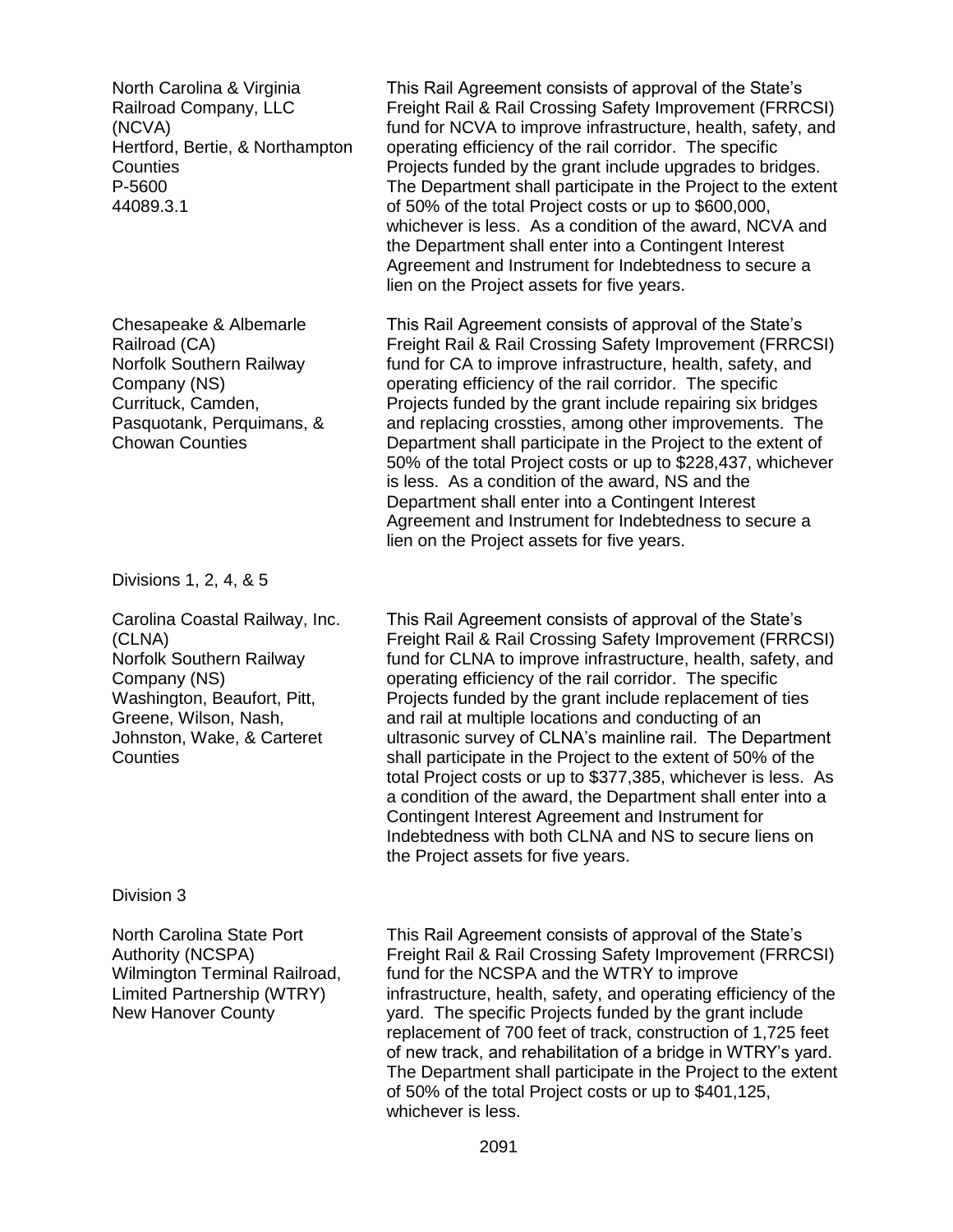|  | Division 4 |  |
|--|------------|--|
|  |            |  |

City of Goldsboro Wayne County U-3609A 39026.3.1 This Project consists of widening and improvements on US 13 (Berkeley Blvd) from SR 1560 (Royal Avenue) to SR 1003 (New Hope Road) in Goldsboro. This Supplemental Agreement provides that the Department shall relocate, adjust, relay, change or repair all utilities that currently remain in conflict with the Project. The Municipality shall continue to be responsible for all costs associated with such work. Division 5 City of Raleigh Wake County B-5556 50148.1.F1 50148.2.F1 50148.3.F1 This Project consists of the replacement of Bridge No 910490 on Lake Dam Road over Walnut Creek. The Municipality shall be responsible for all phases of the Project. The Department will allocate an amount not to exceed 80% (\$660,000) from STP funds. The Municipality will be responsible for providing \$165,000 matching funds and all costs that exceed the total estimated cost. City of Raleigh Wake County 5B.209211 This Project consists of repairs to the city maintained bridge over Lake Johnson Spillway on Lake Dam Road in Raleigh. The Department shall modify existing plans and design specifications and furnish the construction equipment. The Municipality shall reimburse the Department one hundred percent (100%) of the actual cost of all work performed by the Department. The estimated cost of the work is \$400,000. City of Durham Durham County SS-4905BI 43567.3.1 This Project consists of widening for left-turn lanes on SR 1004 (Old Oxford Road) at SR 1648 (Danube Lane) and installation of a traffic signal. At the request of the Municipality, the Project shall also include adjustment and relocation of water lines and the installation of new sidewalk on the north side of Old Oxford Road. The Department shall be responsible for all phases of the Project. The Municipality will be responsible for providing \$42,500 of the estimated cost and assume all maintenance responsibilities for the betterments. Virginia Department of **Transportation** Warren County I-0914BB 38688.3.FS3 This Project consists of improvements on I-85 from north of SR 1237 (Manson Drewery Road) to the Virginia State line. The Department is responsible for all phases of the Project and temporary construction activities are needed within a portion of I-85 in Virginia. The Department shall return that portion of I-85 within Virginia to its original condition.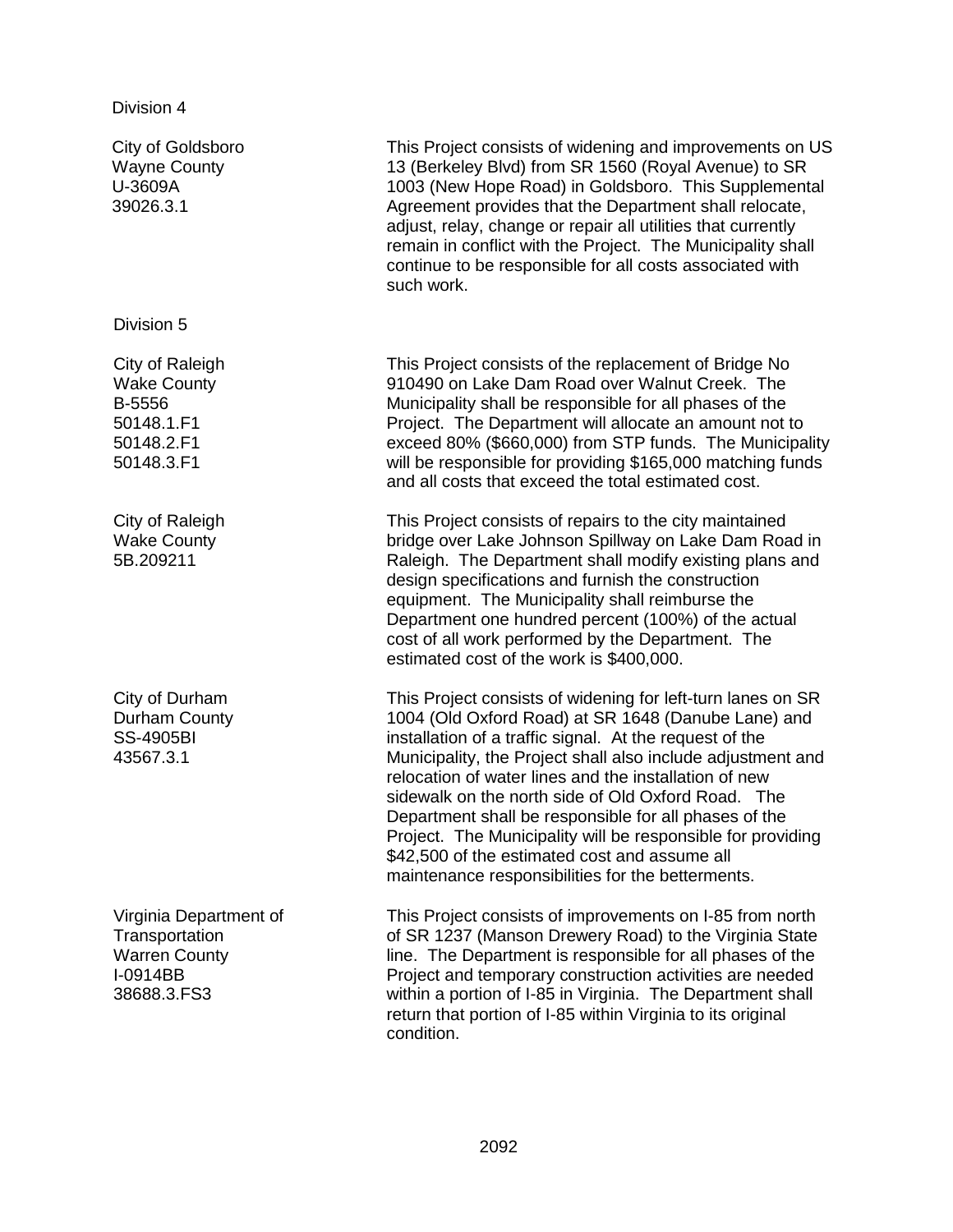## Divisions 5 and 7

| Triangle J Council of<br>Governments<br>Orange, Durham, and Wake<br>Counties<br>44024.1.1<br>44024.2.1 | This Project is for the implementation of a Transportation<br>Demand Management Program for the Triangle Area. The<br>Triangle J COG is responsible for implementing the<br>Project. This Supplemental Agreement increases the<br>funding and the period of performance for the work. The<br>Department will participate in no more than 80% of eligible<br>costs up to \$3,156,000 and the COG will provide a match,<br>of \$3,036,000. The Project will be completed by<br>December 31, 2018, in lieu of December 31, 2014.                                                                                                                                                                                                                 |
|--------------------------------------------------------------------------------------------------------|-----------------------------------------------------------------------------------------------------------------------------------------------------------------------------------------------------------------------------------------------------------------------------------------------------------------------------------------------------------------------------------------------------------------------------------------------------------------------------------------------------------------------------------------------------------------------------------------------------------------------------------------------------------------------------------------------------------------------------------------------|
| Division 6                                                                                             |                                                                                                                                                                                                                                                                                                                                                                                                                                                                                                                                                                                                                                                                                                                                               |
| City of Dunn<br><b>Harnett County</b><br>ER-2971 F<br>3606.3.20                                        | This Project consists of the construction of sidewalk on the<br>north side of US 421 (East Cumberland St) from US 301<br>(Clinton Ave) to Magnolia St. The Municipality shall be<br>responsible for all phases of the Project. The Department<br>will allocate an amount not to exceed 80% (\$28,000) from<br>Transportation Enhancement funds and 20% (\$7,000)<br>from State funds as the non-Federal match. The<br>Municipality will be responsible for all costs that exceed<br>the total estimated cost of \$35,000.                                                                                                                                                                                                                     |
| Divisions 6 & 8                                                                                        |                                                                                                                                                                                                                                                                                                                                                                                                                                                                                                                                                                                                                                                                                                                                               |
| Aberdeen & Rockfish Railroad<br>(AR)<br><b>Hoke &amp; Cumberland Counties</b>                          | This Rail Agreement consists of approval of the State's<br>Freight Rail & Rail Crossing Safety Improvement<br>(FRRCSI) fund for AR to improve infrastructure, health,<br>safety, and operating efficiency of the rail corridor. The<br>specific Projects funded by the grant include upgrade of<br>4.6 miles of rail and the addition of ballast and surface<br>over 5 miles of railroad. The Department shall participate<br>in the Project to the extent of 50% of the total Project costs<br>or up to \$380,452, whichever is less. As a condition of the<br>award, AR and the Department shall enter into a<br>Contingent Interest Agreement and Instrument for<br>Indebtedness to secure a lien on the Project assets for five<br>years. |
| Division 7                                                                                             |                                                                                                                                                                                                                                                                                                                                                                                                                                                                                                                                                                                                                                                                                                                                               |
| University of North Carolina at<br><b>Chapel Hill</b><br><b>Orange County</b><br>55062.1.FD1           | This Project consists of support for the "Watch for Me NC"<br>Bicycle and Pedestrian Safety, Education, and<br>Enforcement Statewide Campaign. The University shall<br>be responsible for all aspects of the Project. The<br>Department is participating in an amount not to exceed<br>\$173,046 provided by a grant from the Governor's<br>Highway Safety Program. The University shall be<br>responsible for any costs that exceed the grant amount.                                                                                                                                                                                                                                                                                        |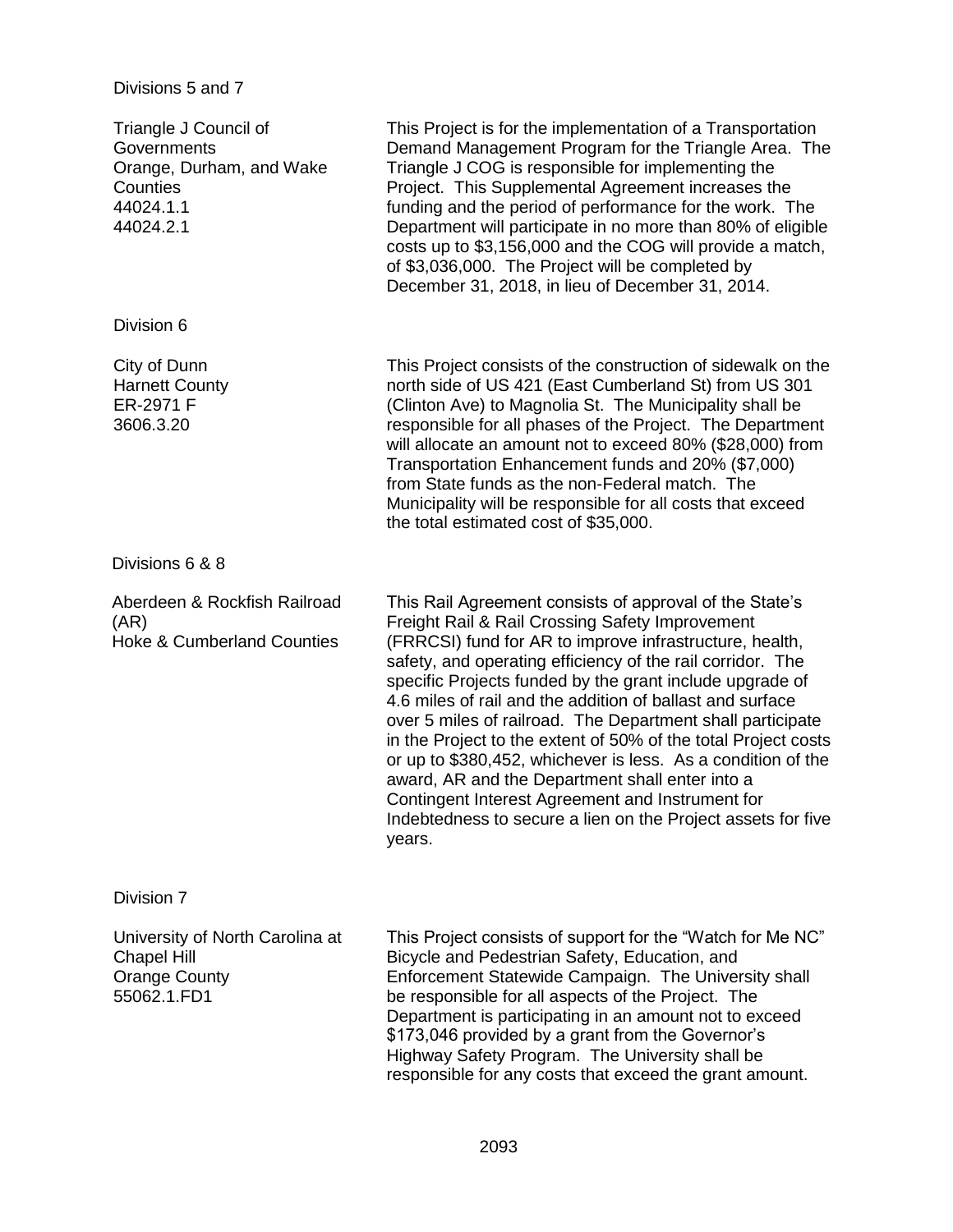| City of Greensboro<br><b>Guilford County</b><br>P-3801<br>34309.2.1                                                                              | On April 2, 2001, the Department and the Municipality<br>entered into a Rail Agreement for the improvements to the<br>Southern Railway Passenger Station located at 236 East<br>Washington Street in Greensboro. This Supplemental Rail<br>Agreement will provide the Municipality with an additional<br>\$400,000 in Federal enhancement funds in order to make<br>additional improvements to the Station. Improvements<br>shall include, but not be limited to, improvements to the<br>tunnel, roof and deck, and painting of the improved areas.<br>The Municipality shall provide the 20% match of \$100,000.<br>The estimated cost of the additional work is \$500,000.                                                      |
|--------------------------------------------------------------------------------------------------------------------------------------------------|-----------------------------------------------------------------------------------------------------------------------------------------------------------------------------------------------------------------------------------------------------------------------------------------------------------------------------------------------------------------------------------------------------------------------------------------------------------------------------------------------------------------------------------------------------------------------------------------------------------------------------------------------------------------------------------------------------------------------------------|
| City of High Point<br><b>Guilford County</b><br>P-2912 A<br>49999.1STR14<br>49999.3STR14<br>34299.2.1                                            | On June 14, 1993, the Department and the Municipality<br>entered into a Rail Agreement, which was supplemented<br>on April 22, 1996, for certain improvements to the former<br>Southern Railway Passenger Station located in High Point.<br>This Supplemental Rail Agreement will provide the<br>Municipality with an additional \$320,000 in Federal<br>enhancement funds in order to make additional<br>improvements to the Station. Improvements shall include,<br>but not be limited to, construction of a retaining wall and<br>parking spaces, and the installation of lighting and<br>landscaping. The Municipality shall provide the 20%<br>match of \$80,000. The estimated cost of the additional<br>work is \$400,000. |
| Division 8                                                                                                                                       |                                                                                                                                                                                                                                                                                                                                                                                                                                                                                                                                                                                                                                                                                                                                   |
| Laurinburg & Southern Railroad<br>(LRS)<br><b>Hoke &amp; Scotland Counties</b>                                                                   | This Rail Agreement consists of approval of the State's<br>Freight Rail & Rail Crossing Safety Improvement<br>(FRRCSI) fund for LRS to improve infrastructure, health,<br>safety, and operating efficiency of the rail corridor. The<br>specific Projects funded by the grant include the<br>replacement of rail on the mainline. The Department shall<br>participate in the Project to the extent of 50% of the total<br>Project costs or up to \$100,055, whichever is less. As a<br>condition of the award, LRS and the Department shall<br>enter into a Contingent Interest Agreement and Instrument<br>for Indebtedness to secure a lien on the Project assets for<br>five years.                                            |
| Divisions 8 & 10                                                                                                                                 |                                                                                                                                                                                                                                                                                                                                                                                                                                                                                                                                                                                                                                                                                                                                   |
| Aberdeen, Carolina and<br>Western Railway (ACWR)<br>Norfolk Southern Railway<br>Company (NS)<br>Chatham, Montgomery, Stanly,<br>& Moore Counties | This Rail Agreement consists of approval of the State's<br>Freight Rail & Rail Crossing Safety Improvement<br>(FRRCSI) fund for ACWR to improve infrastructure, health,<br>safety, and operating efficiency of the rail corridor. The<br>specific Projects funded by the grant include the repairing<br>of six bridges and completion of the crossties replacement<br>and the surfacing of the rail on the Piedmont Subdivision.<br>The Department shall participate in the Project to the<br>extent of 50% of the total Project costs or up to \$342,201,<br>whichever is less. As a condition of the award, the                                                                                                                 |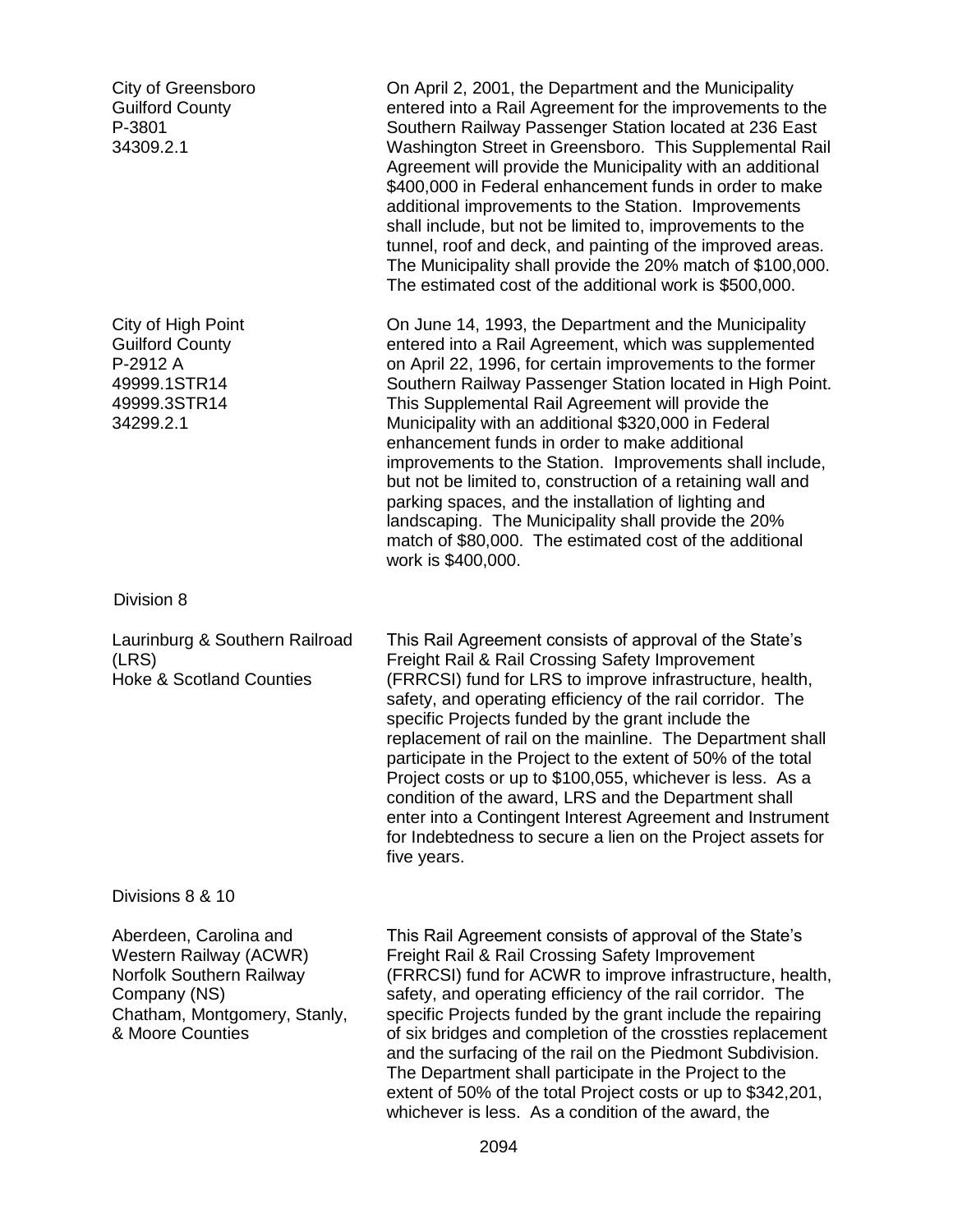Department shall enter into a Contingent Interest Agreement and Instrument for Indebtedness with both ACWR and NS to secure liens on the Project assets for five years.

#### Division 9

C-5541

City of Winston-Salem Forsyth County U-2925 34892.2.2 This Project consists of construction of the Salem Creek Connector from SR 4326 (Rams Drive) to SR 4325 (Martin Luther King, Jr. Drive). At the request of the Municipality, additional work to be included within the scope of the project shall include sidewalk, intersection treatments, roundabout treatments, lighting, fencing and bridge facades will include the addition of a temporary signal at Martin Luther King Jr. Drive and Williamson Street in Winston-Salem. This Supplemental Agreement is for a temporary signal at this location. The Department agrees to reimburse the Municipality an additional \$18,500 for the temporary signal. Divisions 9 & 10 City of Kannapolis Rowan and Cabarrus Counties P-4010 P-5207 49999.1STR11 49999.3STR11 On June 11, 2001, the Department and the Municipality entered into a Municipal Agreement for certain improvements to the Kannapolis Train Station. This Supplemental Rail Agreement amends the Municipal Agreement to include the addition of a station platform canopy at milepost 349.2 on the North Carolina Railroad Company / Norfolk Southern Railway Company mainline. The Department shall perform the work. The estimated cost of the additional work is \$334,480 and shall be 100% funded by ARRA funds. Divisions 9 & 11 Yadkin Valley Railroad (YVRR) Norfolk Southern Railway Company (NS) Surry, Stokes, Wilkes, & Forsyth Counties This Rail Agreement consists of approval of the State's Freight Rail & Rail Crossing Safety Improvement (FRRCSI) fund for YVRR to improve infrastructure, health, safety, and operating efficiency of the rail corridor. The specific Projects funded by the grant include the replacement of crossties and the surfacing of the rail. The Department shall participate in the Project to the extent of 50% of the total Project costs or up to \$375,004, whichever is less. As a condition of the award, NS and the Department shall enter into a Contingent Interest Agreement and Instrument for Indebtedness to secure a lien on the Project assets for five years. Division 10 City of Charlotte Mecklenburg County This Project consists of the construction of a sidewalk on the southwest side of Providence Road, filling in several

gaps in the sidewalk network between Mammoth Oaks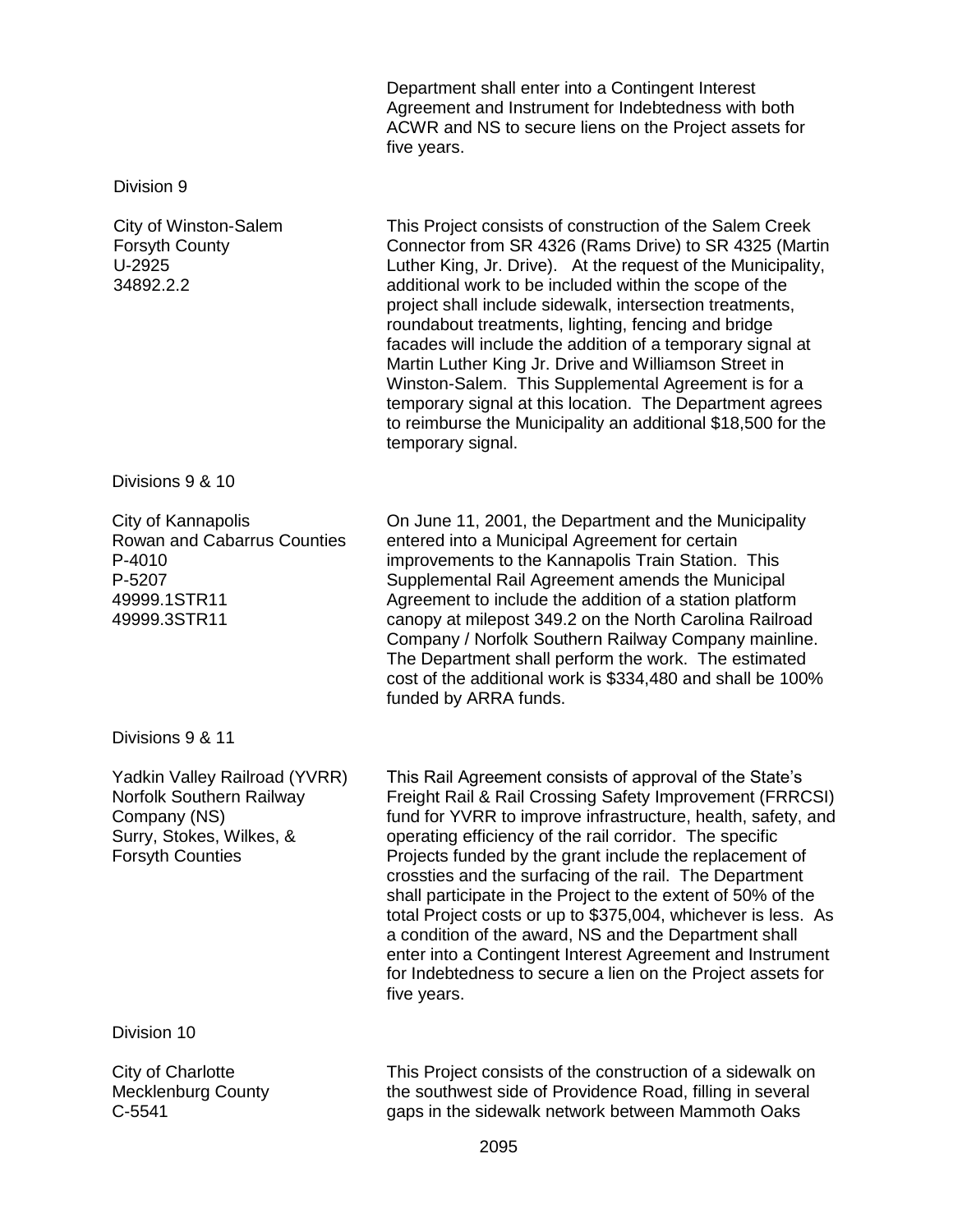| 51011.2.F1<br>51011.3.F1                                                                                                           | Drive and East Barden Road in Charlotte. This<br>Supplemental Agreement allows the reimbursement of the<br>right of way phase as an eligible expense and standardizes<br>the completion date, based on Federal funds authorization.                                                                                                                                                                                                                                                                                                                                                                                                                                                         |
|------------------------------------------------------------------------------------------------------------------------------------|---------------------------------------------------------------------------------------------------------------------------------------------------------------------------------------------------------------------------------------------------------------------------------------------------------------------------------------------------------------------------------------------------------------------------------------------------------------------------------------------------------------------------------------------------------------------------------------------------------------------------------------------------------------------------------------------|
| <b>City of Charlotte</b><br><b>Mecklenburg County</b><br>B-5378<br>46093.1.1<br>46093.2.F1<br>46093.3.F1                           | This Project consists of the replacement of Bridge 210<br>over Briar Creek on Michael Baker Road. This<br>Supplemental Agreement is to add the right of way and<br>construction phases to the Project and reflects all available<br>funding for the Project. The Municipality is responsible for<br>all phases of the Project. The Department will participate<br>in 80% of eligible costs up to a maximum of \$1,835,268<br>with STP funds. The Municipality shall provide a 20%<br>match (\$458,817) and all costs that exceed the total<br>estimated cost. This agenda item replaces the item that<br>ran on the December 2014 BOT Agenda.                                               |
| Tull Bros., LLC<br>R. Read Tull, LLC<br>Charles W. Tull, LLC<br><b>Mecklenburg County</b><br>U-0209B<br>34749.2.GV2<br>34749.3.GV4 | This agreement provides for construction of additional<br>roadway improvements requested by Tull Bros., LLC, R.<br>Read Tull, LLC, and Charles W. Tull, LLC to be included<br>within Project U-0209B. The construction cost of the<br>additional roadway improvements, any additional utility<br>relocation, or additional right of way associated with the<br>requested improvements will be the responsibility of the<br>Tull Bros., LLC, R. Read Tull, LLC, and Charles W. Tull,<br>LLC. This agreement is in conjunction with settlement of a<br>right of way claim for U-0209B.                                                                                                        |
| Divisions 11, 12, & 13                                                                                                             |                                                                                                                                                                                                                                                                                                                                                                                                                                                                                                                                                                                                                                                                                             |
| Caldwell County Railroad Co.<br>(CWCY)<br><b>Caldwell Railroad Commission</b><br>(CRC)<br>Catawba, Burke, & Caldwell<br>Counties   | This Rail Agreement consists of approval of the State's<br>Freight Rail & Rail Crossing Safety Improvement (FRRCSI)<br>fund for CWCY to improve infrastructure, health, safety,<br>and operating efficiency of the rail corridor. The specific<br>Projects funded by the grant include the replacement of<br>crossties and switch ties. The Department shall participate<br>in the Project to the extent of 50% of the total Project costs<br>or up to \$40,012, whichever is less. As a condition of the<br>award, CRC and the Department shall enter into a<br>Contingent Interest Agreement and Instrument for<br>Indebtedness to secure a lien on the Project assets for five<br>years. |
| Division 12                                                                                                                        | This Rail Agreement consists of approval of the State's                                                                                                                                                                                                                                                                                                                                                                                                                                                                                                                                                                                                                                     |
| Alexander Railroad Company<br>(ARC)<br><b>Alexander &amp; Iredell Counties</b>                                                     | Freight Rail & Rail Crossing Safety Improvement (FRRCSI)<br>fund for ARC to improve infrastructure, health, safety, and<br>operating efficiency of the rail corridor. The specific<br>Projects funded by the grant include replacement of<br>crossties among other improvements. The Department<br>shall participate in the Project to the extent of 50% of the<br>total Project costs or up to \$136,325, whichever is less. As<br>a condition of the award, ARC and the Department shall                                                                                                                                                                                                  |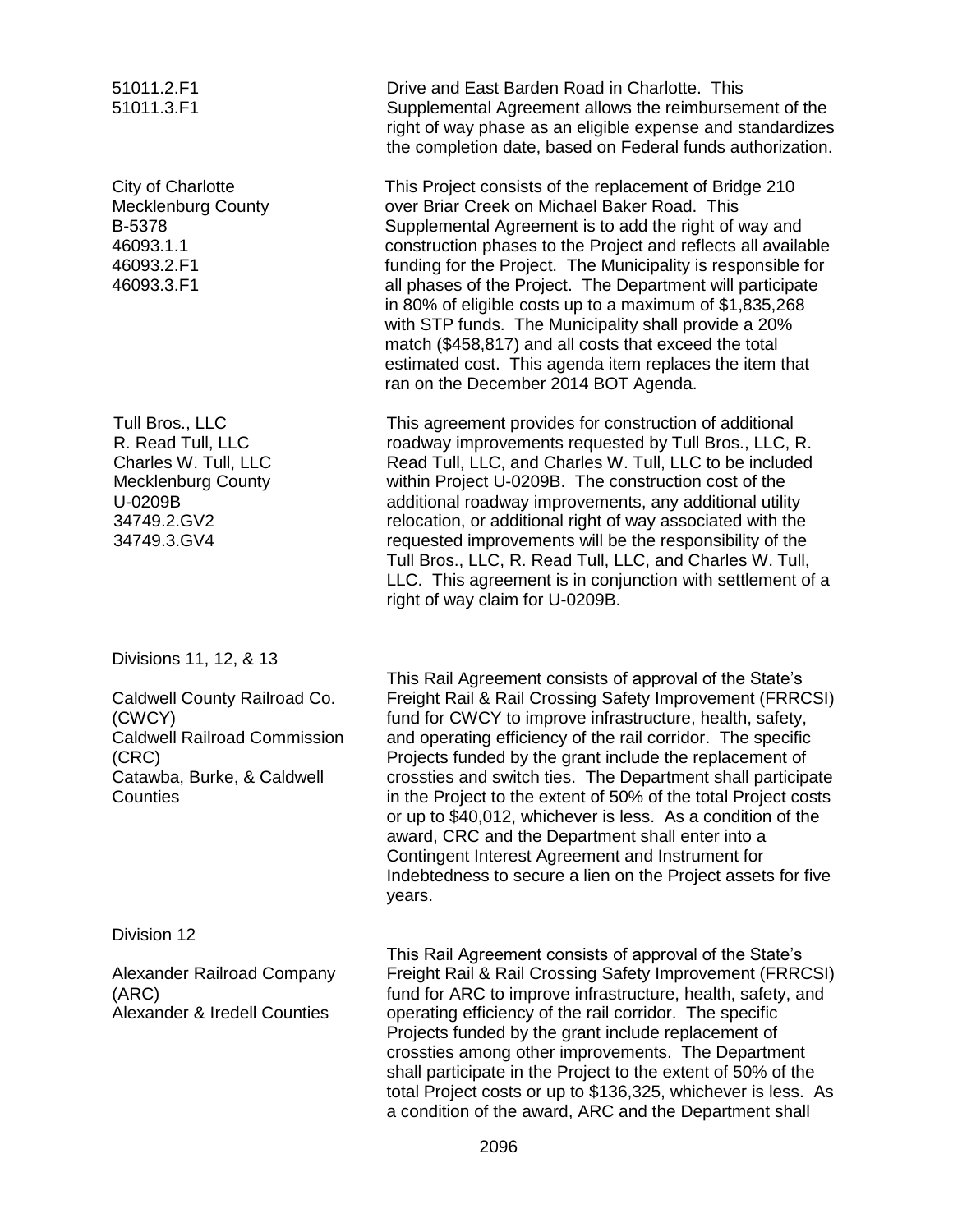enter into a Contingent Interest Agreement and Instrument for Indebtedness to secure a lien on the Project assets for five years.

Divisions 13 & 14

| <b>Blue Ridge Southern Railroad</b><br>(BLU)<br>Buncombe, Haywood,<br>Henderson, Jackson, &<br><b>Transylvania Counties</b> | This Rail Agreement consists of approval of the State's<br>Freight Rail & Rail Crossing Safety Improvement (FRRCSI)<br>fund for BLU to improve infrastructure, health, safety, and<br>operating efficiency of the rail corridor. The specific<br>Projects funded by the grant include replacement of ties,<br>rehabilitation of crossings, and 7.5 miles of surfacing. The<br>Department shall participate in the Project to the extent of<br>50% of the total Project costs or up to \$369,534, whichever<br>is less. As a condition of the award, BLU and the<br>Department shall enter into a Contingent Interest<br>Agreement and Instrument for Indebtedness to secure a<br>lien on the Project assets for five years. |
|-----------------------------------------------------------------------------------------------------------------------------|-----------------------------------------------------------------------------------------------------------------------------------------------------------------------------------------------------------------------------------------------------------------------------------------------------------------------------------------------------------------------------------------------------------------------------------------------------------------------------------------------------------------------------------------------------------------------------------------------------------------------------------------------------------------------------------------------------------------------------|
| Division 14                                                                                                                 |                                                                                                                                                                                                                                                                                                                                                                                                                                                                                                                                                                                                                                                                                                                             |
| Land of Sky Regional Council<br><b>Haywood and Swain Counties</b><br>C-5564<br>44110.3.1                                    | This Project consists of the implementation of a regional<br>education and outreach program in the Smoky Mountain<br>Region and adjacent communities to reduce emissions<br>from mobile sources. This Supplemental Agreement<br>provides an additional \$30,000 in CMAQ funds and extends                                                                                                                                                                                                                                                                                                                                                                                                                                   |

the completion date of the Project. The Agency shall be responsible for the 20% match, or \$7,500 and shall complete the Project by December 17, 2016, in lieu of December 31, 2015.

SUMMARY: There are a total of 16 Agreements for informational purposes only.

**STATEWIDE** 

| North Carolina State University<br>Statewide<br>C-4902A<br>44002.1.2 | This Project consists of the implementation and operation<br>of the Clean Fuel Awareness Technology (CFAT) Program<br>by North Carolina State University. This Supplemental<br>Agreement allows the University to complete the Project by<br>April 29, 2016, in lieu of September 30, 2015. |
|----------------------------------------------------------------------|---------------------------------------------------------------------------------------------------------------------------------------------------------------------------------------------------------------------------------------------------------------------------------------------|
| Division 1                                                           |                                                                                                                                                                                                                                                                                             |
| Town of Edenton<br>Chowan County<br>44305                            | This Project consists of milling, patching, strengthening and<br>resurfacing Midway Drive in Edenton. The Department will<br>construct the Project. Upon completion, Midway Drive shall<br>be owned and maintained by the Municipality.                                                     |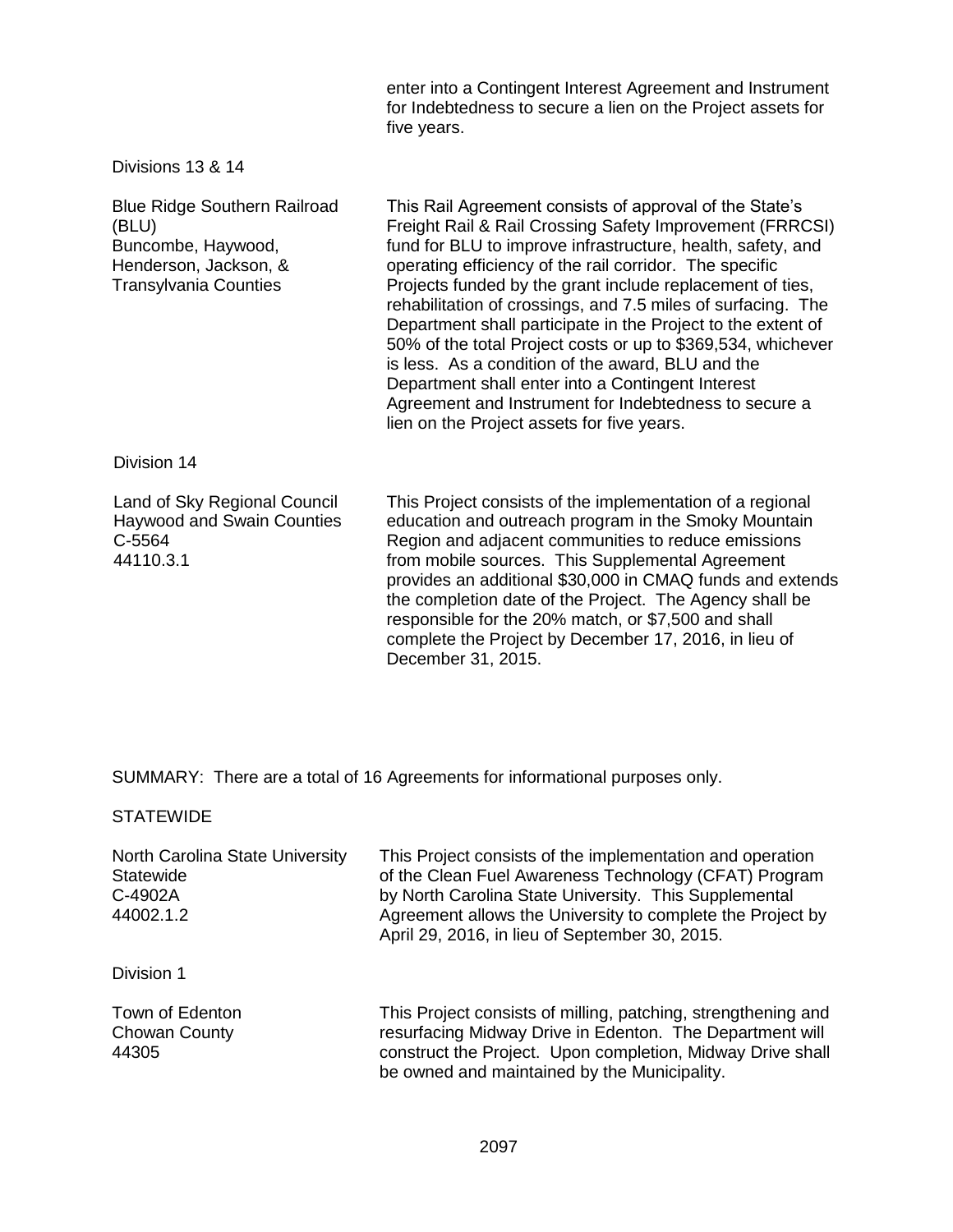| <b>Town of Kenansville</b><br><b>Duplin County</b><br>3CR.10311.167       | This Project consists of removal of existing and the<br>installation of approximately 60 LF of 5 foot wide concrete<br>sidewalk along with 6 curb ramps located within and in the<br>vicinity of the triangle shaped island at the intersection of<br>NC 903 (N. Main Street) and NC 24 Business (Routledge<br>Road) in Kenansville. The Department shall be responsible<br>for all phases of the Project. The Municipality shall assume<br>all maintenance and liability responsibilities for the sidewalk<br>and curb ramps. |
|---------------------------------------------------------------------------|--------------------------------------------------------------------------------------------------------------------------------------------------------------------------------------------------------------------------------------------------------------------------------------------------------------------------------------------------------------------------------------------------------------------------------------------------------------------------------------------------------------------------------|
| <b>Cape Fear Community College</b><br><b>Pender County</b><br>44292       | This Project consists of constructing left and right turn lanes<br>into the new Cape Fear Community College (CFCC)<br>campus. Project is located on NC 210 approximately 650<br>feet from SR 1727 toward US 17. The Agency is<br>responsible for all aspects of the Project. The Department<br>shall participate in the actual construction costs up to a<br>maximum amount of \$60,000 (estimated costs are<br>\$60,000). Costs which exceed this amount shall be borne<br>by the Agency.                                     |
| Division 5                                                                |                                                                                                                                                                                                                                                                                                                                                                                                                                                                                                                                |
| NC Department of Cultural<br>Resources (DCR)<br>Durham County<br>5.203211 | This Project consists of repairs to the parking lot of Bennett<br>Place State Historic Site, near the intersection of SR 1317<br>(Neal Road) and Bennett Memorial Road in Durham<br>County. The Department shall be responsible for all<br>phases of the Project. DCR shall reimburse the<br>Department one hundred percent (100%) of the actual cost<br>of all work performed by the Department. The estimated<br>cost is \$1,620. Upon completion of the Project, DCR shall<br>maintain the parking lot.                     |
| Division 6                                                                |                                                                                                                                                                                                                                                                                                                                                                                                                                                                                                                                |
| <b>Town of Fair Bluff</b><br><b>Columbus County</b><br>36249.3420         | This Project consists of the fabrication and installation of<br>five "Welcome to Fair Bluff, Home of the Lumber River<br>Riverwalk" signs for US 76, NC 904 and SR 1004 entering<br>Fair Bluff at the Municipal boundaries. The Municipality<br>shall reimburse the Department one hundred percent<br>(100%) of the actual cost of said work. The estimated cost<br>of the work is \$11,000.                                                                                                                                   |
| Division 7                                                                |                                                                                                                                                                                                                                                                                                                                                                                                                                                                                                                                |
| City of Greensboro<br><b>Guilford County</b><br>U-5326<br>45484.2.1       | This Project consists of the acquisition for right of way for<br>design improvements that include construction of right turn<br>lanes, additional left turn lanes and sidewalks within the<br>Project limits at Market Street and College Road<br>intersection in Guilford County. This Supplemental<br>Agreement revises the completion date. The Municipality                                                                                                                                                                |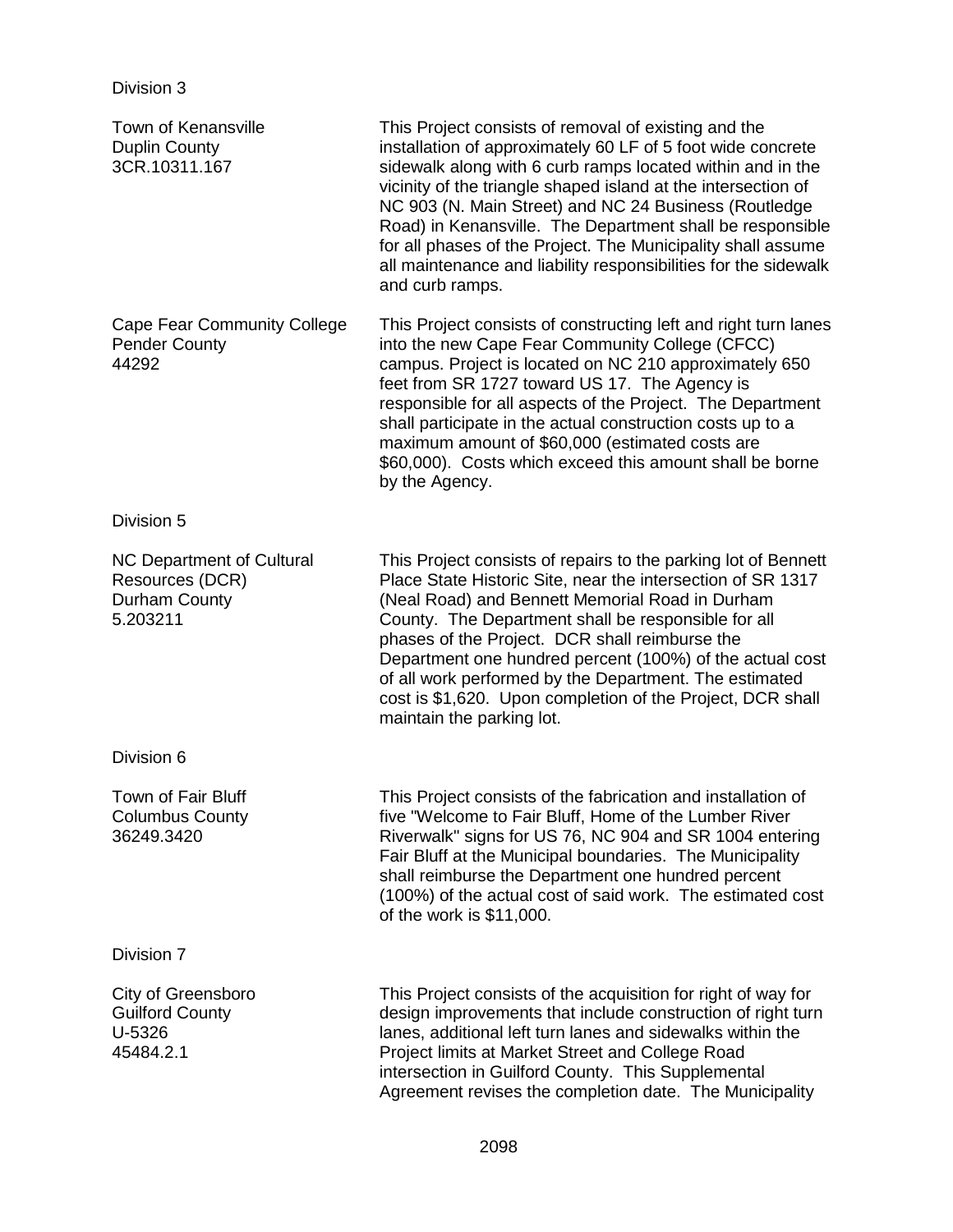|                                                                        | shall complete the Project within three years of<br>authorization of the Federal right of way funds, or<br>December 19, 2015, in lieu of August 30, 2014.                                                                                                                                                             |  |
|------------------------------------------------------------------------|-----------------------------------------------------------------------------------------------------------------------------------------------------------------------------------------------------------------------------------------------------------------------------------------------------------------------|--|
| <b>Orange County ABC Board</b><br><b>Orange County</b><br>36249.3419   | This Project consists of upgrading the existing traffic signal<br>at the intersection of NC 86 (MLK Drive) and Perkins Drive.<br>The Developer shall reimburse the Department one<br>hundred percent (100%) of the actual cost of said work.<br>The estimated cost of the work is \$5,000.                            |  |
| <b>High Point University</b><br><b>Guilford County</b><br>36249.3414   | This Project consists of upgrading the existing traffic signal<br>at the intersection of SR 1278 (North College Drive) and<br>SR 1471 (Montlieu Avenue). The Developer shall<br>reimburse the Department one hundred percent (100%) of<br>the actual cost of said work. The estimated cost of the<br>work is \$5,000. |  |
| Division 8                                                             |                                                                                                                                                                                                                                                                                                                       |  |
| Town of Aberdeen<br><b>Moore County</b><br>36079                       | This Project consists of installing landscape plantings along<br>the southbound side of US 1 between Bonnie Brook Road<br>and John McQueen Road in Aberdeen. The Department<br>shall be responsible for all phases of the work. Upon<br>completion of the Project the Municipality shall maintain the<br>landscaping. |  |
| Division 9                                                             |                                                                                                                                                                                                                                                                                                                       |  |
| Rowan County and<br>Town of Granite Quarry<br>$U-5541$<br>46295        | This Project consists of the construction of a new access<br>road located off SR 2528 (Heilig Road) to serve the new<br>Gildan manufacturing plant in Rowan County. This<br>Supplemental Agreement is for the Town of Granite Quarry<br>to maintain the access road upon completion of the Project.                   |  |
| <b>RRC Development, LLC</b><br>Cabarrus County<br>36249.3415           | This Project consists of the installation of a traffic signal at<br>the intersection of NC 73 and Village Commons Drive in<br>Cabarrus County. The Developer shall reimburse the<br>Department one hundred percent (100%) of the actual cost<br>of said work. The estimated cost of the work is \$66,102.89.          |  |
| Catawba College Center for the<br>Environment<br>$C-4911$<br>44011.3.1 | This Project consists of funding the Air Quality Outreach<br>Program administered by Catawba College Center for the<br>Environment. This Supplemental Agreement will allow the<br>completion date of the Project to be extended to June 30,<br>2015, in lieu of December 31, 2014.                                    |  |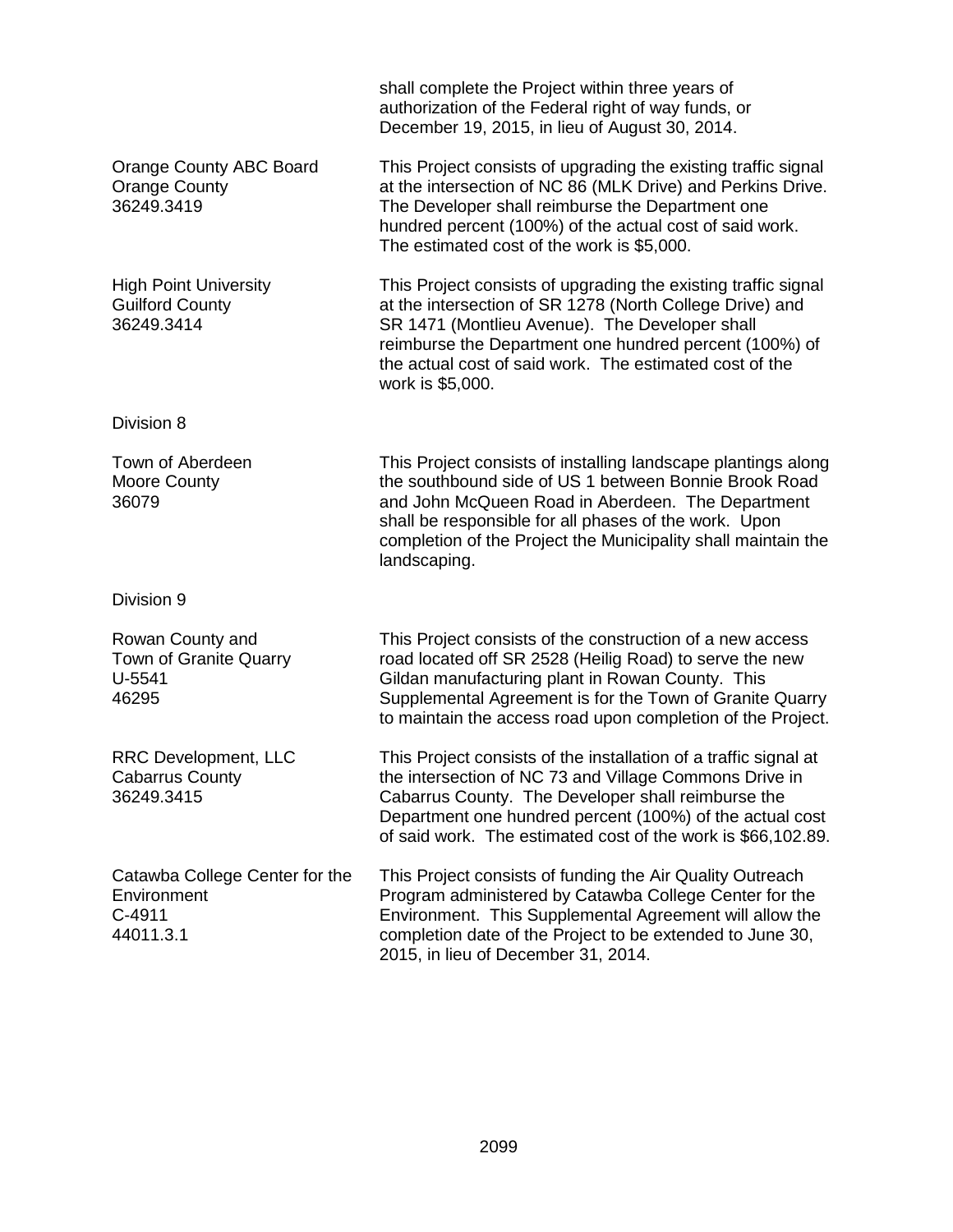| Town of Matthews<br><b>Mecklenburg County</b><br>10CR.20601.193 | This Project consists of the installation of sidewalk along<br>the property frontage at 2305 Williams Road (SR 3165) in<br>Matthews. The Municipality shall reimburse the<br>Department one hundred percent (100%) of the actual cost<br>of all work performed by the Department. The estimated<br>cost is \$3,185.58.                                                                                                              |
|-----------------------------------------------------------------|-------------------------------------------------------------------------------------------------------------------------------------------------------------------------------------------------------------------------------------------------------------------------------------------------------------------------------------------------------------------------------------------------------------------------------------|
| Division 14                                                     |                                                                                                                                                                                                                                                                                                                                                                                                                                     |
| <b>Polk County Schools</b><br>Polk County<br>36249.3407         | This Project consists of installation of school zone flashers<br>for Polk Central Elementary School on NC 9. The Agency<br>shall reimburse the Department one hundred percent<br>(100%) of the actual cost of all work performed by the<br>Department, including administrative costs. The estimated<br>cost is \$12,000.                                                                                                           |
| Town of Robbinsville<br><b>Graham County</b><br>45513.12        | The Project consists of design and construction of a<br>sanitary sewer line to NCDOT's Graham County<br>Maintenance Facility at 2447 Tallulah Road in Robbinsville.<br>The Municipality shall be responsible for all phases of the<br>Project. The Department shall participate in the actual<br>construction cost. The estimated cost is \$452,000. Upon<br>completion, the Municipality shall own and maintain the<br>sewer line. |

## **Approval - Preliminary Right of Way Plans**

A motion was made by Board Member Blount, seconded by Board Member Brown, to approve

the following:

Division 10

The Preliminary Right of Way Plans for the below projects, including Secondary Roads

and Industrial Access Roads, provide for the construction, design, drainage and control of

access as shown on the respective plans.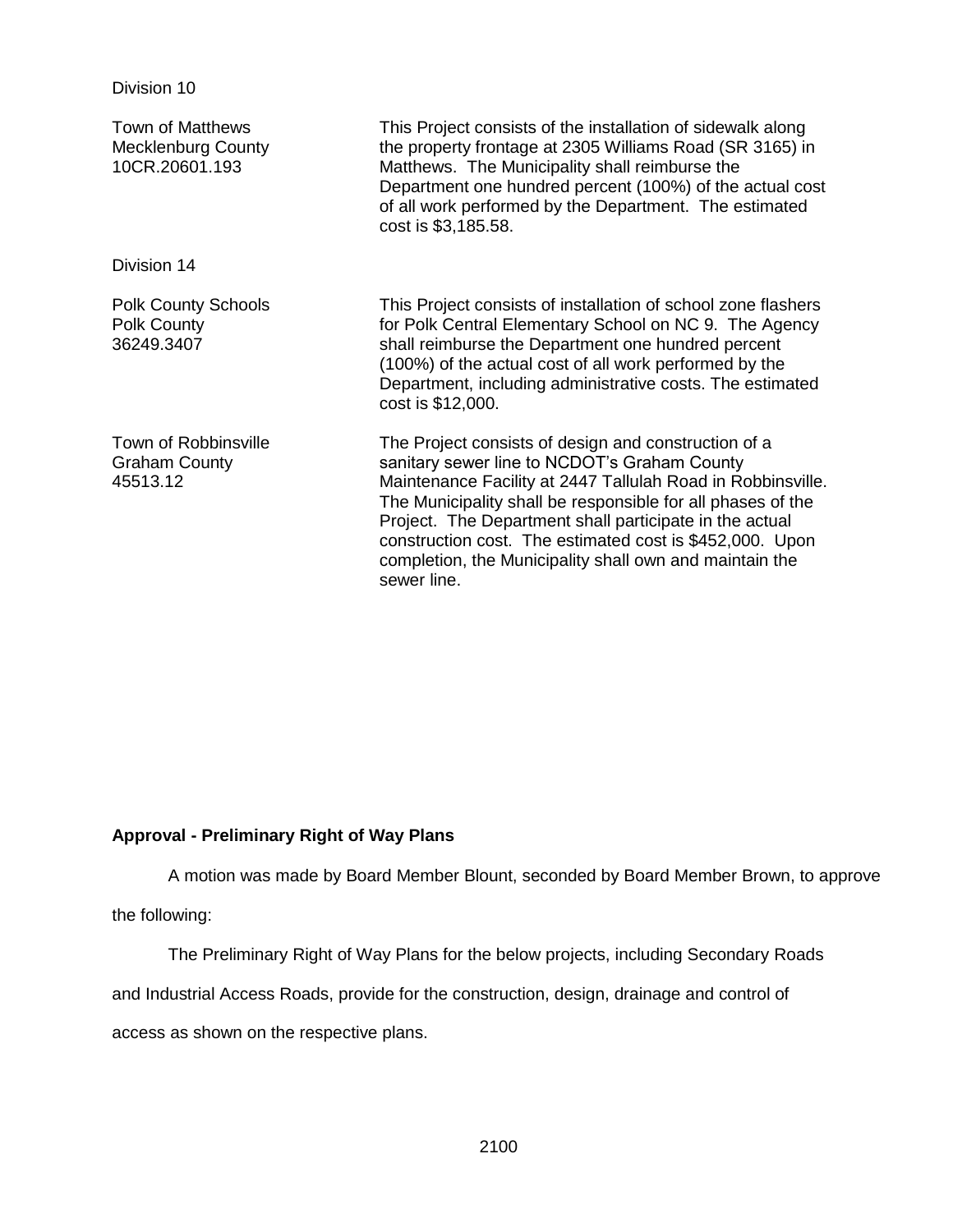Based upon the recommendations of the Manager of the Right of Way Unit, the Board finds that such rights of way as shown on these preliminary plans and drawings, including existing public dedicated right of way, are for a public use and are necessary for the construction of said projects.

The rights of way for the location, construction, relocation, and control of access of highways embraced in the below projects shall be as shown in detail on the preliminary right of ways plans and drawings for said projects on file in the Right of Way Branch in the Department of Transportation in

Raleigh.

The Board finds such right of way acquisition to be necessary and hereby authorizes the

Right of Way Branch to acquire right of way on the below projects either by negotiation or by

condemnation through the Attorney General's Office.

## **(Division 1)**

**Martin County; I.D. No. R-3826; Project No. 34553.4.FR1:**

NC 125 from SR 1182 (East College Road) to NC 125 Northwest of Williamston

**Currituck County; I.D. No. K-4700; Project No. 36400.3.FS1:** US 158

### **(Division 2)**

### **Pitt County; I.D. No. EB-5539; Project No. 45529.2.F1:**

Greenville – South Tar River Greenway, Phase 3, toward Moye Boulevard in vicinity of Pitt Memorial Hospital

## **(Division 3)**

### **New Hanover County; I.D. No. EB-5542; Project No. 45846.2.F1:**

SR 1403 (Middle Sound Loop Road) from Ogden Elementary School to SR 1986 (Oyster Drive)

### **(Division 4)**

### **Nash County; I.D. No. U-3330; Project No. 36596.2.FR1:**

Rocky Mount – US 301 Bypass from NC 43-48 (Benvenue Road) to SR 1836 (May Drive)

### **(Division 5)**

**Wake County; I.D. No. C-5172; Project No. 46236.2.F1:**

Raleigh – Coleridge Drive to Wake Forest Road construct a five foot sidewalk

### **(Division 6)**

### **Cumberland County; I.D. No. U-4706; Project No. 39070.2.FD1:**

Hope Mills – SR 1131 (Cameron Road) from West of NC 59 (Main Street) to East of SR 1132 (Legion Road)

## **Cumberland County; I.D. No. U-2809A; Project No. 34865.2.FD2:**

Fayetteville – SR 1132 (Legion Road) from SR 1131 (Cameron Road) to SR 1363 (Elk Road)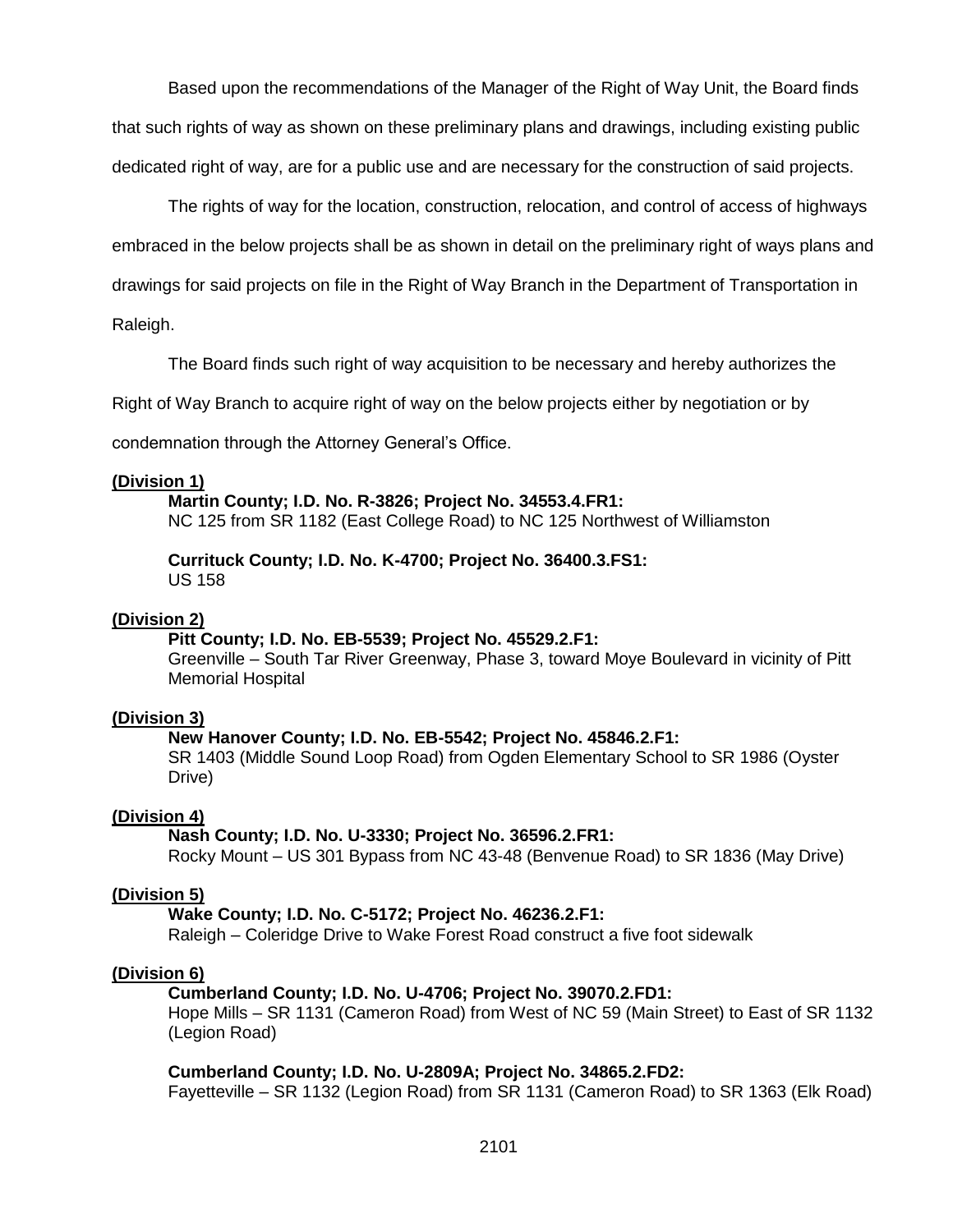## **(Division 7)**

## **Rockingham County; I.D. No. B-5341; Project No. 46055.2.FD1:**

Charlotte – I-485 / Prosperity Church Road Interchange

**Alamance County; I.D. No. B-5342; Project No. 46056.2.FD1:** Bridge No. 169 over Gum Creek on SR 1148

# **Alamance County; I.D. No. U-3109A; Project No. 34900.2.FR4:**

Mebane – NC 119 relocation from I-40/85 to US 70

## **(Division 8)**

## **Hoke County; I.D. No. W-5601I; Project No. 50138.2.FS7:**

US 401 at SR 1405 (North Main Street)

## **Scotland County; I.D. No. W-5145; Project No. 45269.2.FR1:**

US 501 and SR 1614 (Old Barnes Bridge Road) intersection construct turn lanes on US 501

### **Montgomery County; I.D. No. I-4406A; Project No. 37520.2.FS2:**

US 220 / Future I-74 / 74 from North of US 220 Alternate to South of NC 211

## **(Division 10)**

### **Union County; I.D. No. B-5243; Project No. 42845.2.FD1:**

Bridge No. 258 over South Fork Crooked Creek on SR 1008

## **Mecklenburg County; I.D. No. U-5008; Project No. 57500.2.FRA01:**

Sugar Creek Road (SR 2975) grade separation over NS/NCRR (Crossing No. 715 352H)

## **(Division 11)**

## **Ashe County; I.D. No. R-2915C; Project No. 34518.2.FR3:**

US 221 from North of South Fork New River to South of NC 194

## **(Division 12)**

## **Gaston County; I.D. No. U-3633; Project No. 37649.2.FR1:**

Mount Holly – NC 273 (South Main Street) from Tuckaseege Road at Betty Drive to Highland Street (Utility)

### **Catawba County; I.D. No. R-3100A; Project No. 34522.2.FR6:**

NC 16 from SR 1895 (North Tower Road) to SR 1801 (Claremont Road)

### **Cleveland County; I.D. No. R-2707C; Project No. 34497.2.FS9:**

US 74 Bypass from West of NC 226 to West of NC 150

### **Catawba County; I.D. No. R-3100B; Project No. 34522.2.FR4:**

NC 16 to North of SR 1801 (Claremont Road) and North of SR 1814 (Caldwell Road)

### **(Division 13)**

### **Rutherford County; I.D. No. R-3612; Project No. 34547.2.FR1:**

US 221A from SR 1920 (Main Street) in Henrietta to SR 1941 (Melton Street) in Caroleen

## **Rutherford County; I.D. No. B-5395; Project No. 46110.2.FD1:**

Bridge No. 557 over Hunting Creek on SR 1538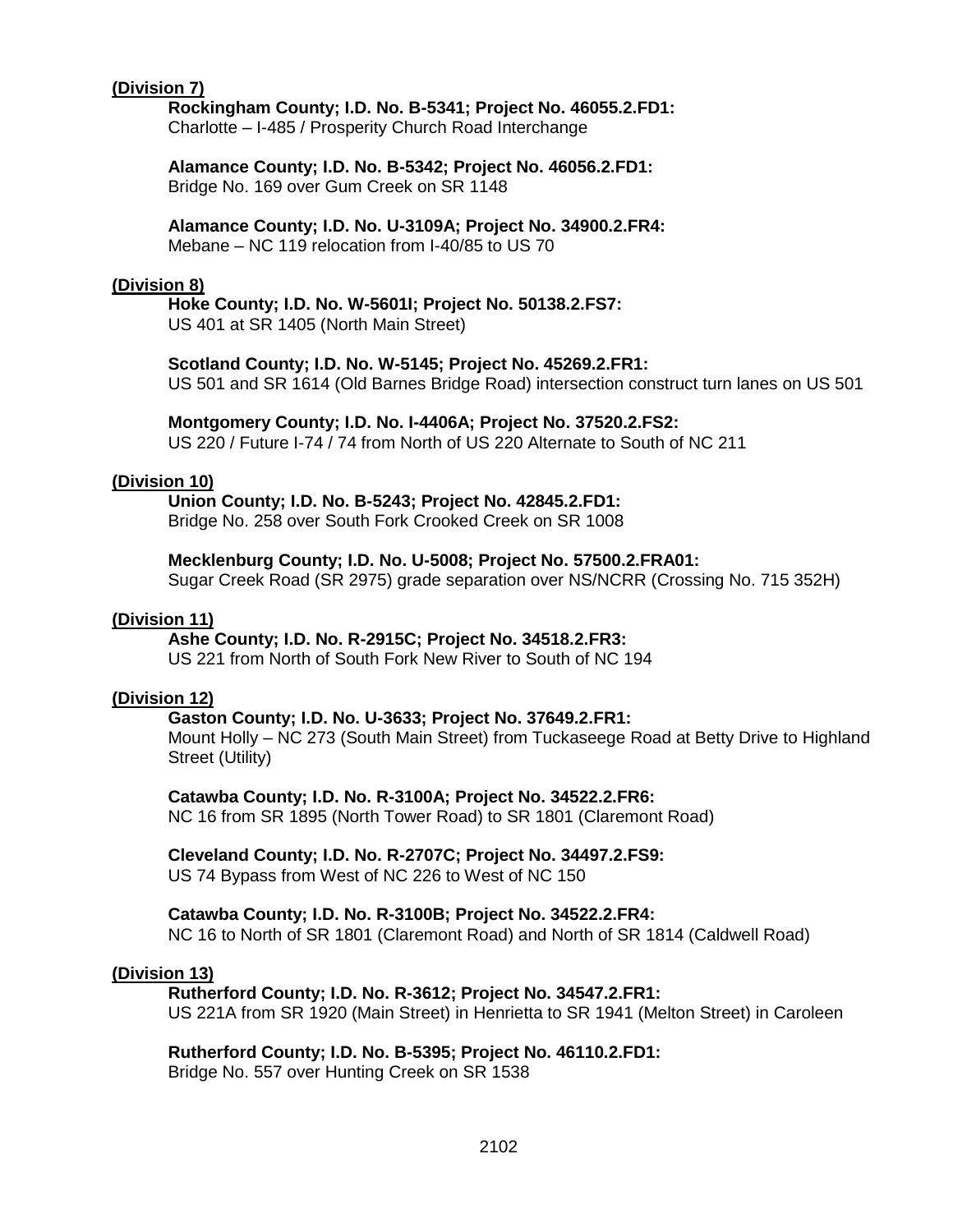## **(Division 14) Macon County; I.D. No. B-5125; Project No. 42271.2.FR1:** Bridge No. 22 over Little Tennessee River on US 441 Business

**Jackson County; I.D. No. B-4753; Project No. 39999.2.FR2:** NC 107 from SR 1002 to NC 281

**PRELIMINARY RIGHT OF WAY PLANS 25 PROJECTS \$0.00**

## **Approval - Final Right of Way Plans**

A motion was made by Board Member Blount, seconded by Board Member Brown, to approve the following:

Right of way acquisition in accordance with the preliminary right of way plans on file in the Right of Way Unit has been determined to be necessary for public use and was authorized by the Board. Certain changes in the right of way have necessitated alteration of the preliminary right of way plans. Final plans have been prepared and provide for the construction, design, drainage and control of access for these projects. The Board finds that such rights of way and control of access as shown on the final plans are for a public use and are necessary for construction. The sections of roads which were shown on the preliminary plans as sections of roads to be abandoned are hereby abandoned and removed from the State Highway System for Maintenance upon the completion and acceptance of the project.

The rights of way for the location, design and construction of highways embraced in the

following projects shall be as shown in detail on the final plans for said projects as follows:

### **(Division 2)**

## **Project No. 33773.2.1; Lenoir County; I.D. No. B-4565:**

Grading, drainage, structures, paving, and signals on Bridges No. 42, 43, 26 and 28 over Neuse River and the Neuse River Overflow on US 70/258 Business (South Queen Street) with the right of way indicated upon the final plans for said project.

### **Project No. 35601.2.R3; Craven County; I.D. No. R-4463AA:**

Grading, drainage and paving on NC 43 Connector from South of US 70 to US 70 with the right of way indicated upon the final plans for said project.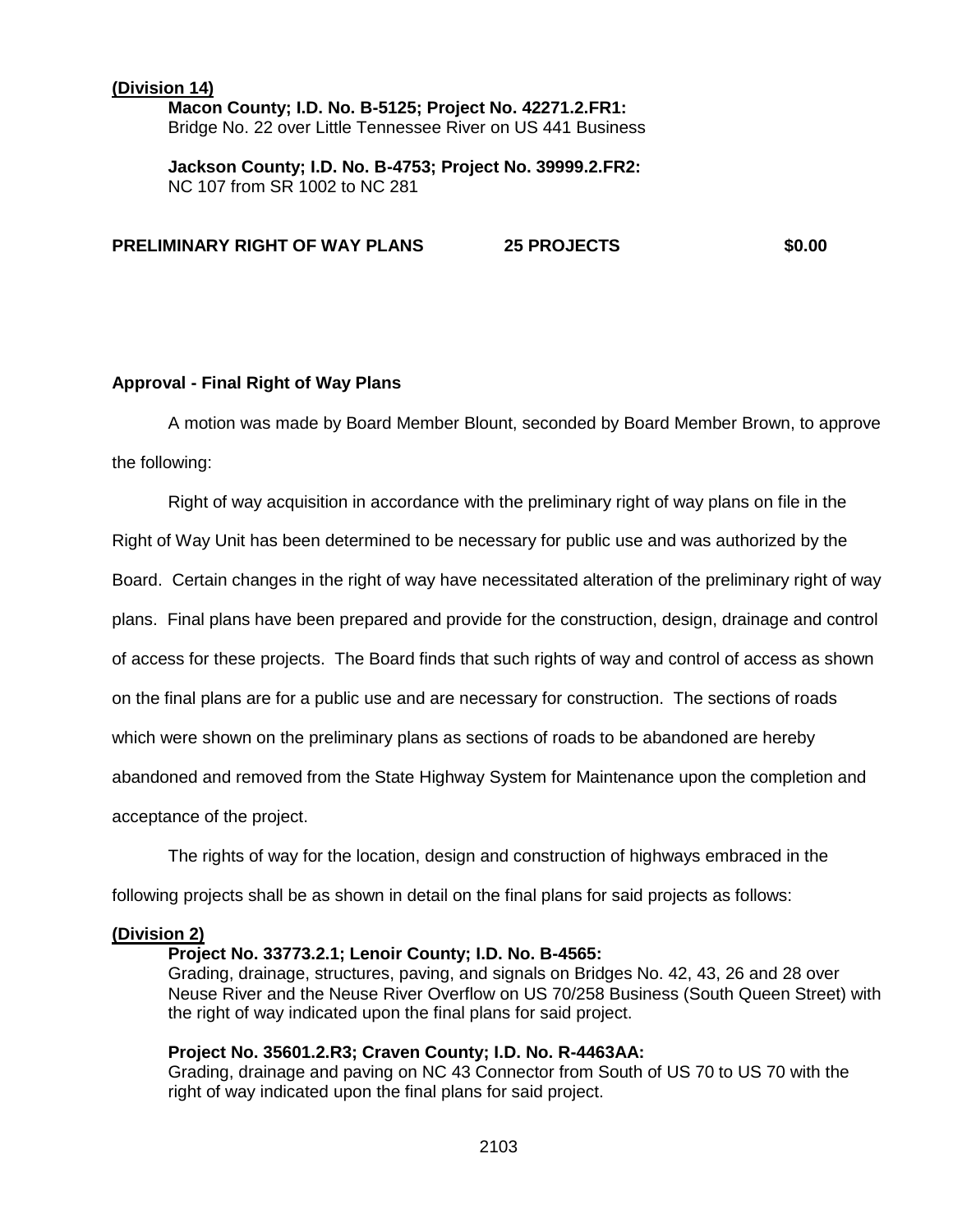## **(Division 5)**

## **Project No. 42251.2.FD1; Wake County; I.D. No. B-5113:**

Grading, drainage, paving and structure on Bridge No. 157 over Smith Creek on SR 1942 with the right of way indicated upon the final plans for said project.

#### **(Division 7)**

### **Project No. 38573.2.FD1; Rockingham County; I.D. No. B-4803:**

Grading, drainage, paving and structure on Bridge No. 97 over Wolf Island Creek on SR 1925 (Worsham Mill Road) with the right of way indicated upon the final plans for said project.

### **Project No. 40078.2.FD1; Alamance County; I.D. No. B-4953:**

Grading, drainage, paving and structure on Bridge No. 64 over Quaker Creek on SR 1912 (Dickey Mill Road) with the right of way indicated upon the final plans for said project.

#### **Project No. 42261.2.FS1; Guilford County; I.D. No. B-5119:**

ITS, grading, drainage, paving and structures on Bridge No. 349 and 291 over US 29-70-220 on I-40/I-85 with the right of way indicated upon the final plans for said project.

#### **Project No. 34962.2.3; Guilford County; I.D. No. U-3615B:**

Grading, drainage, paving, signals, structures, culvert and retaining walls in High Point – SR 1820 (Skeet Club Road) from East of SR 1818 (Johnson Street) to West of NC 68 (Eastchester Drive) with the right of way indicated upon the final plans for said project.

## **(Division 14)**

#### **Project No. 55057.2.FS1; Haywood County; I.D. No. I-5508:**

Retaining wall, grading, drainage and paving on I-40 near milepost 7 with the right of way indicated upon the final plans for said project.

**FINAL RIGHT OF WAY PLANS 8 PROJECTS \$0.00**

## **Approval - Revisions of the Final Right of Way Plans**

A motion was made by Board Member Blount, seconded by Board Member Brown, to approve

the following:

Right of way acquisition in accordance with the final right of way plans for the following

projects has been determined to be necessary and authorized by the Board. Plans are on file at the

Office of the Secretary to the Board of Transportation as an addendum to the minutes of the meetings

hereinafter indicated.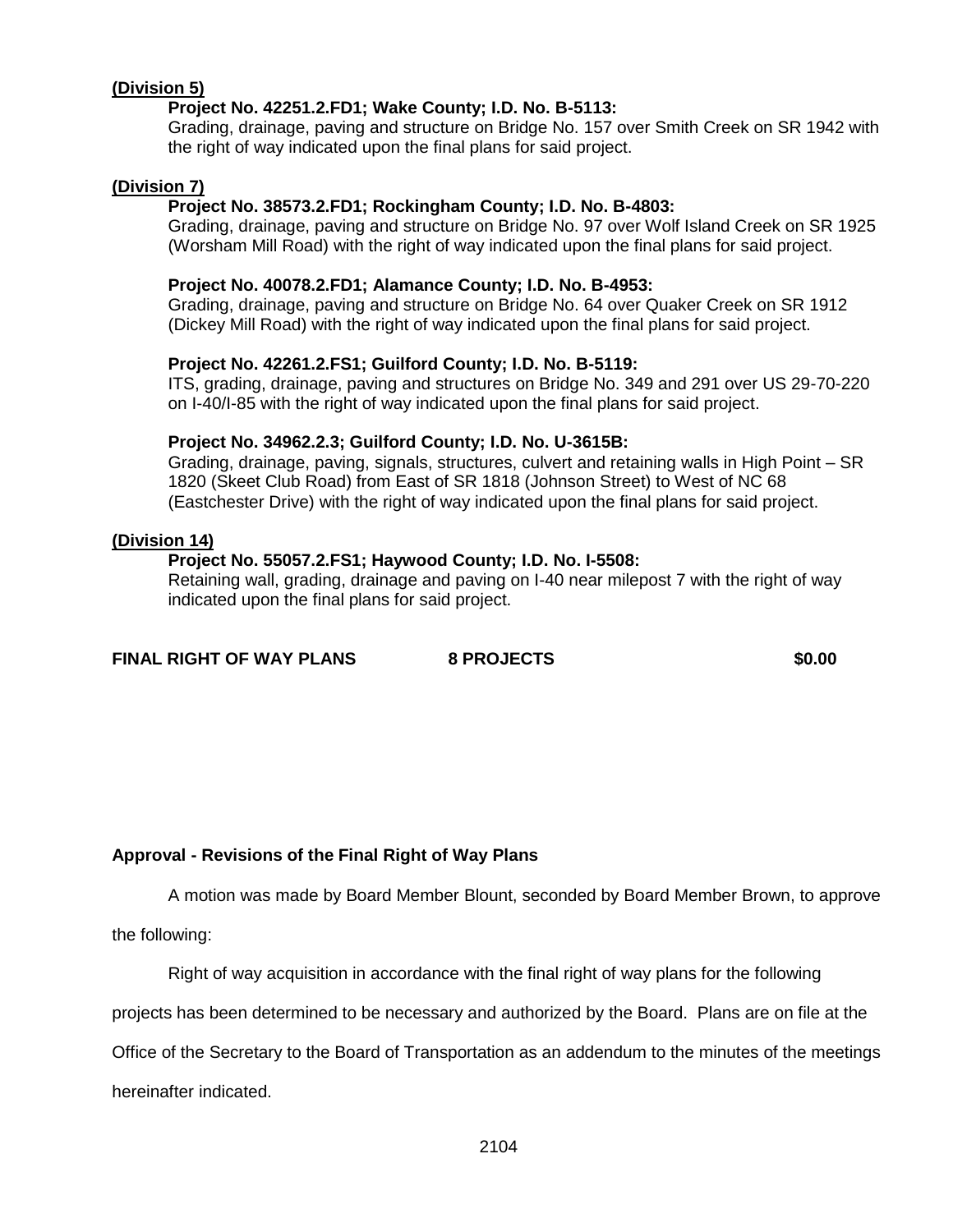Certain changes in right of way, construction and drainage easements, and control of access

have been necessitated by alterations in the construction plans of these projects. Amended plan sheets for these projects have been prepared which provide for changes of certain right of way areas,

construction and drainage easements and control of access.

The Board finds that the revised areas of right of way, construction and drainage easements

and control of access, as shown on the amended plan sheets hereinafter set out, are for a public

purpose and are necessary for the construction of projects.

The right of way, construction and drainage easements and control of access are hereby

revised as shown on the plan sheets incorporated herein as an addendum, said projects, date of

original final approval, and revised right of way, easements and access being as follows:

### **(Division 11)**

**Project No. 11B.109711; (8.1760802); I.D. No. B-1431B; Wilkes County:** Final Right of Way plans approved on the minutes of the November 3, 1989 Board of Transportation Meeting. Revised additional right of way, easements or control of access shown on plan sheet(s) 9 as presented at the January 8, 2015 Board of Transportation Meeting.

**REVISION FINAL ROW PLANS 1 PROJECT \$0.00**

### **Approval – Advance Acquisition of Highway Right of Way**

Upon recommendation of the Manager of the Right of Way Unit, and on a motion by Board Member Blount, seconded by Board Member Brown, and Board Member Lennon abstaining from voting on project U-4751, the Board authorized the acquisition of the following properties through negotiation or condemnation for purposes of highway construction in order to prevent undue hardship on property owners or to protect the right of way corridor from development prior to regular project approval. The Board finds such acquisitions to be necessary, and hereby authorizes the Right of Way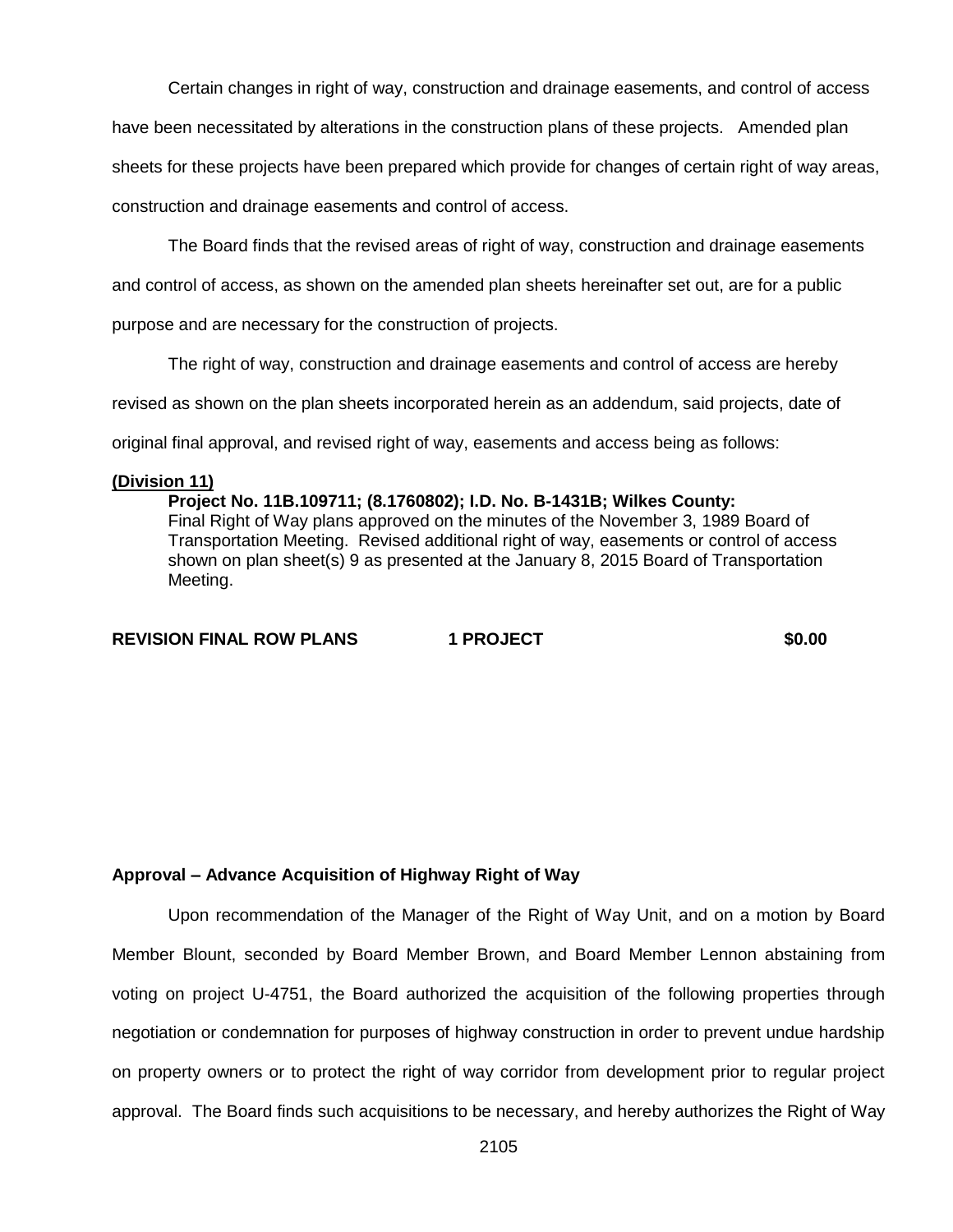Branch to acquire said properties either by negotiation or by condemnation through the Office of the

Attorney General.

**Division 3**

**Property of Pinnacle Trailors LLC I.D. No. U-4751, Parcel #919, WBS 40191.2.1, F. A. Project HPNHS-1409(7), County of New Hanover**

## **ADVANCE ACQUISITION OF HIGHWAY ROW 1 PROJECT \$0.00**

## **Approval - Conveyance of Highway Right of Way Residues**

It is hereby resolved**,** based upon the recommendation of the Manager of the Right of

Way Unit, and on a motion by Board Member Blount, seconded by Board Member Brown, that the

following highway right of way conveyances are approved:

### **(Division 3)**

## **Project 35801.2.1, Parcels U-3810 165, 166, and 170, SR 1406 (Piney Green Road) from US 17 to NC 24**

## **Onslow County**

Conveyance of an approximate, combined 0.908-acre residue area to Marco Carreras for the high bid amount of \$60,000.00.

### **(Division 7)**

**Project 34762.2.2, Parcels U-0624 007 and 009, NC 86 (S. Columbia Street) from SR 1906 (Purefoy Road) to SR 1902 (Manning Drive) near Research Triangle Park Orange County**

Conveyance of an approximate, combined 0.940-acre residue area to J. Gray McAllister III and wife, Susan M. McAllister as part settlement for \$57,850.00.

## **CONVEYANCE ROW RESIDUE 2 PROJECTS \$117,850.00**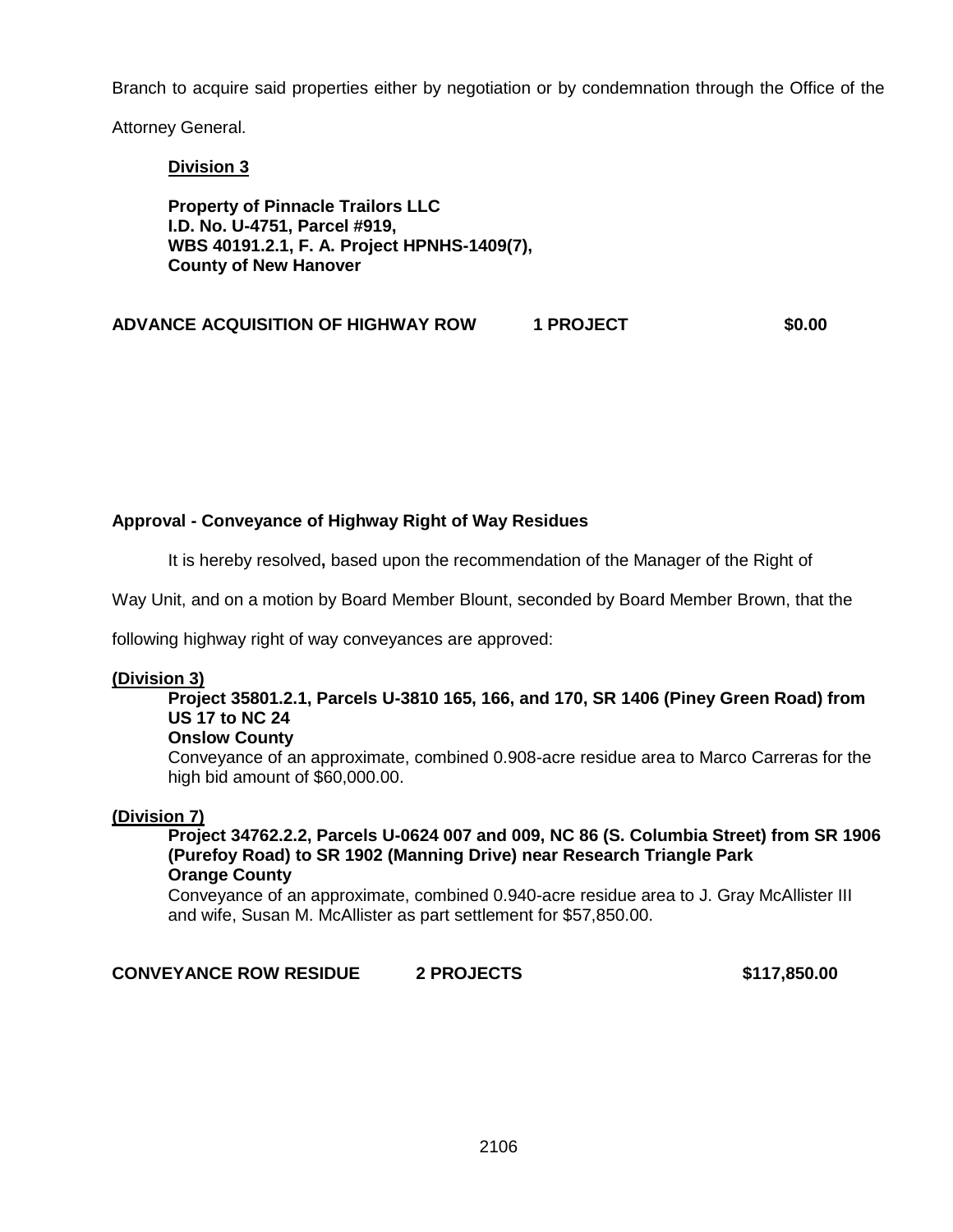## **Approval – Conveyance of Surplus Highway Right of Way**

It is hereby resolved, based upon the recommendation of the Manager of the Right of

Way Unit, and on a motion by Board Member Blount, seconded by Board Member Brown, that the

following highway right of way conveyances are approved:

## **(Division 5)**

#### **Project 34635.2.2, Parcel R-2000A 020, I-540 (Northern Wake Expressway) from NC 55 West of Morrisville to Research Triangle Park East Limits Wake County**

Conveyance of an approximate of 0.204 -acre surplus right of way area to M/I Homes of Raleigh, LLC, for the appraised value of \$43,100.00.

**CONVEYANCE OF SURPLUS RIGHT OF WAY 1 PROJECT \$43,100.00**

## **Approval – Revision in Control of Access**

It is hereby resolved, based upon the recommendation of the Manager of the Right of

Way Unit, and on a motion by Board Member Blount, seconded by Board Member Brown, that the

following highway right of way conveyances are approved:

### **(Division 5)**

#### **Project 6.408002B, Parcel R-2000EB 015, I-540 (Northern Wake Expressway) from East of SR 2013 (Gresham Lake Road) to East of US 1 South of Perry Creek Wake County**

Grant of a revision in the existing control of access to Plantation Point Development, LLC for a temporary 60 foot break along US 1 (Capital Boulevard) between the I-540 eastbound offramp and SR 3555 (Old Wake Forest Road) in Raleigh, for the appraised value of \$746,500.00.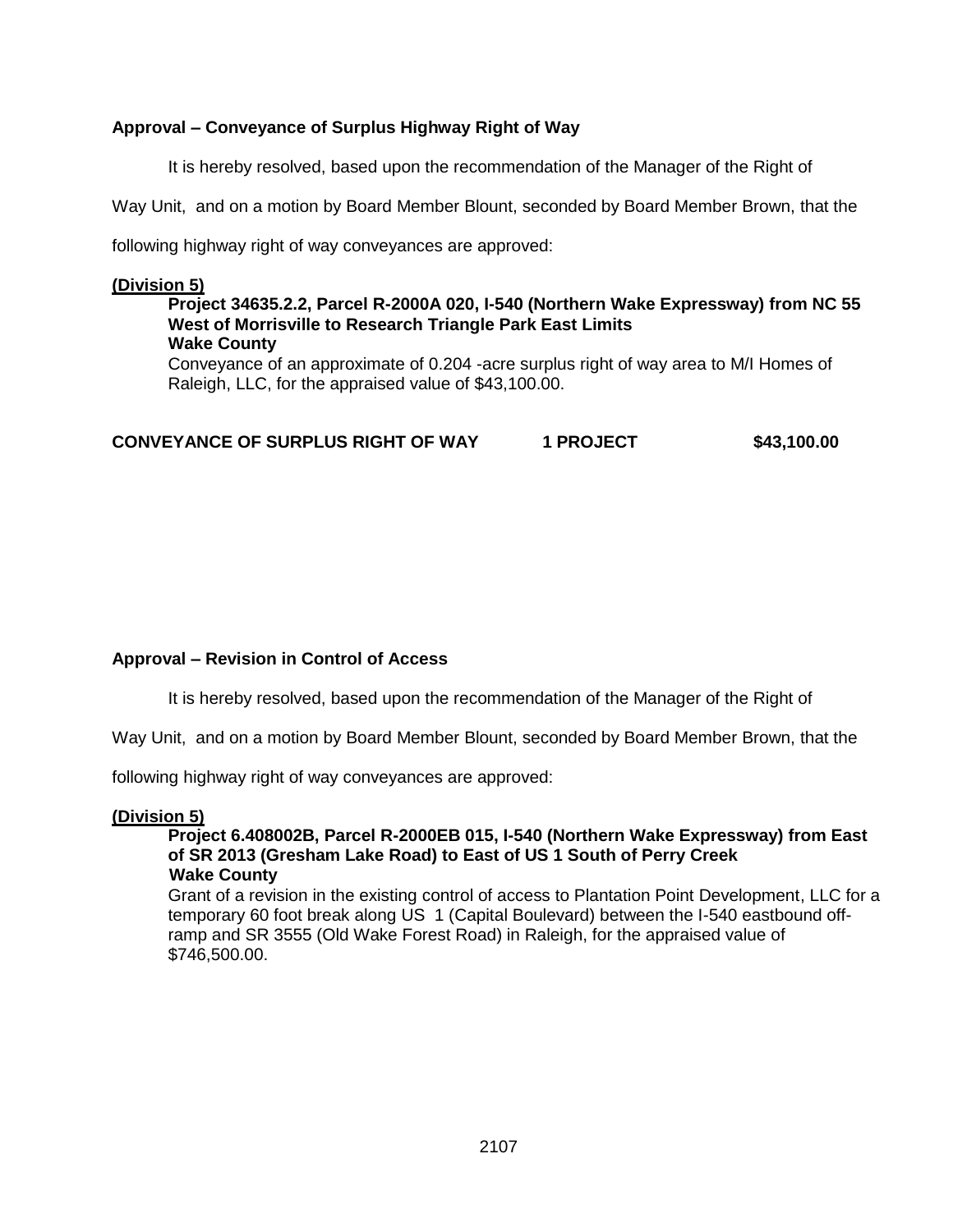## **(Division 11)**

**Project 6.7590003T, Parcel R-0529BA 035, US 421 from West of the South Fork New River to East of SR 1357 Watauga County**  Grant of a revision in the existing control of access to Carroll and Carroll, a North Carolina Partnership for a 59.06 foot break US 421/US 221 near SR 1672 (Old US 421), for no consideration.

| <b>REVISION IN CONTROL OF ACCESS</b> | <b>2 PROJECTS</b>  | \$746,500.00        |
|--------------------------------------|--------------------|---------------------|
| <b>R-ITEM SUMMARY</b>                | <b>40 PROJECTS</b> | TOTAL: \$907,450.00 |

## **Approval – Avery County Comprehensive Transportation Plan**

The Transportation Planning Branch has worked cooperatively with the Avery County, Towns of Banner Elk, Beech Mountain, Crossnore, Elk Park, Newland, Seven Devils and Village of Sugar Mountain on the development of a Comprehensive Transportation Plan (CTP). The plan was adopted by Avery County on October 6, 2014, Town of Banner Elk on October 13, 2014, Town of Beech Mountain on October 14, 2014, Town of Crossnore on December 9, 2014, Town of Elk Park on October 6, 2014, Town of Newland on October 7, 2014, Town of Seven Devils on November 12, 2014 and Village of Sugar Mountain on October 28, 2014. The High Country RPO endorsed the plan on December 17, 2014.

The plan is based on an analysis of existing and projected travel and land use, public involvement and field investigations of recommended improvements. It is located on the web at: [https://connect.ncdot.gov/projects/planning/Pages/CTP-Details.aspx?study\\_id=Avery%20County](https://connect.ncdot.gov/projects/planning/Pages/CTP-Details.aspx?study_id=Avery%20County)

The Transportation Planning Branch recommends the mutual adoption of the Avery County Comprehensive Transportation Plan. A motion was made by Board Member Blount, seconded by Board Member Brown, to approve.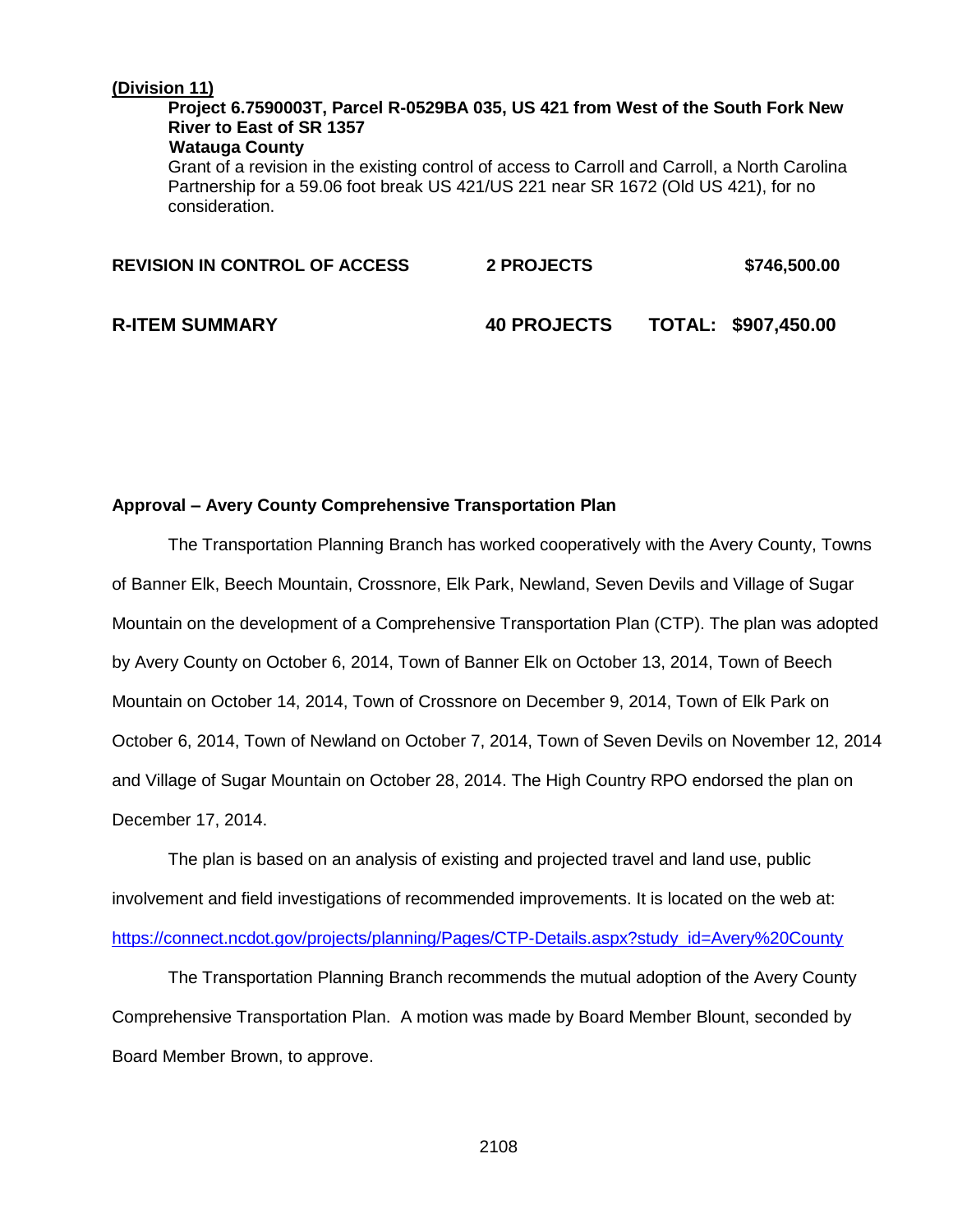### **Approval – Yadkin County Comprehensive Transportation Plan**

The Transportation Planning Branch has worked cooperatively with the Yadkin County, Towns of Yadkinville, Booneville, East Bend and Jonesville on the development of a Comprehensive Transportation Plan (CTP). The plan was adopted by Yadkin County on November 17, 2014, Town of Yadkinville on November 3, 2014, Town of Booneville on October 7, 2014, Town of East Bend on October 13, 2014 and Town of Jonesville on October 6, 2014. The Northwest Piedmont RPO endorsed the plan on December 17, 2014.

The plan is based on an analysis of existing and projected travel and land use, public involvement and field investigations of recommended improvements. It is located on the web at: [https://connect.ncdot.gov/projects/planning/Pages/CTP-Details.aspx?study\\_id=Yadkin%20County](https://connect.ncdot.gov/projects/planning/Pages/CTP-Details.aspx?study_id=Yadkin%20County)

The Transportation Planning Branch recommends the mutual adoption of the Yadkin County Comprehensive Transportation Plan. A motion was made by Board Member Blount, seconded by Board Member Brown, to approve.

## **Committee Reports**

Jake Alexander, Chair of the Highways Committee, provided an update.

Hugh Overholt, Vice-Chair of the Economic Development and Intergovernmental Relations Committee, provided a report.

Cheryl McQueary, Chair of the Funding & Appropriation Strategies Committee, provided an update.

John Collett, Chair of the Multi-Modal Committee, provided an update.

Chair Curran – Chair of the Road Naming Committee, provided an update.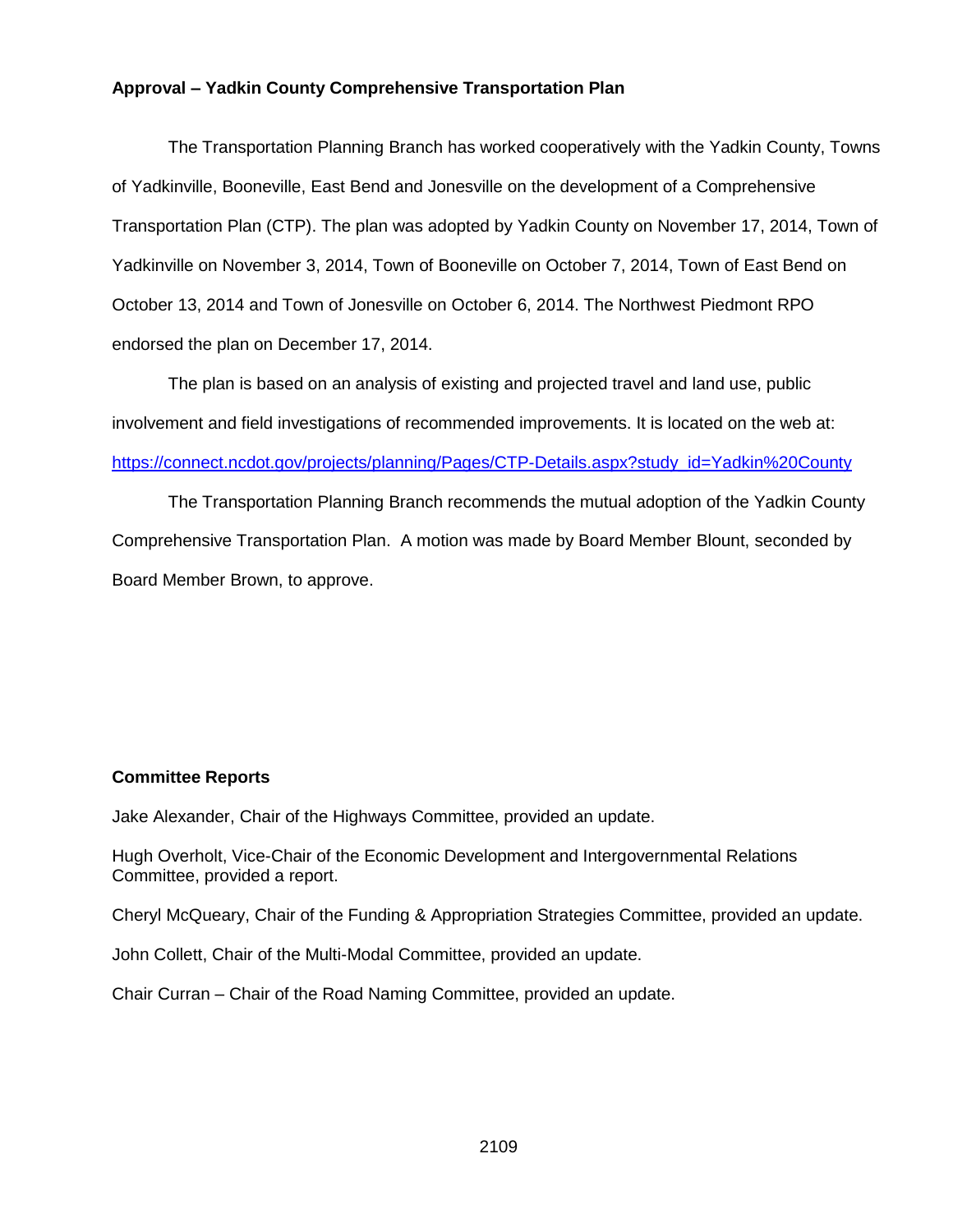# **RESOLUTION FOR H. ALLEN TATE, JR.**

Upon the recommendation of the Road Naming Committee, a motion was made by Board Chairman

Curran, seconded by Board Member Collett, to approve the following resolution:

**WHEREAS,** H. Allen Tate opened the Allen Tate Co., in Charlotte, NC in 1957 and has operated there since that time while expanding throughout the Carolinas; and

**WHEREAS,** Mr. Tate has served or is serving on the boards of various civic, educational and policy organizations such as: chair of the Charlotte Chamber of Commerce, president of the Home Builders Association of Charlotte, vice president of the Charlotte Regional Realtor Association, and founding member of the Real Estate and Building Industry Coalition. He has also served as a member of the boards of: the University of North Carolina Center for Real Estate, the University of North Carolina – Charlotte Foundation, Central Piedmont Community College Foundation and Piedmont Public Policy Institute; and

**WHEREAS,** Mr. Tate has made significant contributions to the development of the Charlotte community by serving on the Charlotte-Mecklenburg Planning Commission beginning in 1965 until 1980, serving as chair from 1970-1979; and

**WHEREAS,** Mr. Tate has served in roles leading transportation conversations in the region such as: chair of the Charlotte Chamber's Regional Roads Committee, chair of the Toll Roads Solutions Committee and a member of the most recent Committee of 21; and

**WHEREAS,** the Regional Roads Committee is made up of representatives of 14 chambers of NC and SC, with the goal of harnessing the business community in support of regional transportation planning; and

**WHEREAS,** the Regional Roads Committee agreed in early 2008 that its main priority would be to advocate for a more expedient completion of I-485; and

**WHEREAS,** Mr. Tate was tenacious in leading the charge to invite all 2008 gubernatorial candidates to Charlotte to discuss the transportation challenges of our state and that region; and

**WHEREAS,** Mr. Tate received the Order of the Hornet from Mecklenburg County in 1980 and the Order of the Long Leaf Pine in 2008; and

**WHEREAS,** the Charlotte City Council wishes to express appreciation to Mr. Tate by naming a portion of I-485 in his honor.

#### **NOW, THEREFORE, BE IT RESOLVED:**

That the North Carolina Board of Transportation names a portion of I-485 from NC 115 (Old Statesville Road) to I-85 as the *H. Allen Tate, Jr. Highway.*

That appropriate signs be erected at a suitable time.

Adopted, this the eighth day of January 2015 by the North Carolina Board of Transportation.

ed Curran